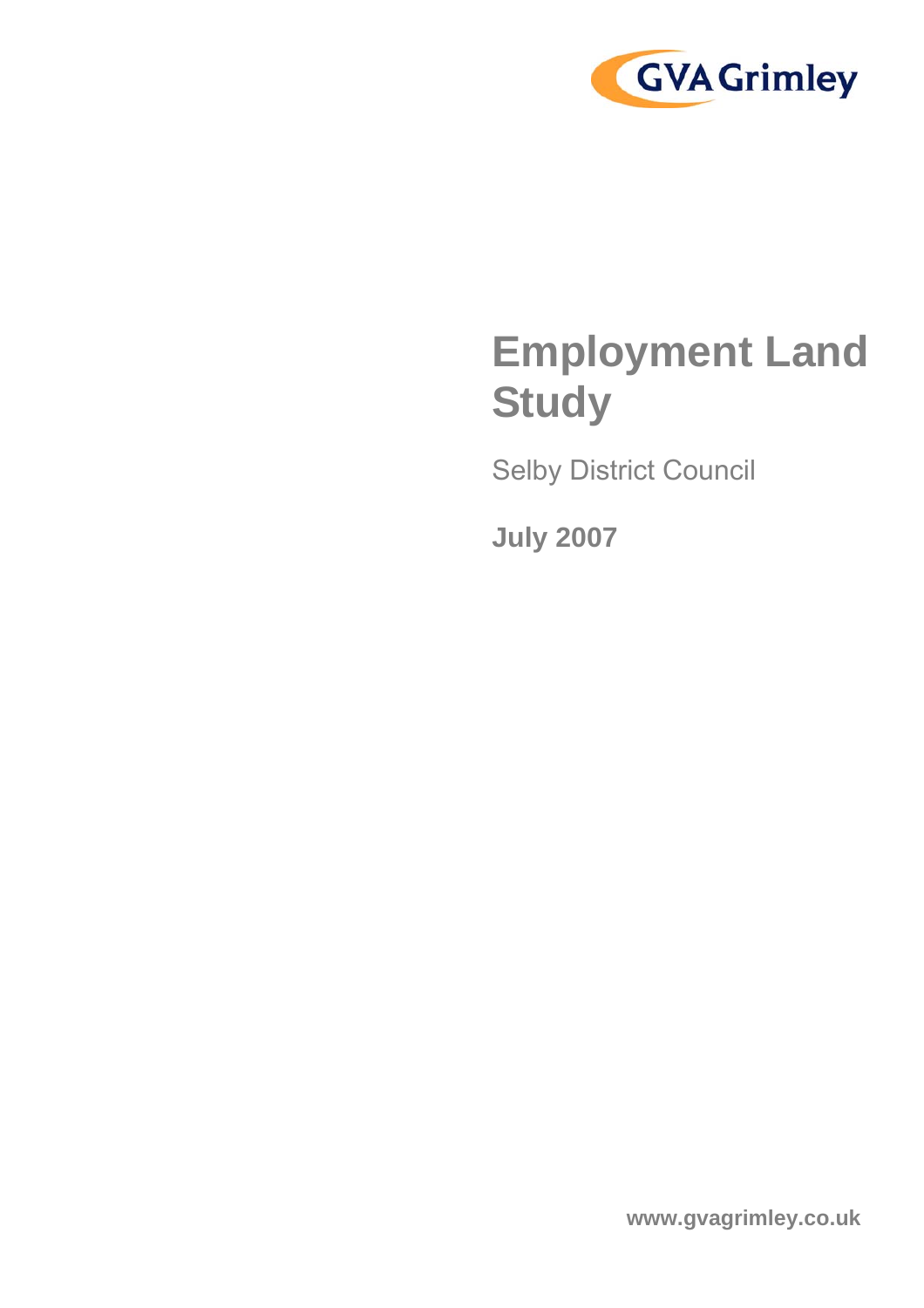## **CONTENTS**

| 2.               |  |
|------------------|--|
| 3 <sub>1</sub>   |  |
| 4.               |  |
| 5.               |  |
| 6.               |  |
| $\overline{7}$ . |  |
| 8.               |  |

### **Appendices:**

|  |  |  |  | <b>Appendix 1: Site Specific Database</b> |
|--|--|--|--|-------------------------------------------|
|--|--|--|--|-------------------------------------------|

- **Appendix 2: Strategic Policy Review**
- **Appendix 3: Economic Baseline**
- **Appendix 4: Rural Baseline / Policy Appraisal**
- **Appendix 5: Econometric Analysis (Confidential for Internal Use Only)**
- **Appendix 6: Commercial Market Assessment**
- **Appendix 7: Local Business Survey**

### **Appendix 8: Plan Portfolio:**

- Plan 1: Allocated Employment Land Supply
- Plan 2: Identified Employment Land Supply
- Plan 3: Strategic Access
- Plan 4: Existing Portfolio and Internal Environment
- Plan 5: Quality of the Wider Environment
- Plan 6: Market Conditions / Perception and Demand
- Plan 7: Ownership Plan
- Plan 8: Physical Constraints
- Plan 9: Accessibility
- Plan 10: Sequential Test and Brownfield / Greenfield
- Plan 11: Social and Regeneration Policy
- Plan 12: Overall Score Plan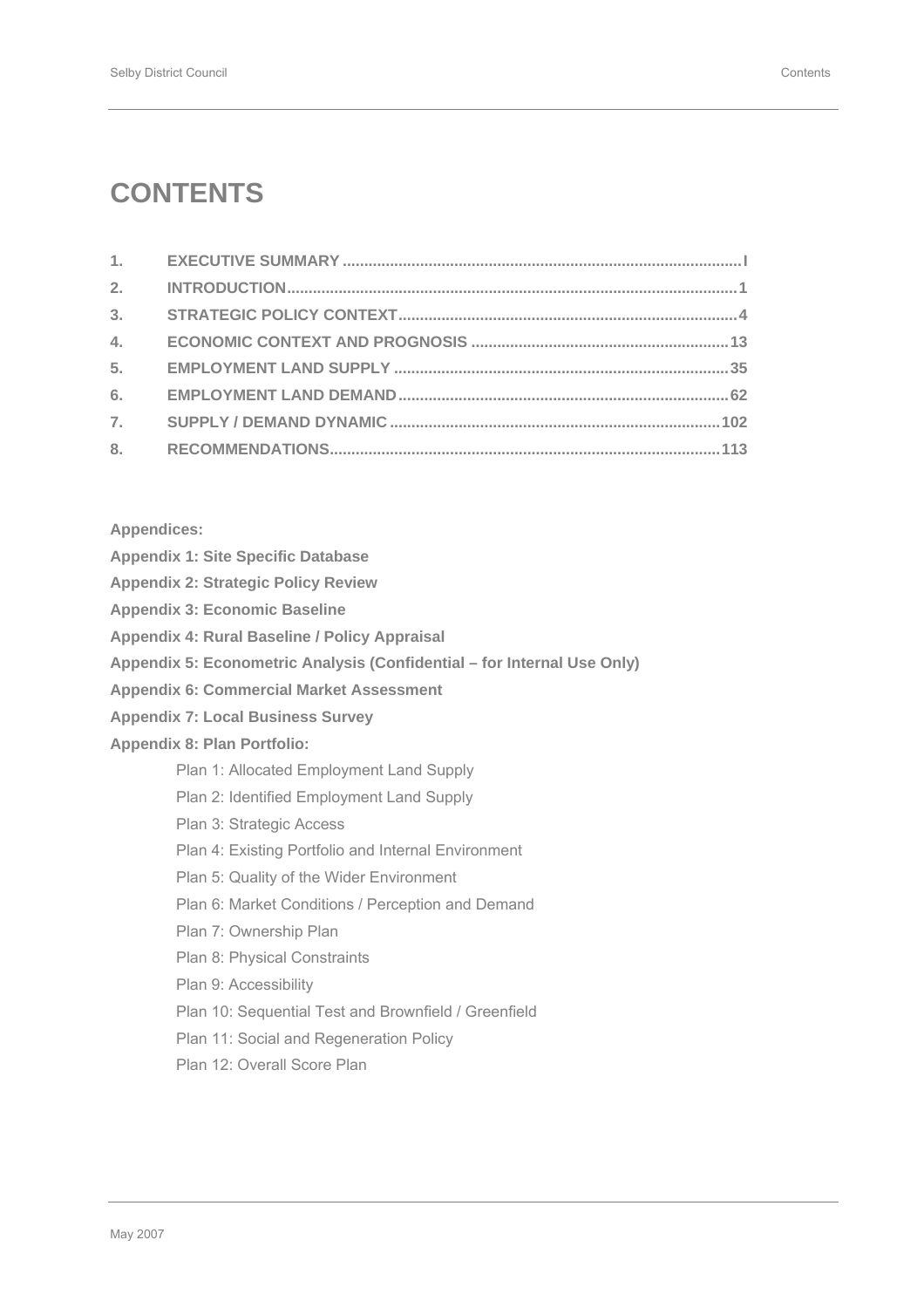## Glossary of Terms

| <b>Acronym</b> | <b>Meaning</b>                                         |
|----------------|--------------------------------------------------------|
| AAP            | Area Action Plan                                       |
| <b>AMR</b>     | <b>Annual Monitoring Report</b>                        |
| <b>BPFS</b>    | <b>Business Professional and Financial Services</b>    |
| <b>CE</b>      | <b>Cambridge Econometrics</b>                          |
| <b>CRDP</b>    | City Region Development Plan                           |
| <b>CURDS</b>   | Centre for Urban and Regional Development Studies      |
| <b>DCLG</b>    | Department of Communities and Local Government         |
| <b>DTI</b>     | Department of Trade and Industry                       |
| EC             | <b>European Community</b>                              |
| EP             | <b>English Partnerships</b>                            |
| <b>ESS</b>     | <b>Eurpoean Spallation Source</b>                      |
| EU             | European Union                                         |
| <b>FBS</b>     | <b>Financial Business Services</b>                     |
| <b>FTE</b>     | <b>Full Time Equivilent</b>                            |
| <b>GDP</b>     | <b>Gross Domestic Product</b>                          |
| <b>GVA</b>     | <b>Gross Value Added</b>                               |
| <b>IMD</b>     | Index of Multiple Deprivation                          |
| LDF            | Local Development Framework                            |
| <b>LEFM</b>    | <b>Local Economic Forecasting Model</b>                |
| <b>LFS</b>     | <b>Labour Force Survey</b>                             |
| <b>NEC</b>     | Not Elsewhere Classified                               |
| <b>NUTS</b>    | Nomenclature of Territorial Units for Statistics       |
| <b>NVQ</b>     | <b>National Vocational Qualification</b>               |
| <b>OECD</b>    | Organisation for Economic Co-operation and Development |
| <b>ONS</b>     | <b>Office of National Statistics</b>                   |
| <b>OS</b>      | <b>Ordinance Survey</b>                                |
| <b>PPS</b>     | <b>Planning Policy Statement</b>                       |
| R&D            | <b>Research and Development</b>                        |
| <b>RES</b>     | <b>Regional Economic Strategy</b>                      |
| <b>RSS</b>     | <b>Regional Spatial Strategy</b>                       |
| <b>SDLP</b>    | Selby District Local Plan                              |
| <b>SIL</b>     | <b>Standard Industrial Classifications</b>             |
| <b>SME</b>     | Small Medium Enterprise                                |
| <b>SOA</b>     | Super Output Area                                      |
| <b>TPO</b>     | <b>Tree Preservation Order</b>                         |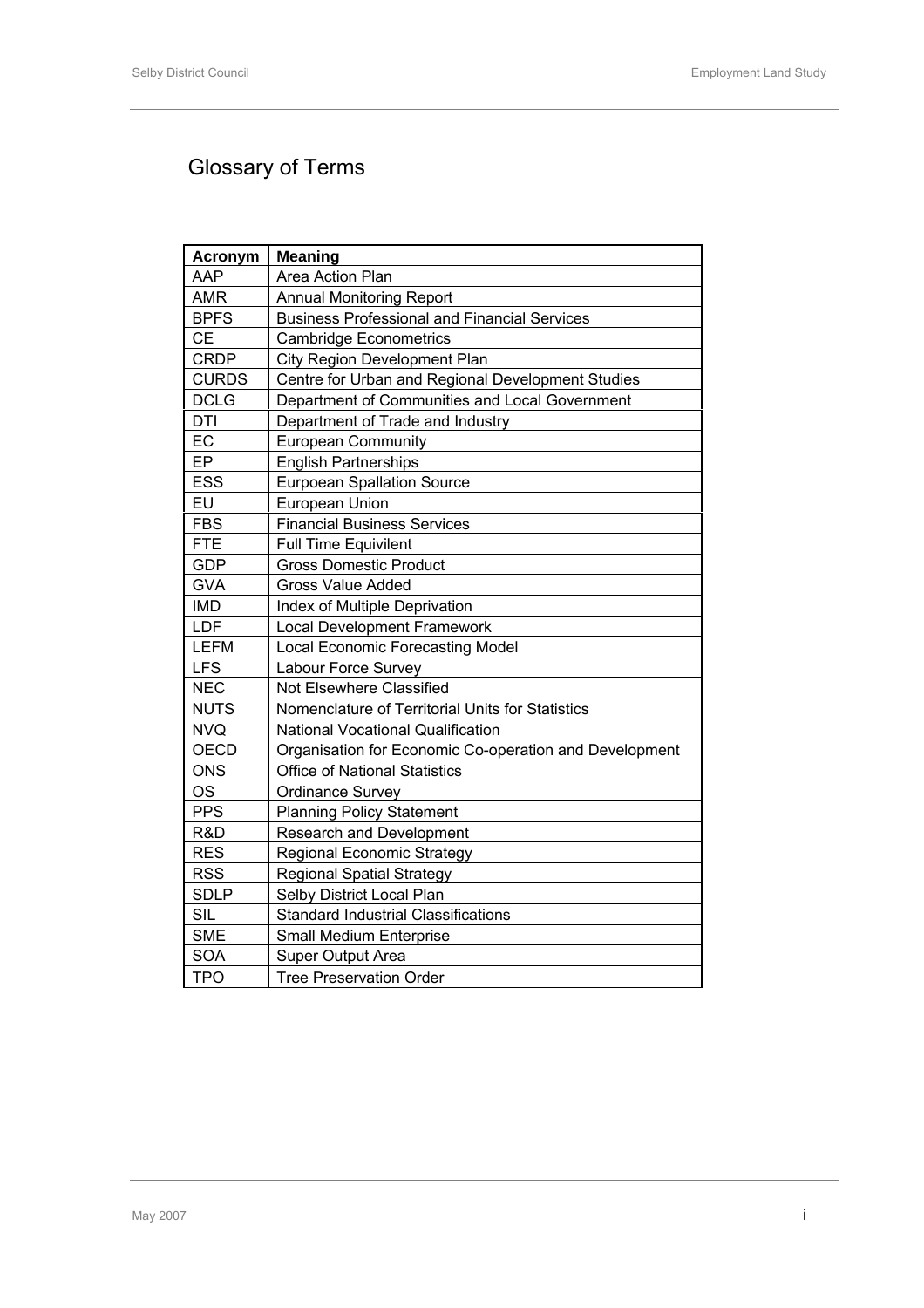## <span id="page-3-0"></span>EXECUTIVE SUMMARY

### **Context**

The next fifteen years and beyond will be a period of challenge and real opportunity for Selby District. The local economy illustrates signs of restructuring towards a modern service economy (influenced by the clear strategic policy direction in this favour). Underlying this trend there does, however, appear to remain a strong stock of indigenous employment activity – linked to manufacturing and distribution/warehousing specifically. In this headline shift away from traditional (and nationally declining sectors) lies the key challenge for the economic development of the District: its current dormitory role, providing a highly qualified workforce to adjacent centres including York and Leeds primarily, can only be reversed through the delivery of a higher value service sector (specifically BPFS sector) employment.

The promotion of this sector is a sub-regional priority, identified through the Leeds City Region Development Plan. The CRDP identifies the existing threat to the Selby District economy linked to out commuting – specifically the extent to which a workforce has been imported without the accompanying jobs. In the context of the Regional Spatial Strategy this is an important consideration, and indicative of the need for a focus on economic development. By bringing forward an appropriate range of employment land (scale and location) there is a real opportunity to ensure a portfolio of sites for business and sustainable growth across the District, assisting in the delivery of sub-regional and regional priorities.

Key components of this portfolio of sites will include a prime 'Grade A' office core in Selby town centre (area to the north of the railway line), supported and complemented by office provision at key sites within the urban hinterland (bound by the bypass) including that at Olympia Park. Serious consideration needs to be given to the scale and phasing of land brought forward in the urban hinterland, with a clear focus on developing a town centre office core required.

The economic fortune of Selby District across the plan period does however rely on more than the delivery of land and premises appropriate to the BPFS sector: Tadcaster offers significant potential to develop higher value knowledge related activities. Its location, within the 'Golden Triangle' including Leeds and York, places it in an ideal location for promoting knowledgerelated activities. This is underpinned by identified strengths within the resident population of Tadcaster including relatively high levels of economic activity, skills and qualification, industrial profile, and occupational profile.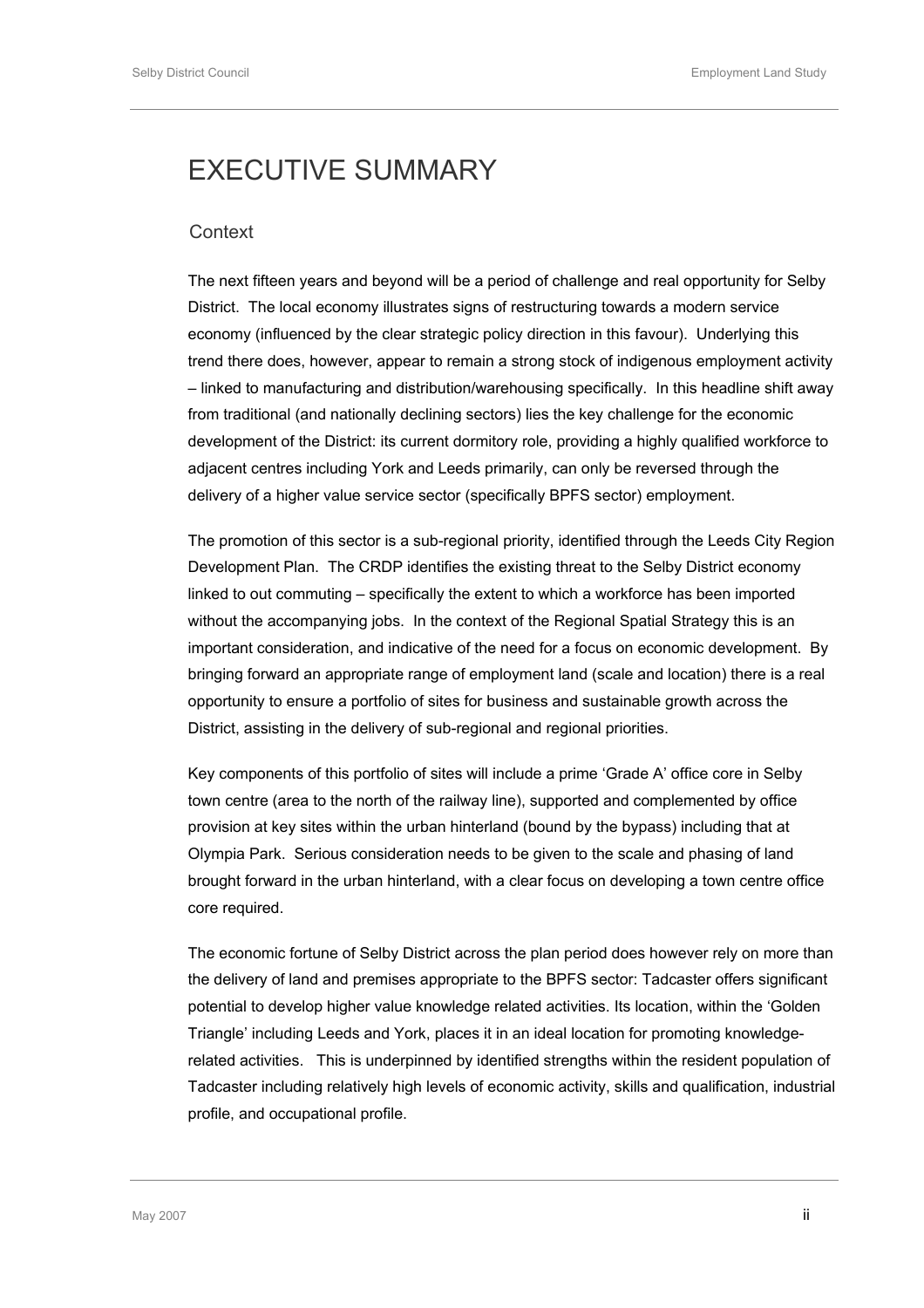### Methodology

Undoubtedly the ability of Selby District to maximise the economic potential identified is contingent upon its ability to deliver an appropriate and sufficient supply and quality of load and premises. This study has used published and bespoke economic intelligence, supplemented by a local business survey and commercial market consultations, in order to estimate the broad quantum, and nature, of land and property that is required across Selby District over the next 15 years. This has included consideration of Experian forecasts modelled in RSS and the Leeds City Region Development Plan, and Cambridge Econometrics forecasts commissioned for this piece of work.

The forecast analysis (including the use of a 'mean' scenario relating to the Experian and Cambridge Econometrics forecasts) generated a relatively pessimistic view of economic change for Selby District, with a headline requirement of just 4.77 hectares to 2016. The pertinent question for consideration within the LDF is the extent to which Selby District should aspire to economic growth levels beyond those presented within the forecasts, and through this process prioritise locations and types of land for allocation/development. In this way the planning process can facilitate economic growth, using a supply-led approach.

It is important to note that the future role of the indigenous economy is considered to be underplayed within the forecasting used to establish the land requirement over the plan period. It is imperative that the role of indigenous sites is not overlooked – and that on appropriate supply is retained to serve this localised market which currently provides a crucial employment role for many of the settlements across Selby District.

### Land Supply

The ability of Selby District's current supply of employment land to absorb this level and type of demand has been assessed at headline and settlement level. At headline level based on the demand forecast there appears to be a significant over-supply of employment land over the emerging plan period.

Over 20% of the total allocated land supply is found to be 'high constrained' (i.e. there are serious issues related to the development of the site).

In addition, a significant proportion of the allocated employment land supply is found to be 'medium constrained' (affecting its viability for development in the short term without mitigation), affecting 30 hectares (79% of the total supply in 6 sites).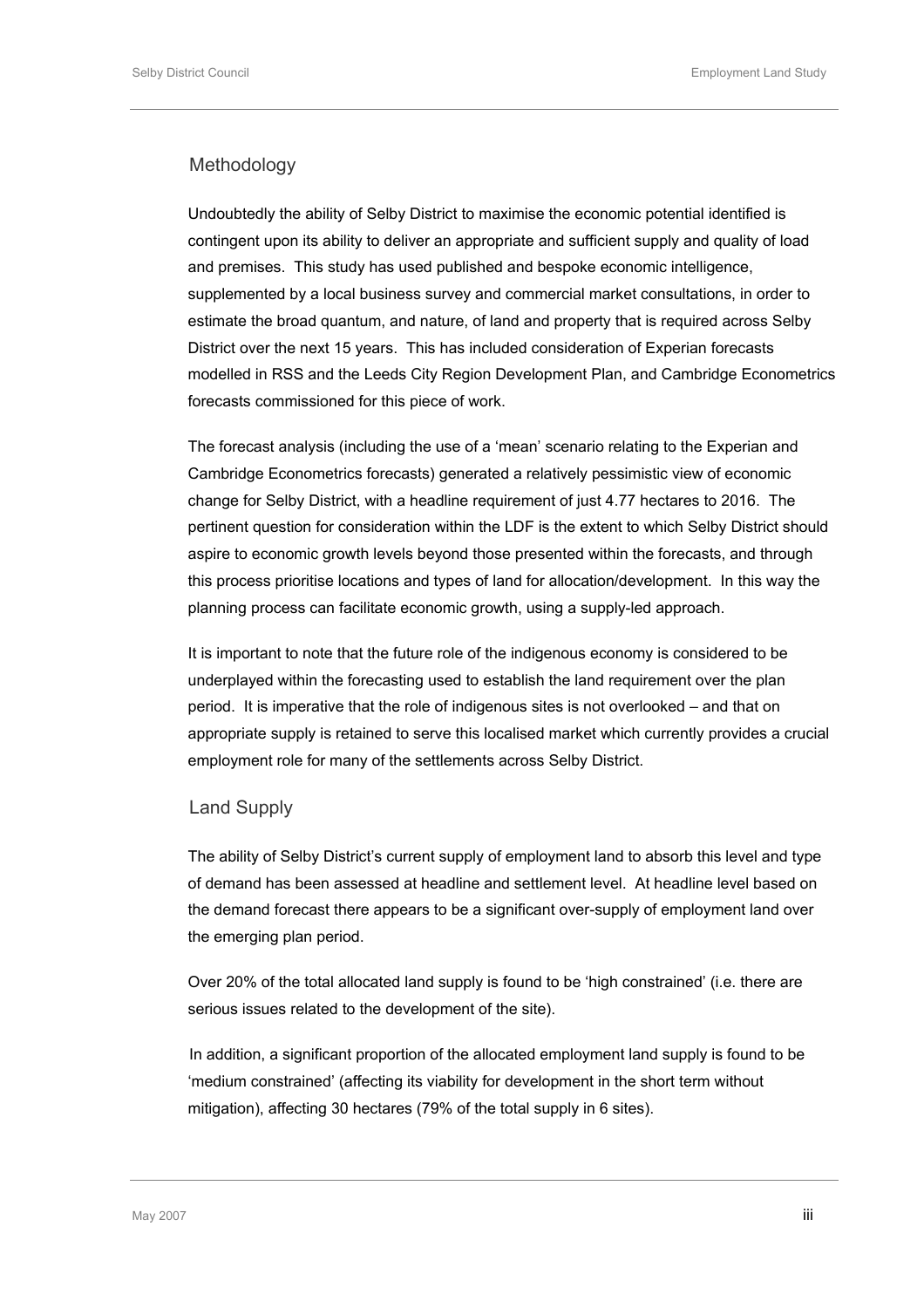Importantly, there are no unconstrained sites, or low constrained sites, currently allocated across Selby District, bringing into question the viability of development for employment purposes across the area. This issue relating to the quality of allocated land is potentially acting as a significant constraint to economic development.

With this marginal level of demand identified through the mean forecast a further worrying trend can be identified – suggesting a significant mismatch between supply and demand over the emerging plan period. This specifically relates to the forecast over-provision of general industrial land.

### A Supply-Led Approach to Economic Development

The principles of the supply-led approach to economic development (and therefore employment land) prioritise the role of Selby town as the main driver of the wider District economy. The approach advocates the prioritisation of the town centre as the primary location for employment land suitable for, and development of, Business and Professional activities over the emerging plan period.

Whilst it is recognised that within this context there should be a role for out-of-town / edge-oftown B1 office development (specifically around the bypass) there is a clear need to prioritise the town centre, and therefore phase any development around the hinterlands.

The baseline economic analysis, including both general District-wide and rural specific, identified the potential of Tadcaster as a high-value employment location appropriate for promoting knowledge-based activities, to be promoted in a complementary way to that within Selby town itself.

This builds on Tadcaster's inherent locational advantage and proximity to the regional drivers (and established higher-value centres) of York and Leeds. Commercial market consultations further reinforced this viewpoint of Tadcaster as a key strategic location.

The potential for Sherburn-in-Elmet and the A63 corridor, again complementary to Selby town, lies in existing market strengths. The supply-led approach advocates the promotion of these uses specifically on this location, maximising its potential as an established and affordable alternative to the immediate A1(M) and M62 corridors (both strategic corridors for these sectors).

Eggborough / J34 of M62, similarly to Sherburn-in-Elmet and the A63 corridor, is also found to be an existing recognised employment location set in a strategic location although without the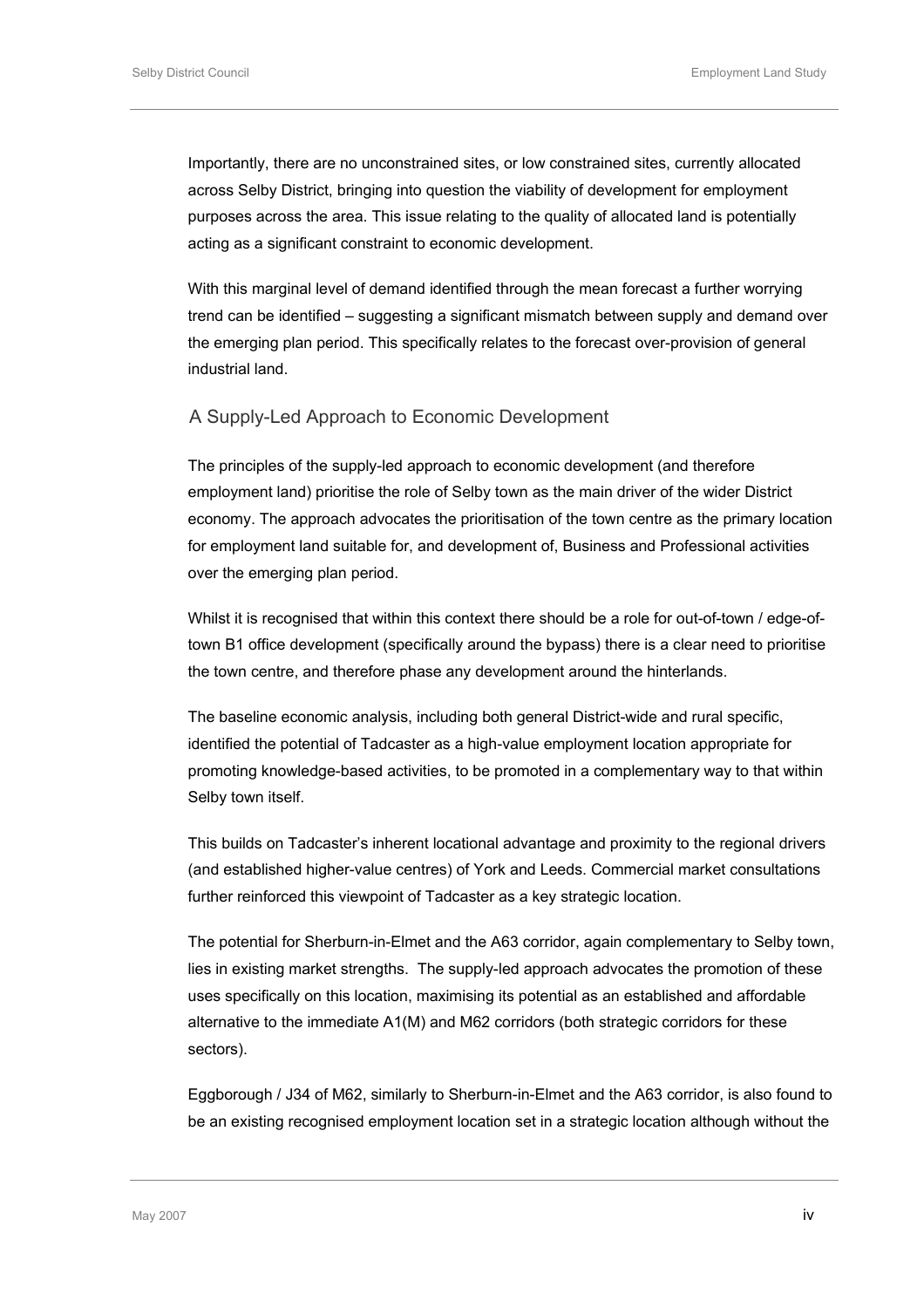strong locational attributes of Sherburn-in-Elmet / A63 corridor. The supply-led approach advocates for this role to continue, without the promotion of significant additional development in the location, an 'as you were' approach to development and the employment market.

The A19 corridor, the final strategic area identified at the outset of the commission, is identified as being a potentially significant location for attracting R&D and bioscience uses from York, given potential development constraints in York, and the relative attractiveness / accessibility of the corridor.

However, the danger of promoting the corridor as an employment location is that given its relative attractiveness it would be developed for uses not maximising potential linkages between Selby and York (and specifically York University). As a result it is identified as an 'area of future potential' which should be protected accordingly.

In addition to the five strategic areas identified at the outset of the commission, consideration has been given to the nature of the rural areas of the District, and the nature of rural diversification that should be promoted. Building on the inherent strengths within the labour force and the rural areas generally identified within the baseline analysis the potential to grow the financial and business service sector is advocated through the promotion of home working and conversion / change of use of agricultural buildings to B1 office use.

The supply-led approach assumes that a significant proportion of the general business / industrial activities which are predicted to be sustained over the period, if not grow to an extent above that expected at national level (Selby shows signs of potential grow in some manufacturing sub-sectors) will be subsumed by the provision of general industrial / business space within the mine sites being brought forwards by UK Coal. In addition, a proportion of vacant stock has been identified in existing employment estates and new premises at Sherburn Enterprise Park which will allow a degree of natural 'churn' within this market place.

### Recommendations

A series of recommendations for the LDF and AAP for Selby town and the Urban Hinterland emerge from the previous section relating to the need to allocate additional land, protect existing employment locations, and support rural diversification specifically. These are detailed in the following bullet points.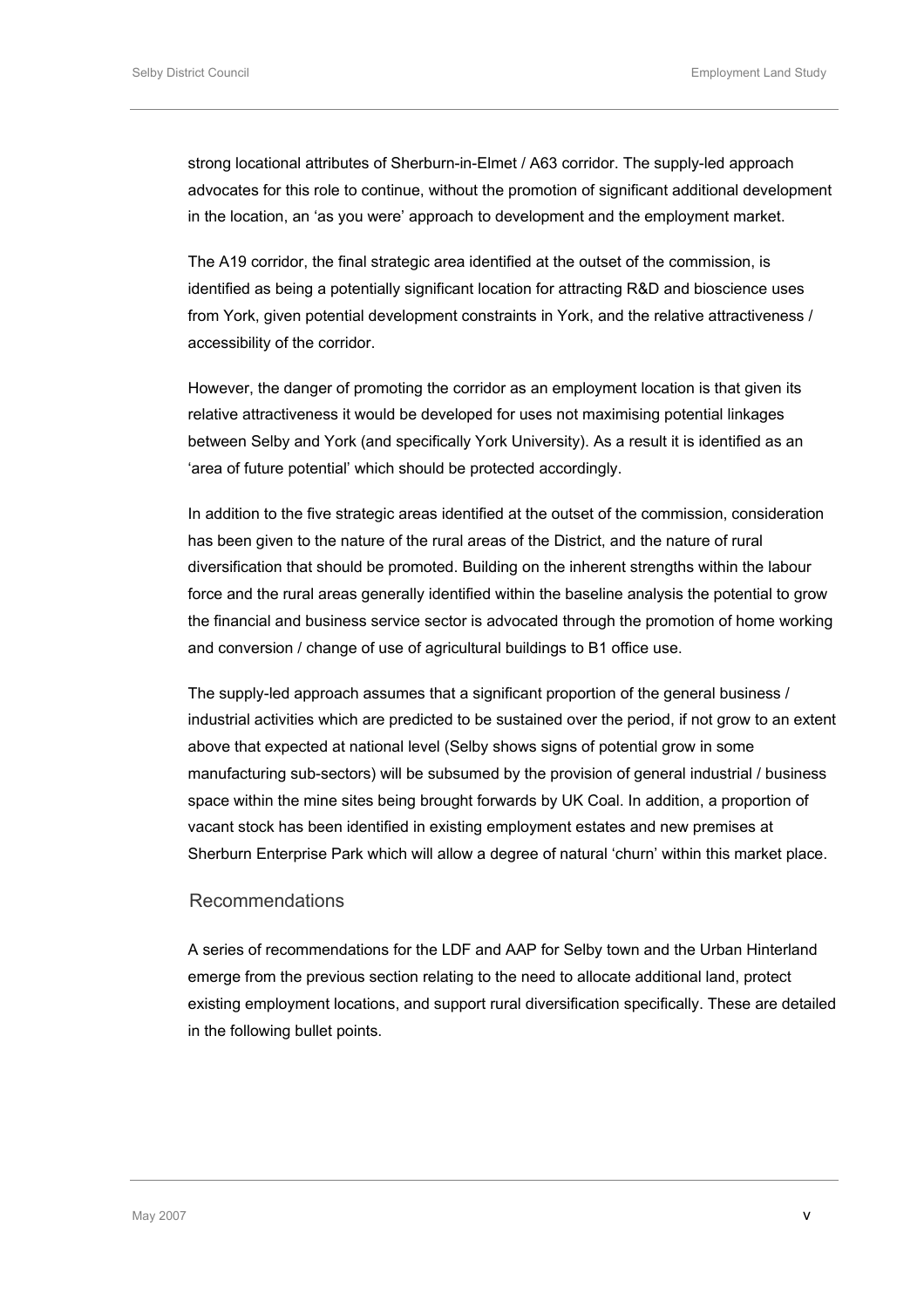### *Allocations and De-Allocations*

- It is recommended that the LDF and AAP for Selby town and the urban hinterland seek to allocate additional land for B1 office development within the town centre. The site opposite the train station should be considered for 'pure' office development, with other sites offering potential provision through mixed use. Any promotion of mixed use should be considered on a site by site basis to ensure maximum potential for B1 office provision is included. Maximising the potential of B1 development (specifically that associated to the BPFS sectors) will contribute to reversing the trend of out-commuting evidenced from the district.
- The study undertaken further recommends the preparation of a strong evidence base (including some form of stakeholder, local business, and community consultation where deemed appropriate) to inform the identification of further B1 (office) employment locations / opportunities for development within the town centre to ensure a balance with the hinterland locations. It is envisaged that this process would be undertaken within the AAP for Selby town and the urban hinterland, and could include the preparation of a masterplan to inform mix of uses. It should be noted that the mix of uses is likely to include a proportion of residential development, with some schemes residential driven, due to the nature and extent of constraints identified on some sites.
- A number of 'identified' sites are recommended for potential allocation for B1 office use as a result of this study in light of the potential to develop a 'second tier' office market within the Urban Hinterland of Selby town, and as a result of the phased nature of Olypmia Park. Consideration needs to be given to the phasing and scale of development on these sites relative to the town centre; specifically it is imperative that the town centre remains the priority B1 office location for BPFS activities, in line with the renaissance agenda. EMP1, EMP2, EMP3 and EMP5 (if the site can be extended into the adjacent site and therefore allow sufficient scale for development) should be considered for allocation for B1 office uses. In addition, the sites EMP12, EMP13, and EMP14 (covered by the Olympia Park proposals) should be considered for B1, B2, B8 allocation. EMP16 is identified as offering a potential B1 office development site, being in proximity to the town centre and urban hinterland, whilst being within the A19 Corridor. There is the potential to 'test' the market in this location through allocation of this site, although its constraints (predominantly associated with existing on-site structures) may affect whether the market brings it forward.
- No de-allocations are proposed as a result of the analysis undertaken within this study. However, one site lies outside of the 'strategic area' hierarchy and although adjacent to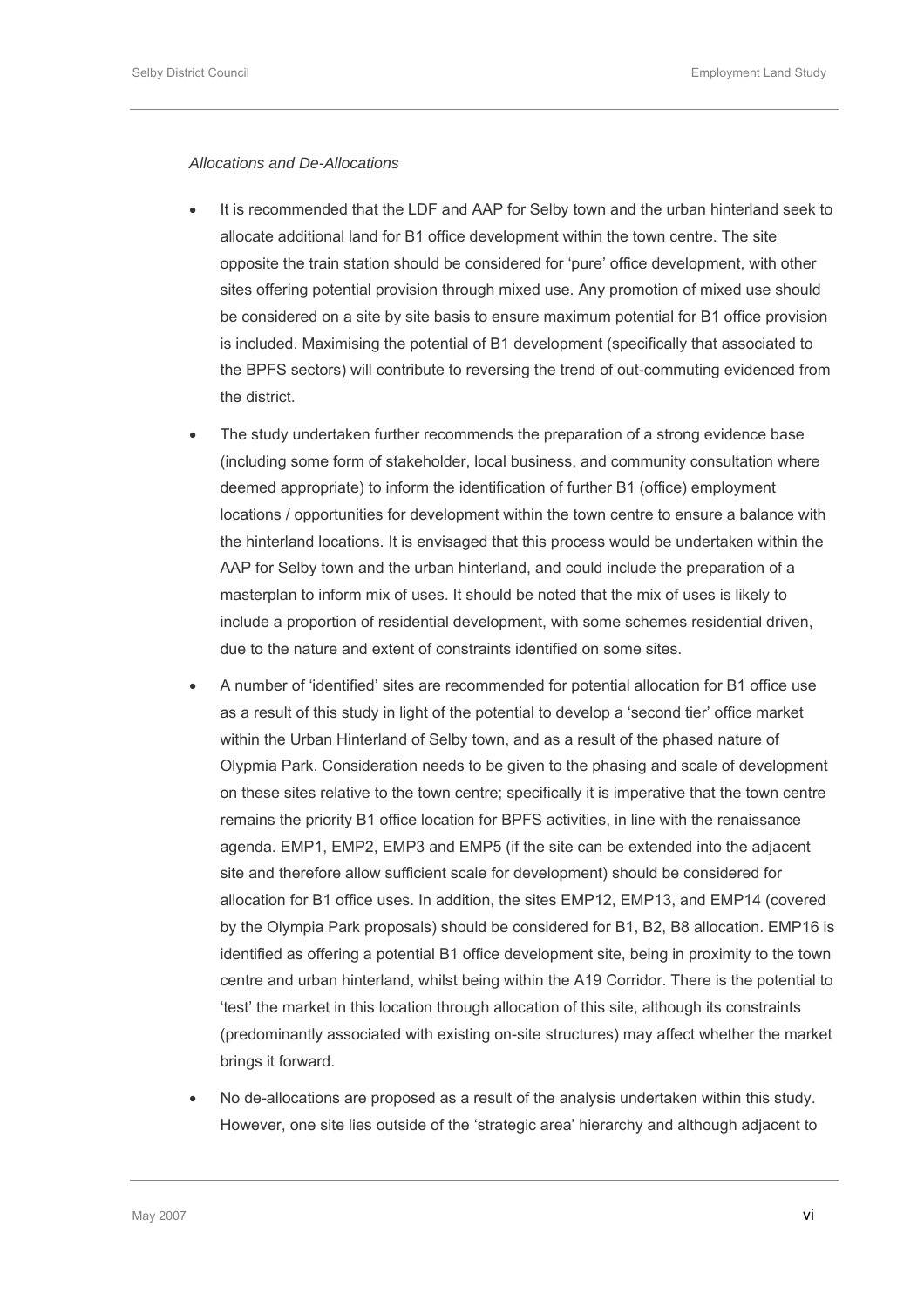existing development has not been taken up for employment development although it has been allocated for over ten years. In this instance there is a potential for the use of a 'criteria test' policy which would allow the market dictate the nature of employment development taking place on the site whilst being protected from non-employment development. Any proposal permitted would have to meet wider policy objectives associated with existing employment on the adjacent site or where regeneration / employment benefits are identified.

- All of the allocations should be protected through planning policy for the uses identified as 'potential uses' within this study to facilitate the delivery of the supply-led approach to economic development advocated herein.
- No allocations are identified (and protected) as being specifically for recycling / dirty uses (such sites fall out of the remit of this study). It is however imperative that such sites are identified and protected as such to ensure no conflict with emerging economic development objectives.

#### *Constraints Analysis*

- Significant levels of constraints have been identified across all of the existing and proposed allocated sites, which could potentially restrict the development of the sites 'available' for development. The LDF should take into consideration the constraints operating on the supply of quality office land and the limiting effect that this may have upon economic development locally.
- It is recommended that Selby District Council identify and prioritise potential funding partners / potential asset release models to deliver employment on constrained sites where they can make a contribution to economic development.

### *Protection of Existing Employment Locations*

• Existing employment locations should be sufficiently protected from development for other uses (including specifically residential but also leisure and retail) through the LDF. This relates specifically to the identified sites EMP7, EMP8, EMP9, EMP10 and EMP11. The detail of future potential uses for these sites should be considered in more detail through the AAP, and may provide the potential for future masterplanning work. This relates specifically to the potential mix and therefore balance of uses that could and should be promoted to ensure the delivery of a quality waterside corridor including both quality residential and B1 office provision.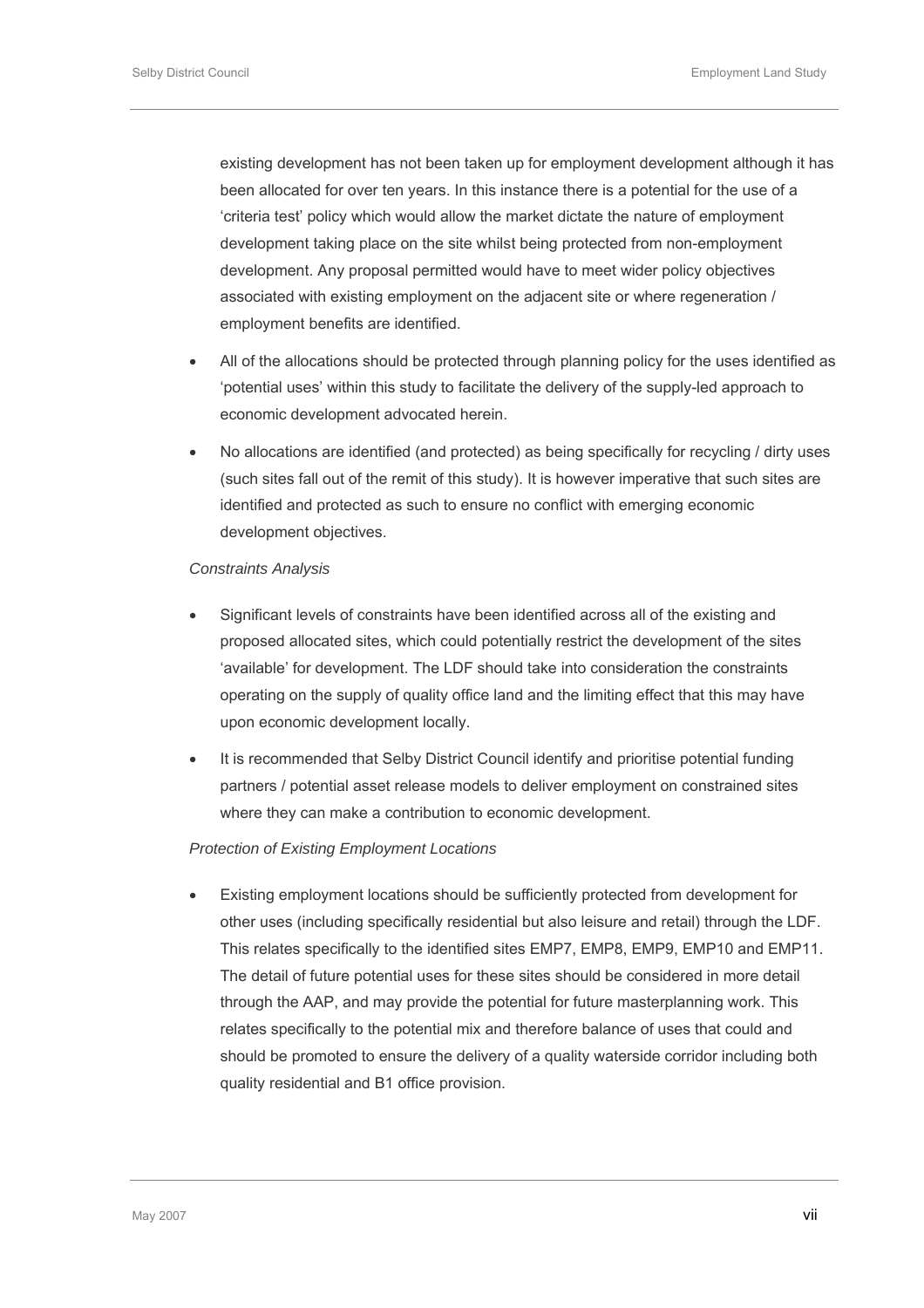• It is recommended that retail development of a scale above local / convenience level is not permitted on employment land allocations or existing employment areas to protect losses of sites. Developments such as petrol stations, and grocery / newsagents / local convenience are considered an exception to this. Retail development above this scale proposed as part of a wider mix on town centre sites should be considered in more detail within the AAP for town centre and urban hinterland.

### *Supporting Rural Diversification*

- It should be ensured that the policy for homeworking in the LDF sets a presumption in favour of such activities given reasonable scale and nature of activity.
- Policy relating to the 're-use' of agricultural buildings should be positive and accommodating specifically with regards target sector (RES identified, and also BPFS specifically as identified in this study).
- NB: A separate report appraising the existing policy stance on both homeworking and the reuse of agricultural buildings is included at Appendix 4.
- Although strictly outside of the remit of this review, the study identifies the potential role of tourism and leisure related activities, and implications / pressure on employment land emerging. Applications for tourism / leisure activities should be considered on the basis of their employment generation alongside statutory requirements to consider impacts of proposed developments. This should include consideration of nature and scale of proposed development, alongside the 'opportunity loss' of employment sites.
- It is recommended that opportunities to link rural diversification / businesses to the three service centres should be promoted.

### *Windfall Sites*

• The LDF should set criteria based tests to assess the suitability of any windfall sites in line with PPS12. In addition to sequential testing criteria there is potential to build in criteria relating to local regeneration and economic development priorities. This is especially pertinent in both the A19 Corridor, considering its long term potential role.

### *Mine Sites*

The study recommends the 'use' of some of the former mine sites to 'mop up' indigenous demand within the local economy. This recommendation comes with the exception of Stillingfleet and Gascoigne Wood – both identified for single occupiers linked to the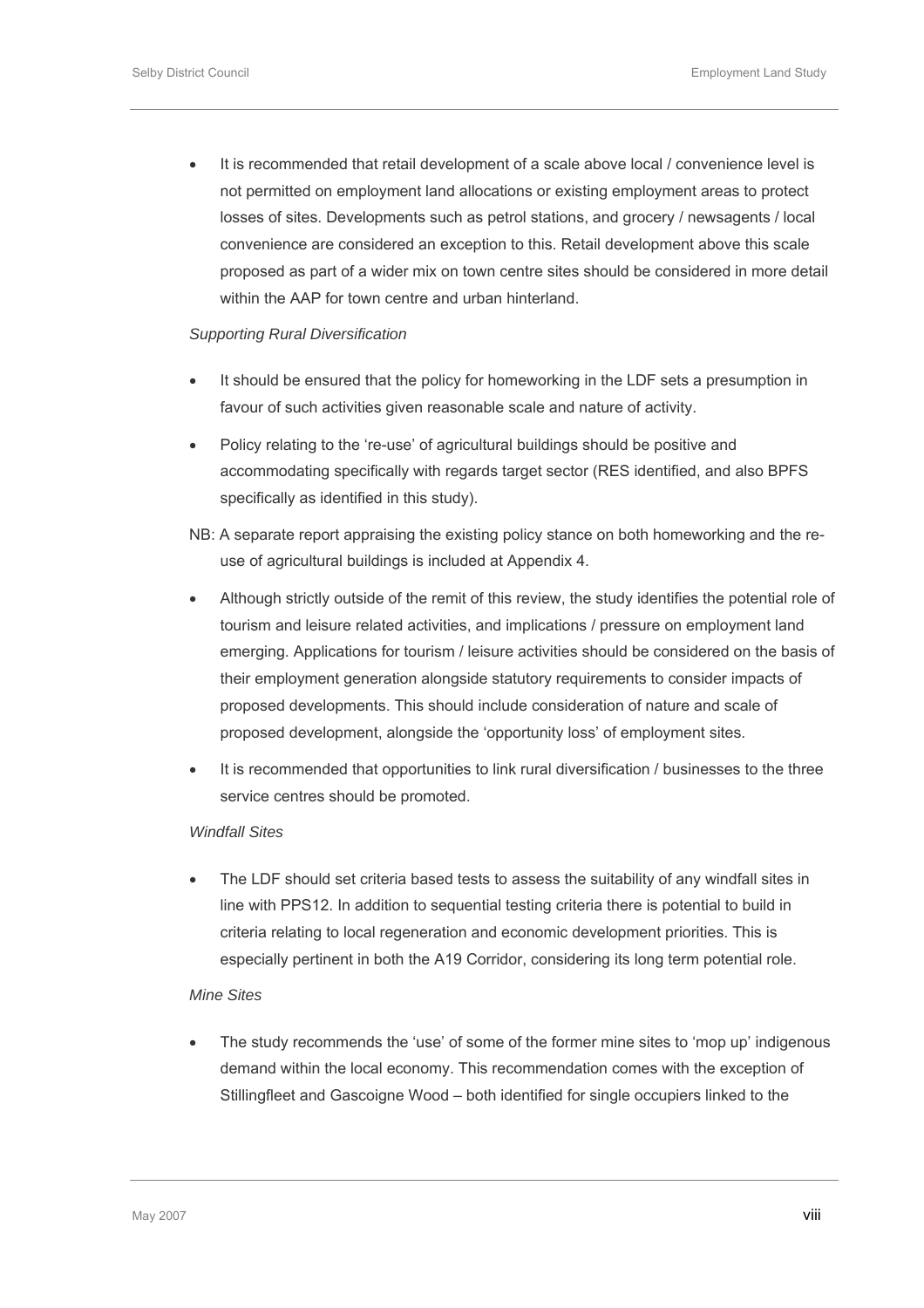University / Science Park. It is recommended that the use of the Riccall site be focused on B2/ B8 users in light of this, with B1 restricted to an ancillary scale.

### *General*

- It is recommended that the land supply database compiled as part of this study is monitored and updated, along with take up of employment land and losses to 'other' nonemployment uses is maintained over the plan period to inform emerging policy at the local, sub-regional, and regional level.
- The study concludes that the use of the former mine sites for employment purposes (B1, B2 , B8, appealing to the indigenous market) will allow a degree of concentration of pure B1 (in some cases as part of mixed use developments) development within the town centre and urban hinterland. It is recommended that this approach is encouraged.
- Freight and general industrial activities should be focused at Sherburn in Elmet and Eggborough market areas given their existing market strengths and relative strategic accessibility, although the level of growth forecast in the former (2 hectares at most) does not warrant the need for additional allocations.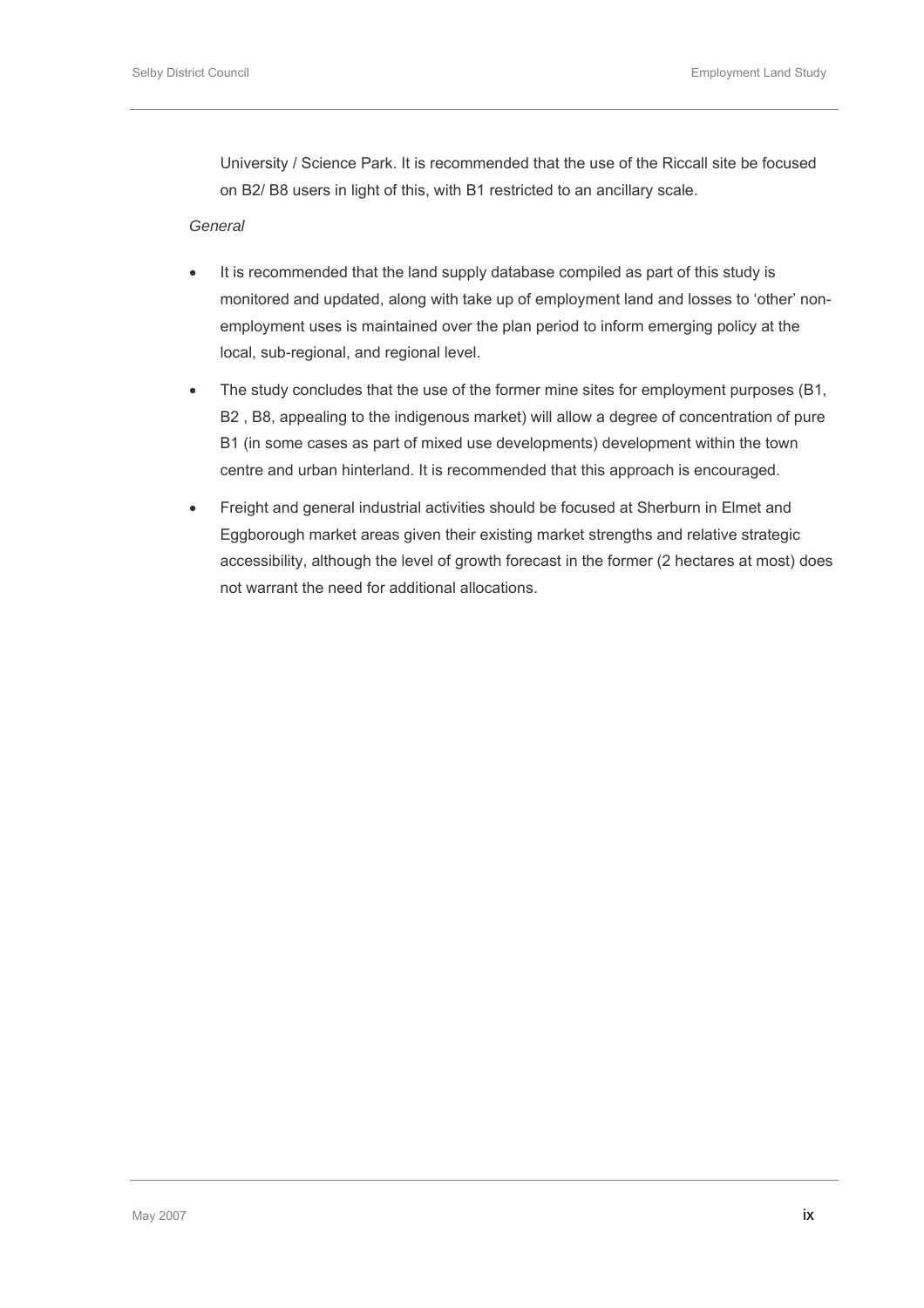## <span id="page-11-0"></span>1. INTRODUCTION

- 1.1 GVA Grimley were commissioned by Selby District Council to undertake an Employment Land Study, as part of the preparation of their Local Development Framework (LDF).
- 1.2 The Study is intended to provide a detailed assessment of future employment land and supply. It takes into account econometric forecasts and business surveys, take-up rates and market conditions, and reflects the wider role of Selby in the Leeds City Region and Yorkshire and Humber regional context.
- 1.3 This report, which presents the findings of the study, culminates in a series of recommendations to support and guide economic development and planning policy over the emerging plan period.
- 1.4 The aims of the study, as set out in the brief are to:
	- Provide a detailed evidence base for the new Selby LDF;
	- Recommend how the Council can plan for future economic development activity;
	- Assist work on the City Regional Development Plan economic growth objectives; and
	- Support the Selby Renaissance Programme.
- 1.5 Specifically the study provides a detailed evidence base relating to employment land demand and supply including:
	- The demand for employment land in the period up to 2021, and the types of economic development to be promoted in the District.
	- Recommendations on the overall LDF Strategy towards economic development.
	- Advice on the scale, location and quality of employment land allocations.
	- The types of policies and allocations needed in the LDF to support specific sectors / clusters including links with Science City York.
	- A review of existing employment land including undeveloped allocations and the need to safeguard employment sites from competing demands.
	- The implications if 3 former mine sites are granted permission on appeal for re-use for business purposes.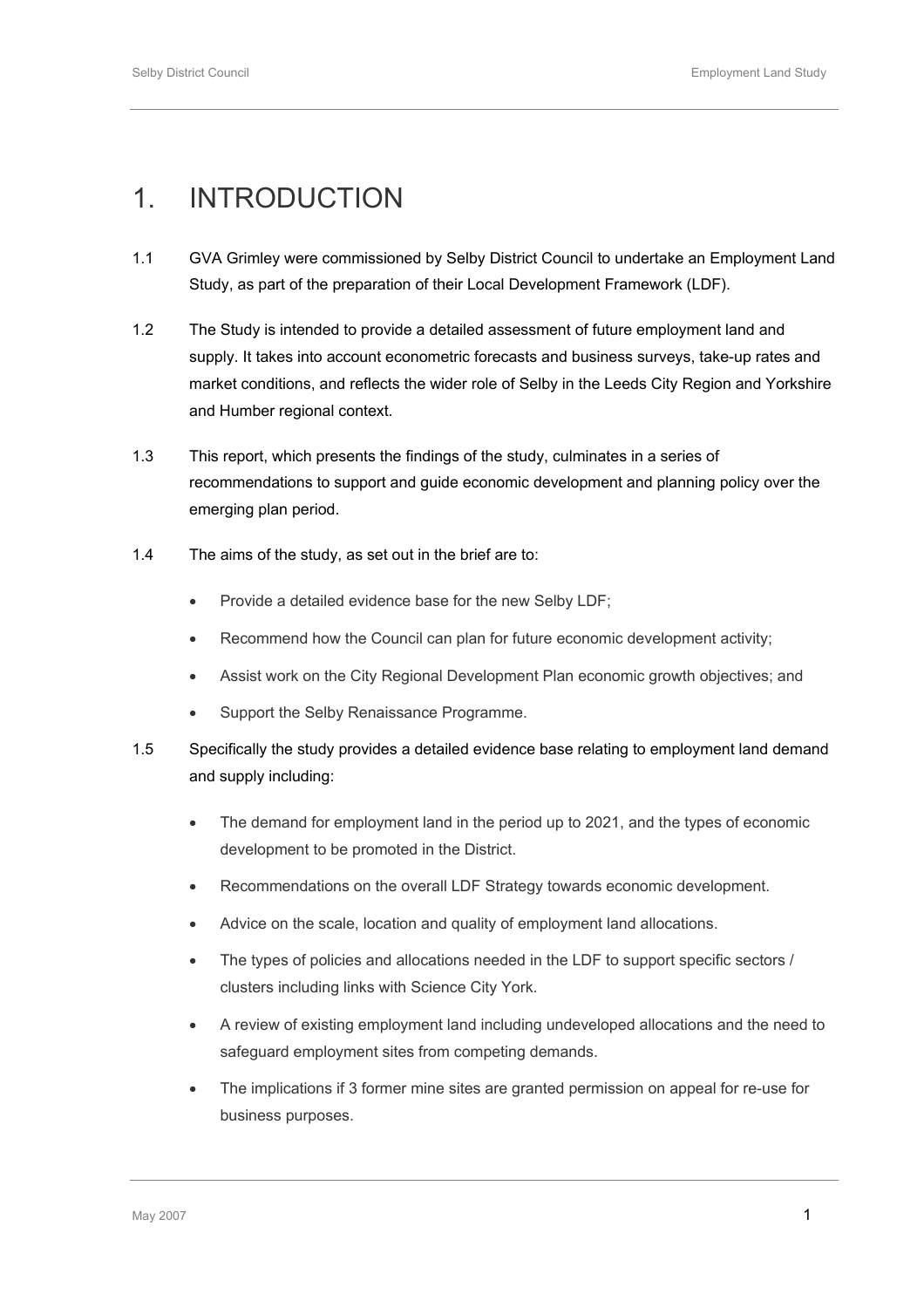- Advice on the diversification of rural businesses.
- Guidance on the general development control policies needed.
- The investigation of alternative growth scenarios and the implications for employment land requirements up to 2011, 2016 and 2021.
- Indicators and targets needed to monitor the effectiveness of the economic development policies.
- 1.6 The methodology for undertaking this commission was developed in line with the Department for Communities and Local Government (DCLG) *Employment Land Reviews: Guidance Note*.
- 1.7 The Guidance Note details a 3-stage approach to producing an employment land review, as follows:
	- **Stage 1**: Taking stock of the existing situation, including an initial assessment of 'fitness for purpose' of existing allocated employment sites
	- **Stage 2:** Creating a picture of future requirements. Assess, by a variety of means, (econometric forecasting, consideration of recent trends and / or assessment of local property market circumstances) the scale and nature of likely demand for employment land and the available supply in quantitative terms
	- **Stage 3**: Identifying a 'new' portfolio of sites. Undertake a detailed review of site supply and quality and identity and designate specific new employment sites in order to create a balanced local employment land portfolio
- 1.8 A large proportion of the analysis undertaken as part of this commission is submitted as an Appendix to this Final Report, as listed on the previous contents page. This includes a database designed alongside the Council to hold site specific information on employment land allocations and identified land considered for potential future allocation.
- 1.9 The report is structured as follows:

Section 2: Strategic Policy Context

Section 3: Economic Context and Prognosis

Section 4: Employment Land and Premises Supply

Section 5: Employment Land Demand

Section 6: Supply / Demand Dynamic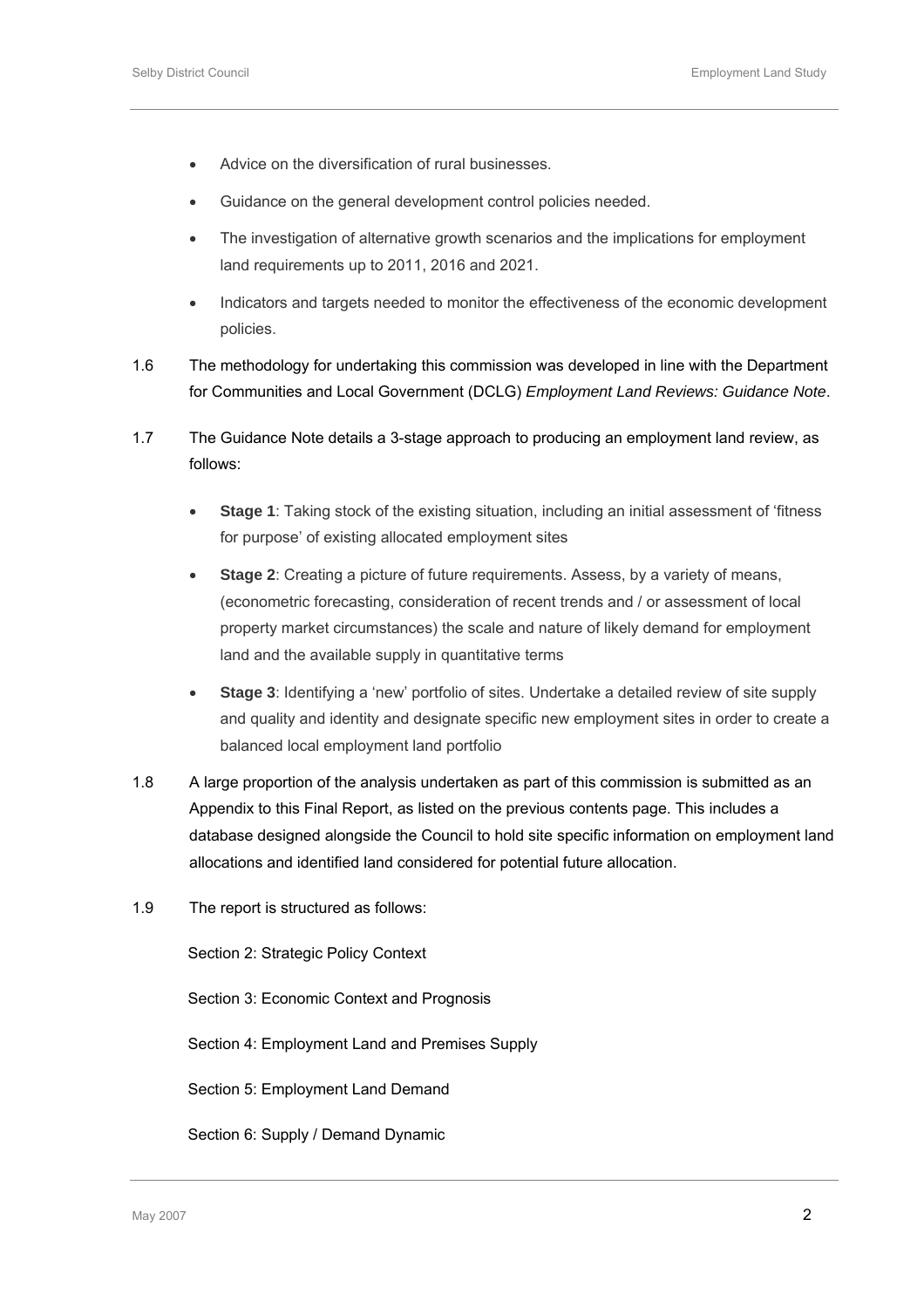Section 7: Key Findings and Recommendations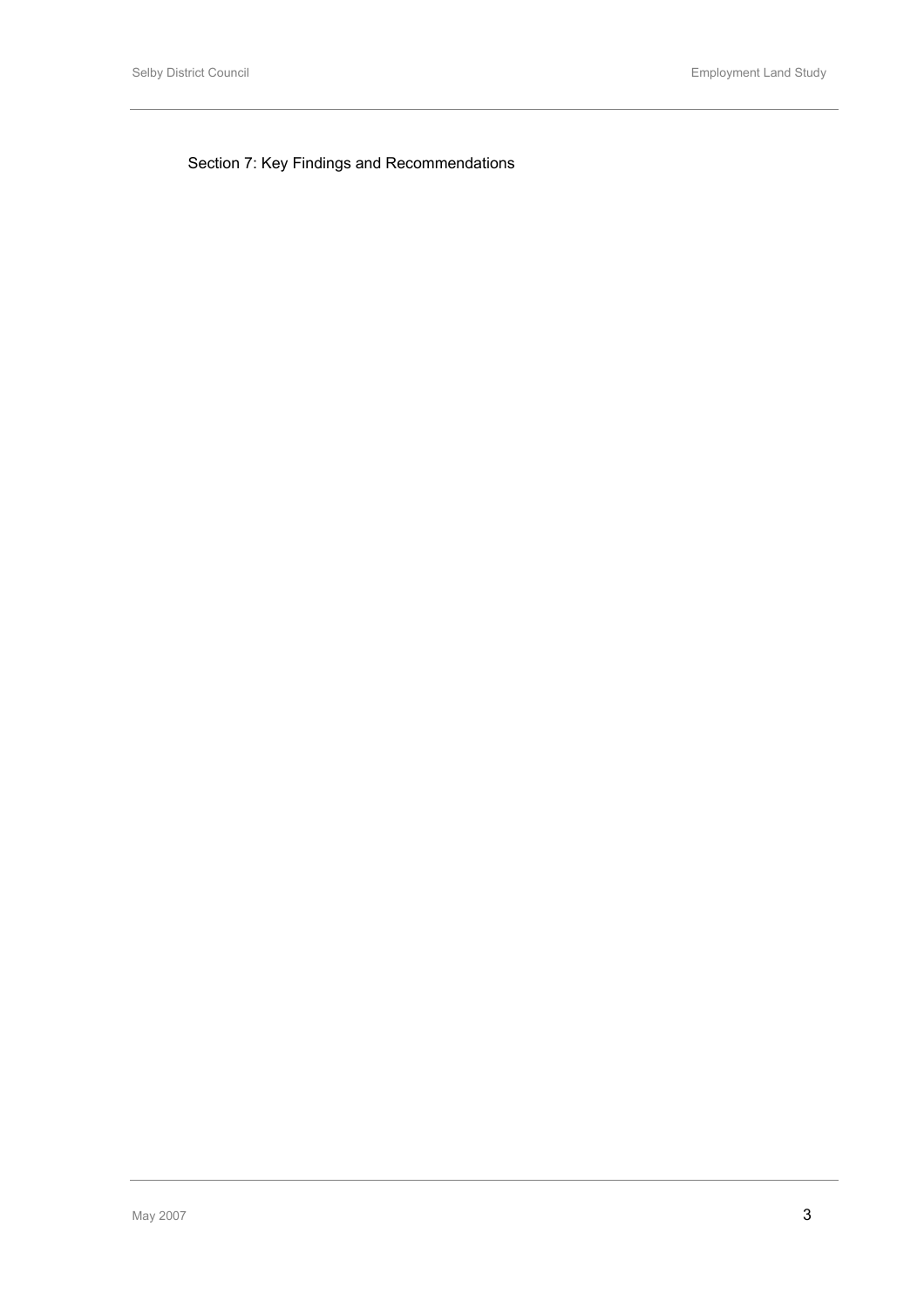## <span id="page-14-0"></span>2. STRATEGIC POLICY CONTEXT

- 2.1 This section summarises the strategic policy context in which economic development within Selby District sits, including consideration of regional, sub-regional, and local economic and planning policy. A full strategic policy review, detailing all of the policies mentioned in this section, is included as an appendix (Appendix 2) to this Final Report.
- 2.2 Selby District plays an important sub-regional and regional labour market role. Its wider connections, evidenced through travel to work patterns (specifically high levels of outcommuting to Leeds and York), testify its connectivity.
- 2.3 To an extent Selby plays an important role in supplying skilled labour to surrounding towns and cities. This is a significant sub-regional role, however it is resulting in the perpetuation of the District as a 'dormitory' location. Associated with this trend is the loss of spending power daily in the local economy, faltering economic development opportunities, and environmental issues relating to the method of transport utilised by the commuters (few settlements across the District have direct train connections to employment centres including Selby centre, Leeds, and York).
- 2.4 This is an important point in the context of the emerging LDF Core Strategy which identifies reducing out-commuting from the District as one of its key objectives. An element of addressing this issue will be developing the nature of the economy within Selby to retain a higher degree of the economically active population in employment within the District.
- 2.5 This wider role of Selby District is also interesting in the light of the Leeds City Region Development Plan. The key sectors identified for the Leeds City Region include Financial and Business Services, Electrical and Optical Equipment, Bioscience, Health and Medical Research, and Digital and Creative Industries.
- 2.6 This strategic context is considered in more detail in the subsequent sections.

### Regional Economic Strategy / Regional Spatial Strategy

2.7 The Strategies considered set a clear context for Selby District: with appropriate and sufficient employment land and premises (alongside skills and housing market considerations), the District can contribute to the development of a number of key sectors identified at the strategic (regional and sub-regional) level. Specifically this includes: the development of an office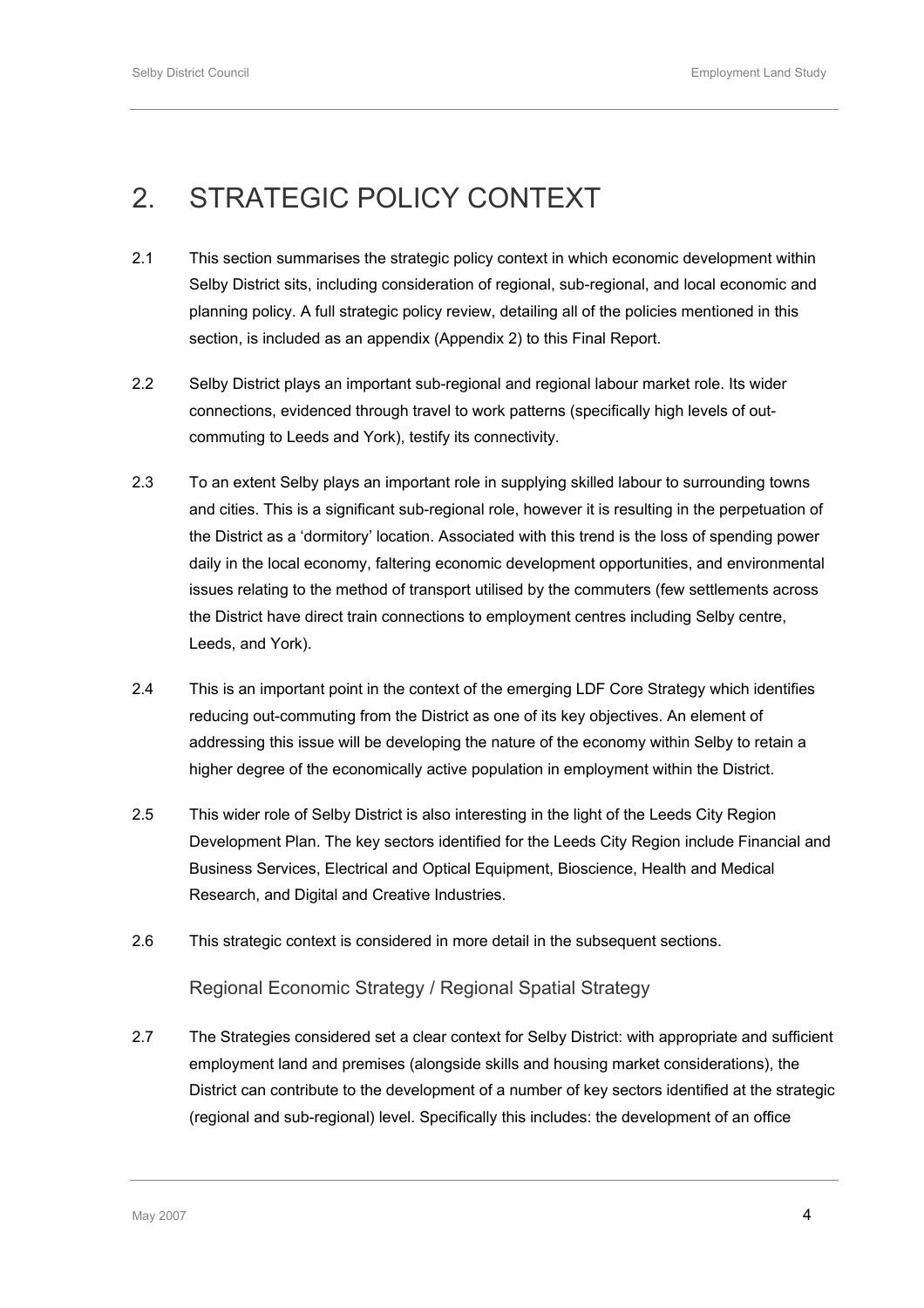market / sector; the diversification of the rural economy; and generally promoting employment opportunities which strengthen existing key centres and reduce out-commuting.

- 2.8 The RES refers specifically to skilled people; connecting people to good jobs; and stronger cities, towns and rural communities, all key themes for Selby in the emerging plan period. The key sectors for the Yorkshire and Humber economy, as identified in the RES are:
	- Digital industries;
	- Environmental technologies;
	- Financial services;
	- Construction;
	- Retail;
	- Real estate; and
	- Public services.
- 2.9 This reflects the recognition of the transition of the regional economy away from the large scale heavy industrial, manufacturing, textiles and agricultural sectors which have typified its development over past decades.
- 2.10 The RSS advocates the need for 'significant development' within Selby to foster regeneration and strengthen and diversify its economy – reflecting the key role of the town centre in contributing to wider policy objectives. Specific policies within the RSS of relevance to this objective include:
	- Strengthening the role of existing city and town centres by making them the main focus for office, retail, health, education, leisure, cultural, public / business services and other intensive uses (E2).
	- Supporting the diversification and strengthening of the rural economy (E7).
- 2.11 The RSS Panel Report published in 2007 recognises the tensions which exist around the economic policies of the RSS. Specifically, the RSS is promoting a transitional agenda, supporting the modernisation of the Region's economy, as promoted by the RES.
- 2.12 The Panel Report recognises that part of this is to address historic land banks of employment land, which are unrelated to current and future needs, both with regard to the type of employment land needed and its location. Indeed the Report states that a shift away from traditional heavy industry and towards office based business, financial and education sectors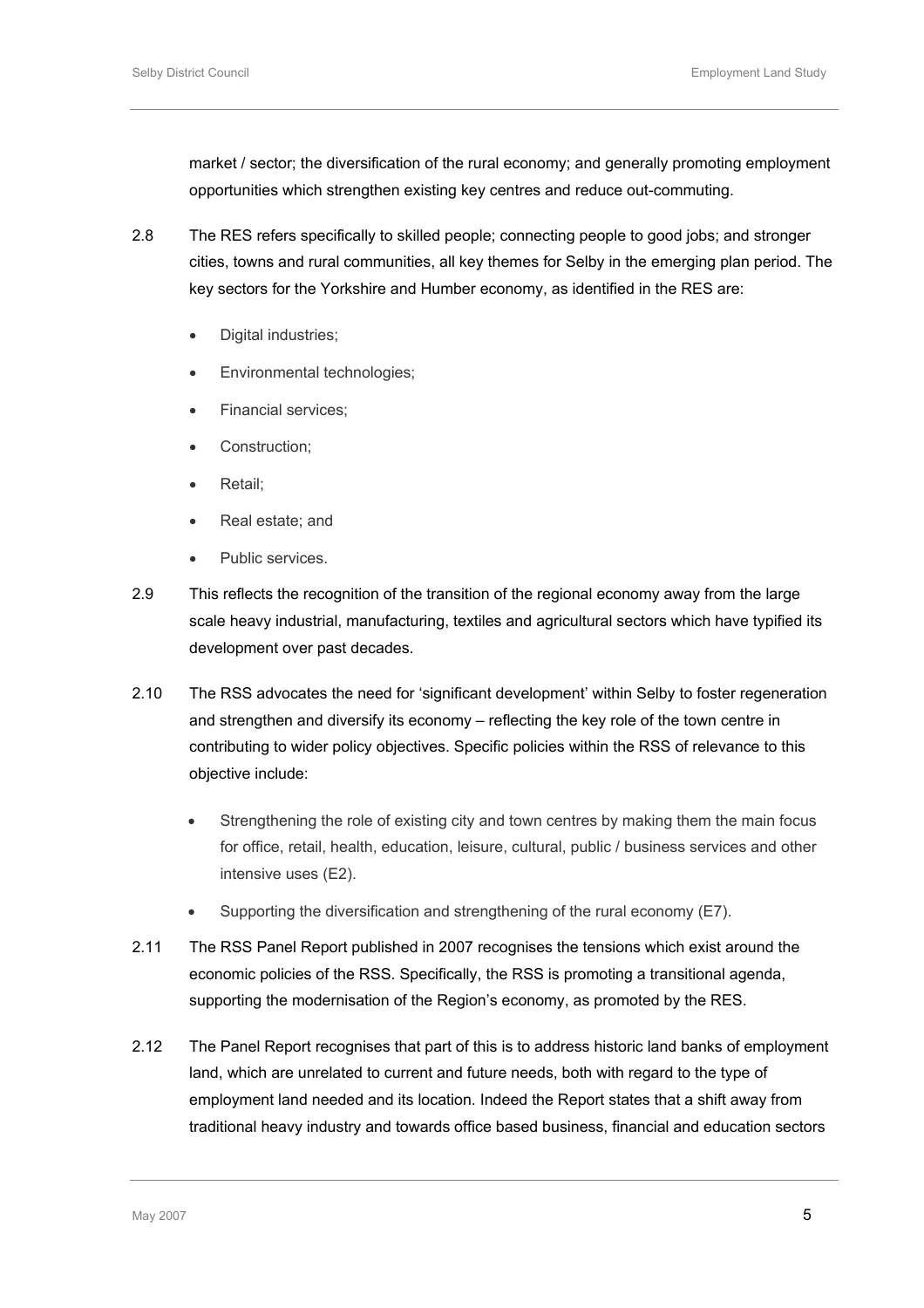could lead to a reconfiguration of employment land needs, and may well result in a net surplus of employment land.

2.13 Importantly however, given this conclusion, the Panel recommends that the manufacturing sector across the region must be supported, with encouragement given to allow modernisation of manufacturing industries as part of the Regional economy.

Leeds City Region Development Plan

- 2.14 The Northern Way Growth Strategy was conceived with the publication in September 2004 of the document 'Moving Forward: The Northern Way'. The stated intention being to bridge the £30 billion output gap identified between the North and the rest of England by 2020.
- 2.15 Development Plans prepared for the eight City Regions aim to drive forward the transformation of each City Region and its component parts. They provide for the first time an overview of the economic development potential and requirements of the North's major urban economies.
- 2.16 The CRDP for the Leeds City Region, which covers the urban and rural locations of Barnsley, Bradford, Calderdale, Craven, Harrogate, Kirklees, Leeds, Selby, Wakefield, and York, is underpinned by the vision:

"*to develop an internationally recognised city-region; to raise our economic performance; to spread prosperity across the whole of our city region, and to promote a better quality of life for all those who live and work here*."

- 2.17 The CRDP is very much unpinned by an understanding that in order to deliver there is a need for close working to develop innovative solutions to complex problems; achieve a "sum greater than the individual parts"; and bring opportunities for improved prosperity and greater cohesion within the diverse communities identified. The CRDP recognises opportunities to enhance the functionality of the city region so that it operates as a more unified economic entity.
- 2.18 A series of economic drivers are identified within the CRDP which will maximise employment and GVA growth across the city region – including both broad industrial sectors and smaller, more localised clusters. The likely geography of these sectors are also identified within the CRDP. These are:
	- Financial and business services: Leeds is the dominant centre, although significant growth in recent years has been identified in Bradford, Calderdale, Kirklees, and York.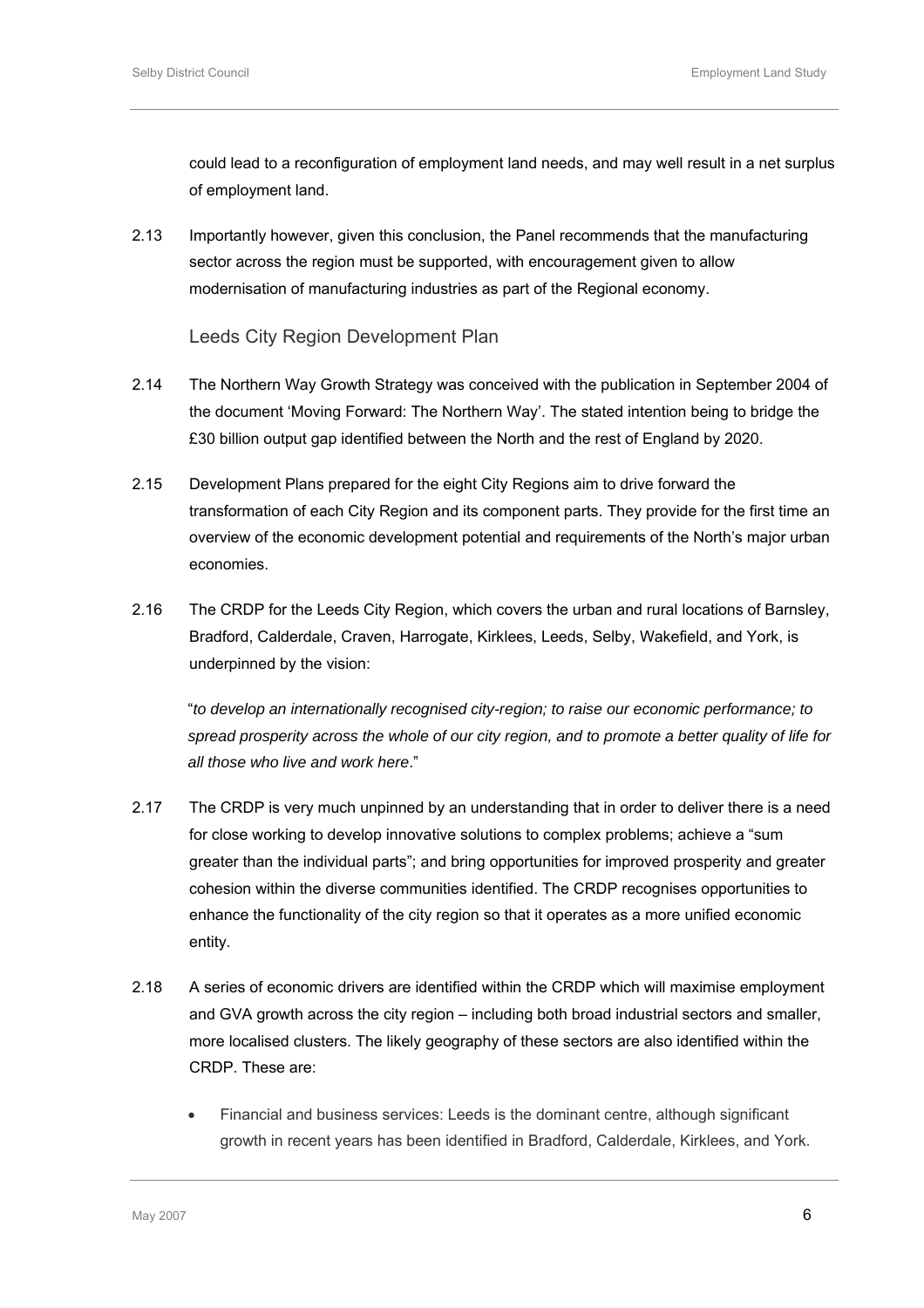- Electrical and optical equipment: Particular focus in the Airedale Corridor, with the Advanced Digital Institute as a flagship project.
- Bioscience, health and medical research: Key drivers are health-related research and specialist facilities in Leeds, York and Bradford Universities, Bioscience York, Leeds Teaching Hospital Trust, Department for Health operations in Leeds, and three Centres of Industrial Collaboration – in Biomaterials and Tissue Engineering (Leeds), Nanotechnology (Huddersfield) and in Pharmaceutical Innovation (Bradford)
- Digital and creative industries: Assets include media incubation centres in Bradford (bmedia), Leeds (The Round Foundry and Host Media), Wakefield (Wakefield Media Centre) and Huddersfield (Huddersfield Media Centre) with significant sites under development in Barnsley (Digital Media Central and the Civic and Mandela Gardens), Halifax (the Elsie Whiteley Innovation Centre) and York (a major Creative Technology Centre hosted at Science City facilities) as well as centres in rural areas (such as Whitefriars Creative Industries Centre in Settle).

### 2.19 The CRDP also identifies additional growth prospects including:

- Communications;
- Public services including education and health;
- Environmental / 'Green' technologies;
- Logistics and distribution; and
- Niche manufacturing including defence.
- 2.20 The Leeds City-Region Development Plan (CRDP) sets the sub-regional context for the development of the economy within Selby District. The CRDP identifies a series of risks as existing within the Selby economy (affecting the growth prospects of the sub-regional / City Region economy). Specifically this relates to the existing nature of its office market.
- 2.21 With regards developing the Financial and Business Services sector, the following points are included with the CRDP relating specifically to Selby:
	- The concept of the City Region has economic logic for the district from a travel-to-work perspective with key commuting links to Leeds, York and Wakefield. Further to this the CRDP raises the issue of the district having imported a workforce without the accompanying jobs, with the highest total net out-commuting among the authorities included.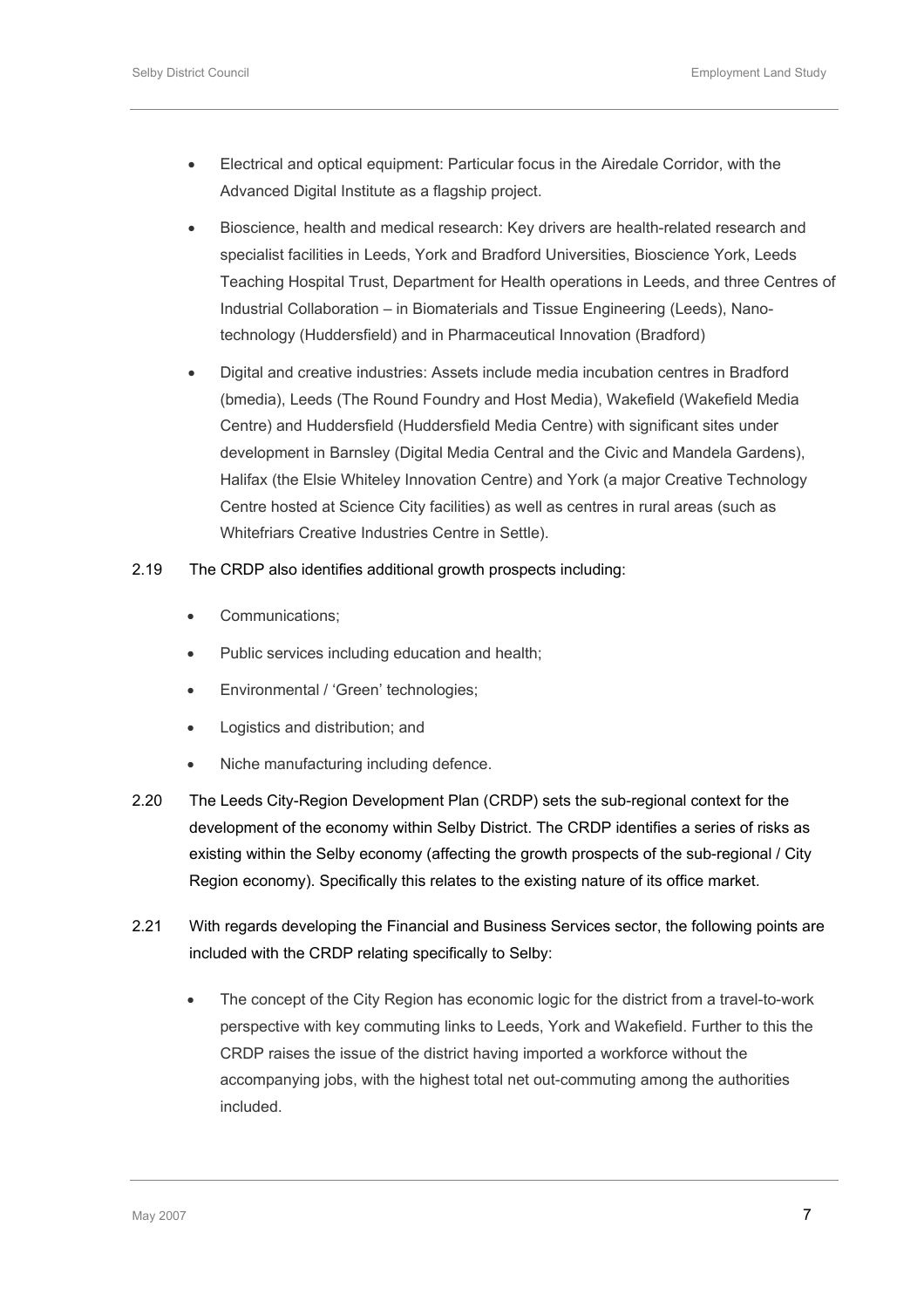- <span id="page-18-0"></span>• The Financial and Business Services sector (FBS) is under-represented employing just 300 people, with even the high street bank branches found in most towns operating as agencies in Selby managed out of York or Leeds offices. Employment in Selby is concentrated in the retail trade, manufacturing, notably food and drink, and broad business services, much of which offers relatively low incomes.
- Selby offers 'greenfield' opportunities for both FBS and office development in general as it does not have the existing attachments of, for example, building societies in other market towns.
- Part of the longer-term strategy for Selby is to build an office sector in an attempt to reverse the flow of white-collar workers to Leeds and also link into innovation and enterprise developments with Science City York. The CRDP suggests that it may be indicative that the new by-pass has been in existence for some time but new office or industrial developments alongside have not yet materialised – anecdotal evidence at the time of writing indicated a degree of developer interest in sites around Selby falling into this bypass hinterland<sup>[1](#page-18-0)</sup>.

### **Local Planning Policy Context**

Adopted Planning Context<sup>[2](#page-18-0)</sup>

### 2.22 The primary aims and objectives of the Local Plan are concerned with:

- the promotion of sustainable development;
- the protection and enhancement of environmental quality; and
- planning for contemporary patterns of development.
- 2.23 Each of these aims and objectives have been translated into more detailed land use objectives which provide the framework within which individual policies and proposals have been formulated and are implemented.

### *The promotion of sustainable development*

Aim: To meet the assessed employment, housing and other needs of the district in a way which does not compromise the ability of future generations to meet their own needs.

l

<sup>1</sup> Olympia Park, Selby Business Park

<sup>&</sup>lt;sup>2</sup> NB: Consideration of specific policies is included in Appendix  $\frac{XX}{X}$ .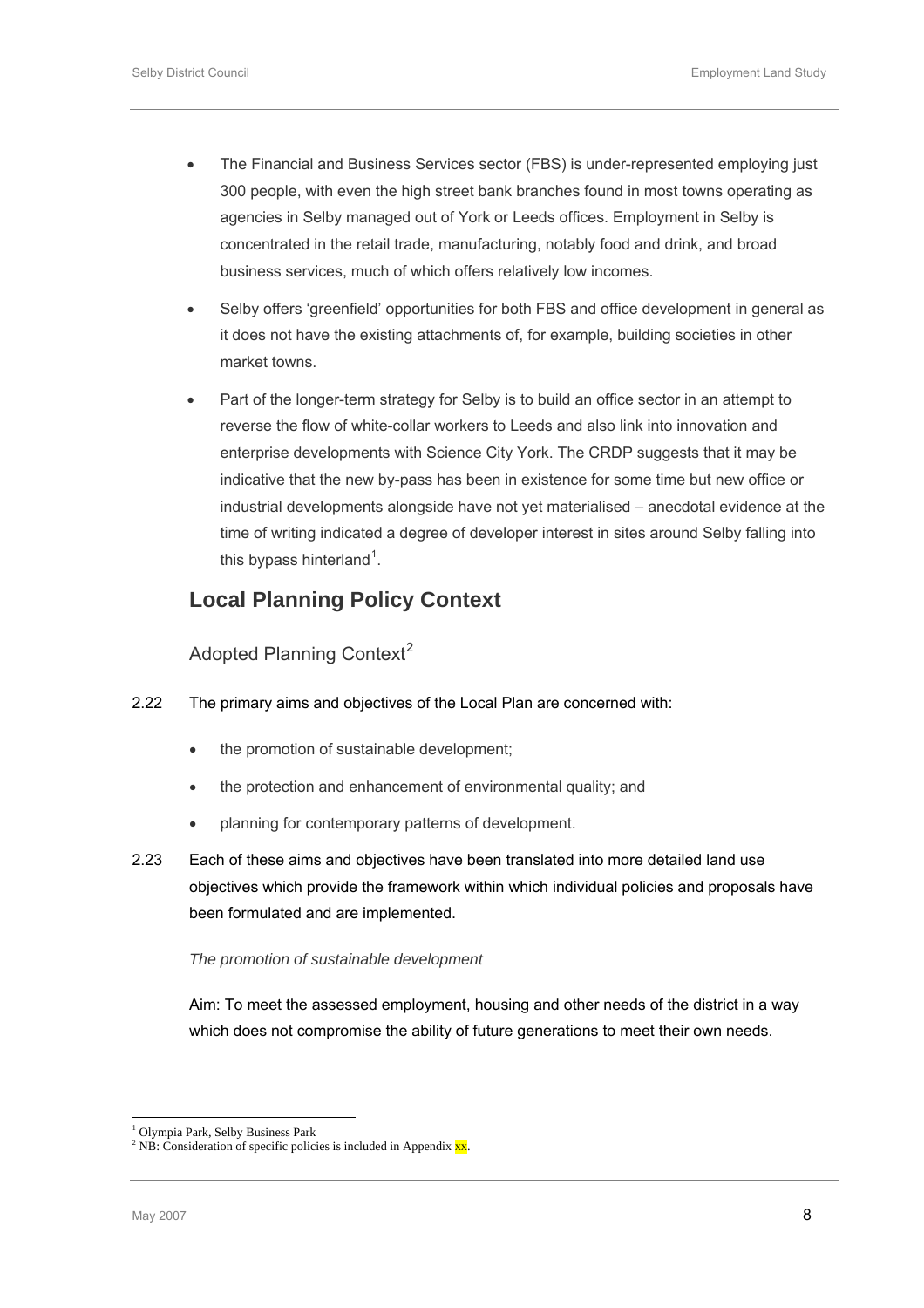Key Objectives:

- 1. To balance competing demands on a finite quantity of land and make the best use of resources.
- 2. To ensure an adequate supply of suitable land for employment, housing and other purposes whilst safeguarding environmental and natural resources from inappropriate development.
- 3. To facilitate economic recovery and diversification in a way which enhances environmental quality.
- 4. To ensure full and effective use of land and property within existing settlements and to maintain the quality of the countryside.
- 5. To assist in meeting the national goal of reducing harmful  $CO<sub>2</sub>$  emissions.
- 6. To encourage energy efficient forms of development and renewable forms of energy.

### *Protection and enhancement of environmental quality*

Aim: To conserve and enhance cultural heritage and natural resources, and to improve the quality of life of residents.

- 1. To protect and enhance the special character and wildlife habitats of the Selby District.
- 2. To protect the countryside for its open character and its landscape, wildlife, recreational and natural resource value.
- 3. To protect built heritage including important buildings, conservation areas, open spaces and historical sites.
- 4. To ensure control over the pollution of water, air, soil and other environmental assets.
- 5. To promote excellence in the quality of design of new development.
- 6. To safeguard the amenity of existing and proposed sensitive developments such as homes and schools.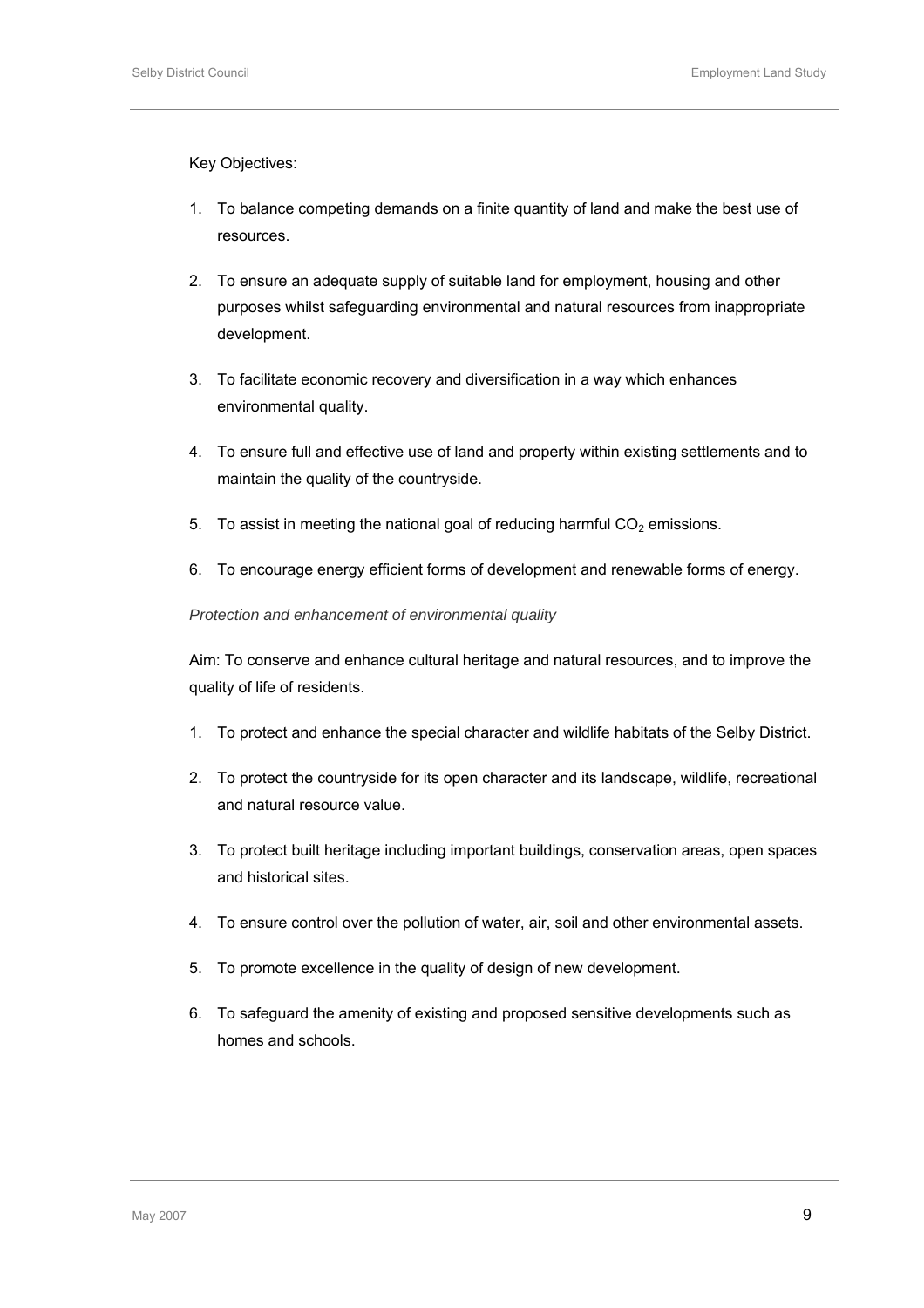### *Planning for contemporary patterns of development*

Aim: To shape development patterns and concentrate development in a way which minimises the need to travel by car and ensures that future growth is sustainble.

- 1. To concentrate new development within or close to market towns and selected villages that are capable of accommodating additional growth.
- 2. To sustain rural communities and the growth of the rural economy in a way which represents the character and appearance of the countryside.
- 3. To strengthen town and local centres by encouraging community, shopping and employment opportunities.
- 4. To maintain and improve choice for people to cycle, walk or use public transport rather than drive between home, jobs and facilities they use regularly.
- 5. To maximise the use of existing facilities and investment in infrastructure including public transport.
- 2.24 The Plan aims to provide a range of new employment opportunities throughout the District, taking account of the locational demands of businesses, unemployment rates, the availability of DTI and EC Funding and infrastructure, transportation and labour supply issues.
- 2.25 A significant increase in employment land supply is proposed in and around the market towns.
- 2.26 The Plan also aims to counter the problems brought about by declining agricultural employment and loss of rural services. Encouragement is given within the Plan to appropriate forms of diversification and development with will improve the employment prospects of those living in rural areas, where this respects the character and appearance of the countryside.
- 2.27 There is scope for small-scale employment development in and around many rural settlements.
- 2.28 In addition, proposals for the conversion of redundant buildings to employment use, including tourism and the reasonable expansion of existing businesses, will often be acceptable in many rural area

### *Economic Development*

2.29 The employment policies of the Plan have the following main objectives: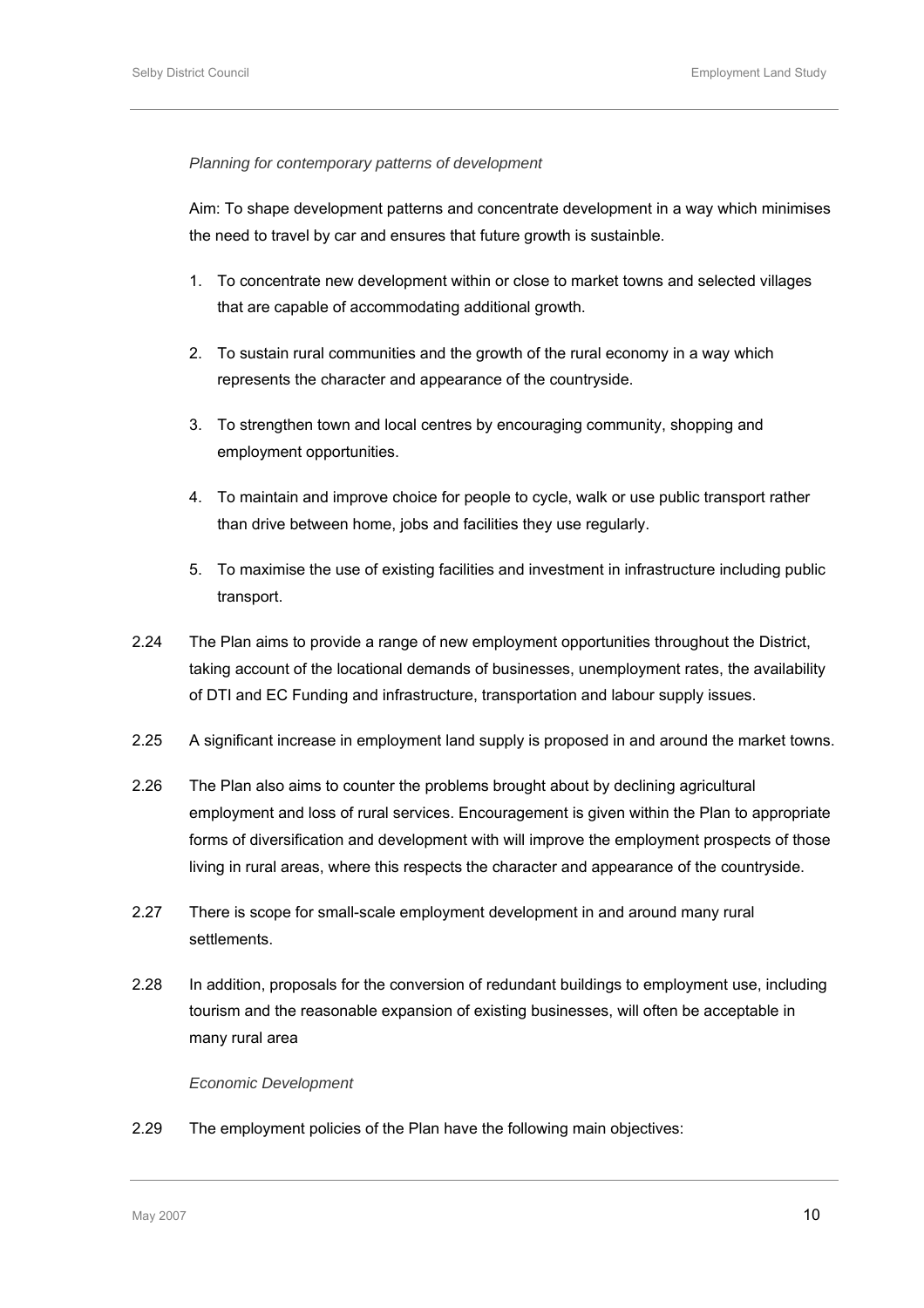- To ensure adequate provision of employment land and a range of sites in terms of type and location to cater for the needs of differing businesses, and to encourage inward investment.
- To safeguard existing employment land and premises.
- To promote the diversification of the local economy, including rural diversification, where this is compatible with the character of the area.
- To support the needs of agriculture where compatible with the Plan's environmental objectives.
- To encourage the expansion of existing businesses and the establishment of small local firms.
- To create opportunities to improve the quality of the existing business environment and to ensure a high standard of design and landscaping in new economic development.
- To improve opportunities for people to live near their work and minimise traffic movements.

### Emerging Planning Context

- 2.30 The emerging planning context for Selby District (as included in the Local Development Framework Core Strategy Issues and Options Report) builds on the Adopted Local Plan approach, based on the vision: "to continue to enhance Selby District as an attractive location to live, work and play". Specifically this includes:
	- a continued emphasis on diversifying the economy to provide for modern employment opportunities and reduce the need to travel outside the District for work;
	- ensuring the availability of an appropriate range of affordable housing; and
	- uncovering and protecting the District's heritage and developing leisure and other community facilities to meet the needs of District residents.
- 2.31 The objectives of the Core Strategy as included within the Issues and Options Report which are of specific interest to this study are:
	- To enhance the role of the three Renaissance market towns Selby, Sherburn-in-Elmet and Tadcaster – as accessible service centres within the District and particularly Selby as a principal service centre.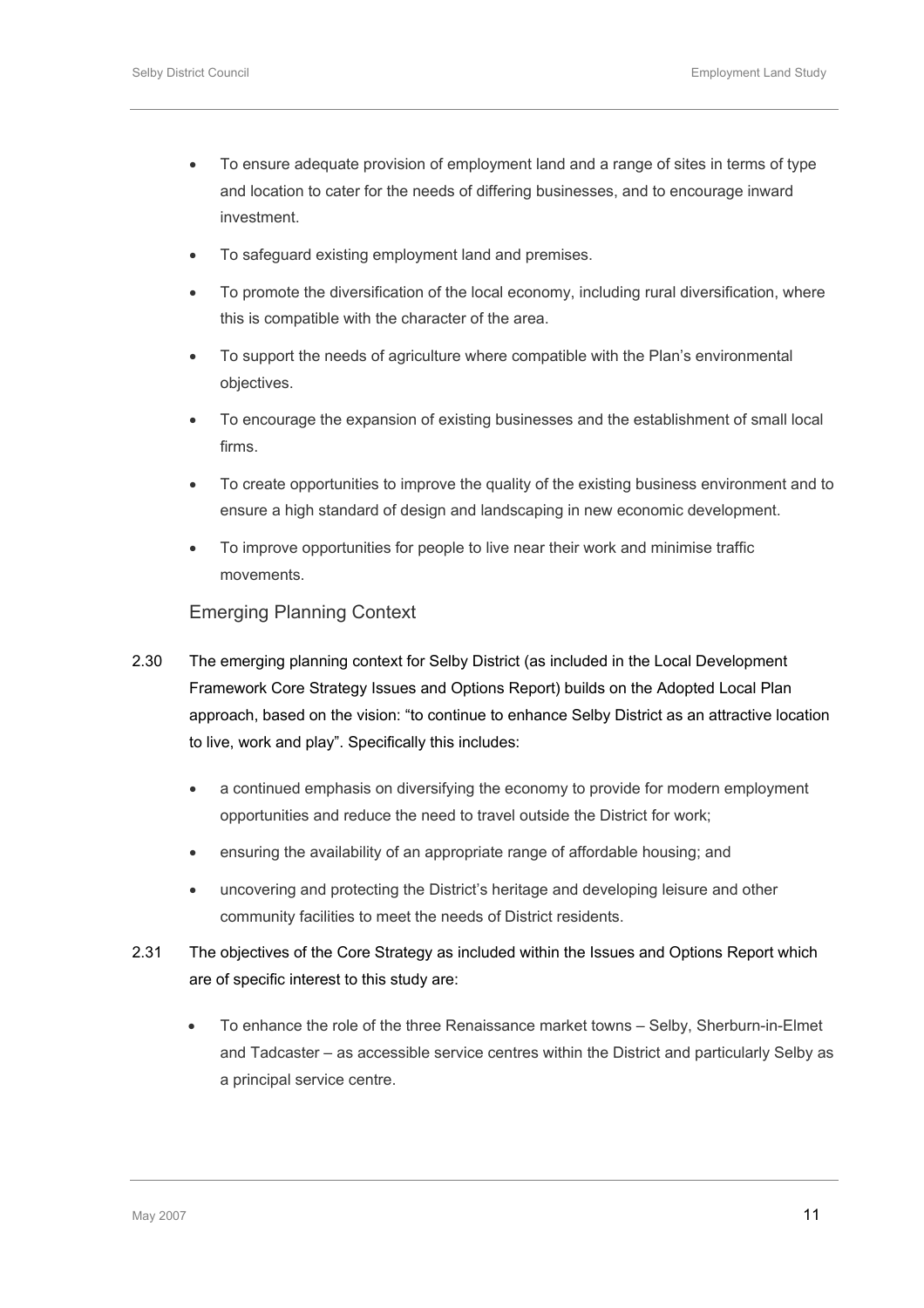- To locate new development where it will minimise the need to travel by car and enhance accessibility to local services, shops and jobs by promoting the use of public transport, walking and cycling.
- To reduce the outward commuting from the District particularly by private car.
- To locate or mitigate new development so as to minimise flood risk.
- To promote efficient use of land and maximise the reuse of previously developed land within settlements.
- To encourage the provision of transport infrastructure in tandem with new development, and to increase transport choice throughout the District by improving accessibility via safe and convenient public transport.
- To support the diversification of the economy of the District, including its rural areas, through the provision of suitable range and quality of sites and premises for employment uses, and encourage activities to increase skill levels.
- 2.32 Since publication of the Issues and Options Paper, preceding the Core Strategy, the Council Members have given support to the focus on Selby town centre. This will include focusing growth on Selby town and its urban hinterland (referenced in the Core Strategy Issues and Options as 'Selby town and adjoining parishes), with the remainder of developed limited to the service centres of Tadcaster and Sherburn-in-Elmet / South Milford.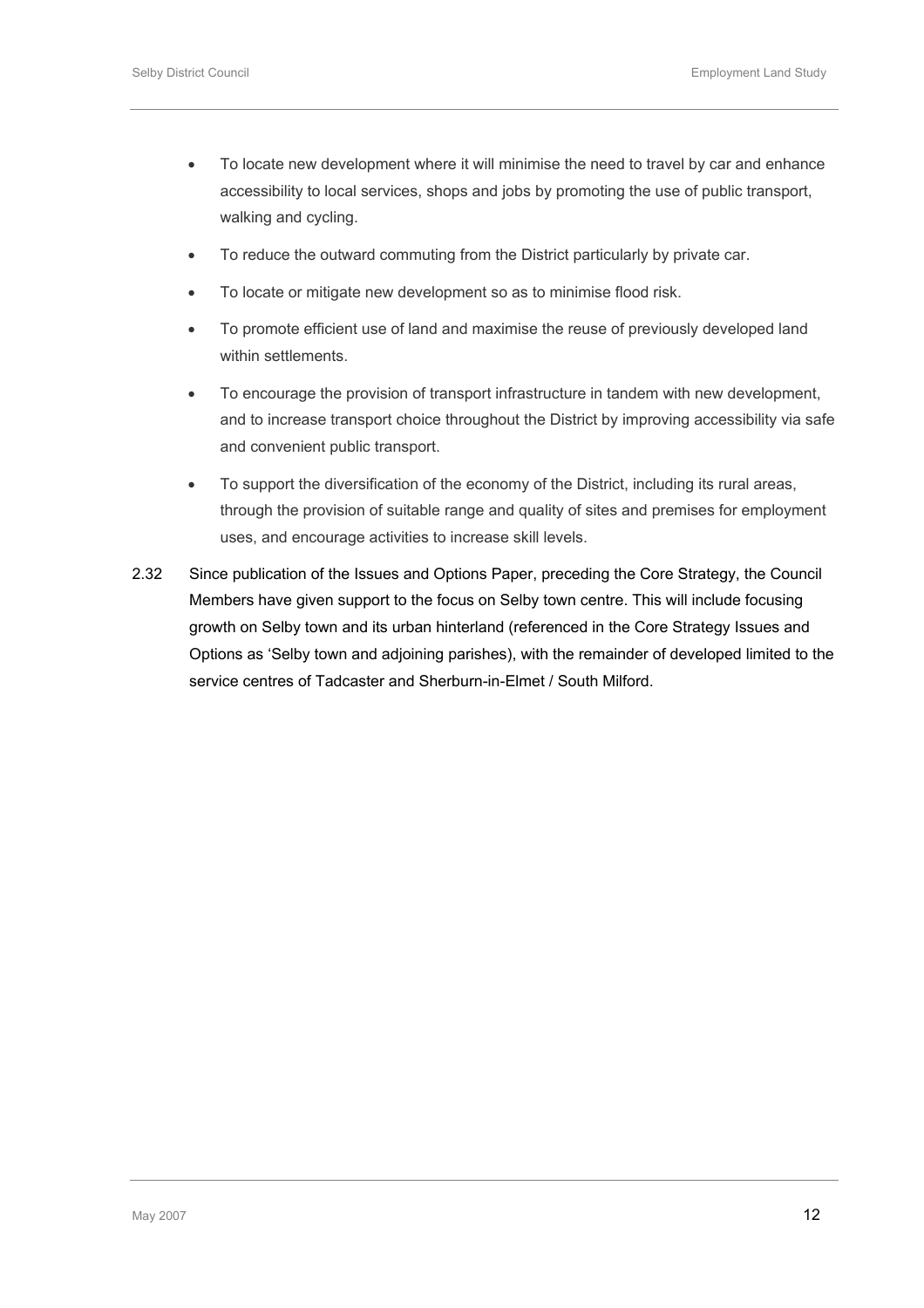## <span id="page-23-0"></span>3. ECONOMIC CONTEXT AND PROGNOSIS

- 3.1 An economic baseline, setting the Selby District economy in its wider context, has been undertaken as part of this commission. The document is included in full at Appendix 3 for reference.
- 3.2 The key findings of the baseline are summarised in the remainder of this section. The findings set the context for the economic forecasting undertaken as part of this commission – establishing the nature of economic change predicted across the sub-region over the emerging plan period.

### **European Benchmarks – How Competitive is North Yorkshire?**

- 3.3 The UK has enjoyed an unprecedented period of economic growth since emerging from the recession of the early 1990s. Its economy has been described as a "paragon of stability" by the OECD and growth in Gross Domestic Product (GDP) has been uninterrupted and less variable than the other G7 nations<sup>[3](#page-23-0)</sup>. However in projecting forward, the UK faces a period of increasing uncertainty in which structural weaknesses will become ever more apparent in the face of growing competition from overseas. The structural weaknesses that the UK economy exhibits include low levels of labour force productivity, high levels of the workforce on incapacity benefit and a low level of innovation.
- 3.4 In response to these pressures there is a concerted EU and UK policy drive towards encouraging knowledge based industry and the competitive advantages to be gained through the application of knowledge. This process of managed economic restructuring is an essential context in considering the economic role of North Yorkshire.
- 3.5 A range of factors have been considered in order to gauge the extent to which North Yorkshire's businesses and labour force are engaged in knowledge related and high technology activities. The overall frame of reference for this analysis has been that of the NUTS level 2 economic regions of the EU and specific comparisons have been drawn within the regional context. It is concluded that:
	- High technology has not permeated the traditional manufacturing activity across North Yorkshire to the same extent as across the EU – with **employment within high-tech manufacturing sectors suppressed within the sub-region**.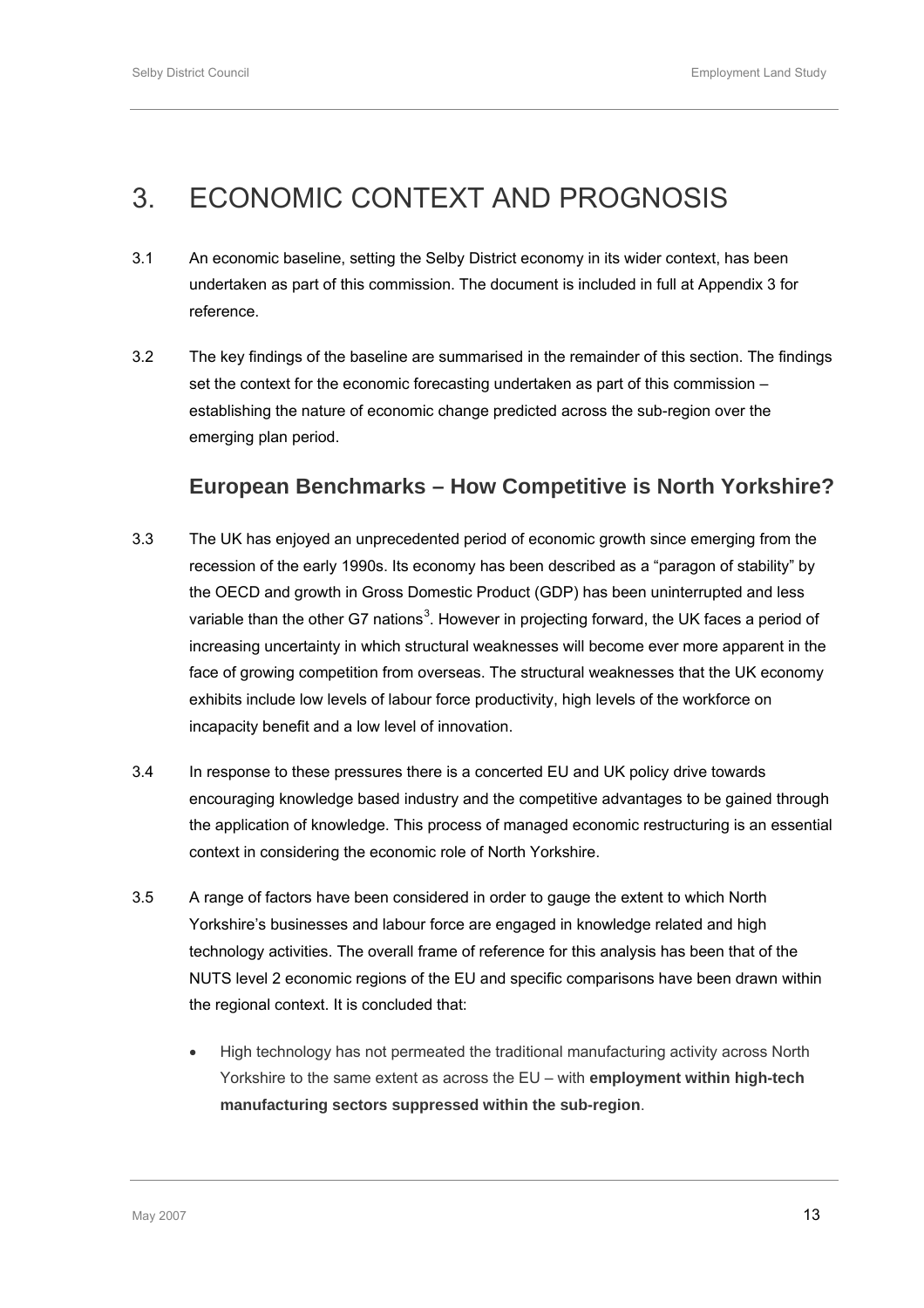- <span id="page-24-0"></span>• The **level of specialisation within the service sectors does, however, distinguish North Yorkshire from the rest of the region, and the EU** on a wider scale. This gives the sub region a strong base on which to operate at the European level, in terms of existing businesses and employment, and developing the local economy in the future. Hand in hand with this North Yorkshire shows significant competitiveness in terms of employment in knowledge intensive services.
- Knowledge economy outputs, such as patent application and GDP, reflect the structure of the economy within North Yorkshire, and the high value-added bias towards specialised and knowledge intensive activity that prevails.
- 3.6 This analysis is in part skewed by the presence of York within North Yorkshire. However, it presents a real opportunity for economic development within Selby as part of this wider subregional competitiveness.

### **District Level Economic Analysis**

3.7 The considered of the characteristics (strengths and weaknesses) existing within the Selby District economy in this wider context have been considered, and are presented thematically in the remainder of this sub-section.

### Population

- 3.8 Current population within Selby District stands at around 75,468 people, representing around 1.5% of the regional population of approximately 5 million people. Selby's population has increased at a rate more pronounced than across the region: an increase of 25% between 1981 and 2005 (based on ONS-Mid Year Population Estimates), compared to 3% across Yorkshire and Humber, and 8% across England and Wales<sup>[4](#page-24-0)</sup>.
- 3.9 Population projections for Selby to 2028 suggest a trend of growth mirroring that of the other authorities within the sub-region, with a rate of around 17% predicted over the period.
- 3.10 Significantly the level of population growth within the District, both observed and forecast, is linked to the relative attractiveness of the area as a location to live. Key to the economic future of Selby there is a need to maximise the economic potential of this population growth, through retention of employment activity.

 $\frac{1}{3}$ Source: The Economist (online)

<sup>4</sup> Ref: Appendix 3, Para 2.8.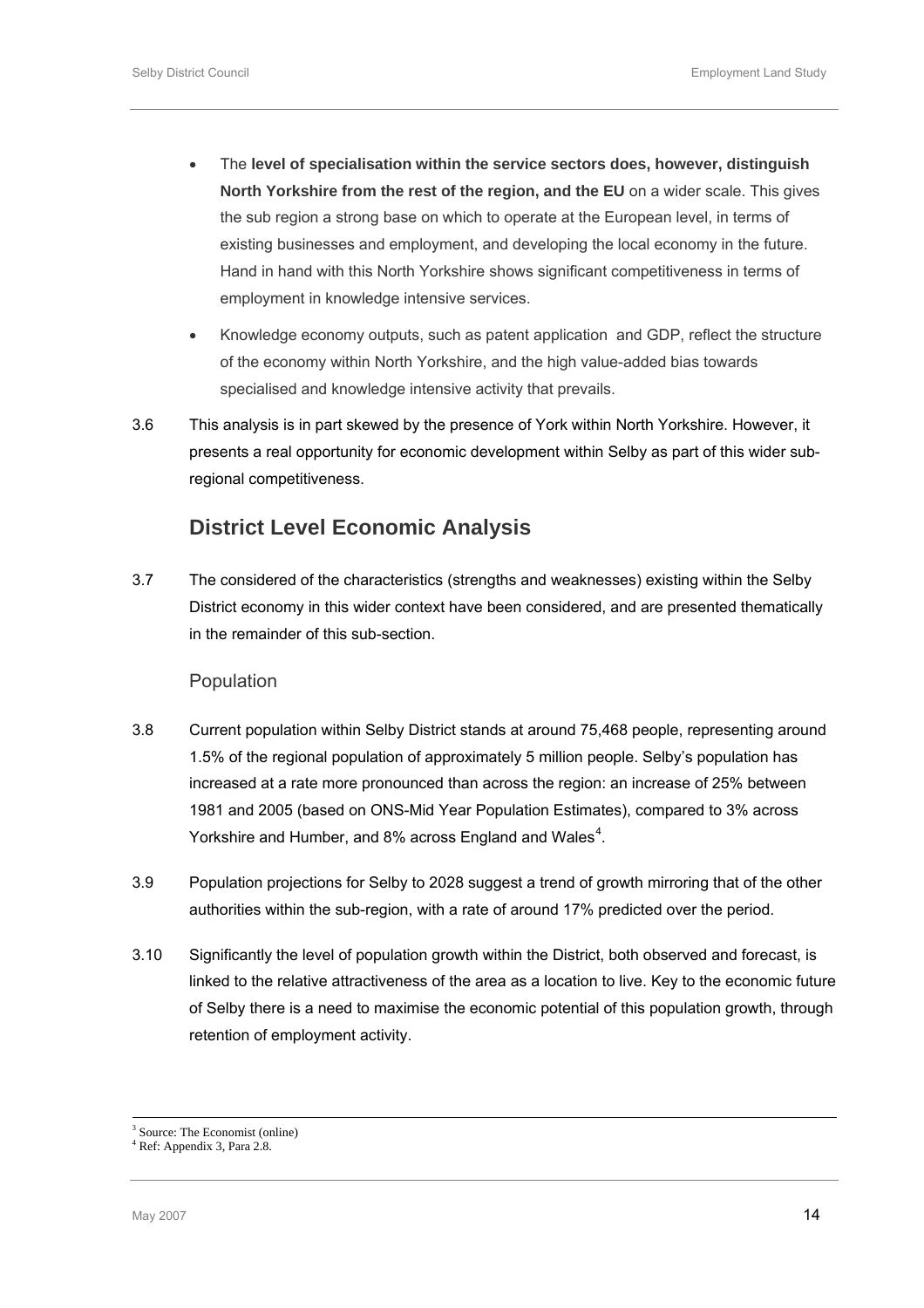### **Deprivation**

- 3.11 The Index of Multiple Deprivation (IMD) 2004 uses a range of indicators to assess the existence of multiple deprivation down to small geographical levels, the smallest available spatial unit being the Super Output Area (SOA).
- 3.12 Seven domains of deprivation make up the IMD 2004, namely:
	- Income deprivation
	- Employment deprivation
	- Health and Disability deprivation
	- Education, Skills and Training deprivation
	- Barriers to Housing and Services deprivation
	- Living Environment deprivation
	- Crime deprivation
- 3.13 Detailed on the domains, including the purpose and considerations are included at Appendix 3 (from paragraph 2.15).
- 3.14 In order to calculate an overall score / rank for deprivation the seven domains are combined, with each given a weighting. Detail on these weightings are provided at Appendix 3 (paragraph 2.16).
- 3.15 An overall score and rank, and scores and ranks for each of the domains listed above, is assigned for each of the 32,482 SOA's in England.
- 3.16 Analysis of the Index of Multiple Deprivation (2004) highlights that multiple deprivation is not an issue facing the majority of the District.
- 3.17 That which is identified is concentrated in Selby town (within the 30% most deprived nationally). This analysis supports the identification of Selby as a Renaissance town.
- 3.18 Indeed the only real deprivation identified to a degree of concern is within the housing and services domain, recognised as occurring to a more significant degree than the other indicators.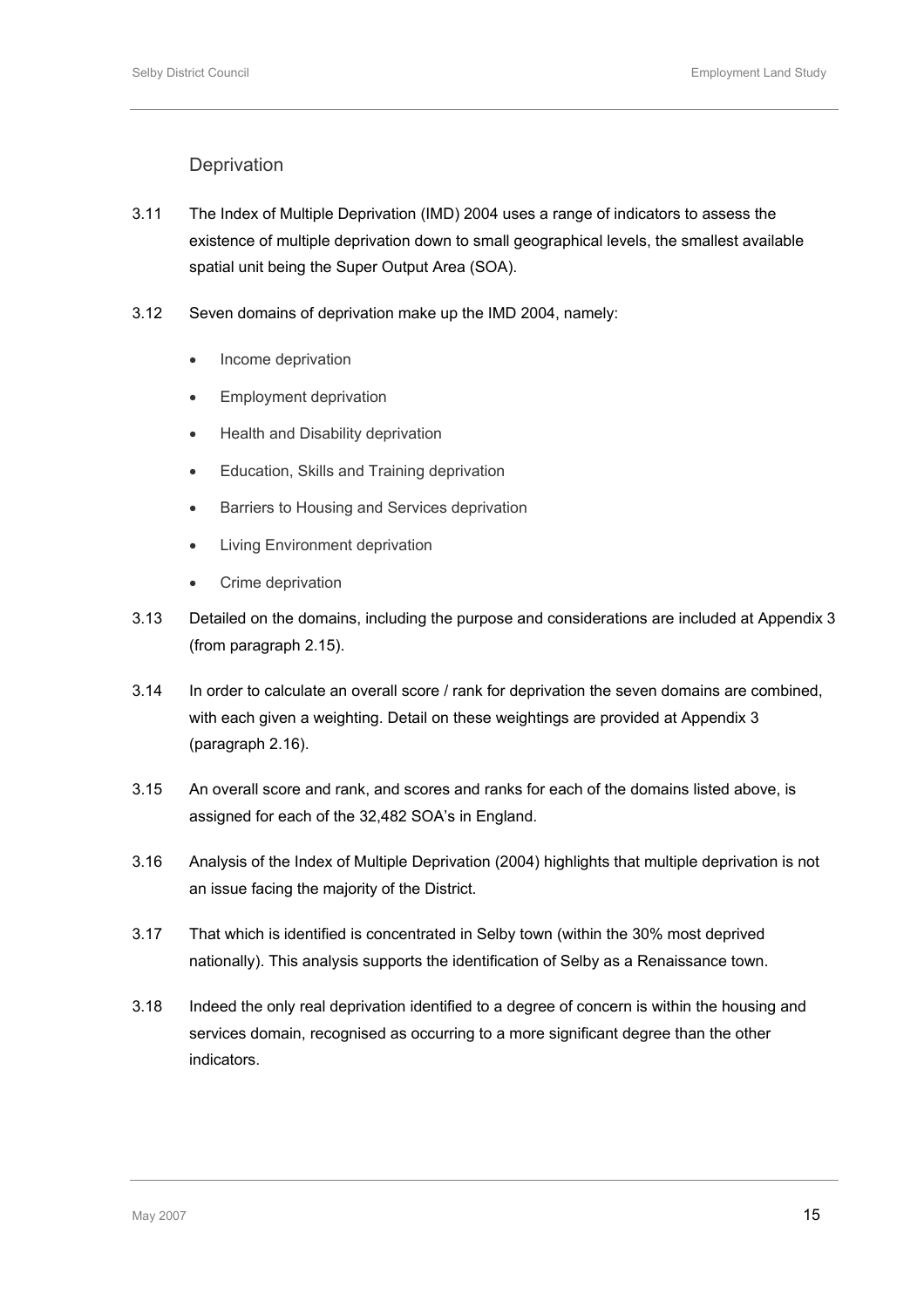- <span id="page-26-0"></span>3.19 This deprivation identified in Selby is likely to reflect the affordability levels within the housing market – a direct result of the highly mobile / skilled / qualified workforce who commute to adjacent settlements for work, but live in the predominantly rural Selby.
- 3.20 It is also pertinent to acknowledge that access to services is known to be more difficult in rural areas.
- 3.21 The highest housing and services related deprivation in Selby is identified around the settlements of Bilbrough, Colton, Appleton Roebuck, and Bolton Percy, and Hensall, Whitley, and Great Heck (within 5% most deprived).
- 3.22 There is no evidence of widespread income, employment or education, skills and training deprivation within the resident population of Selby District.

### Labour Market

- 3.23 Detailed analysis of the labour market characteristics of the resident population of Selby District suggests a series of inherent strengths, offering significant opportunity in the context of the restructuring local economy.
- 3.24 Specifically there is evidence to suggest that increasing levels of economic activity amongst the resident population observed over the period 1994 to 2005 have been matched in part with an 'up-skilling' in the labour market. This places the District in a strong position when attempting to develop and attract key regional and sub-regional growth sectors.
- 3.25 Indeed on analysis of qualifications amongst its working age population Selby District can be seen to have undergone a period of 'catching-up' in its regional context between 1994 and 2005. The percentage of working age population with an NVQ Level 4 or equivalent qualification increased by 5% across Selby between 1997 and 2005 compared to 3.6% across Yorkshire and Humber.
- 3.26 Further analysis however questions the extent to which these strong economic activity and qualification levels amongst the resident population of Selby District are being retained within the local economy.
- 3.27 Distinct travel to work relationships are identified linking Selby District to York and Leeds predominantly (with a net loss of 8,120 recorded on a daily basis for Selby) $<sup>5</sup>$  $<sup>5</sup>$  $<sup>5</sup>$ </sup>

l

<sup>5</sup> Ref: Appendix 3, pp 24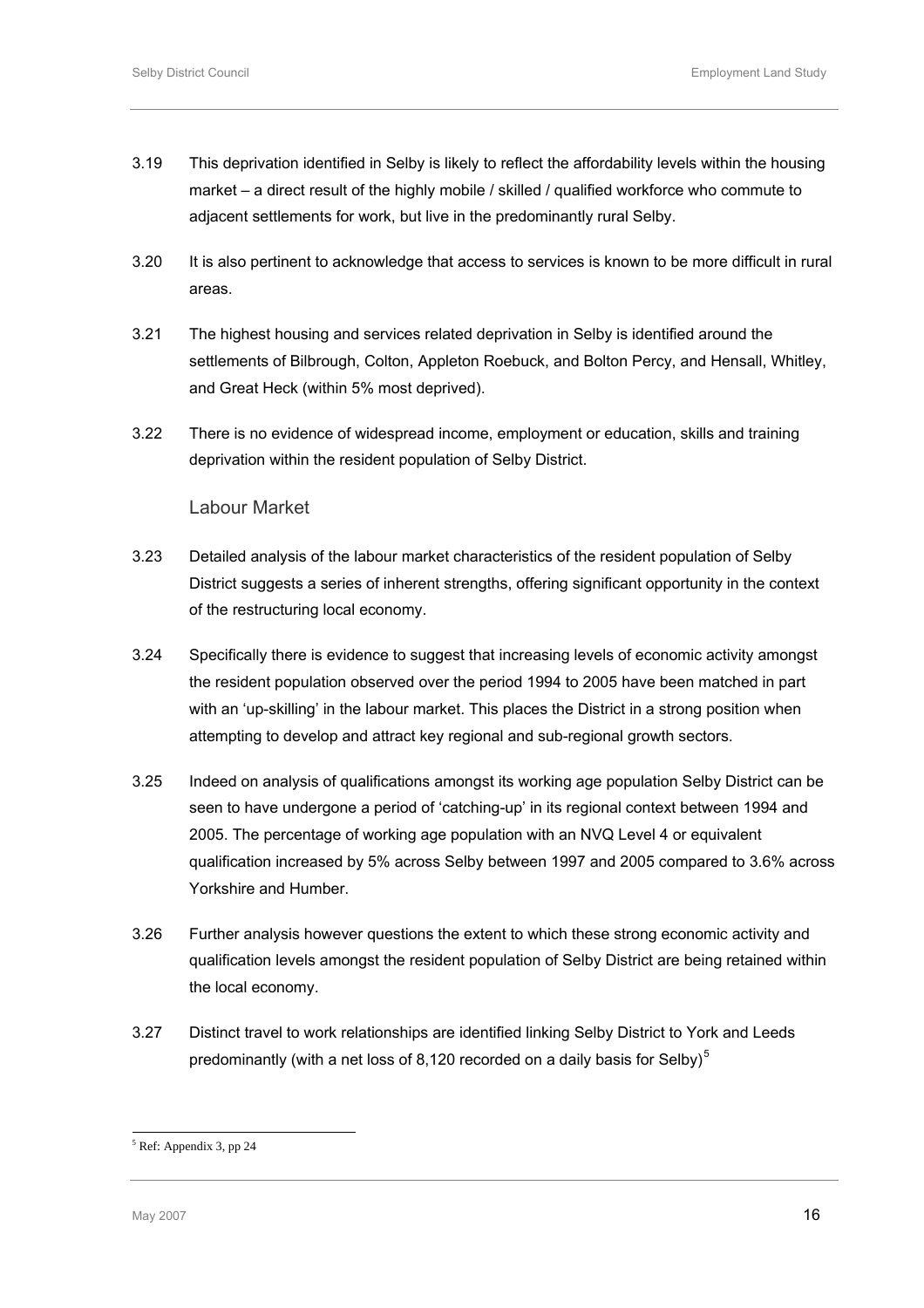- <span id="page-27-0"></span>3.28 Comparison of resident based and workplace based earnings within Selby, alongside anecdotal evidence, suggests that it is those involved in 'higher-grade' employment opportunities are commuting out of Selby District. This is linked to both incomes and propensity to travel to work, and a perceived lack of employment opportunities of a suitable nature within the District to retain the local population.
- 3.29 This evidenced 'leakage' of economic activity from Selby daily through the net-export of skilled residents is a significant threat to the local community. The impact caused locally through the loss of skills from the economy daily is considered to be significant.
- 3.30 The potential to develop the BPFS sector specifically within Selby District is evidenced in the observed occupation composition of the employed residents. Specifically concentrations of residents employed as managers and senior officials and skilled trades occupations are observed, as recorded by the Census in 2001.

Settlement and Rural Economy Analysis<sup>[6](#page-27-0)</sup>

- 3.31 The objectives of the Core Strategy and Issues Paper are to:
	- enhance the role of the three Renaissance market towns as accessible service centres;
	- reduce outward commuting from the District (particularly by private car); and
	- support diversification of the economy...through the provision of a suitable range and quality of sites and premises for employment uses, and encourage activities to increase skills levels
- 3.32 Emerging issues are therefore considered in relation to each of these objectives.

*Enhance the Role of Market Towns* 

3.33 Data analysis has been undertaken at settlement level, concentrating on the main centres of Selby, Sherburn-in- Elmet and Tadcaster.

### **Selby**

3.34 Selby is established as the main service centre throughout the wider policy context. It is essential in the context of baseline analysis undertaken to ensure that there is a high degree of connectivity between the residential and economic drivers of the town centre. This is

l

<sup>&</sup>lt;sup>6</sup> NB: A full baseline of the rural economy is included in Appendix 4.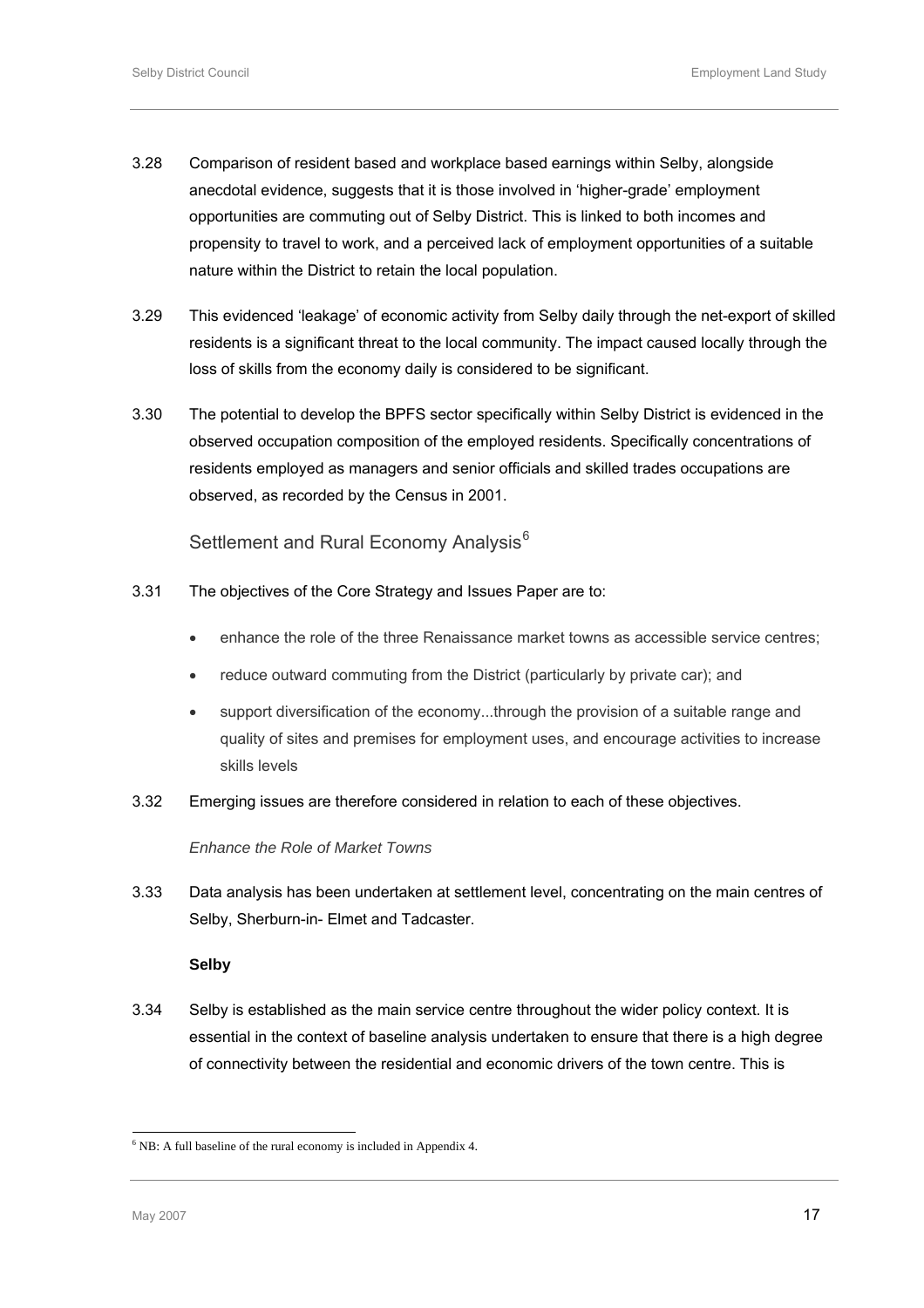particularly pertinent given the hinterland around the town centre, with the wider catchment taking in the area bound by the bypass.

- 3.35 Within Selby town centre and the urban hinterland there are a number of sites providing an opportunity to develop the local economy, including both mixed use and 'pure' employment sites. This includes sites housing existing employment activity along the river, and those encompassed by the Olympia Park proposals along the bypass.
- 3.36 It is important to consider the relationship between these sites, and others along the bypass including existing / former farm and rural buildings, in terms of complementarity to the development of the service centre as a wider portfolio of business sites and premises.
- 3.37 Part of the promotion of Selby town centre comes hand in hand with the Renaissance agenda, which looks to develop residential, retail and employment uses in the town centre, along with an enhanced public realm. This is an important context to consider; with the weight of emphasis behind Selby as the primary market town centre the correct approach.
- 3.38 Key baseline findings relating to the Selby settlement:
	- Significant population decline between 1981 and 2001 (-25.5%) compared to Selby District (+33.6%), Yorkshire and Humber (+5.1%), and England and Wales (+9.1%).
	- Below average proportion of people self-employed (6.3%) compared to other settlements, Selby District (9.3%), Yorkshire and the Humber (7.2%), and England and Wales (8.3%).
	- Highest level of unemployed working age residents of the three main settlements (3.4% compared to 2.4% across Sherburn-in-Elmet and 1.8% across Tadcaster), Selby District (2.5%), Yorkshire and the Humber (3.7%), and England and Wales (3.4%).
	- Particularly high incidence of unemployed people aged 16-24 years: 28.4% compared to 24.5% across Selby District, and 25.9% across England and Wales, less pronounced compared to Yorkshire and Humber (27.4%).
	- Relatively low qualifications compared to other major settlements and wider comparators: 32.3% working age population no qualifications, compared to 28.2% across Selby District, 29.1% across England and Wales.
	- An above average proportion of working age people employed in wholesale and retail trade; repair of motor vehicles (19.2%), compared to 17.6% across Selby District, 17.9% across Yorkshire and Humber, and 16.8% across England and Wales.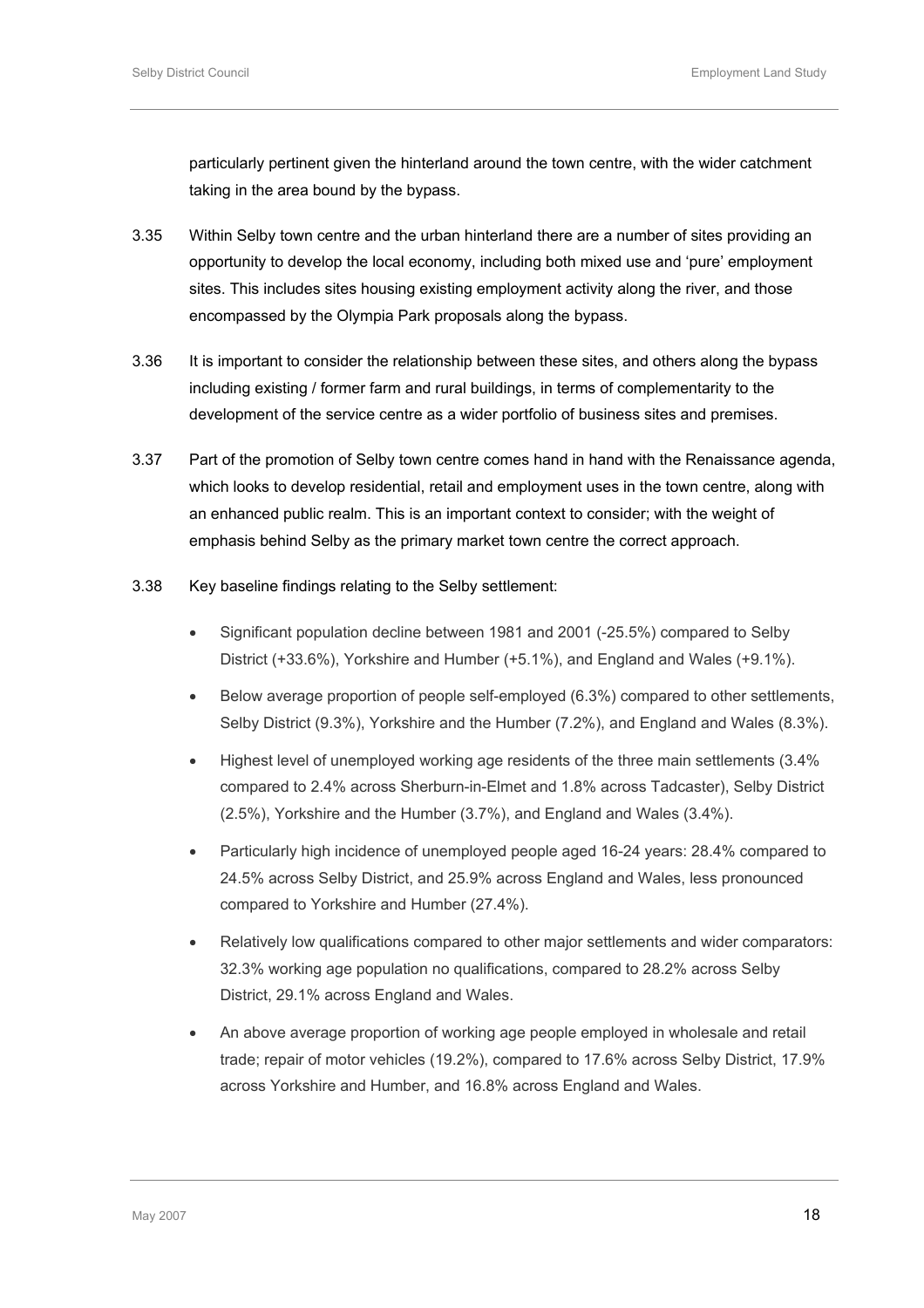- Below average proportion working age residents working as managers and senior officials (11.8% compared to 15.8% across Selby District, 13.3% across Yorkshire and the Humber, and 15.1% across England and Wales), and corresponding above average proportion working in sales and customer services (10.2% compared to 7.6%, 8.4% and 7.7% respectively), process; plant and machine operatives (13.6% compared to 11.1%, 10.4%, and 8.5% respectively), and elementary (14.9% compared to 12.4%, 13.7%, and 11.9% respectively) occupations.
- High proportion people travel less than 2km to work, 33.1% compared to 11.2% across Selby District, 22.9% across Yorkshire and the Humber, and 20.1% across England and Wales.
- High proportion people travel between 20km and 30km to work (10.9% compared to 8.5% across Selby District, 4.6% across Yorkshire and the Humber, and 5.4% across England and Wales), and high proportion travel between 30km and 40km to work (6.9% compared to 3.8% across Selby District, 2% across Yorkshire and the Humber, and 2.4% across England and Wales).

### **Tadcaster**

- 3.39 Tadcaster sits at the very north western periphery of the district, benefiting from a strategic location; and falling within both the Leeds City Region and the York sub-area (as defined by the Regional Spatial Strategy). As such it provides a service centre role for residents of both Selby and neighbouring districts. The communities to the west include some of the most highly skilled and economically successful residents in the region.
- 3.40 Opportunities for economic growth through scale and high volume activity are restricted, despite its reasonably strong road network (albeit alongside the lack of a rail connection) due to limited land availability resulting from the Green Belt and physical constraints including the road, river and related floodplain. Indeed whilst Tadcaster has proximity to the A64, it does not benefit from direct access, limiting its wider attractiveness in this context.
- 3.41 Tadcaster does however have the core assets (style, services, transport connections, culture) to attract inward investment (both on a daily and permanent basis) and to build an offer to knowledge based businesses based upon its attractiveness, links to the food and drinks sector, proximity and strong connections with York and the Leeds City Region. Tadcaster must think of its rural hinterland in totality and seek to leverage the strongest possible connections with communities to the west of the A1 as well as within the district.
- 3.42 Key baseline findings relating to the Tadcaster settlement: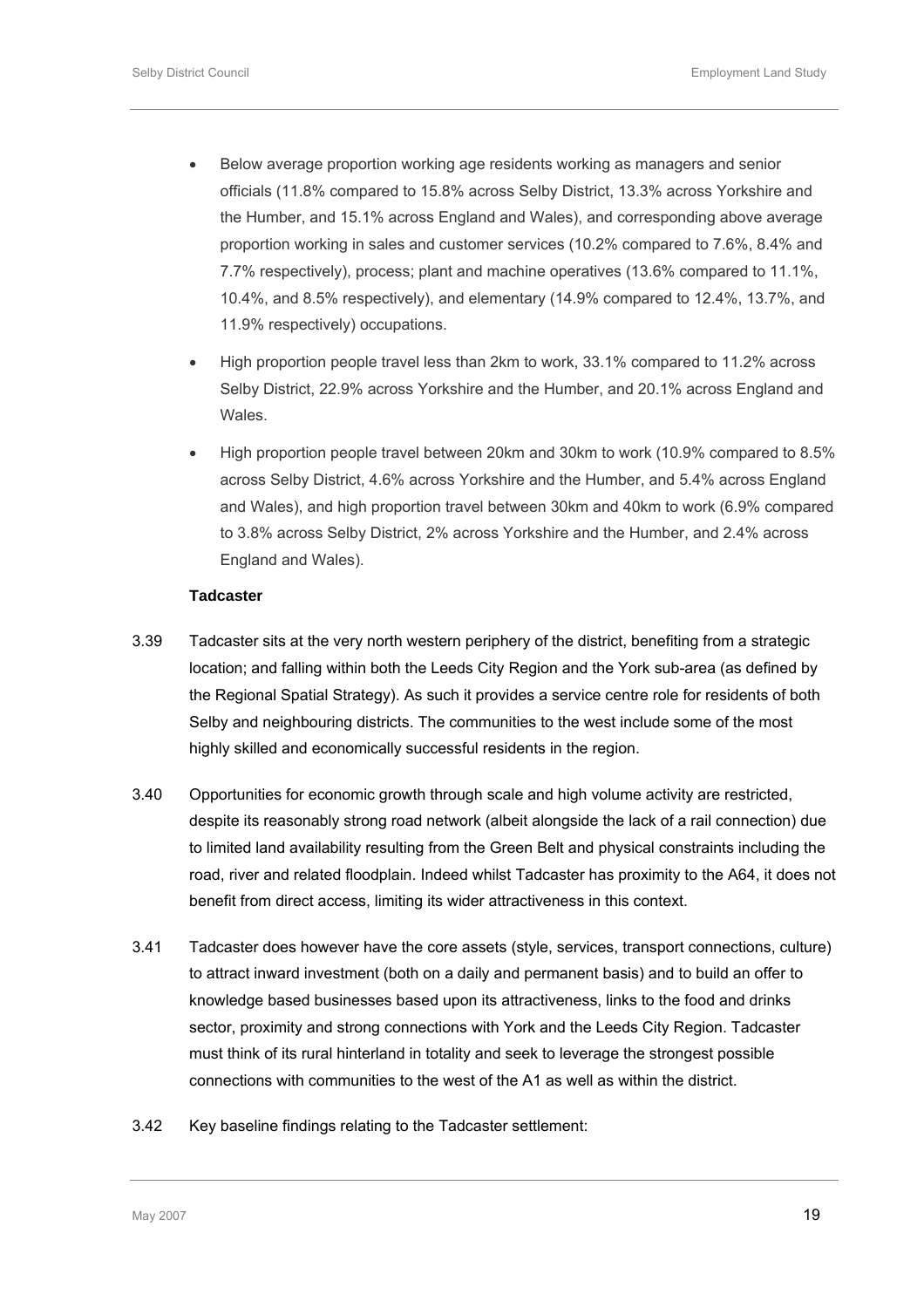- Population decline of 16.6% between 1981 and 2001 compared to a 33.6% growth across Selby District, 5.1% growth across Yorkshire and the Humber, and 9.1% growth across England and Wales.
- Relatively high proportion working age residents employed in part-time and full-time employment, 15% and 45.9% respectively compared to 12.9% and 38.8% across Yorkshire and the Humber, and 11.8% and 40.6% across England and Wales.
- High proportion working age residents self-employed compared to the other three settlements, although below the levels recorded across Selby District on the whole: 7.3% compared to 6.3% across Selby, 7% across Sherburn-in-Elmet, and 9.3% across Selby District.
- Significantly low proportion working age residents unemployed compared to wider comparators: 1.8% compared to 2.5% across Selby District, 3.7% across Yorkshire and the Humber, and 3.4% across England and Wales.
- Above average proportion of unemployed people aged 50 and over, compared to other major settlements, Yorkshire and the Humber, and England and Wales (19.6% compared to 16% across Selby, 16.2% across Sherburn-in-Elmet, 17.8% across Yorkshire and the Humber, and 18.6% across England and Wales).
- Of the three major settlements, highest proportion of working age residents qualified to level 4/5, above the average across Yorkshire and Humber, although below England and Wales average (17% compared to 13% across Selby, 13.8% across Sherburn-in-Elmet, 16.4% across Yorkshire and the Humber, and 19.8% across England and Wales).
- Significantly high proportion people employed in manufacturing industry: 22% compared to 15.8% across Selby District, 17.4% across Yorkshire and the Humber, and 15% across England and Wales.
- In line with the industrial profile of the employed residents of Tadcaster, occupation profile skewed towards 'lower end' occupations: 14.8% employed in administrative and secretarial occupations compared to 12.3% across Selby District, 12.3% across Yorkshire and the Humber, and 13.3% across England and Wales; 13.5% employed in elementary occupations compared to 12.4% across Selby District, 13.7% across Yorkshire and the Humber, and 11.9% across England and Wales.
- Relatively high proportion of residents travel less than 5km to work, although low proportion work at or from home compared to Selby District, Yorkshire and Humber, and England and Wales. 26.6% residents travel less than 5km to work compared to 20.9% across Selby District, 20.8% across Yorkshire and the Humber, and 20.1% across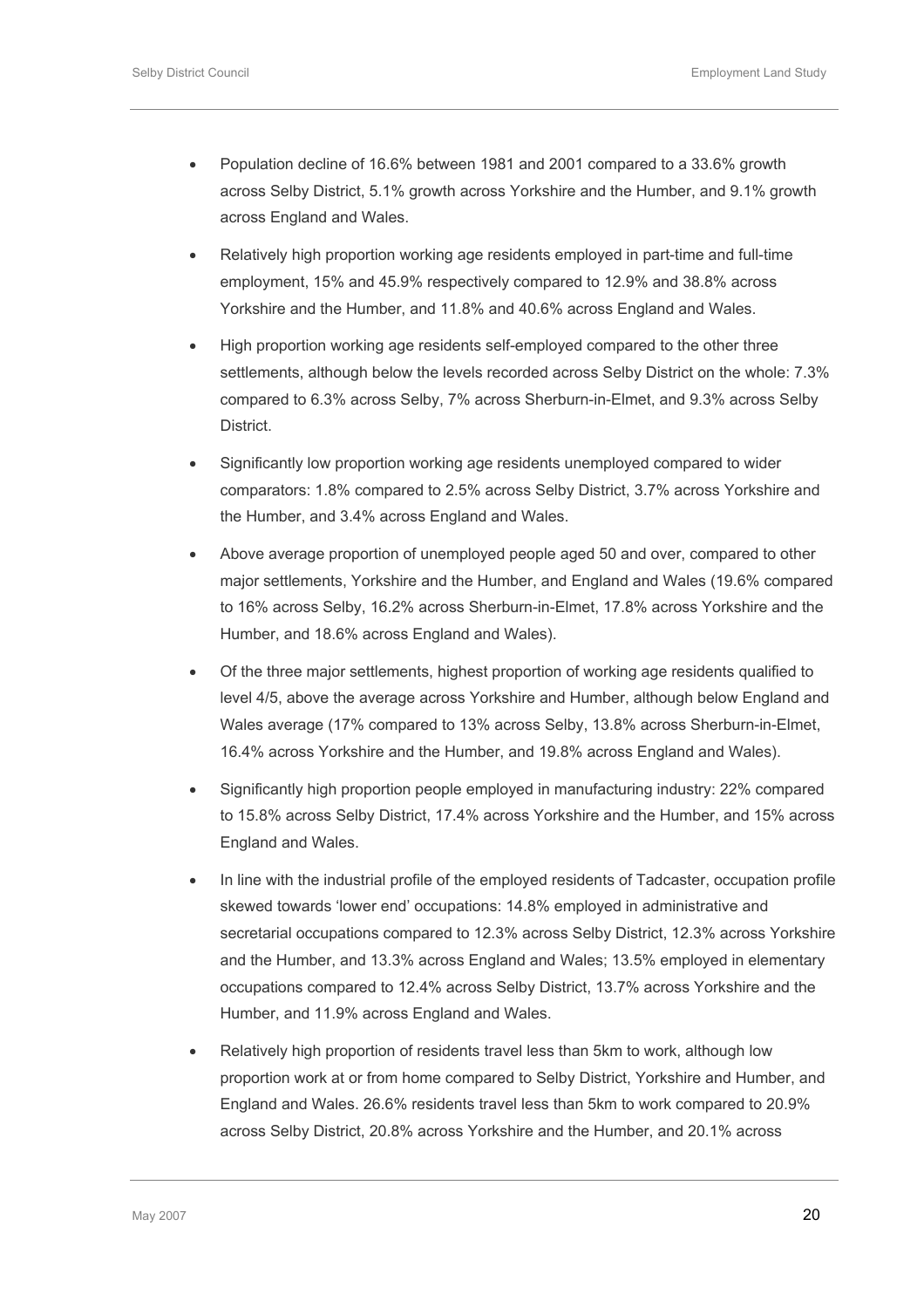England and Wales. 8.3% work from home compared to 17.4% across Selby District, 12% across Yorkshire and the Humber, and 13.6% across England and Wales.

### **Sherburn in Elmet**

- 3.43 Sherburn in Elmet has been the main focus for industrial activity by virtue of land availability and its position astride strategic transport routes over the last plan period. It hosts a wide range of industrial and logistics business, and supported the vast majority of the districts 75,000 sq m of B2 & B8 development in the year 2005 – 2006.
- 3.44 Sherburn is also well related to the Leeds City Region, and to a degree York (including a direct rail connection), situated to the west of the district and with good road and rail connectivity in all directions. It provides service centre functionality in terms of employment, housing, transport and retail; its impact is perhaps greatest in terms of employment as the retail and cultural offer is overshadowed by the relative proximity of Leeds and other subregional centres such as Harrogate and Knaresborough. Sherburn is also well placed strategically to benefit from inclusion in the York sub-regional area (as defined by the Regional Spatial Strategy), and the Leeds travel to work area.
- 3.45 There is a substantial area of land reserved for growth adjacent to the town, however this potential is not unlimited due to the Green Belt (it is inset within the West Yorkshire Greenbelt) and the Sherburn bypass to the east.
- 3.46 Given the scale of current economic activity hosted at Sherburn, there must be opportunities to link enterprise hosted in the related rural areas to the service centre.

### 3.47 Key baseline findings relating to Sherburn-in-Elmet settlement:

- Lowest population decline of the three major settlements (-8.8% compared to -16.6% across Tadcaster, and -25.5% across Selby town), although trend going against growth identified across Selby District (33.6%), Yorkshire and Humber (5.1%), and England and Wales (9.1%).
- Relatively high proportion of working age residents economically active and in full-time employment: 46.4% compared to 43.6% across Selby District, 38.8% across Yorkshire and the Humber, and 40.6% across England and Wales.
- Significantly low proportion of people who have never worked: 2.9% compared to 3.8% across Selby District, 9.9% across Yorkshire and the Humber, and 9.3% across England and Wales.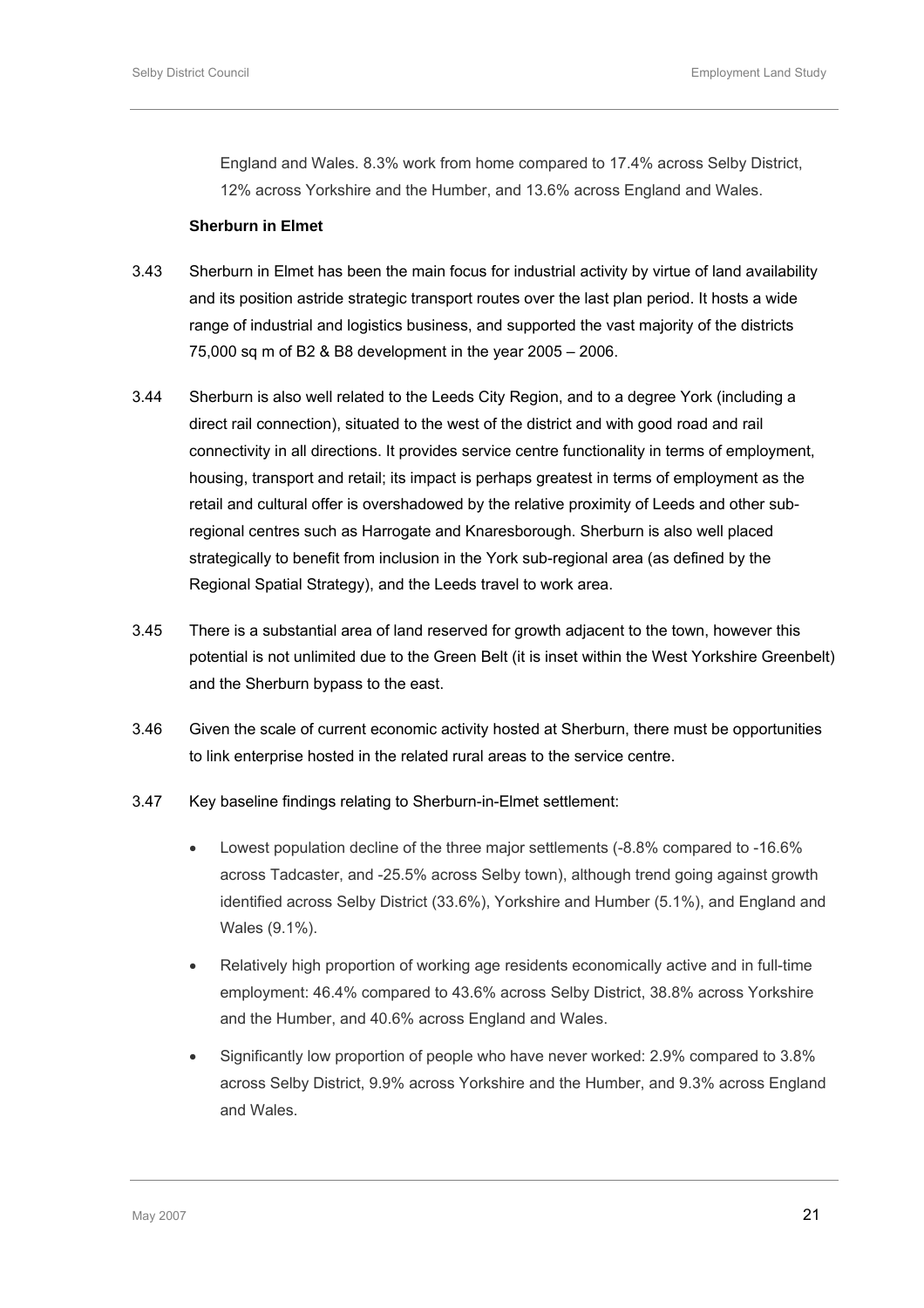- Average skills levels generally in line with the wider comparators, although below average proportion qualified to level 4/5 (13.8% compared to 16.4% across Yorkshire and the Humber and 19.8% across England and Wales).
- Relatively high proportion of people living in Sherburn-in-Elmet employed in manufacturing industry (18.2% compared to 17.4% compared to Yorkshire and the Humber and 15% across England and Wales), marginally highest proportion of people employed in Real estate; renting and business activities (10.8%) compared to Selby and Tadcaster settlements (9.6% and 10.6% respectively) although below England and Wales average of 13%.
- Occupation profile generally in line with wider comparators although marginally above Yorkshire and Humber average proportion employed as Managers and senior officials (14.9% compared to 13.3%). Above average proportion people employed in Process; plant and machine and elementary occupations (12.2% and 15.1% respectively compared to 10.4% and 13.7% across Yorkshire and Humber and 8.5% and 11.9% across England and Wales.
- Of the three main settlements highest proportion of employed working age population work from home (8.6%), although still significantly below Selby District (17.4%), Yorkshire and Humber (12%) and England and Wales (13.6%) averages.
- Significantly high proportion of people travel between 10km and 20km (30.8%) and 20km and 30km (15.4%) to work, compared to wider comparators: 14.4% and 4.6% across Yorkshire and Humber, and 15.3% and 5.4% across England and Wales.

### *Reduce Outward Commuting from the District*

- 3.48 It is clear from the baseline analysis that the residents of the rural areas of the district are potentially a strong economic resource. There are high levels of economic activity (compared to regional average; 67.7% fte v. 58.9%) and high levels of self-employment (10.2%) compared to district (9.3%) and regional average (7.2%). Educational levels are also higher amongst rural residents: there are fewer with no qualifications (27%) than the district (28.2%) and regional average (33.1%), and more with L4/5 (22%) compared with the district (17.5%) and regional average (16.4%). The occupational classification of residents shows a high incidence of managers, professional and associate professional (levels are well above regional averages); an under representation in personal services, sales and elementary (below the regional average).
- 3.49 Local intelligence, supported by data on the distance travelled to work and the gap between workbased and resident based earnings, claims that many of these highly skilled and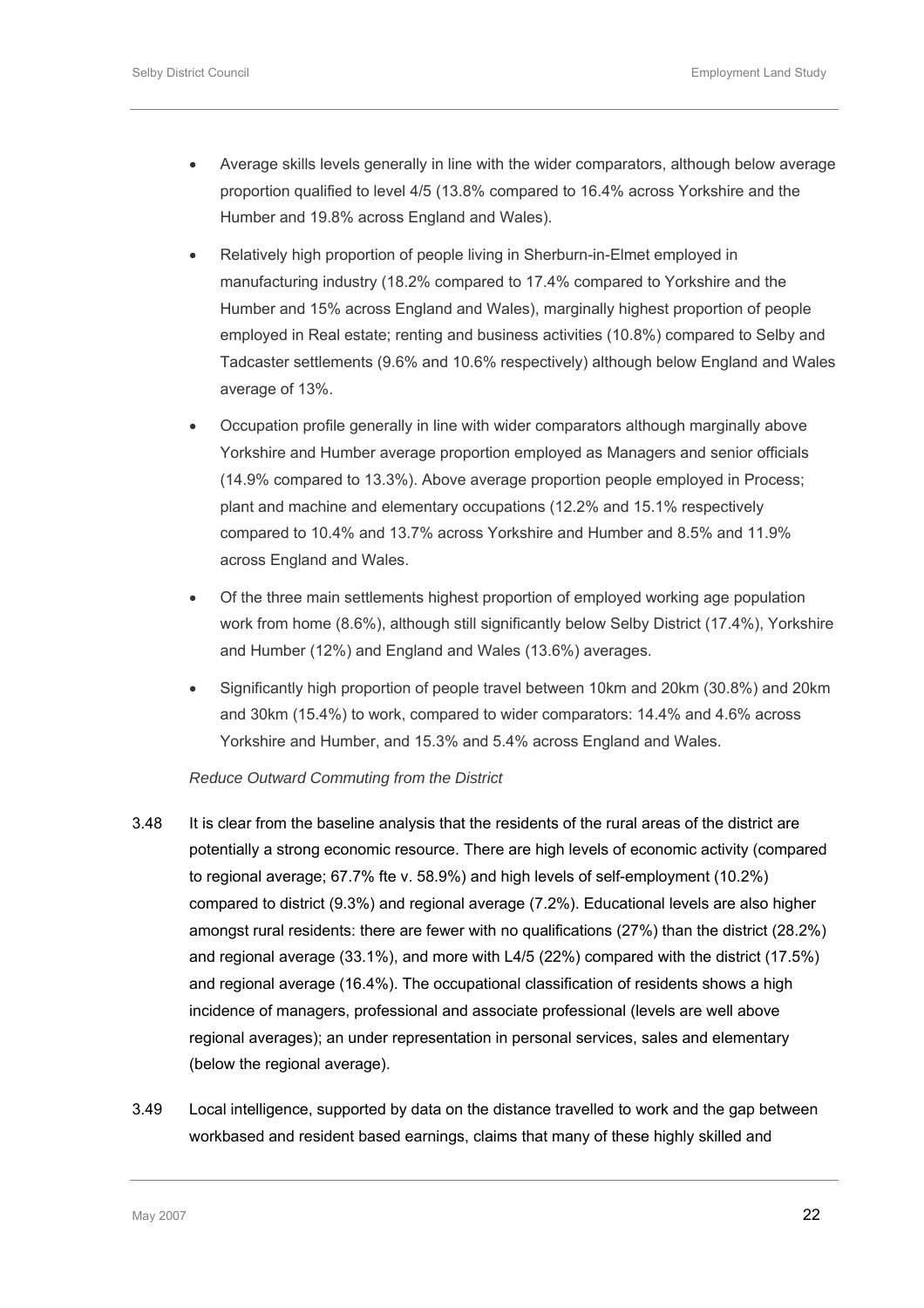<span id="page-33-0"></span>enterprising residents leave the district to work everyday. The challenge for Selby is therefore to provide opportunities within the district for them to set up their own businesses or match / improve on their current employment.

- 3.50 The main route to this is via the provision of appropriate premises in order to attract owner managed business into the market towns and rural area. Evidence shows that rural areas (the places that these people live) are poorly served with 'fit for purpose' (including specifically void / vacant space) workspace for knowledge based business. Analysis of the council's annual monitoring report bears this out; of the 75,000 sq m of new workspace completed in the district in 2005 / 2006, only 1.061 sq m was in the B1 use class (offices and light industrial), the remainder was in B2 and B8 (warehousing and general industrial).
- 3.51 There is little disparity between the sector profile of employed residents of the rural and urban areas. The main employers are manufacturing and retail / wholesale, with financial and business services the next largest. It is interesting to note that agriculture accounts for only 4.1% (4.6% in the rural area) of employment.
- 3.52 Further analysis of available evidence points to the following factors which may be constraining the location of new knowledge based business in rural Selby:
	- a perceived lack of new retail and cultural development in the market towns; the AMR reports that there were no B1a and A2 developments in Tadcaster or Sherburn Town Centres during the period 2005 / 2006, with 66.5% of all development falling into this use class across the District in Selby Town Centre. It also reports 20 empty shop premises in Tadcaster and 4 in Sherburn<sup>[7](#page-33-0)</sup>;
	- high level of demand for housing sites; there has been a high level of housing development in the district (640 completions in 2005/06, 800 forecast for 2006/07). This will inevitably put pressure on available sites and affect their value, so preventing development for employment sites;
	- the 'right sort of employment land allocation'; does the allocation provider for and support small developments of B1 space in the market towns and larger villages? Owner managers like to be able to buy their workspace; due to the size of businesses, highest demand is likely to be for units of < 500 sq m;
	- housing affordability in rural areas; the 2005 Housing Needs Survey showed the need for new affordable housing units in the rural areas. Since that time, only 31 have been completed in the rural areas, none on exception sites; and

l

 $<sup>7</sup>$  NB: Total retail provision not included in the AMR so percentage values not possible.</sup>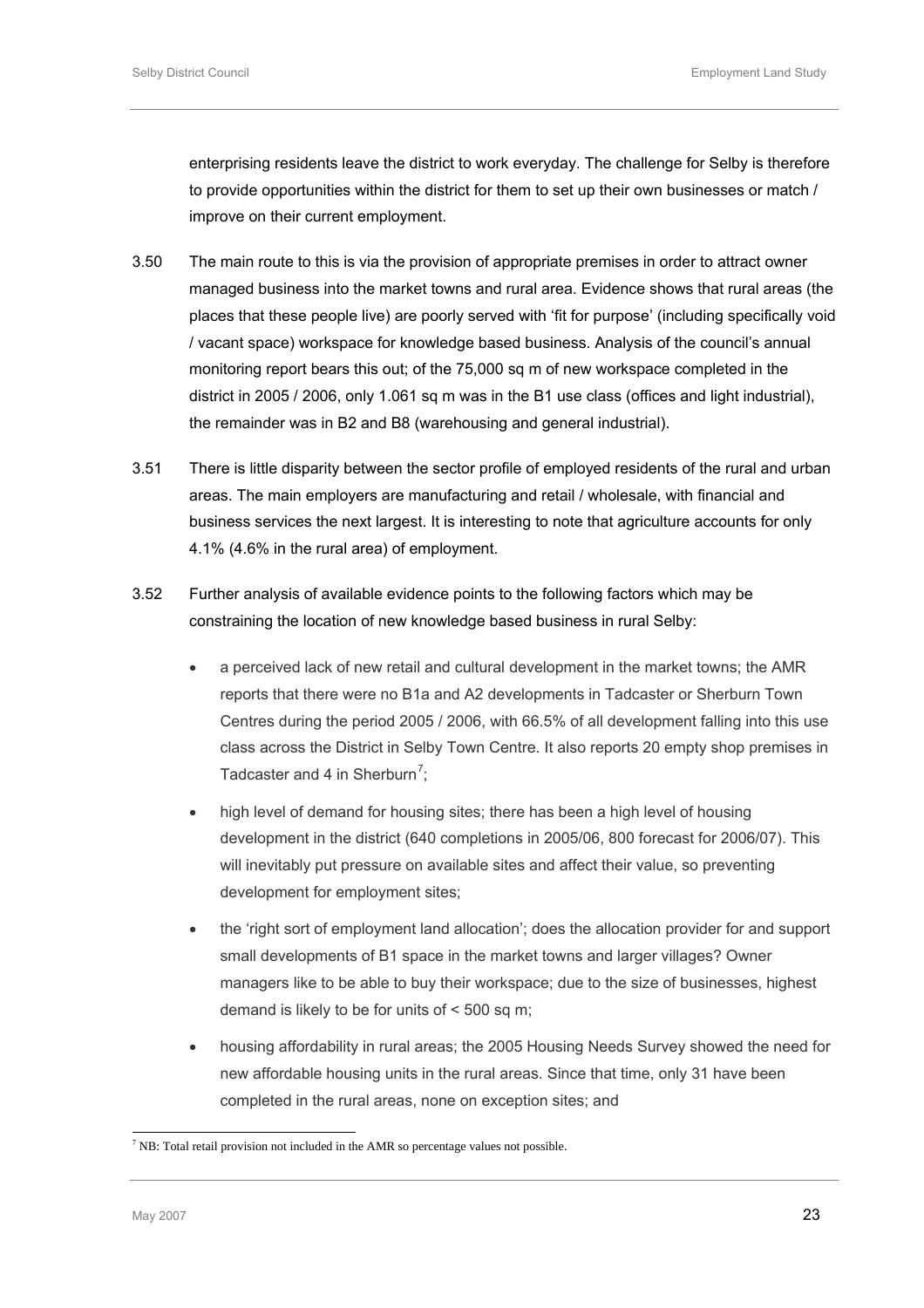<span id="page-34-0"></span>• the perceived restrictive policy on homeworking in the current Local Plan<sup>[8](#page-34-0)</sup>.

*Support Diversification of the Economy* 

- 3.53 The economy of Selby has traditionally been dominated by manufacturing, mining and the food and drink sector. Farming is a very visible activity in terms of land use, but accounts for a relatively small proportion of employment (4%). Agriculture accounts for 21% of businesses in the rural area (below the regional average) which means that four out of five rural businesses are in other sectors. Evidence shows that the allocation of business stock in the rural areas of the district is consistent with the regional profile, with rural Selby over represented in Transport (6.0% v 4.8%), Property & Business Services (21.8% v 20.4%) and construction (12.5%v 11.7%).
- 3.54 There is evidence of continuing decline in the agriculture and mining sectors, (leading to relatively high incidence of unemployment amongst the over 50's and consequent low income households). This points towards limited employment alternatives and the need to broaden the base of economic activity. It is interesting to note that (based on the proportion of sectoral employment and business stock) the visitor economy in the district is limited. Tourism businesses often offer a viable alternate income to low skilled, older workers and potential for land based diversification – this avenue does not appear to be available, at least at present.
- 3.55 There is also evidence of growth in the financial and business service and construction sectors, and real potential to harness the move towards higher skilled and knowledge based enterprise experienced across the country. How can the rural areas contribute to achieving this potential, the shift from lower to higher value employment? This will require both upskilling of the existing local workforce and broadening the range of economic activity hosted in the district
- 3.56 Emerging Issues around broadening the economic base include the following:

### **Re-Use of Farm Buildings**

- 3.57 There is clearly potential for existing buildings in rural areas to add to the district's workspace portfolio. It appears that some owners of buildings are recognising this and securing planning consent for workspace use. The AMR (2005 – 2006) includes the following sites with outstanding change of use consent for B1.
	- Home Farm, Thorganby 300 sq m (completed), 790 sq m (outstanding) (now under construction)

l <sup>8</sup> NB: See Appendix 4 for detail relating to this point.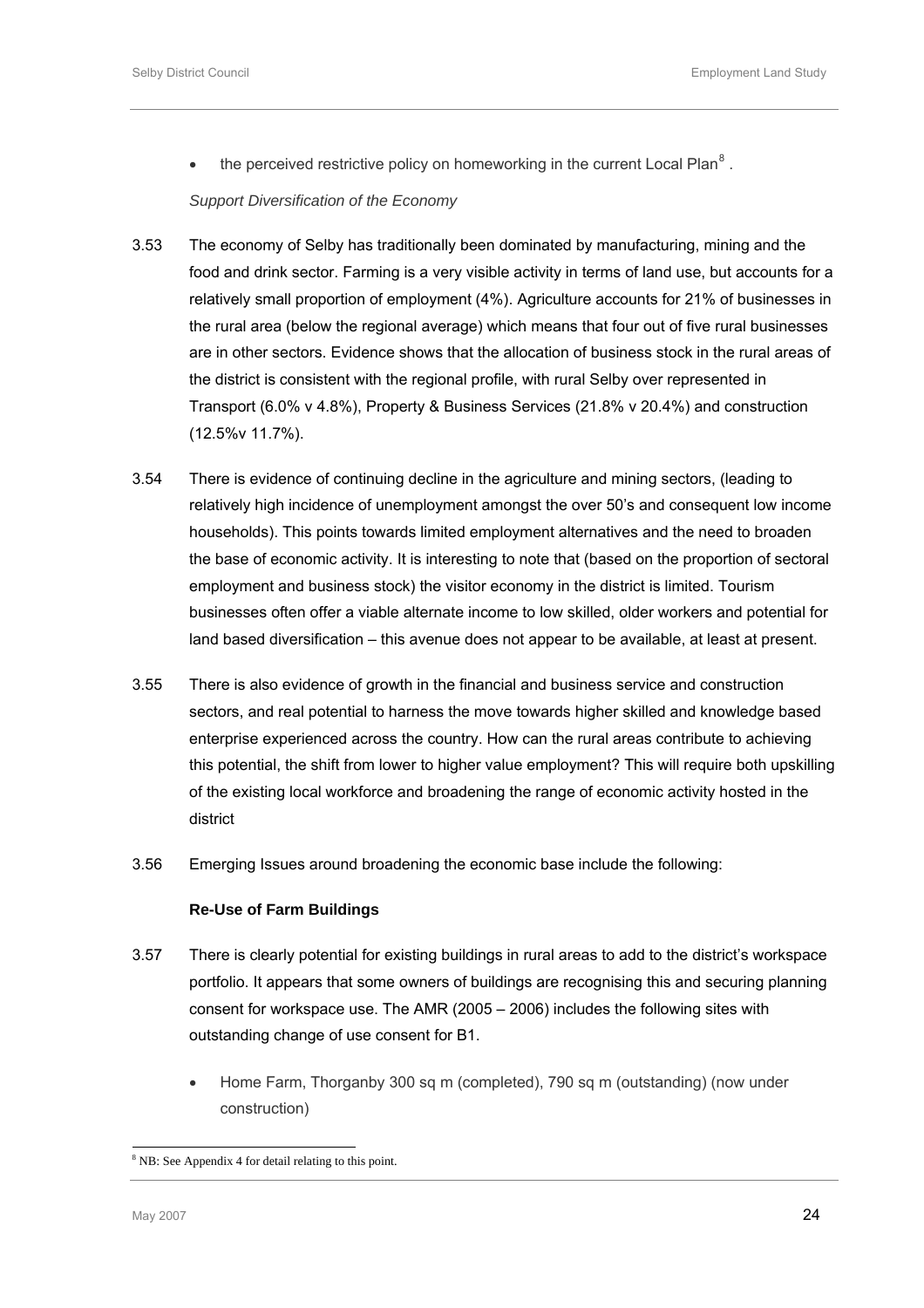- Whitemoor Farm Cliffe (320 sq m)
- Commonside Farm, Barlow (0.36 ha's)
- Burn Grange Farm, Burn (320 sq m) (now under construction)
- Brears Farm Nurseries, Beal (251 sq m)
- Bowers House Farm, Hillam (633 sq m)
- Former Little Chef & Filling Station, Braham Crossroads, A64 Eastbound (0.35 ha's)
- Willow Farm, Tadcaster (891 sq m)
- 3.58 It is not clear from initial research how successful development of these buildings is likely to be, but it is interesting to note that existing consents total over 3,500 sq m of B1 workspace. That is three times more than was completed in the whole district in 2005 / 2006.
- 3.59 It will be important to understand the status of these consents, their potential for completion and to attract new knowledge based businesses.

Visitor Economy

- 3.60 In many parts of the country the visitor economy is the most likely sector which land based business turns to when looking for diversification. Research undertaken within this commission however suggests that the visitor economy as it stands is not very strong in the district. It is interesting to note that the AMR 2005/ 2006 reports only one leisure development (Spring Lodge Lake, Womersley). All of the applications for conversion of farm buildings were for business, rather then tourism use.
- 3.61 It seems likely therefore that efforts to stimulate diversification should concentrate on:
	- business use (subject to demand and offering appropriate products)
	- the spending power of local residents
- 3.62 There are a number of extant planning permissions for tourism related C1 and C3 uses. The details of these are presented in the table below.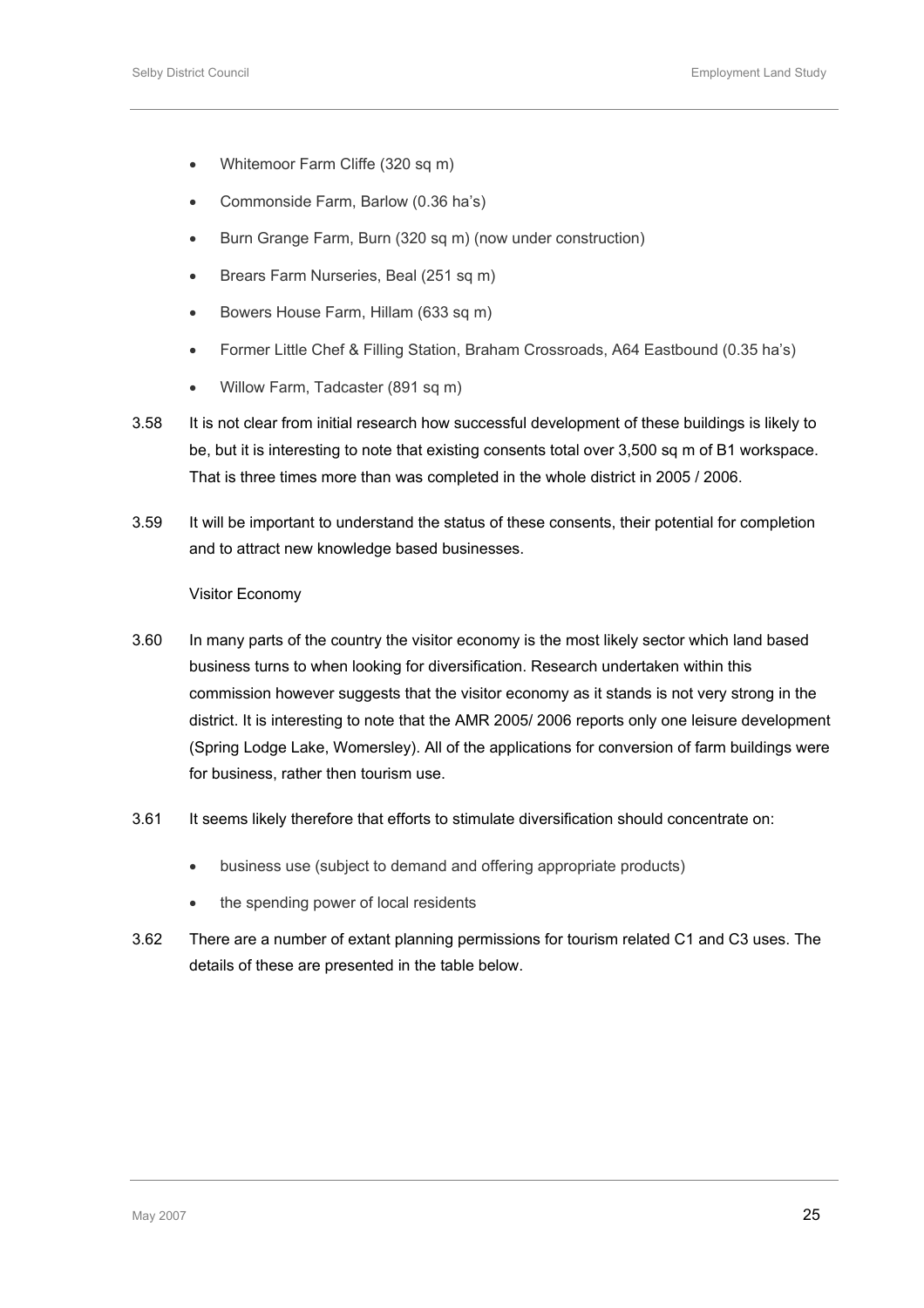### Figure 3.1: Extant C1, C3 uses

| <b>APPLICATION</b> |                                                                                        |                                            | <b>APPLN</b>         | <b>UCO</b>      |
|--------------------|----------------------------------------------------------------------------------------|--------------------------------------------|----------------------|-----------------|
| <b>TYPE</b>        | <b>PROPOSAL</b>                                                                        | <b>LOCATION</b>                            | <b>DECISION DATE</b> | <b>PROPOSED</b> |
|                    | Change of use application from a screen<br>printing shop (A1) to a hotel and           |                                            |                      |                 |
| F                  | restaurant at                                                                          | 38 Ousegate, Selby                         | 21/10/2002           | C <sub>1</sub>  |
|                    |                                                                                        | Brackenholme Hall Hull                     |                      |                 |
|                    | Change of use from dwelling to guest<br>house, erection of conservatory, covered       | Road Hemingbrough<br>Selby North Yorkshire |                      |                 |
| F                  | walk way and access ramp.                                                              | YO8 6EL                                    | 04/11/2005           | C <sub>1</sub>  |
|                    | Resubmission of previously withdrawn<br>application no 8/32/62B/PA for                 |                                            |                      |                 |
|                    | conversion and minor alterations to                                                    | <b>Burton Hall Farm</b>                    |                      |                 |
|                    | redundant agricultural buildings to form                                               | Gateforth New Road                         |                      |                 |
|                    | tourism/holiday visitor accomodation,<br>with minimal alterations to one modern        | Gateforth<br>Selby                         |                      |                 |
|                    | agricultural building to allow eq                                                      | North Yorkshire                            | 12/02/2007           | C <sub>3</sub>  |
|                    |                                                                                        | Common Farm,                               |                      |                 |
|                    | Proposed conversion of farm buildings to<br>two holiday cottages (amendment to         | Southmoor Road,<br>Thorganby,              |                      |                 |
|                    | previous application ref: 8/12/95B/PA)                                                 | York                                       |                      |                 |
| F                  | on land at                                                                             | YO4 6DL                                    | 29/07/2004           | C <sub>3</sub>  |
|                    |                                                                                        | Hales Hill Farm                            |                      |                 |
|                    | Certificate of lawfulness for the use of<br>1.22 Ha of land for caravan site including | <b>Back Lane</b><br><b>Acaster Selby</b>   |                      |                 |
|                    | static and touring caravans on land at                                                 | York                                       | 03/11/2006           | C <sub>3</sub>  |
|                    |                                                                                        | Old Riccall Mill                           |                      |                 |
|                    | Proposed conversion of existing<br>restaurant to a quest house                         | Restaurant, Landing<br>Lane,               |                      |                 |
|                    | incorporating integral alterations and the                                             | Riccall,                                   |                      |                 |
| F                  | insertion of 1 No. new external window                                                 | York<br>YO4 6PW                            |                      |                 |
|                    | at                                                                                     | Old Riccall Mill                           | 16/10/2001           | C <sub>1</sub>  |
|                    | Proposed conversion of existing                                                        | Restaurant, Landing                        |                      |                 |
|                    | restuarant to a guest house<br>incorporating integral alterations and the              | Lane,<br>Riccall,                          |                      |                 |
|                    | insertion of 1 No. new external window                                                 | York                                       |                      |                 |
| F                  | at                                                                                     | YO4 6PW                                    | 16/10/2001           | C <sub>1</sub>  |
|                    |                                                                                        | Selby Business Park                        |                      |                 |
|                    | Application for a 60 bed Hotel,<br>Restaurant and conference facilities on             | Oakney Wood Road<br>Selby                  |                      |                 |
| F                  | land                                                                                   | North Yorkshire                            | 02/10/2006           | C <sub>1</sub>  |
|                    |                                                                                        | South Newlands Farm                        |                      |                 |
|                    |                                                                                        | Selby Road                                 |                      |                 |
|                    |                                                                                        | Riccall                                    |                      |                 |
|                    | Proposed erection of two holiday                                                       | York<br>North Yorkshire                    |                      |                 |
| F                  | cottages                                                                               | <b>YO19 6QR</b>                            | 05/07/2005           | C <sub>3</sub>  |
|                    | Resubmission of previously refused                                                     | <b>Station Buildings</b>                   |                      |                 |
|                    | 8/13/70N/PA for retention of 2 railway                                                 | Skipwith Common Road                       |                      |                 |
|                    | carriages for self catering holiday<br>accommodation                                   | North Duffield<br>Selby                    | 12/12/2006           | C <sub>3</sub>  |
|                    | Approval of reserved matters for the                                                   | The Cocked Hat                             |                      |                 |
|                    | erection of a 60 bedroom hotel with                                                    | London Road                                |                      |                 |
| R                  | associated car parking on 1.033 ha of<br>land at                                       | South Milford<br>Leeds                     | 26/11/2001           | C <sub>1</sub>  |
|                    |                                                                                        | The Ranch Caravan                          |                      |                 |
|                    | Resubmission of previously withdrawn                                                   | Park<br>Cliffe Common                      |                      |                 |
|                    | application 8/17/27L/PA for the erection                                               | Cliffe                                     |                      |                 |
| С                  | of 12 timber clad holiday lodges                                                       | Selby                                      | 19/10/2006           | C <sub>3</sub>  |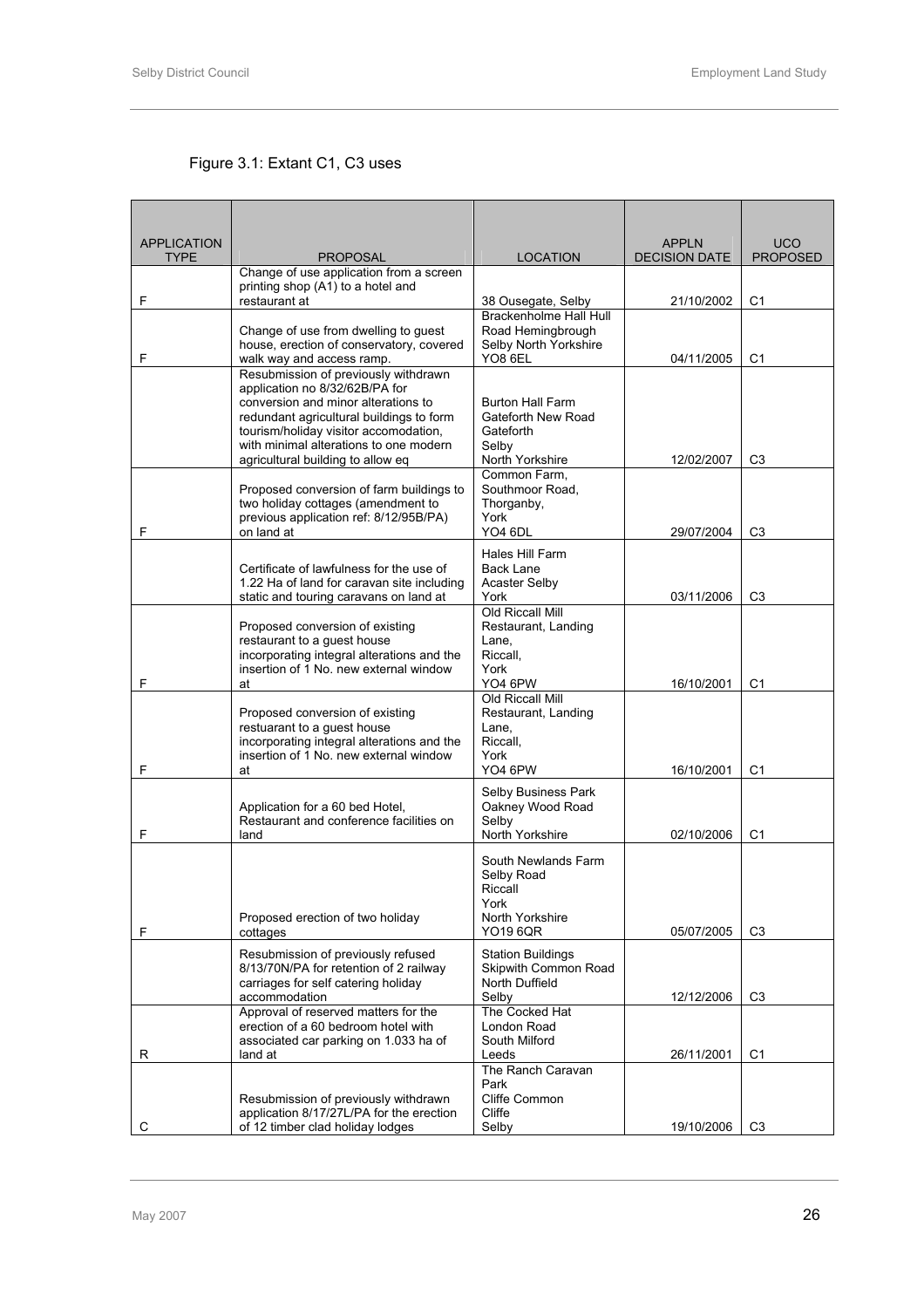| Proposed conversion of outbuilding into<br>3 No. Holiday Letting Units | Thorganby House<br>Main Street<br>Thorganby<br>York | 15/09/2006 | C <sub>3</sub> |  |
|------------------------------------------------------------------------|-----------------------------------------------------|------------|----------------|--|
| Source: Selby District Council, 2007                                   |                                                     |            |                |  |

#### 3.63 A number of holiday chalets / cottages remain undeveloped (with permitted plots remaining):

#### Figure 3.2: Remaining holiday cottage / chalet plots

| <b>LOCATION</b>                                             | No of Plots Outstanding |
|-------------------------------------------------------------|-------------------------|
| Land at Home Farm, Moreby, Stillingfleet                    | 5                       |
| Common Farm, Common Lane, Thorganby                         | $\overline{2}$          |
| Thorganby House, Main St, Thorganby                         | 3                       |
| Station Buildings, Skipwith Common Rd, North Duffield       | $\overline{2}$          |
| Manor Fm, Main St, Kelfield                                 | 5                       |
| Land at South Newlands Farm, Selby Rd, Riccall              | $\overline{2}$          |
| O.S. Field No 6142 Greengate La, S. Suffield                | 14                      |
| The Ranch Caravan Pk, S. Duffield Rd, Cliffe Common, Cliffe | 12                      |
| Lodge Farmhouse, Main St, Colton                            | 1                       |
| Bilbrough Grange, Main St, Bilbrough                        | 1                       |
| <b>TOTAL</b>                                                | 47                      |

*Source*: Seldy District Council, 2007

- 3.64 Appropriate diversification aimed at local residents (as the market) could include equestrian centres, farm parks and activity centres, artisan production (food and countryside products) and related retail and food service.
- 3.65 Whilst consideration of tourism and tourist related activity is outside of the remit of a 'traditional' employment land review, it is important that any application for a tourism related activity on an employment allocation should be considered on the basis of its scale / nature of employment generation. A good example of this is the potential use of Stillingfleet mine site for tourism related activities.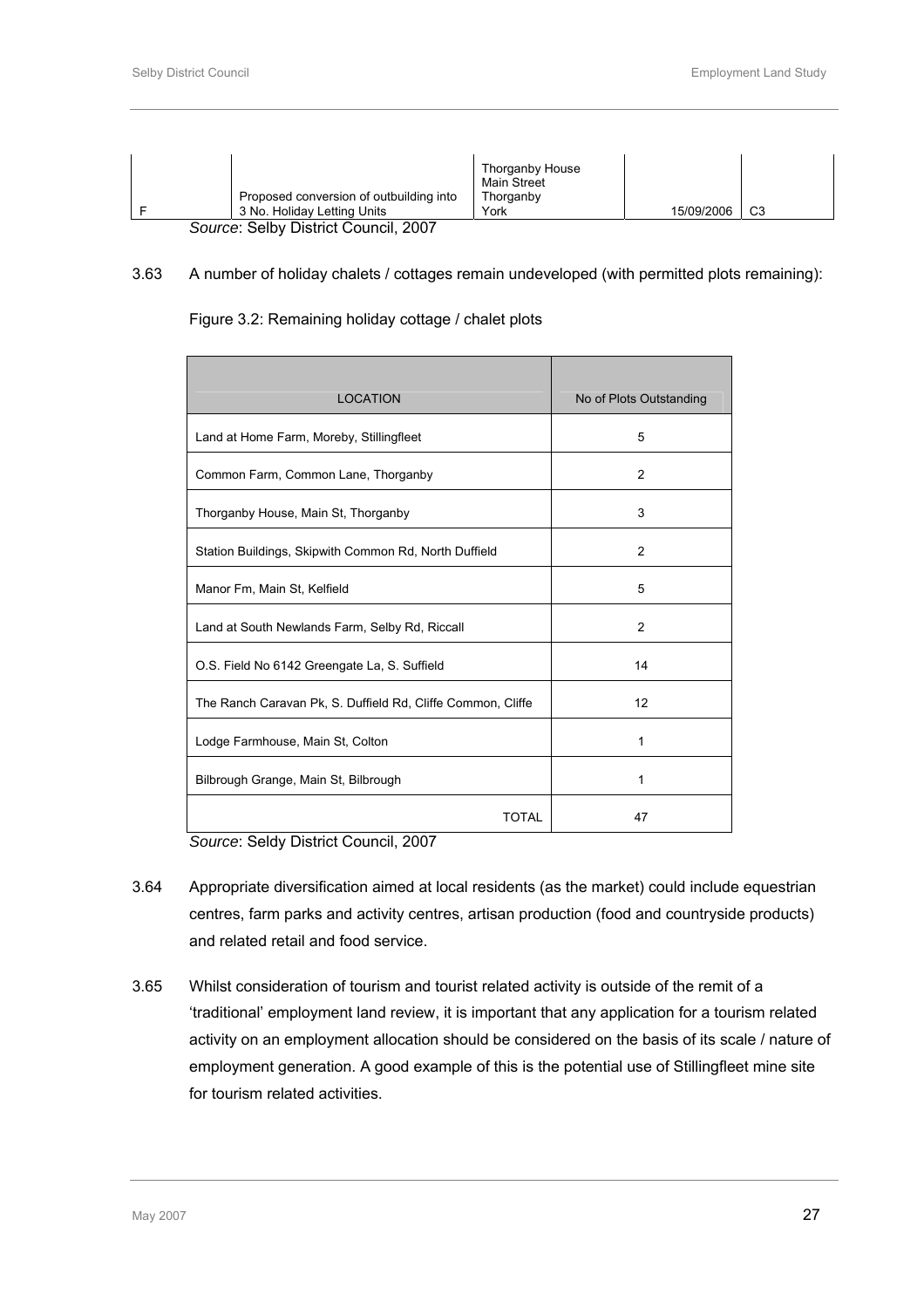### Summary Analysis

3.66 The evidence presented within this study (detailed in Appendix 3) illustrates a number of emerging trends within the Selby District economy. In the context of a restructuring economy, shifting by-and-large towards a modern service economy (a clear continuing policy stance recognised in the previous section) a number of key issues have been identified alongside inherent strengths to build upon offering significant opportunity for economic development.

#### *Strengths / Opportunities*

- 3.67 The analysis has included the identification of a number of strengths / opportunities within the local economy, as summarised below. These conclusions set the context for understanding the nature of demand emerging within the local economy, and will feed into the recommendations for planning policy.
	- Population growth levels above wider comparators over a sustained period, suggesting the relative attractiveness of Selby District as a residential location (including access to employment opportunities, although this is linked to levels of out-commuting). This is particularly evidenced in the working age population residing in the 'rural areas' of Selby District rather than the three market towns.
	- A strong local labour force, including a relatively highly skilled and economically active working age population (although again linked to out-commuting from the District), both linked to trends of 'upskilling' in the workforce resident within the District.
	- The *resident* rural workforce is found to be over-represented in the Transport, Property and Business Services, and Construction sectors, illustrating its role in the wider shift from traditional primary (and in the case of the rural economy specifically agricultural) activities.
- 3.68 Although identified strengths in the workforce are heavily linked to out-commuting within the analysis, the evidence presented illustrates a major opportunity for the Selby District economy.
- 3.69 Specifically this relates to the potential to retain a proportion of this currently out-commuting workforce. Linking back with the previous strategic policy context, the observed qualification and occupation composition of the *resident* workforce offers significant potential to develop the BPFS sector specifically within the District.
- 3.70 A key theme within the LDF should therefore be encouraging the allocation / provision of land and premises suitable to ensure developments of this nature take place within the District, and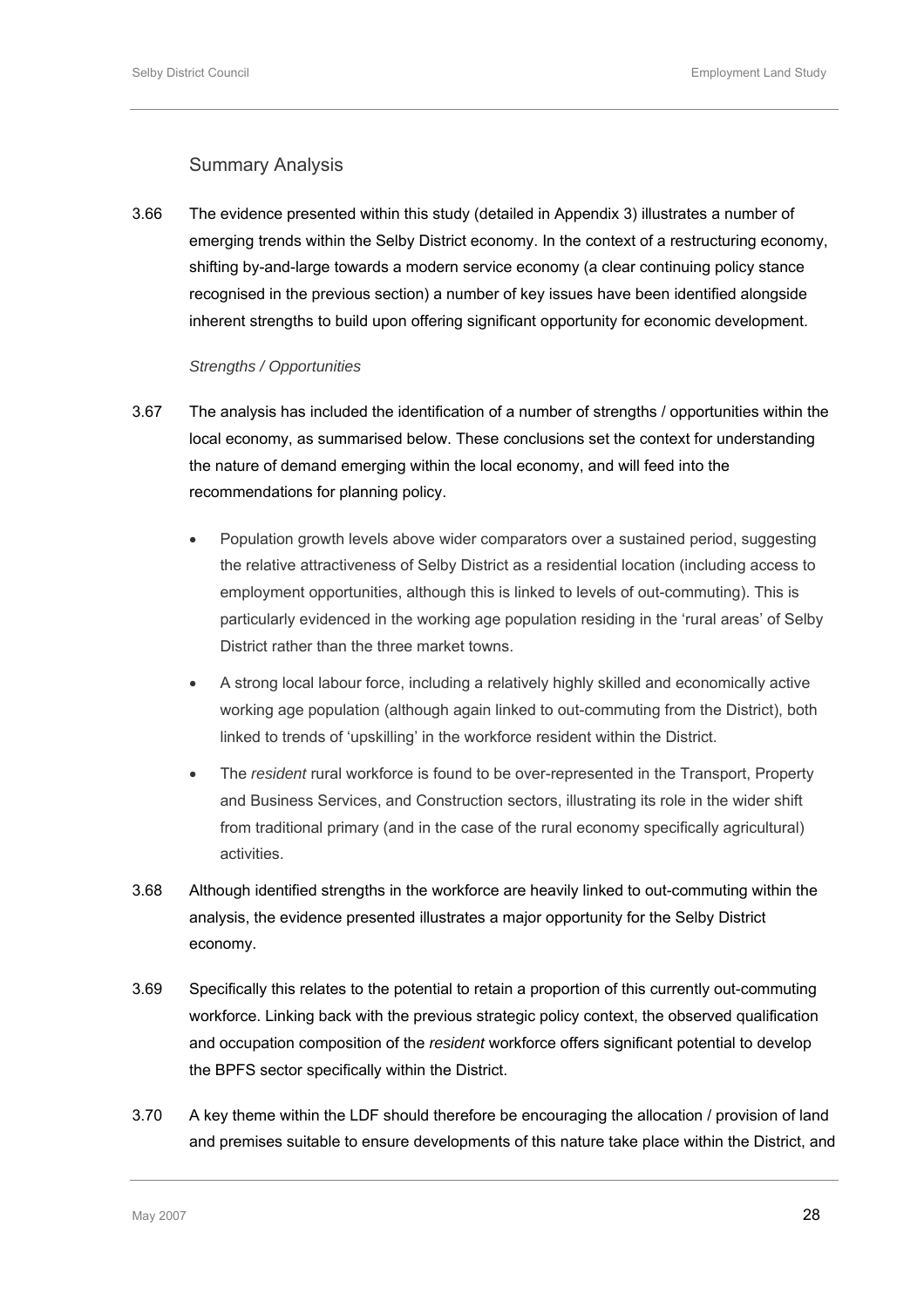<span id="page-39-0"></span>Selby town centre specifically. This is a necessary step in ensuring the transition from a traditional economy (based on primary industries) to a more modern service economy (offering a higher degree of correlation with the existing *resident* population).

3.71 In addition, there is both clear need and potential to develop the rural economy within Selby, in part 'managing' the shift away from primary activities. There appears to be a degree of correlation between the relative strength of the labour force within Selby District and the rural labour force. This is linked to the relative attractiveness of the rural areas of the District, with specific strengths in the labour force found around Tadcaster, but represents a clear potential to retain activity within the area. $9$ 

#### *Weaknesses / Threats*

- 3.72 In addition to the strengths / opportunities identified, a number of weaknesses in the local economy have been identified, seen as being potential threats to future economic development. These are summarised in below, and as with the strengths / opportunities set the context for any recommendations emerging from the study.
- 3.73 The clear main weakness and therefore threat facing the Selby District economy is associated with the degree of out-commuting which takes place daily, feeding the economy of adjacent locations including specifically Leeds and York.
- 3.74 Without addressing this issue through the provision of appropriate (type and scale) of employment opportunities within the District this is considered to be unsustainable. Indeed, allowing Selby to continue to develop as a dormitory problem will seek to perpetuate the issue of out-commuting over the emerging plan period, putting significant pressure on employment land (urban centre and outside of urban centre) through residential development, and local service provision.
- 3.75 However, given the dichotomy between those living in Selby District and working outside, and those living *and* working within the District there remains an identified need to ensure employment land and property provision in respect of lower value added activity – rather than a pure focus on attracting and retaining higher value employment.
- 3.76 Like 'rungs on a ladder' these are certain sectors in Selby District that in 'quantum' terms are particularly important in providing employment opportunities for mid-range / value activity. This is particularly pertinent considering the transitional status of the local economy, identified in the economic analysis undertaken.

l

<sup>9</sup> Ref: Appendix 4, from para 1.27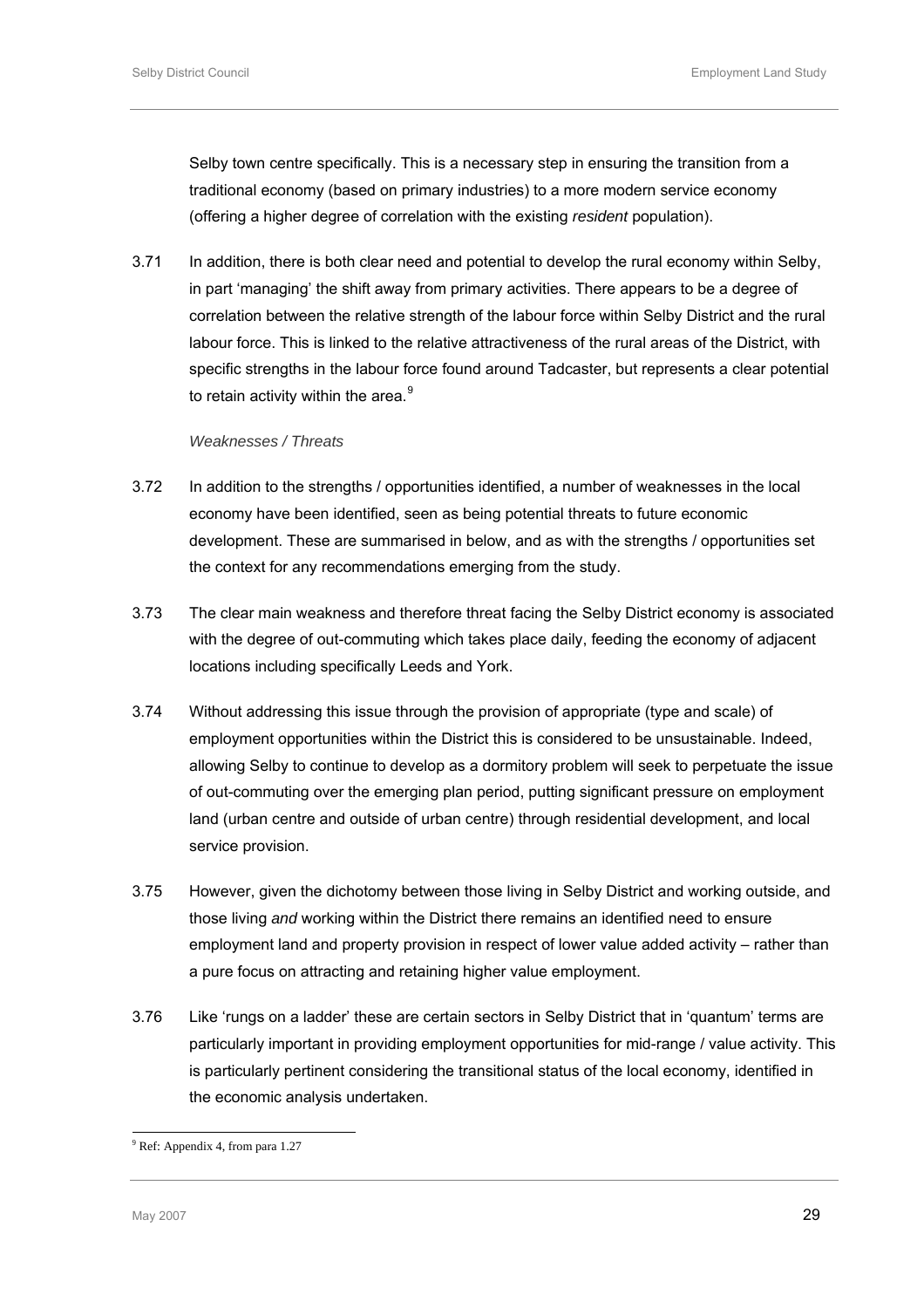3.77 Indeed there needs to be a balanced approach to economic development across the District, and therefore supply of employment land. Importantly this should include provision of employment opportunities within the District at both the lower end (indigenous / general employment activity) alongside the higher-end occupations. This type of balanced approach will go some way to stem the current trend of out-commuting taking place daily.

# **Economic Forecasts**

- 3.78 This sub-section provides a summary of the forecast work undertaken as part of the commission. At the outset of the study Cambridge Econometrics (CE) forecasts (total employment and GVA) (LEFM model) were commissioned to provide comparative analysis with those included in the RSS (Experian forecasts). A summary of the analysis undertaken is provided here, with full analysis included within Appendix 5.
- 3.79 In essence the analysis focuses on attempting to rationalise the CE forecasts with the Experian model included within the RSS. The basis for obtaining the CE model was the negative outlook the RSS includes with relation to employment levels in Selby District to 2016.
- 3.80 Comparing the two at headline level (i.e. the change trajectory over the period) introduced a significant difference as illustrated on the figure below. This set the basis for further analysis of the difference in methodology feeding into the preparation of both models in an attempt to determine which provides the most sound basis for forward planning in the context of Selby District over the emerging plan period.
- 3.81 The figure below shows forecast employment change, back-dated to 1998, over the period to 2004 as modelled by Experian and Cambridge Econometrics.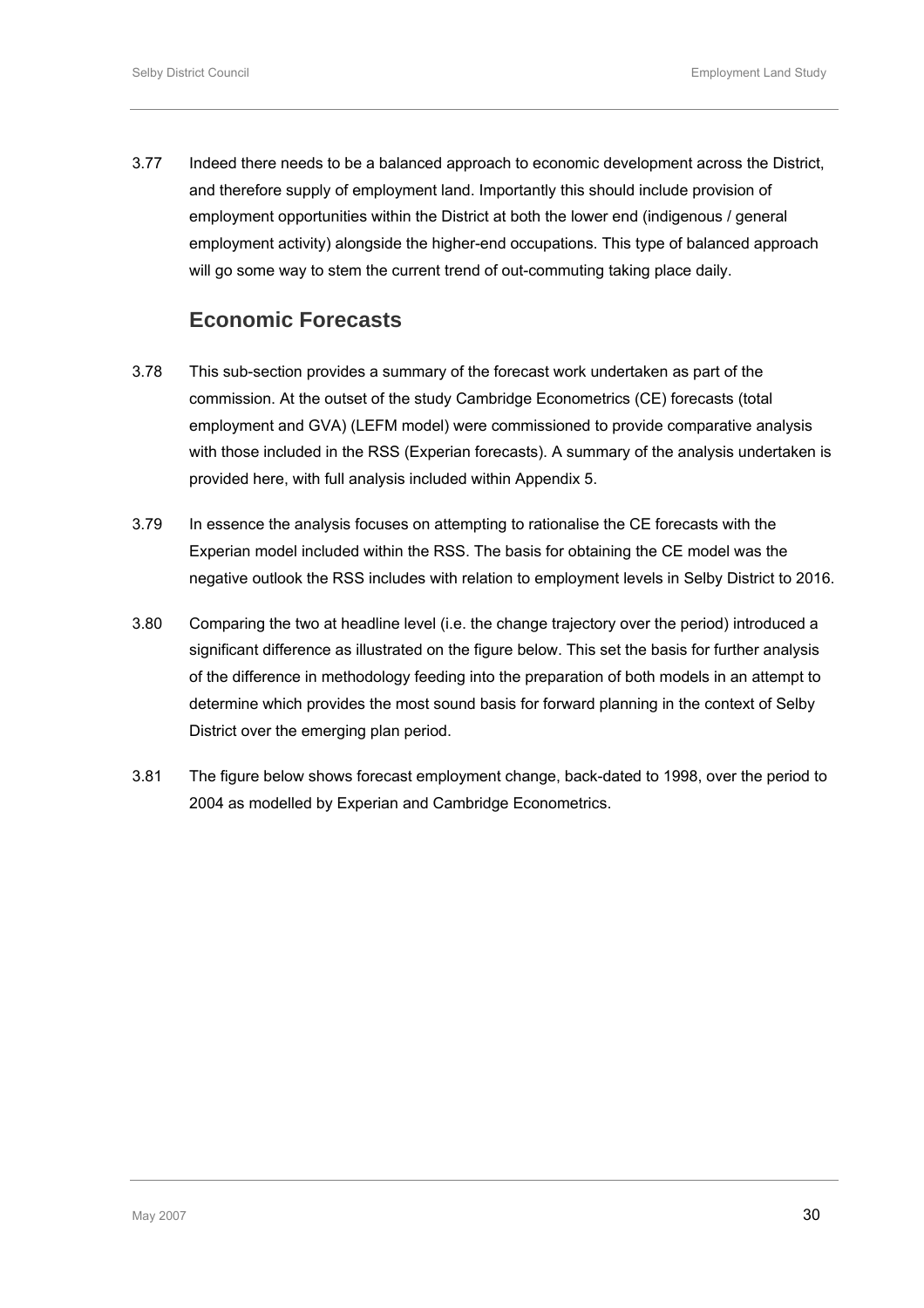### Figure 3.3: CE / Experian Employment Change



- 3.82 Comparing the models prior to 2005 illustrates an interesting picture the initial dip in overall employment within the Experian model followed by a degree of recovery, and the more tumultuous change in the CE model, ending the period on decline to a level below that of Experian.
- 3.83 Important to note here is that the figures used in the above diagram are unadjusted figures. Detailed analysis in Appendix 5 suggests that the Experian figures used here are overestimated, driven by misrepresentative / accurate self-employment figures.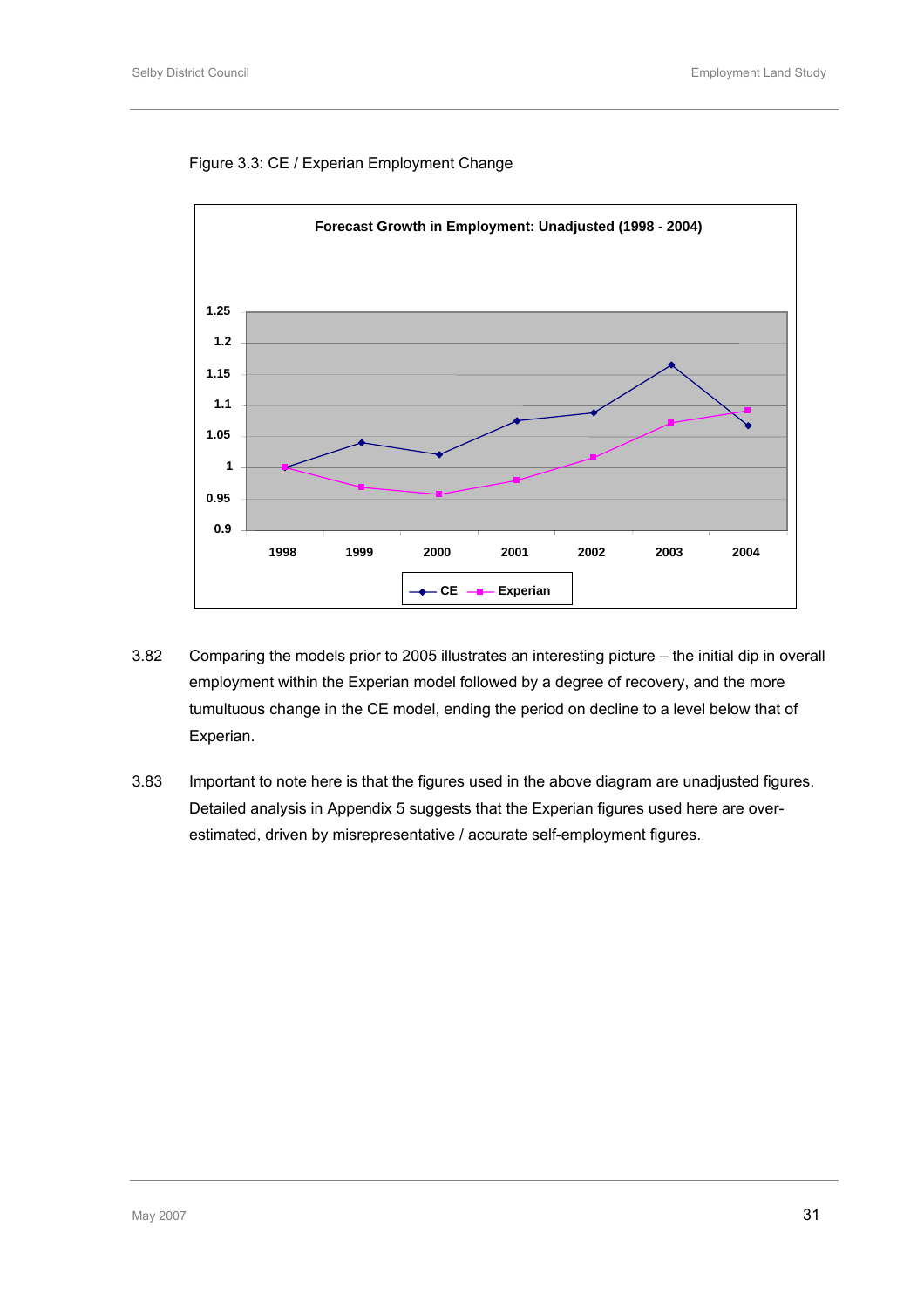



- 3.84 The forecast employment change by sector emerging from both the CE and Experian models are shown in the tables overleaf, illustrating the correlation / discrepancies between the forecasts at sector level.
- 3.85 The sectors forecast to decline and growth respectively in each model are presented side by side to aide analysis.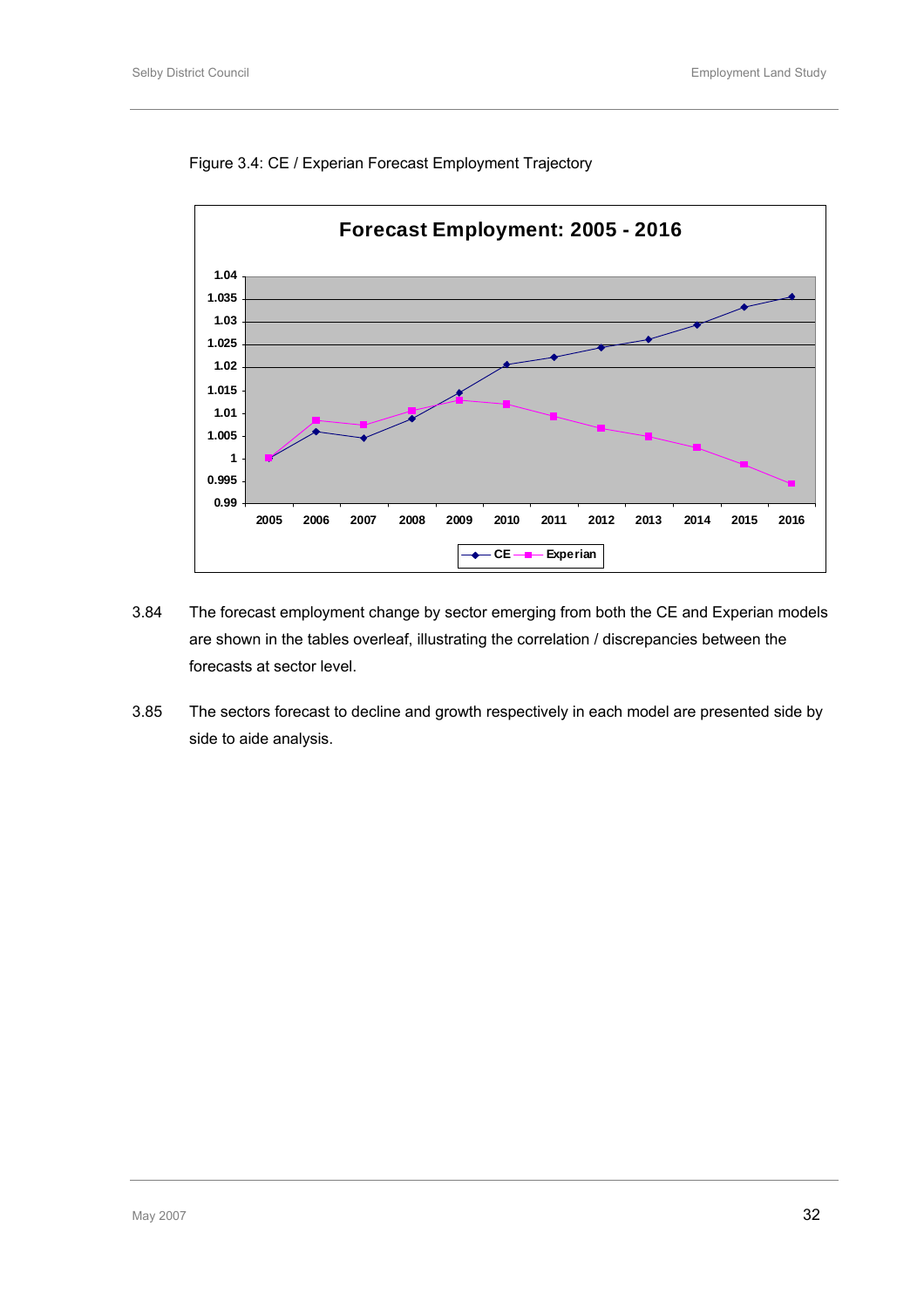## Figure 3.5: CE Forecast Employment Change to 2021 (Growth sectors)

| Sector                    | Change in Jobs (2006-year ending 2020) |
|---------------------------|----------------------------------------|
| Printing & Publishing     | 10                                     |
| Elec. Eng. & Instrum.     | 40                                     |
| Construction              | 30                                     |
| Distribution              | 330                                    |
| Retailing                 | 370                                    |
| Hotels & Catering         | 210                                    |
| Land Transport etc        | 420                                    |
| Communications            | 20                                     |
| <b>Computing Services</b> | 380                                    |
| Prof. Services            | 120                                    |
| Other Bus, Services       | 400                                    |
| Education                 | 120                                    |
| Health & Social Work      | 400                                    |
| Misc. Services            | 340                                    |
| Total                     | 3190                                   |

*Source:* Cambridge Econometrics, 2006

# Figure 3.6: Experian Forecast Employment Change to 2016 (Growth sectors)

| Sector                                         | Change in Jobs (2006-year ending 2016) |
|------------------------------------------------|----------------------------------------|
| Metals                                         | 338                                    |
| Other Manufacturing NEC                        | 30                                     |
| Construction                                   | 243                                    |
| Retailing                                      | 195                                    |
| Hotels & Catering                              | 173                                    |
| Transport                                      | 106                                    |
| Communications                                 | 90                                     |
| Banking & Insurance                            | 13                                     |
| <b>Business Services</b>                       | 153                                    |
| <b>Other Financial &amp; Business Services</b> | 6                                      |
| Education                                      | 35                                     |
| Health                                         | 267                                    |
| Other services                                 | 229                                    |
| Total                                          | 1878                                   |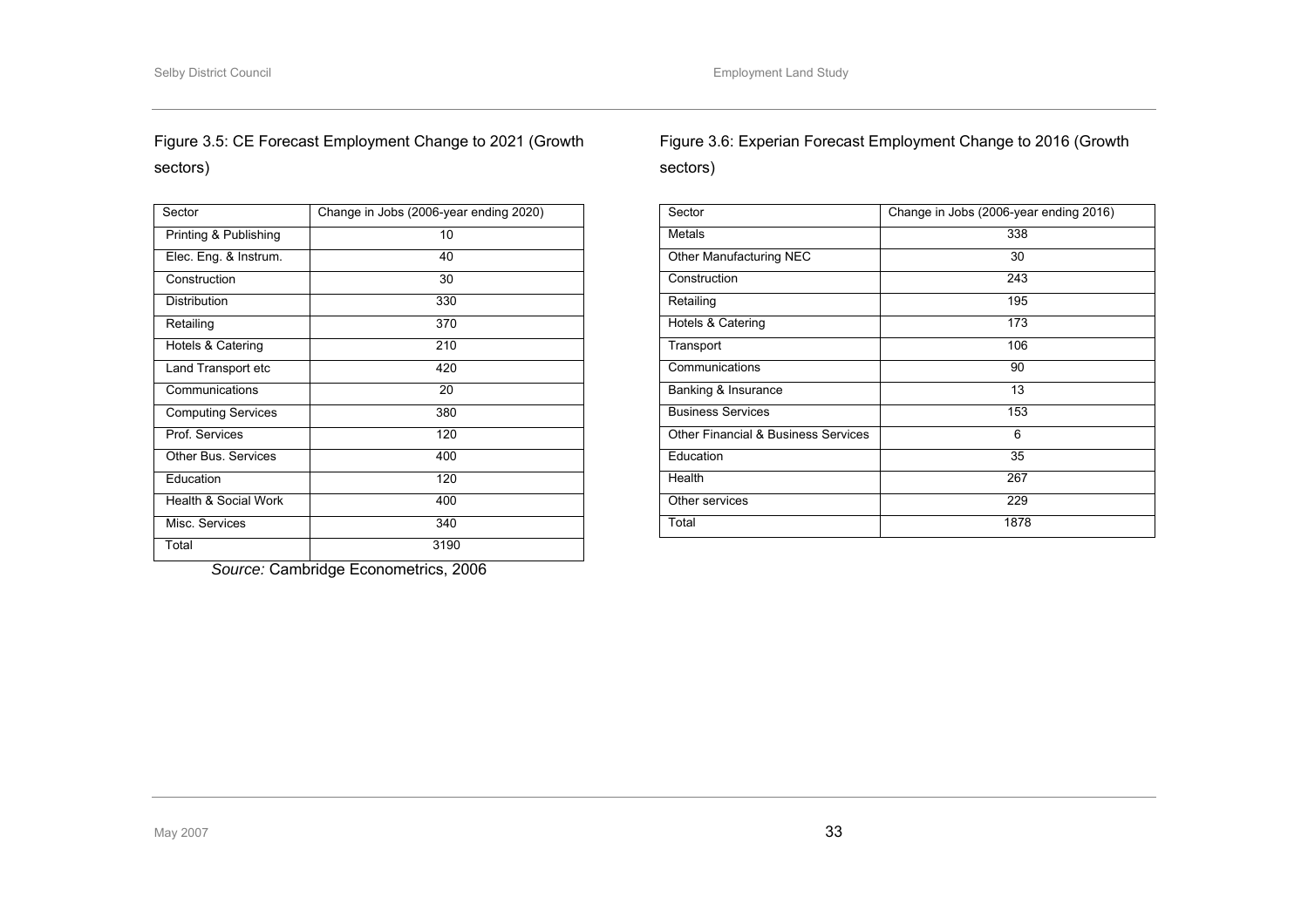## Figure 3.7: CE Forecast Employment Change to 2021 (Declining sectors)

| Sector                       | Change in Jobs (2006-year ending 2020) |
|------------------------------|----------------------------------------|
| Agriculture etc              | 380                                    |
| Coal                         | 380                                    |
| <b>Other Mining</b>          | 10<br>-                                |
| Food Drink & Tob.            | 320                                    |
| Text. Cloth. & Leath         | 10                                     |
| Wood & Paper                 | 140<br>-                               |
| Chemicals nes                | 50                                     |
| <b>Rubber &amp; Plastics</b> | 70<br>-                                |
| Non-Met. Min. Prods.         | 70                                     |
| <b>Metal Goods</b>           | 80                                     |
| Mech. Engineering            | 10<br>-                                |
| <b>Motor Vehicles</b>        | 10                                     |
| Manuf, nes                   | 10<br>-                                |
| Electricity                  | 300                                    |
| Public Admin, & Def.         | 30                                     |
| Total                        | $-1870$                                |

## Figure 3.8: Experian Forecast Employment Change to 2016 (Declining sectors)

| Sector                            | Change in Jobs (2006-year ending 2016) |     |
|-----------------------------------|----------------------------------------|-----|
| Agriculture, Forestry and Fishing |                                        | 668 |
| <b>Other Mining</b>               | $\overline{\phantom{a}}$               | 450 |
| Gas, Electricity & Water          | 331<br>$\qquad \qquad$                 |     |
| Chemicals                         | $\qquad \qquad \blacksquare$           | 15  |
| Minerals                          | $\qquad \qquad$                        | 62  |
| Machinery & Equipment             | $\qquad \qquad \blacksquare$           | 3   |
| Electrical & Optical Equipment    |                                        | 6   |
| <b>Transport Equipment</b>        |                                        | 13  |
| Food, Drink & Tobacco             | $\qquad \qquad$                        | 493 |
| Textiles & Clothing               | $\qquad \qquad \blacksquare$           | 17  |
| Wood & Wood Products              |                                        | 79  |
| Paper, Printing & Publishing      | $\qquad \qquad$                        | 20  |
| <b>Rubber and Plastics</b>        | $\qquad \qquad \blacksquare$           | 75  |
| Wholesaling                       |                                        | 46  |
| Public Admin, & Def.              |                                        | 49  |
| Total                             | $-2327$                                |     |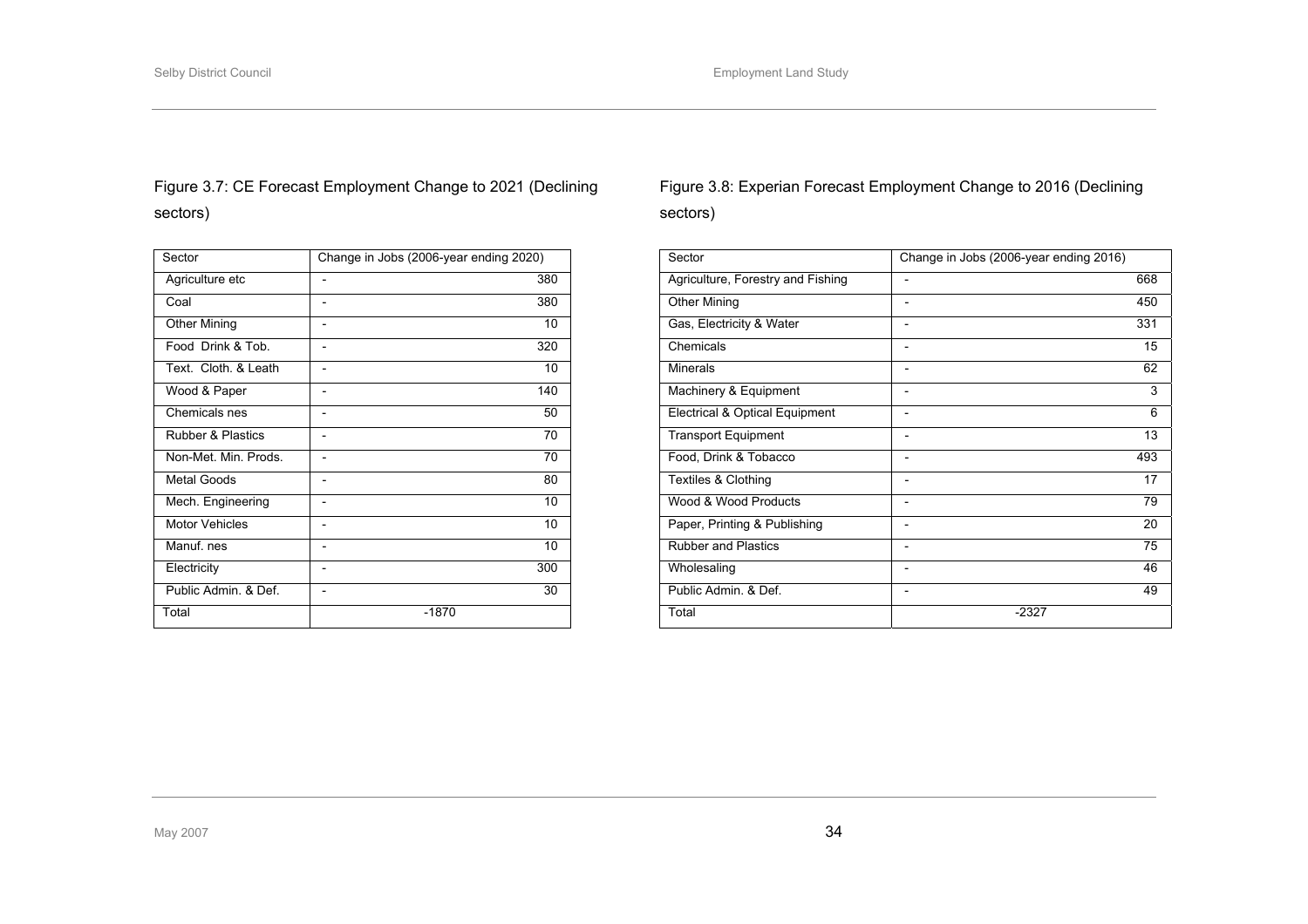- 3.86 The two sets of forecasts have different model constructs and do not necessarily agree on how the economy is going to develop in the future. Hence there are differences in the outputs from each respective model.
- 3.87 However, it can be seen from the above tables that at sector level whilst the quantum of change is different between the models there is a degree of correlation in the forecast growth sectors. Namely this relates to the following sectors:
	- Electrical, Engineering and Instruments (Metals in the Experian forecasts);
	- Construction;
	- Retailing ;
	- Hotels and Catering;
	- Land Transport / Communications (Distribution in the Experian forecasts);
	- Computer Services / Professional Services (Banking and Insurance / Business Services in the Experian forecasts); and
	- **Other Business Services.**
- 3.88 The detailed analysis undertaken as part of this commission attempts to reconcile the headline differences between the two models and in the process identify the most appropriate for use when projecting demand for employment land forwards.
- 3.89 This is a particularly important issue in the light of the two models being contradictory (at headline level), sending significantly different strategic messages – CE implies that there will be growth; Experian implies that there is long term decline.
- 3.90 The analysis, detailed in Appendix 5, concludes the following:
	- the baseline position provided by Experian in terms of FTE is possibly too high;
	- forecast growth between 2001 and 2005 is biased upwards where this follows the Labour Force Survey (LFS); and
	- given the prolonged period of employment growth since 1998 then we could reasonably assume that forecast future growth should be apparent in the forecast.
- 3.91 Taking account of these assertions it could be concluded that the CE baseline and forecast are therefore more acceptable. However, the arguments for and against both forecasts are considered to be finely balanced, with neither proving conclusive.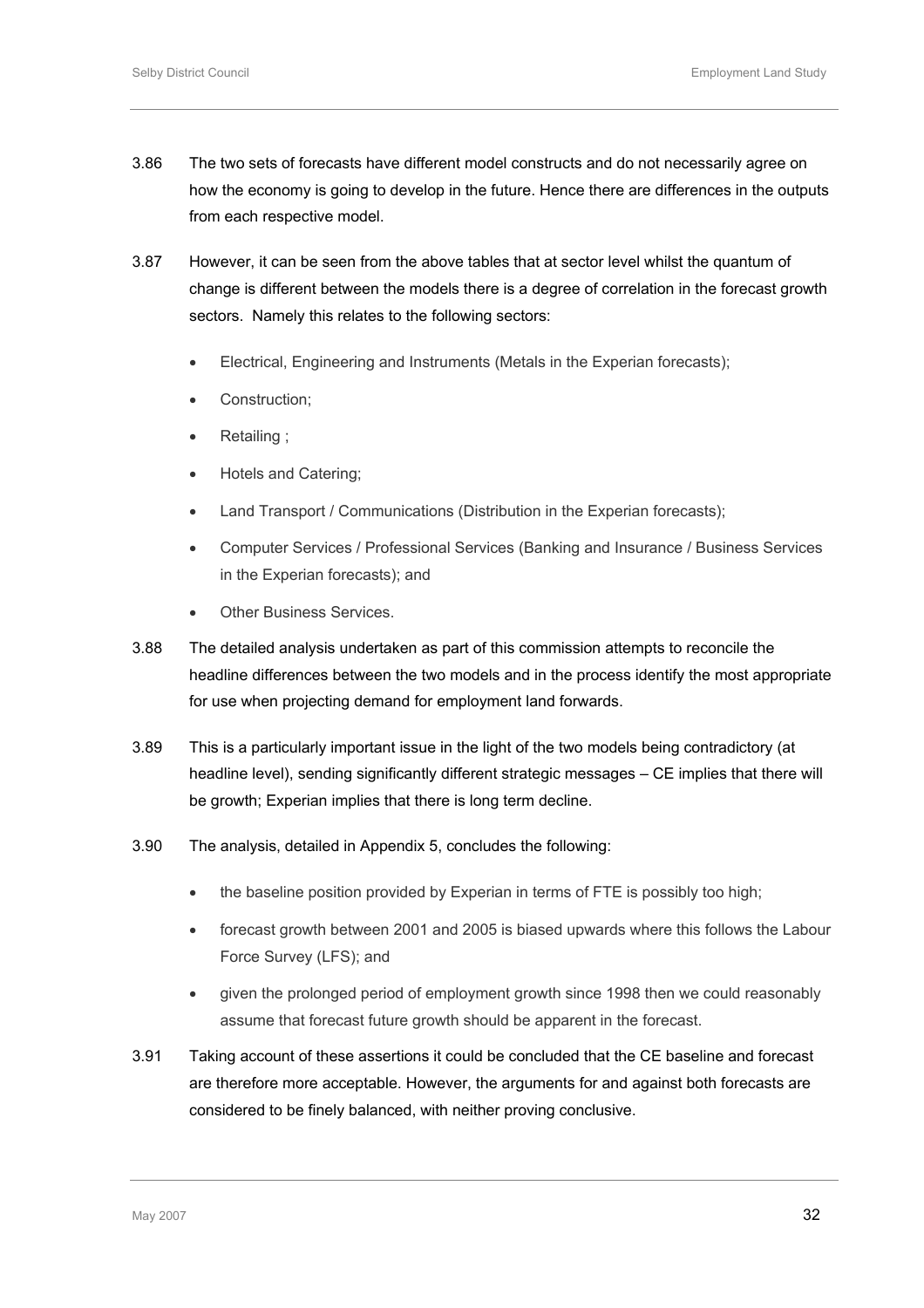3.92 As a result the sensible strategy, and basis for planning, is concluded to be the use of a mean of both forecasts, as illustrated in the figure below.



Figure 3.9: Mean Employment Forecast

3.93 Effectively this implies a fairly stable period for Selby in terms of forecast employment, after an initial 'spurt' of growth to 2010. By sector this is broken down as illustrated below.

|                   | 2006 | 2016 | 2016 (revised) |
|-------------------|------|------|----------------|
| Agri              | 2.4  | 2.1  | 1.9            |
| Mining & Quar     | 1.6  | 1.3  | 1.1            |
| Manufacturing     | 5.8  | 5.3  | 4.9            |
| Elec, G&W         | 0.8  | 0.6  | 0.4            |
| Construction      | 1.7  | 1.7  | 1.7            |
| Dist, H & C       | 6.8  | 7.4  | 6.9            |
| Transp & Comms    | 2.6  | 2.9  | 2.7            |
| Fin & Bserv       | 2.2  | 2.8  | 2.4            |
| Govt & Other Serv | 7.3  | 8.0  | 7.5            |
| Total             | 31.3 | 32.2 | 31.5           |

Figure 3.10: Mean Forecast: Sectoral Change

3.94 Total employment would on this basis be expected to increase by only around 250 jobs between 2006 and 2016. On any forecast basis this can only be described as a further difficult, if not transitional, period economically for Selby.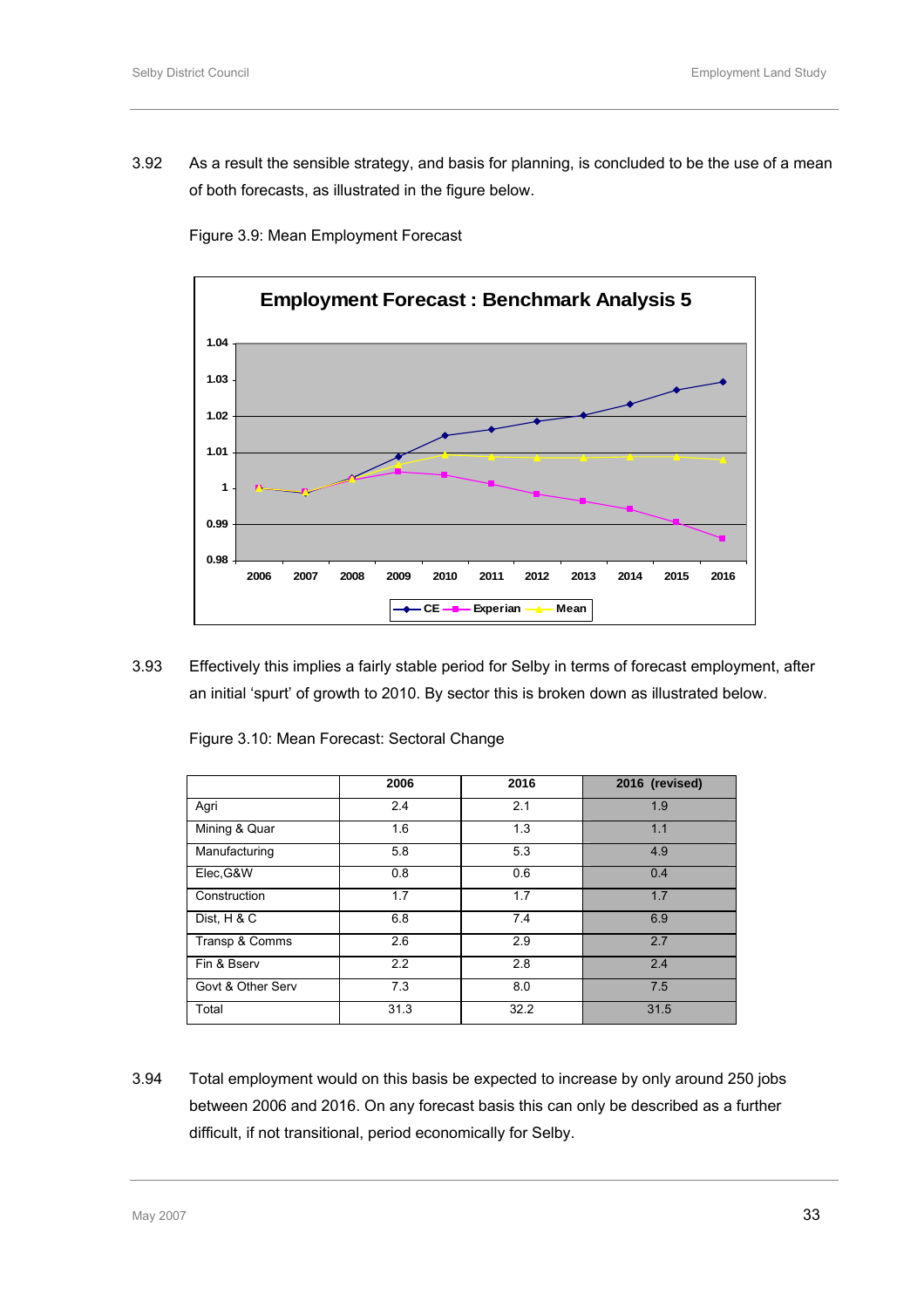- 3.95 When considered as a base level of growth however this steady period suggests a reasonable basis for developing the economy beyond that which is forecast. The key conclusion to be drawn is that if the economy is left to operate within its own market forces then steady growth will be achieved – but a policy-led approach (which looks beyond these forecasts) can build on and maximise the growth sectors identified. This is particularly pertinent in the context of the RSS and CRDP given the key sectors of Distribution *et al*, Finance and Business Services, and Manufacturing (specifically increasing the value associated with the latter).
- 3.96 The RSS anticipates economic growth rates to improve significantly post-2011, driving housing requirements established for the plan period. This advocates the need for a monitor and plan approach at the local (District) and City Region / Regional level.
- 3.97 According to the mean scenario presented as a base, at sector level, manufacturing is still anticipated to play a major role in the local economy, with an above average share of 19% of total employment. Other key sectors include Distribution, and Hotels and Restaurants, Public Administration, and Banking and Finance, although all are forecast to be under-represented within the wider UK context.
- 3.98 The primary sectors (including ariculture, mining and other, electricity, gas and water, and some manufacturing sub-sectors) are anticipated to struggle over the plan period. This in part will be compensated through the growth of service sector related activities, but this is found to be at the margin, with a strong imperative across the District to ensure the 'adjustment process' is handled very carefully. Specifically, decline in the primary activities should be counteracted directly or indirectly through the promotion of high value service employment.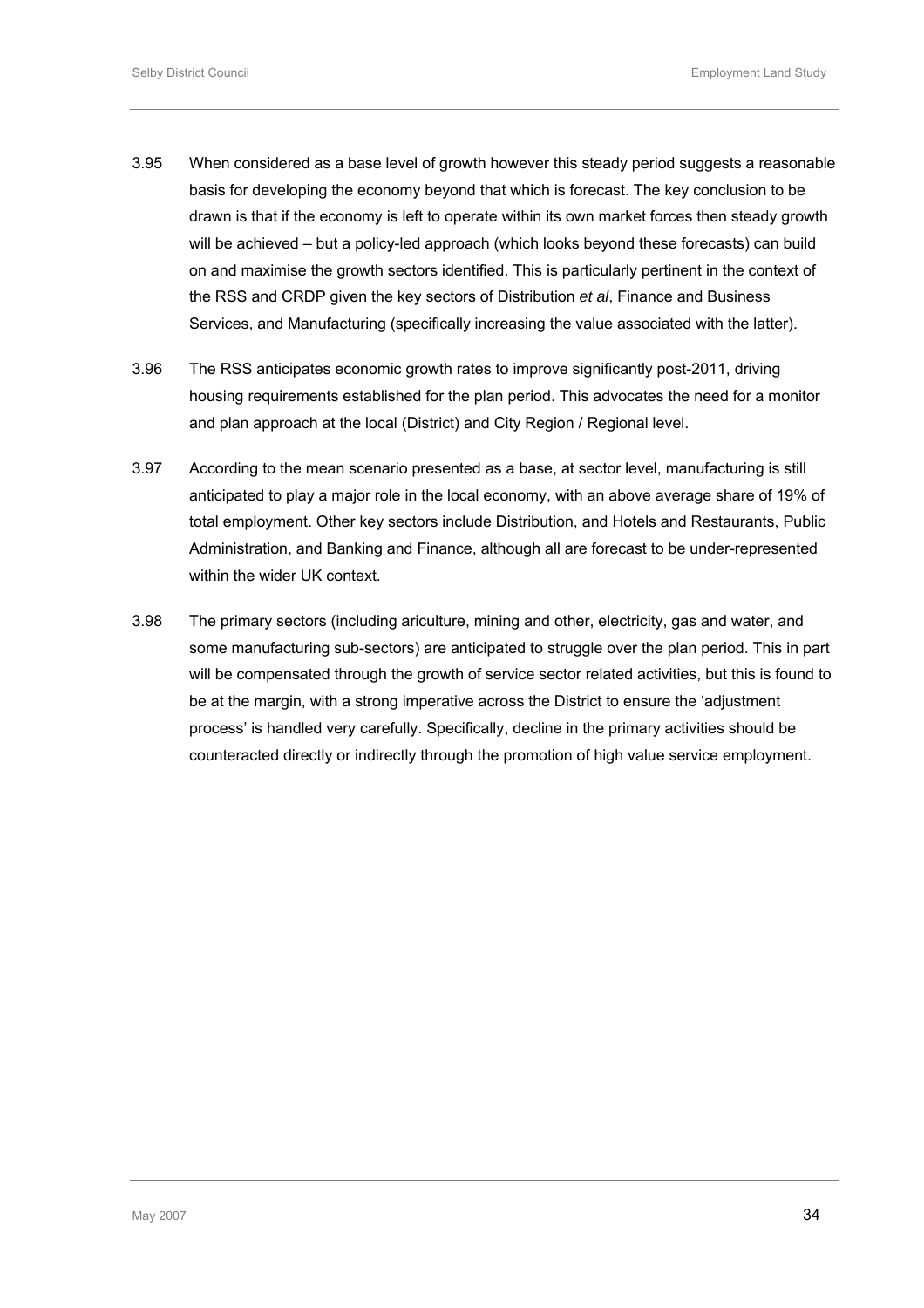# 4. EMPLOYMENT LAND SUPPLY

- 4.1 The brief for this commission required the assessment of supply of employment land across Selby District, including undeveloped allocations.
- 4.2 In addition, a general commercial market analysis was required (including a baseline of current property market conditions). This analysis is presented fully in Appendix 6.
- 4.3 This analysis, when combined with that of demand for employment land and property in the future (based on the econometric projections and the development of a preferred scenario for economic growth as presented in Section 5) will identify any potential 'gaps' in provision, and therefore constraints to economic development, across the District.
- 4.4 Section 4 presents a baseline of supply of employment land and premises across Selby District, separated into two sub-sections for ease of reference. The analysis has been conducted in both quantitative and qualitative terms, in line with the DCLG guidance. The guidance stipulates the need for a fine grained approach to the assessment of sites, factoring in qualitative considerations, as well as deliverability and market appeal of sites.
- 4.5 The sites included in the supply analysis are those that were allocated and have areas remaining undeveloped in the previous Local Plan. Additional consideration is given to sites identified by the Council and any identified whilst undertaking site visits.
- 4.6 The findings of the analysis relating to both sets of sites will be fed into the emerging LDF and Core Strategy, and the Area Action Plan for Selby Town Centre, including recommendations relating to allocations / de-allocations of employment land. These recommendations will be based on an understanding of need and aspirations for economic growth across the District.
- 4.7 A database bespoke for this commission has been devised to allow the nature and complexities of constraints acting on employment land to be recorded and analysed in line with the guidance. The database forms a discreet output of the commission, and provides a monitoring tool for use by the Council in the future.
- 4.8 The database holds information on all undeveloped (including partially undeveloped) employment allocations across Selby District, in addition to sites identified by the Council to be considered within Stage 3 of the analysis (as advocated in the DCLG guidance) (sites to be considered in light of gap in supply, if gap is identified).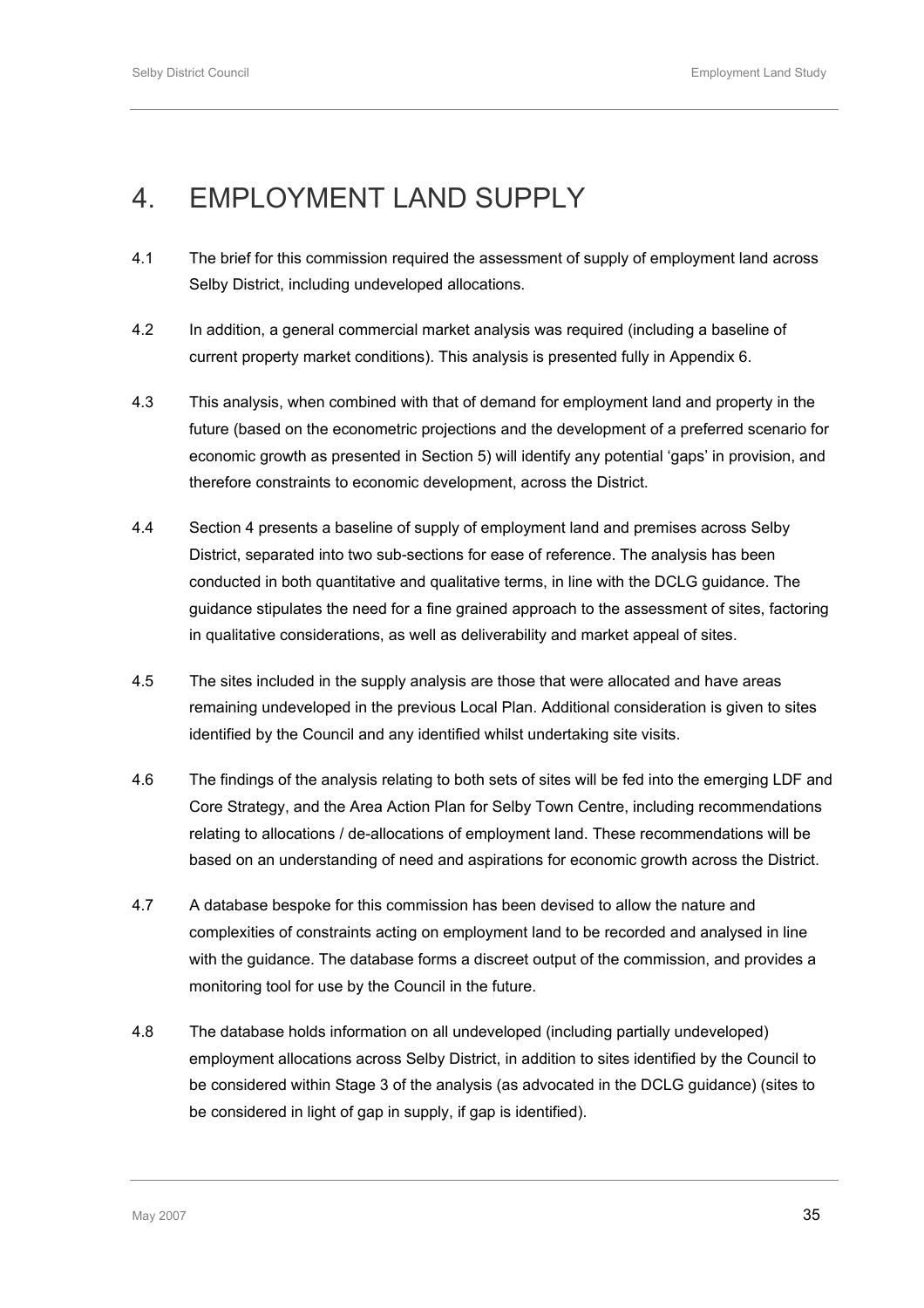- 4.9 The database holds information on the following site characteristics:
	- Strategic access
	- Quality of the existing environment
	- Market conditions / demand
	- Ownership
	- Site development constraints
	- Accessibility
	- Sequential testing
	- Social and regeneration policy
- 4.10 In addition to the constraints and site characteristics identified within the database it is clear that a significant proportion of potential employment land is affected by flood risk.
- 4.11 In this context it is important to note that any development proposals submitted to the Council will be tested in relation to the statutory process including environmental impacts (including flood risk).
- 4.12 Each allocated and identified site has been visited in the course of this commission. Analysis of the information held within the database is presented at headline (District) level and disaggregated to 'strategic areas of search' as listed below:
	- Tadcaster / A64 Corridor
	- Sherburn in Elmet / A1(M) and A63 Corridor
	- Selby and the Urban Hinterland
	- Eggborough / J34 of M62
	- A19 Corridor North of Selby

### **Headline Analysis of Allocated Employment Land Supply**

- 4.13 Policy EMP2 of the Adopted Local Plan identifies the broad distribution of employment land allocation across Selby District.
- 4.14 The Policy states that new employment development will be concentrated in and around Eggborough, Selby, Sherburn-in-Elmet and Tadcaster. Encouragement will also be given to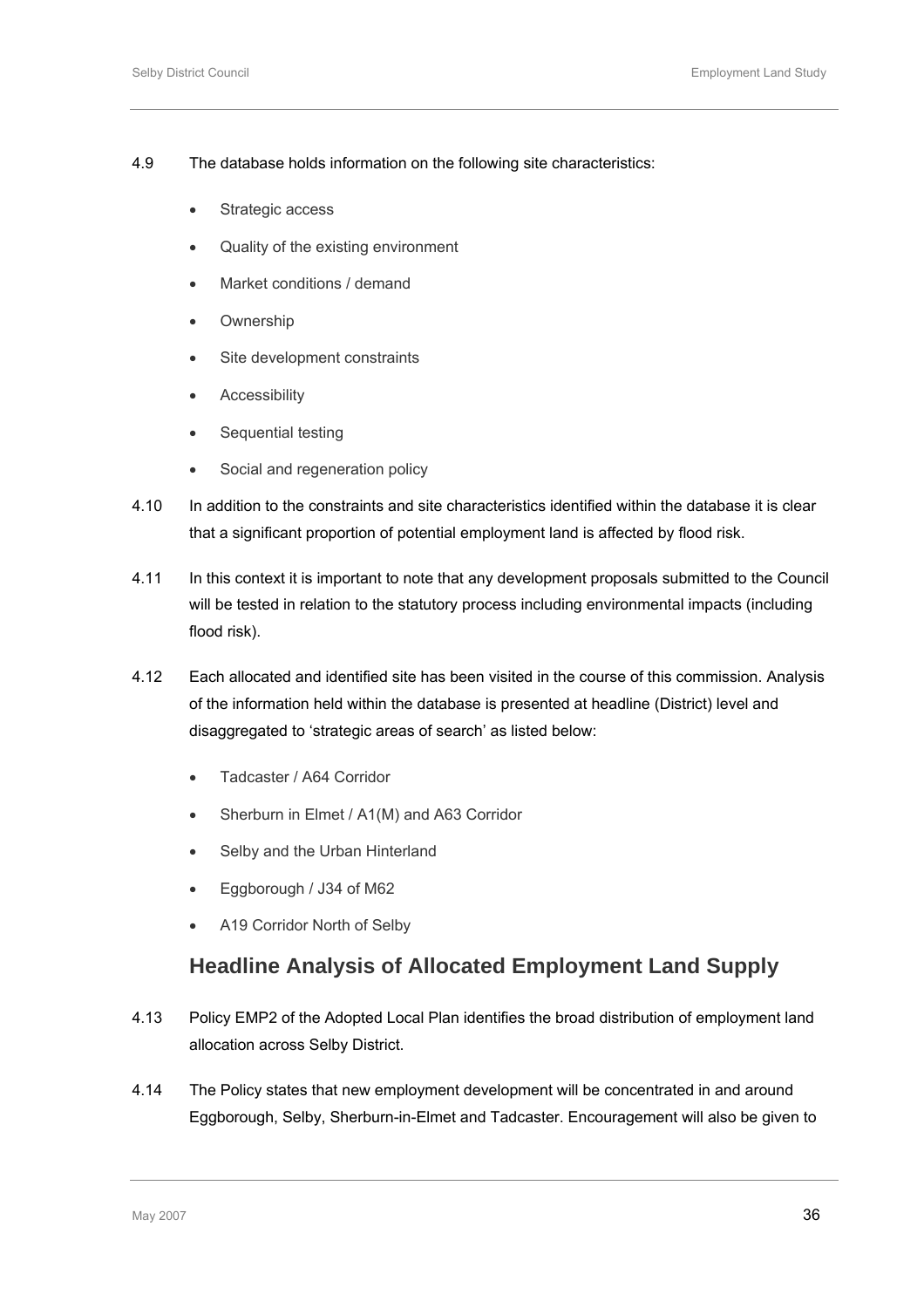proposals for small-scale development in villages and rural areas in support of the rural economy.

- 4.15 The land allocated for industrial / business development across Selby District is shown in the table overleaf, and illustrated on Plan 1 in Appendix 8. This information was obtained from the Council at the outset of the commission. In undertaking the site visits required to populate the database a number of observations were made with regards take-up of employment land since the sites were measured for inclusion in the Local Plan.
- 4.16 In order to present an accurate picture of the true supply of employment land available to meet the demand identified in Section 5 (conclusions regarding this dynamic are addressed in more detail in Section 6) a number of sites have been re-measured and agreed with the Council. The updated land availability position as a result of this exercise are shown in the table below.

| Policy ref    | Site                                 | Area (ha) (March 2007) | Remaining Allocated Land |
|---------------|--------------------------------------|------------------------|--------------------------|
|               |                                      |                        | Availability (May 2007)  |
| BRAY/2        | East of Bawtry Road, BRAYTON         | 1.3                    | 1.3                      |
| BRAY/1        | Selby Business Park, BRAYTON         | 8.9                    | 6.5                      |
| BRAY/1        | Selby Business Park, BRAYTON         |                        |                          |
| BRAY/1        | Selby Business Park, BRAYTON         |                        |                          |
| CLF/1         | Cliffe Common, CLIFFE                | 2.1                    | 0.7                      |
| EGG/5         | Selby Road (north), EGGBOROUGH       | 5.3                    | 0.7                      |
| EGG/7         | Selby Road (south), EGGBOROUGH       | 2.3                    | 1.4                      |
| TAD/3         | London Road, TADCASTER               | 9.0                    | 9.0                      |
| SHB/2         | Enterprise Park, SHERBURN IN ELMET   | 2.3                    | 2.3                      |
| SHB/3         | Enterprise Park, SHERBURN IN ELMET*  | 6.7                    | $\Omega$                 |
| SHB/4         | Enterprise Park, SHERBURN IN ELMET*  | 16.4                   | $\Omega$                 |
| SEL/4         | Denison Road, SELBY                  | 11.8                   | 5.3                      |
| SEL/3, SEL/16 | Bawtry Road, SELBY                   | 3.4                    | $\mathbf{0}$             |
| BAR/1A        | Rear of Olympia Mills / BOCM, BARLBY | 6.1                    | 6.1                      |
| BAR/1         | Magazine Road, BARLBY                | 4.8                    | 4.8                      |
|               | Total                                | 80.5                   | 38.1                     |

Figure 4.1: Available Allocated Employment Land Supply

*Source:* Selby District Council, 2007

*\*NB:* These sites are not included as allocated sites in the Adopted Local Plan as they had extant planning permission on them at the time of Adoption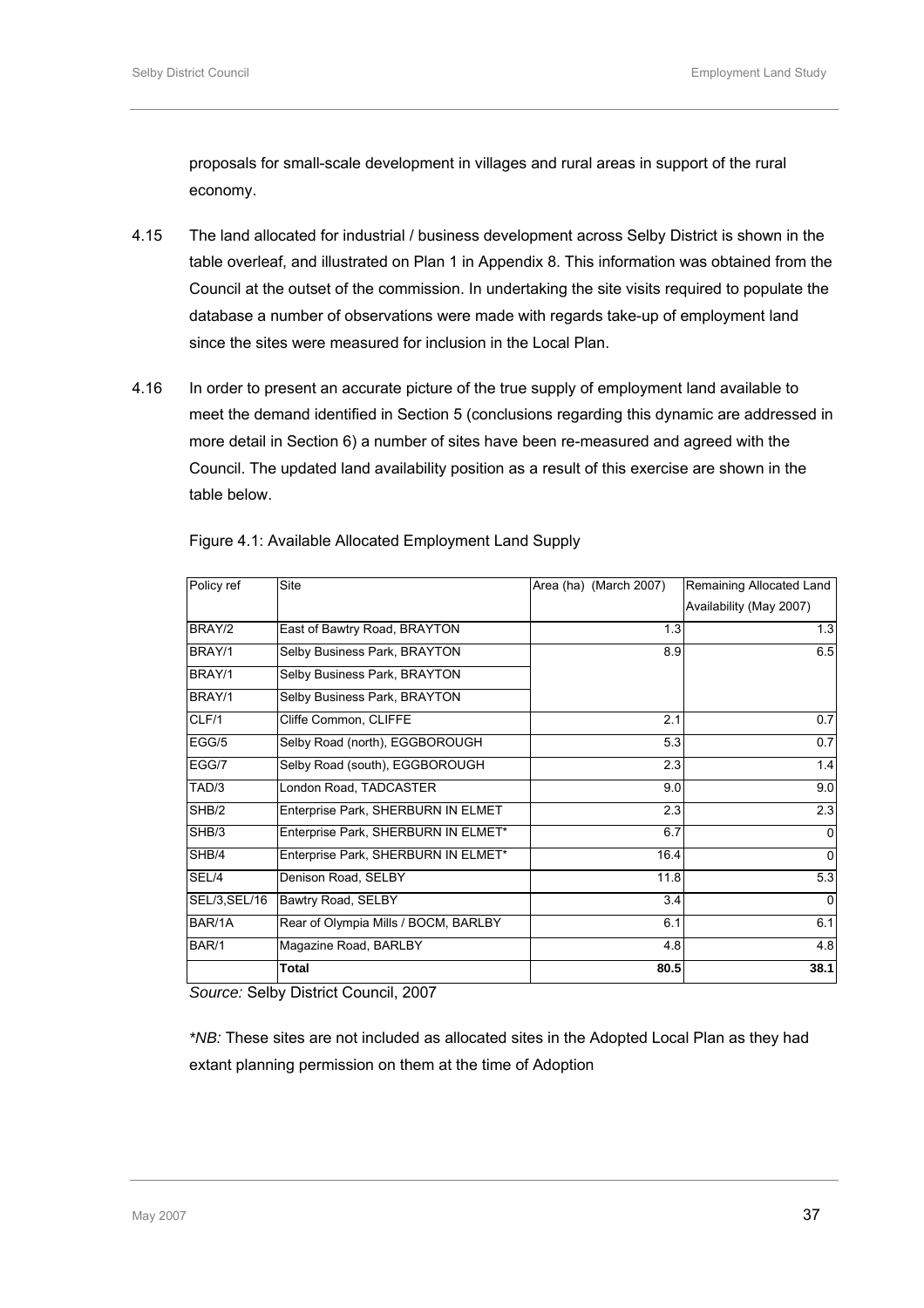<span id="page-51-0"></span>4.17 A total of 38.1 hectares of employment land is allocated across Selby District, in a total of 12 allocations (removing SHB/3, SHB/4, and SEL/3 from the analysis). By market area this breaks down the following supply position:

*Selby and the Urban Hinterland* 

- Selby: 5.3 hectares (1 allocations)
- Barlby: 10.9 hectares (2 allocations)
- Brayton: 7.8 hectares (2 allocations)

NB: 5 allocations in total, but none in the 'town centre'<sup>[10](#page-51-0)</sup>

#### *Tadcaster / A64 Corridor*

• Tadcaster: 9 hectares (1 allocation)

*Sherburn in Elmet / A1(M) and A63 Corridor* 

• Sherburn in Elmet: 2.3hectares (1 allocation)

#### *Eggborough / J34 of M62*

• Eggborough: 2.1 hectares (2 allocations)

*A19 Corridor North of Selby* 

There are no employment land allocations within the A19 Corridor North of Selby market area.

*Outside of Market Areas* 

- Cliffe: 0.7 hectares (1 allocation)
- 4.18 This illustrates a significant concentration of land availability (as a proportion of the total across the District) located around Selby town and the urban hinterland although without any allocations within Selby town centre.
- 4.19 For the purpose of the remainder of the evidence presented within this study both SHB/3 and SHB/4 have been removed as they are now fully developed out. SEL/3 has also been removed as it has been developed for retail use.
- 4.20 It is difficult to guage the proportion of this allocated land supply which is currently covered by extant planning permissions due to the level of development which has taken place on the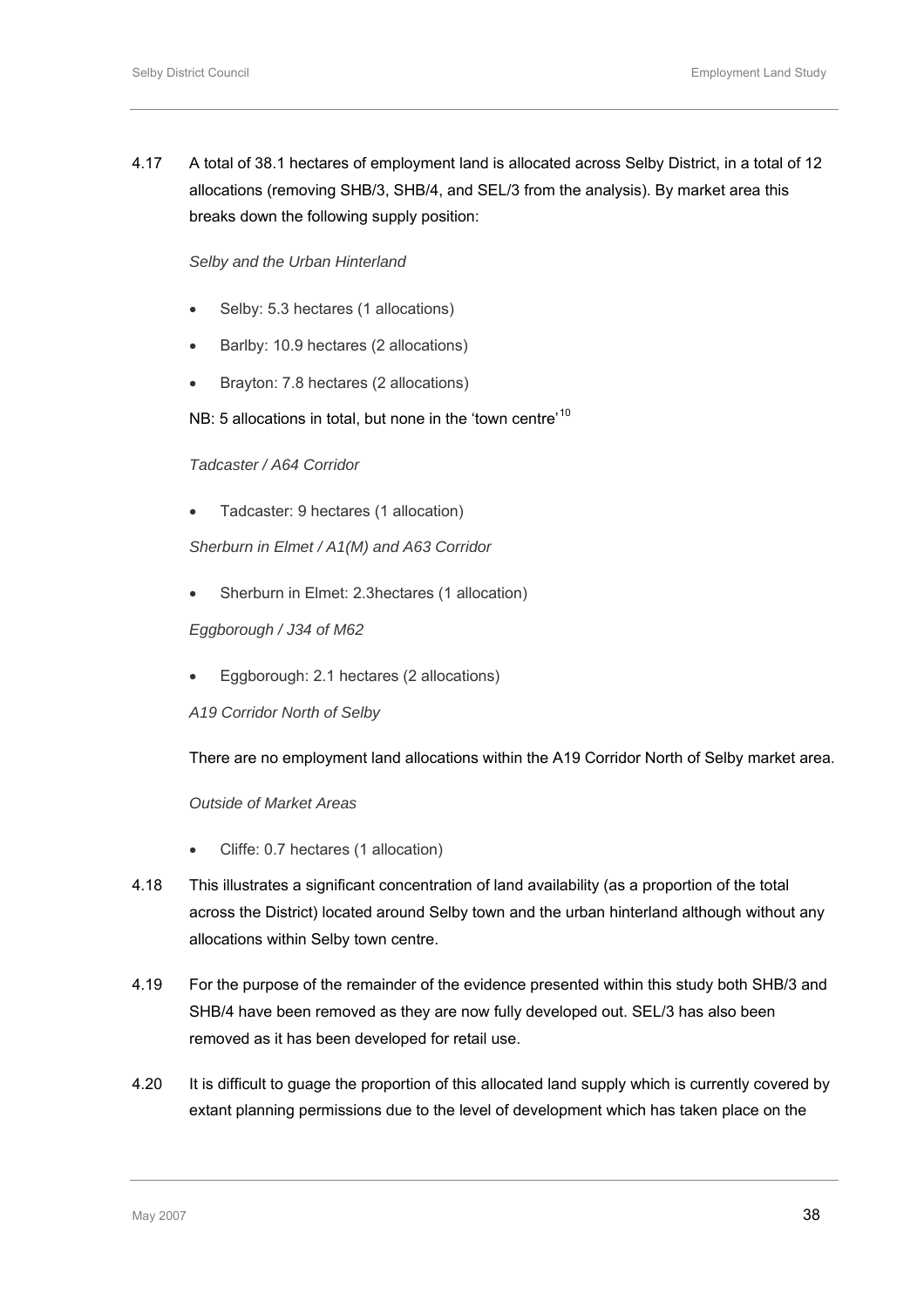sites since the release of the latest data available (March 2004). However, the following analysis attempts to present the latest position possible, factoring information gauged from site visits into the understanding of development activity.

4.21 The table below shows extant planning permissions on the allocated sites at the time of the production of the Annual Monitoring Report in 2006 (published December 2006 with employment data to end March 2006).

| Policy ref | B <sub>1</sub> a | B <sub>1</sub> b | <b>Bic</b> | <b>B2</b> | B <sub>8</sub> | Mix  | Total |
|------------|------------------|------------------|------------|-----------|----------------|------|-------|
| BAR/1      |                  |                  |            |           |                |      | 0.0   |
| BAR/1A     |                  |                  |            |           |                |      | 0.0   |
| BRAY/1     |                  |                  |            |           | 0.2            | 2.3  | 2.5   |
| BRAY/2     |                  |                  |            |           |                | 1.6  | 1.6   |
| CLF/1      |                  |                  |            |           |                |      | 0.0   |
| EGG/5      |                  |                  |            |           |                | 3.3  | 3.3   |
| EGG/7      |                  |                  |            | 0.0       |                |      | 0.0   |
| SEL/3      |                  |                  |            |           |                |      | 0.0   |
| SEL/4      |                  |                  |            | 1.5       |                |      | 1.5   |
| SHB/2      |                  |                  |            | 0.5       |                |      | 0.5   |
| SHB/3      |                  |                  |            | 0.6       |                |      | 0.6   |
| SHB/4      |                  |                  |            |           |                | 16.6 | 16.6  |
| TAD/3      |                  |                  |            |           |                |      | 0.0   |
|            | 0.0              | 0.0              | 0.0        | 2.6       | 0.2            | 23.8 | 26.6  |

Figure 4.2: Extant Planning Permissions on Allocated Employment Land (2006)

NB: The areas show in *italics* are outstanding permissions on the developed parts of allocated sites

*Source:* Selby District Council, 2007

- 4.22 From visiting the sites a number of these extant permissions can be discounted. We know from site visits / re-measurement of the sites that the following areas have been developed out:
	- BRAY/1: 2.44 hectares
	- CLF/1: 0.4 hectares
	- EGG/5: 4.6 hectares
	- EGG/7: 0.9 hectares

<sup>&</sup>lt;sup>10</sup> NB: For the purposes of this study the 'town centre' is defined as the land to the north of the railway line.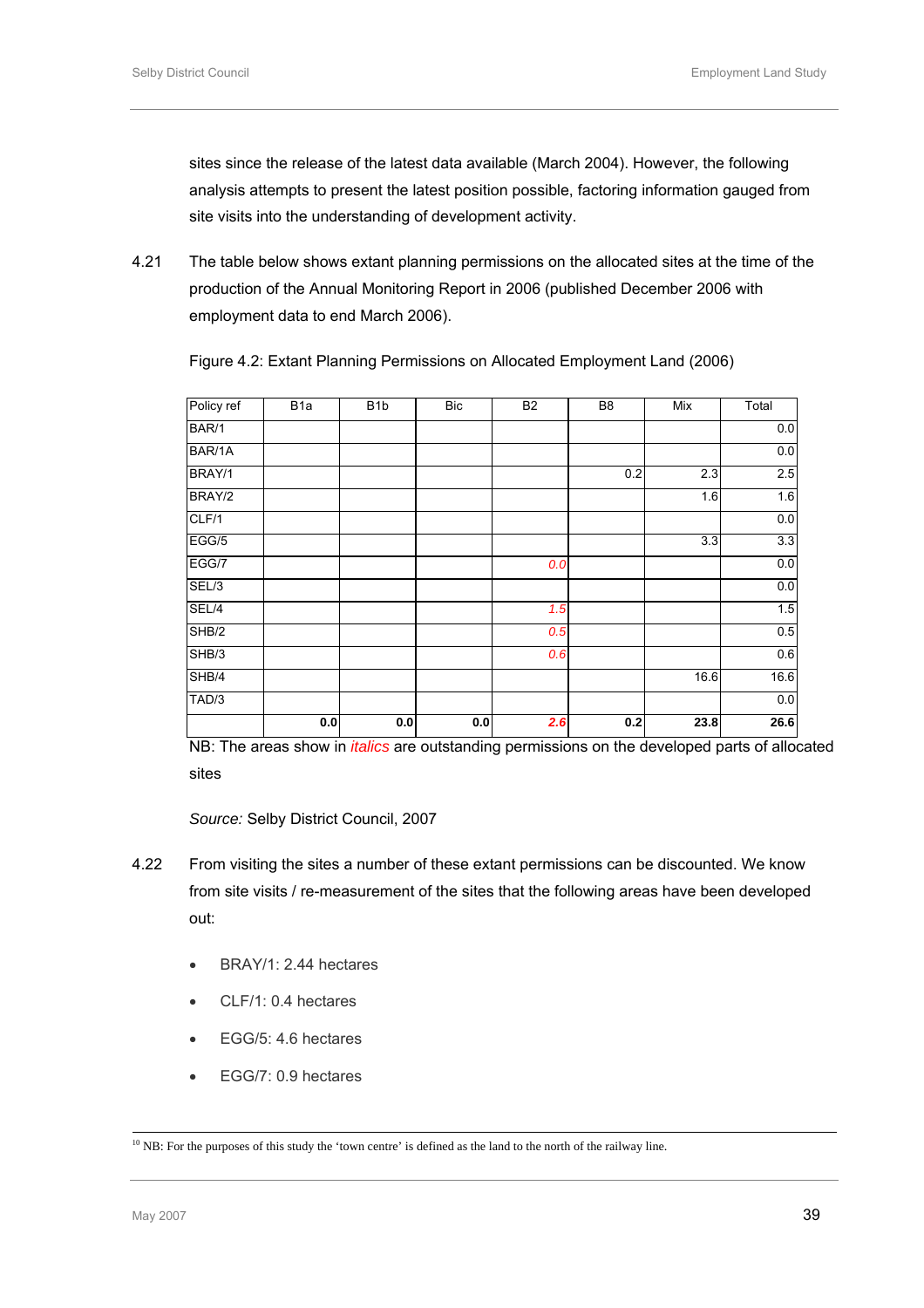- SHB/3: 6.7 hectares
- SHB/4: 16.4 hectares
- SEL/4: 6.5 hectares.
- <span id="page-53-0"></span>4.23 By comparing these examples of take-up against the information shown in the table above only one permission is found to be extant, namely the mixed use development proposed on BRAY/2[11](#page-53-0).
- 4.24 The loss of employment land across Selby, as included in the 2006 Annual Monitoring Report (AMR 2006) is shown in the table below. Pressure on employment land for residential use appears to be significant in and around Selby town and its hinterlands.
- 4.25 The information included here will need to be reviewed in light of the emerging AMR context (not available at the time of writing).

| <b>Site</b>                    | <b>Development Description</b>                       | Land area lost as     |
|--------------------------------|------------------------------------------------------|-----------------------|
|                                |                                                      | employment (hectares) |
| Land Adj To Barker And         | Building for the sale, distribution and servicing of | 0.3087                |
| Stonehouse                     | agricultural and goundcare equipment                 |                       |
| Selby Road                     |                                                      |                       |
| Eggborough                     |                                                      |                       |
| Portland Works                 | Change of Use and conversion of redundant office     | 0.021                 |
| <b>Main Street</b>             | space and extension                                  |                       |
| Hemingbrough                   |                                                      |                       |
| Mine Rescue Station            | Erection of 38 dwellings                             | 1.07                  |
| Kaye Drive                     |                                                      |                       |
| Barlby                         |                                                      |                       |
| The Old Chapel,                | Change of Use to two dwellings and erection of two   | 0.1135                |
| Cliffe                         | detached dwellings                                   |                       |
| 43 Flaxley Road                | Erection of a block of four flats                    | 0.0496                |
| Selby                          |                                                      |                       |
| Selby Scaffolding Services Ltd | Residental development for 24 apartments             | 0.203                 |
| Canal Road                     |                                                      |                       |
| Selby                          |                                                      |                       |
| Triesse                        | Residential development for 84 dwellings             | 2.76                  |
| Vulcan Works Sandwath Lane     |                                                      |                       |
| Church Fenton                  |                                                      |                       |
|                                | <b>Total</b>                                         | 4.21 ha               |

Figure 4.3: Losses of Employment Land between 1 April 2005 – 31 March 2006

l

<sup>&</sup>lt;sup>11</sup> Mix of uses to comprise 1,200 houses, Employment, P.O.S, Shopping and Community Facilities on 56ha of land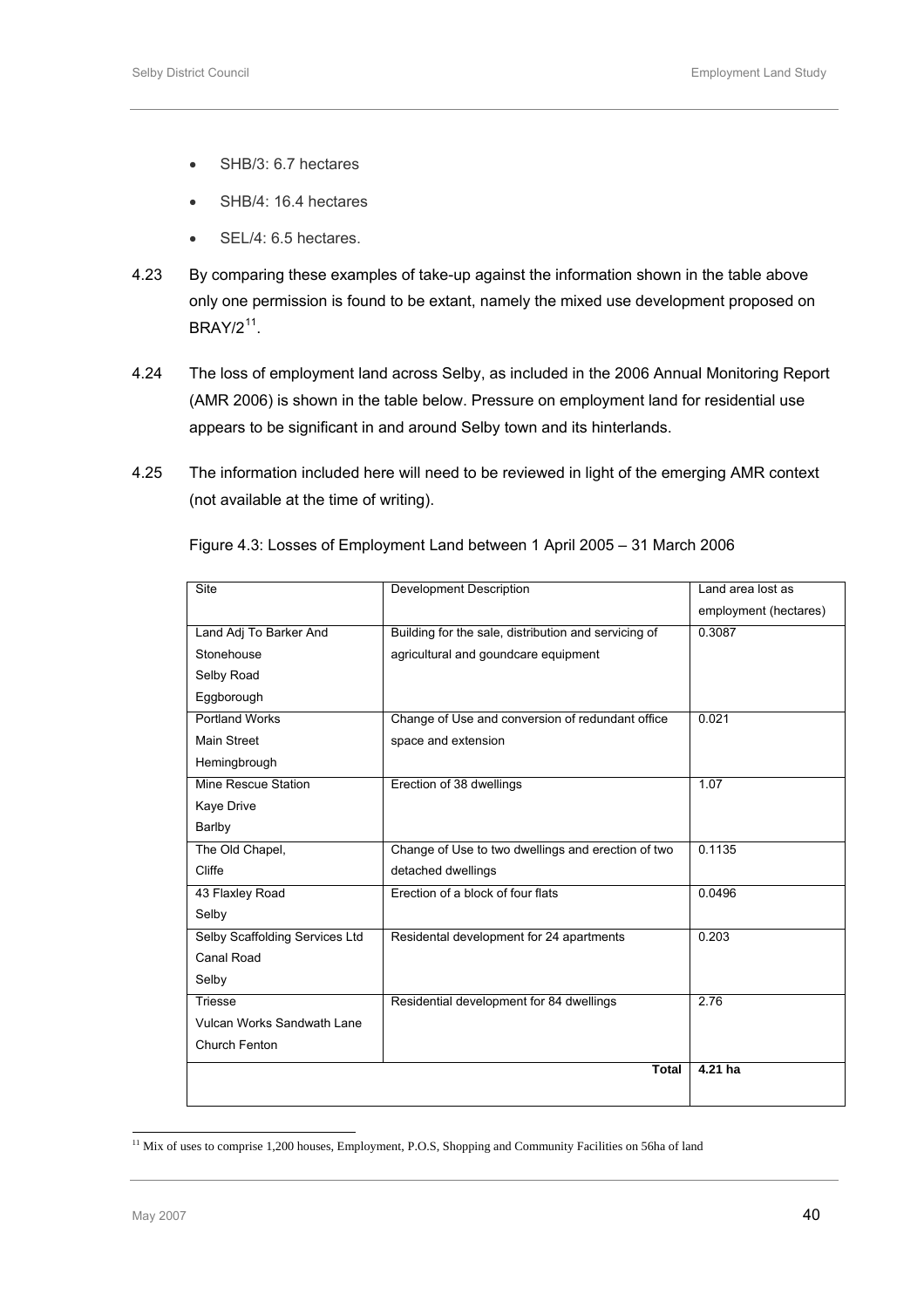*Source:* Selby District Council, 2007

**Strategic** 

4.26 None of the employment allocations are identified as being of strategic importance within the Local Plan.

Windfall Employment Sites

- 4.27 One windfall employment site was recorded in the Annual Monitoring Report during the year  $1<sup>st</sup>$  April 2005 to 31 $<sup>st</sup>$  March 2006:</sup>
	- Escrick Brickworks: Reserved matters application for B1, B2 and B8 submitted October 2006. Aims to be on site Autumn 2007
- 4.28 In addition, 195 hectares of land at Burn Airfield was granted approval for a single user (such as ESS) (the preferred use of the site is a Research and Development user).

Classification of Allocated Land Supply

- 4.29 Each employment site will be classified according to the guidance provided by DCLG, as detailed below. This process provides an opportunity to think critically about the configuration, land use and premises offer associated with each site, and the resultant market appeal.
- 4.30 A number of sites within Selby district are current 'greenfield' sites i.e. they are not currently in any use. As a result the sites have been classified by their current and perceived future potential use. The nature of classification given to each site has been determined through the consideration of the commercial market as it stands, assuming that that there are no constraints on the land (or that mitigation has been undertaken to address constraints identified in the database).
- 4.31 The site classifications considered are:

**Established or Potential Office Locations**. Sites and premises, predominantly in or on the edge of town and city centres, already recognised by the market as being capable of supporting pure office use (or high technology R&D / business uses).

**High Quality Business Parks**. These are likely to be sites, no less than 5ha but more often 20 ha or more, already occupied by national firms or likely to attract those occupiers. Key characteristics are high quality of buildings and public realm and access to national transport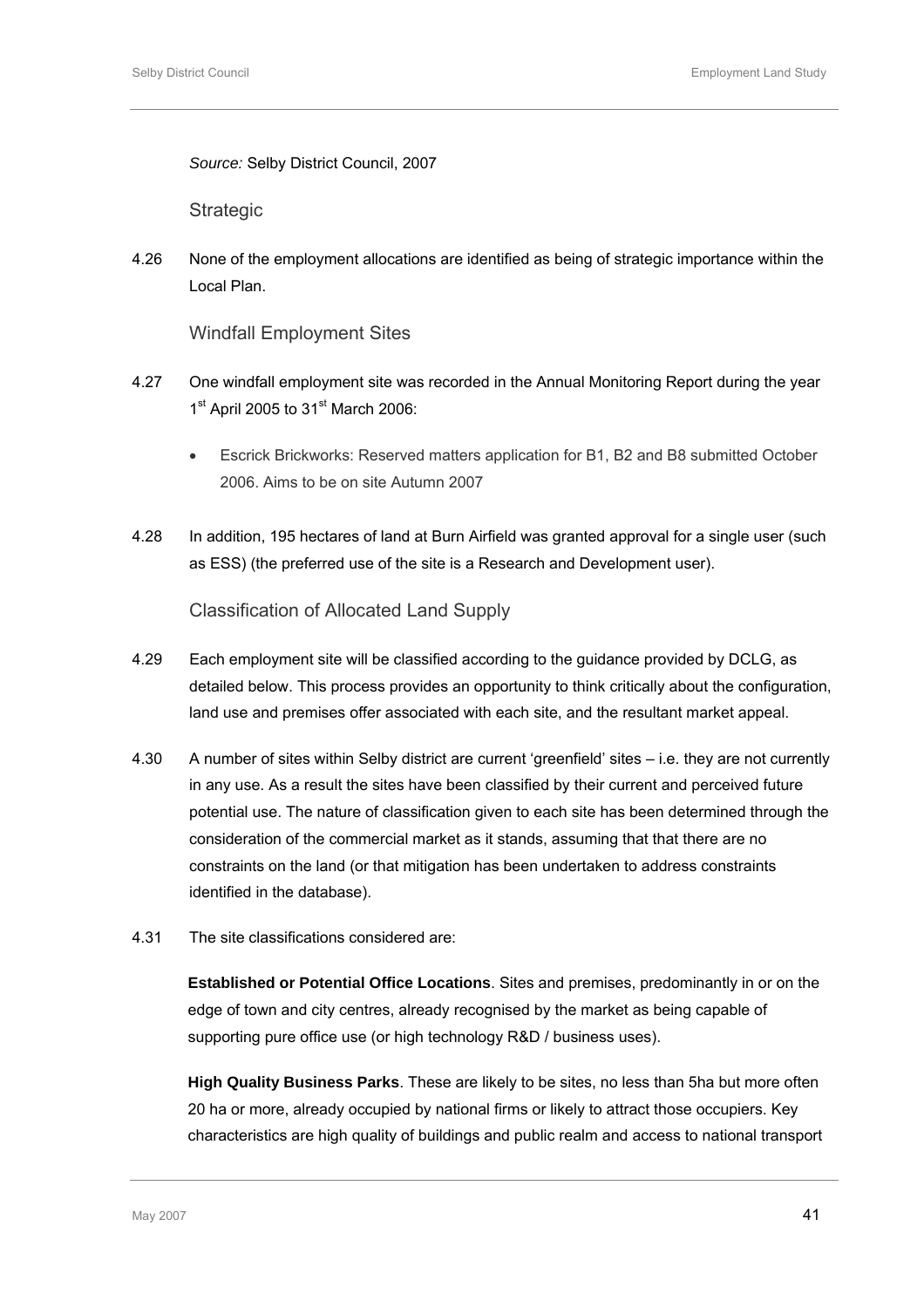<span id="page-55-0"></span>networks. Likely to have significant pure office<sup>[12](#page-55-0)</sup>, high office content manufacturing and R&D facilities. Includes 'Strategic' inward investment sites.

**Research and Technology / Science Parks**. Usually office based developments, which are strongly branded and managed in association with academic and research institutions. They range from incubator units with well developed collective services, usually in highly urban locations with good public transport access to more extensive edge / out of town locations.

**Warehouse / Distribution Parks**. Large, often edge / out of town serviced sites located at key transport interchanges.

**General Industrial / Business Areas**. Coherent areas of land which are, in terms of environment, road access, location, parking and operating conditions, well suited for retention in industrial use. Often older, more established areas of land and buildings. A mix of ages, qualities and site / building size.

**Heavy / Specialist Industrial Sites**. Generally large, poor quality sites already occupied by or close to manufacturing, and process industries. Often concentrated around historic hubs such as ports, riverside and docks.

**Incubator / SME Cluster Sites**. Generally more modern purpose built, serviced units.

**Specialist Freight Terminals e.g. aggregates, road, rail, wharves, and air.** These will be sites specifically identified for either distribution or, in the case of airports, support services. Will include single use terminals, e.g. aggregates.

**Sites for Specific Occupiers**. Generally sites adjoining existing established employers and identified by them or the planning authority as principally or entirely intended for their use.

**Recycling / Environmental Industries Sites**. Certain users require significant external storage. Many of these uses e.g. waste recycling plants can, if in modern premises and plant, occupy sites which are otherwise suitable for modern light industry and offices. There are issues of market and residential perceptions of these users. Some sites because of their environment (e.g. proximity to heavy industry, sewage treatment works etc) may not be marketable for high quality employment uses.

4.32 The potential future classification of each allocated site is shown in the table overleaf. The sites have been considered in terms of their potential future use, building on work undertaken setting the commercial market baseline.

l

 $12$  'pure office' refers to 100% office occupiers, rather than ancillary office operations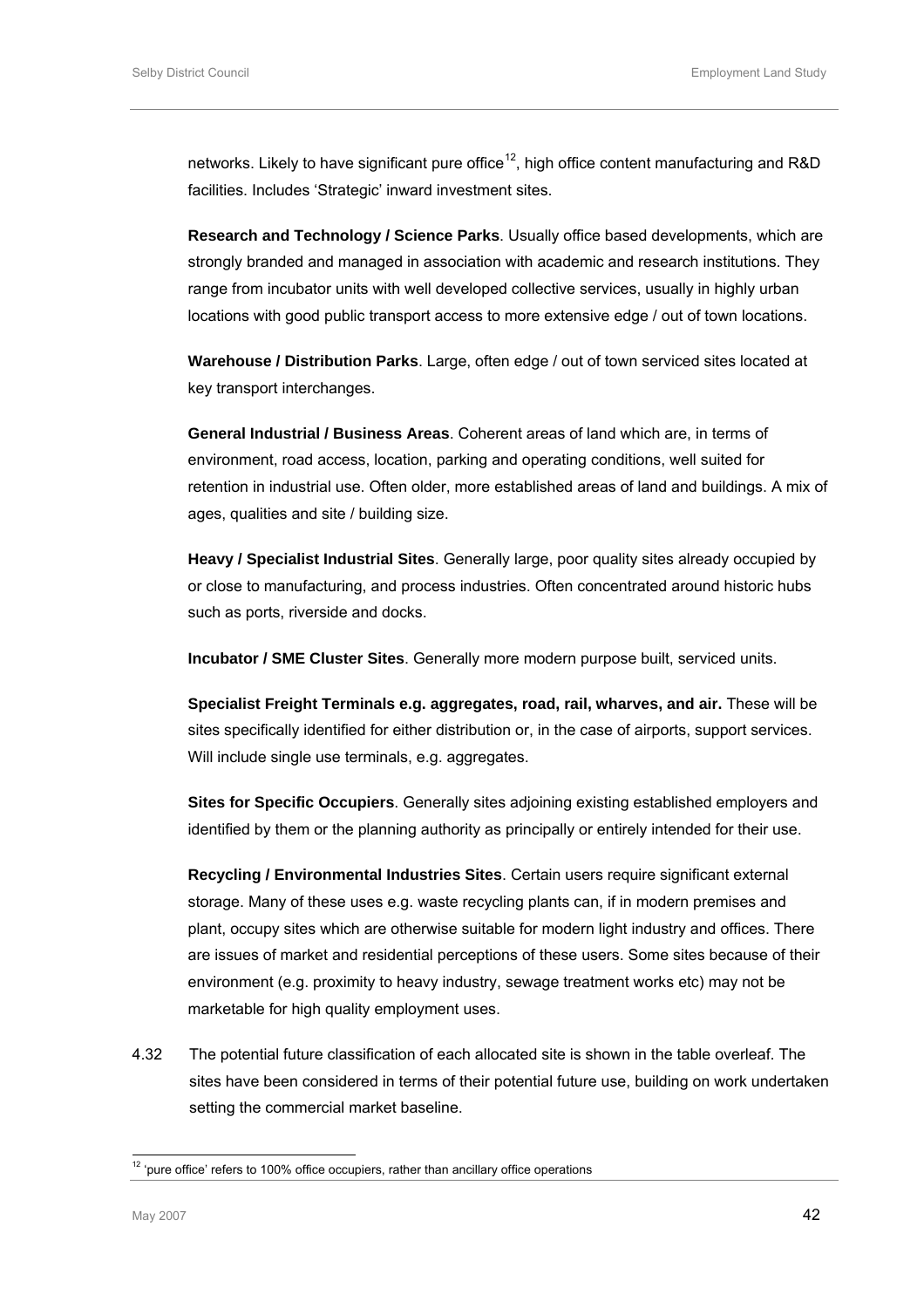4.33 Considerations such as size of site, existing structures, access, location (strategic), and adjacent uses have been taken into account, alongside more aspirational considerations (including potential use once markets have developed – with specific reference here to more aspirational uses).

Figure 4.4: Potential Future Use of Allocated Sites

| Allocation ref | Size (ha) | Potential Use of Site                    |
|----------------|-----------|------------------------------------------|
| BRAY/1         | 6.5       | Established or Potential Office Location |
| BAR/1          | 4.8       | Established or Potential Office Location |
| Total          | 11.3      |                                          |
| BAR/1A         | 6.1       | General Industrial/Business Use          |
| EGG/7          | 1.4       | General Industrial/Business Use          |
| BRAY/2         | 1.3       | General Industrial/Business Use*         |
| CLF/1          | 0.7       | General Industrial/Business Use          |
| EGG/5          | 0.7       | General Industrial/Business Use          |
| Total          | 10.2      |                                          |
| TAD/3          | 9         | <b>High Quality Business Park</b>        |
| Total          | 9         |                                          |
| SEL/4          | 5.3       | Warehouse / Distribution Park            |
| SHB/2          | 2.3       | Warehouse / Distribution Park**          |
| Total          | 7.6       |                                          |

\* NB: It is noted that the BRAY/2 offers the potential for office use if its site area was increased. Should the Council wish to provide for a 'market making' development (i.e. an anchor high quality office led scheme along the by-pass to set tone for future demand/supply), then they should seek to increase this to around 2.5Ha - 3Ha gross on offer.

\*\* NB: Site is for expansion purposes not for general development

- 4.34 The prospects for ensuring diversity within the Selby economy appear relatively good at the headline level, in terms of the mix of potential employment activities that could take place on remaining allocated land.
- 4.35 Specifically, assuming a 'level playing field' 11.3 hectares of allocated land is attractive to emerge as an established or potential office location, representing 30% of the total remaining allocated supply. In addition, the 9 hectares at Tadcaster is deemed to be suitable for a high quality business park given its quality location and setting, representing an additional 24% of the total supply.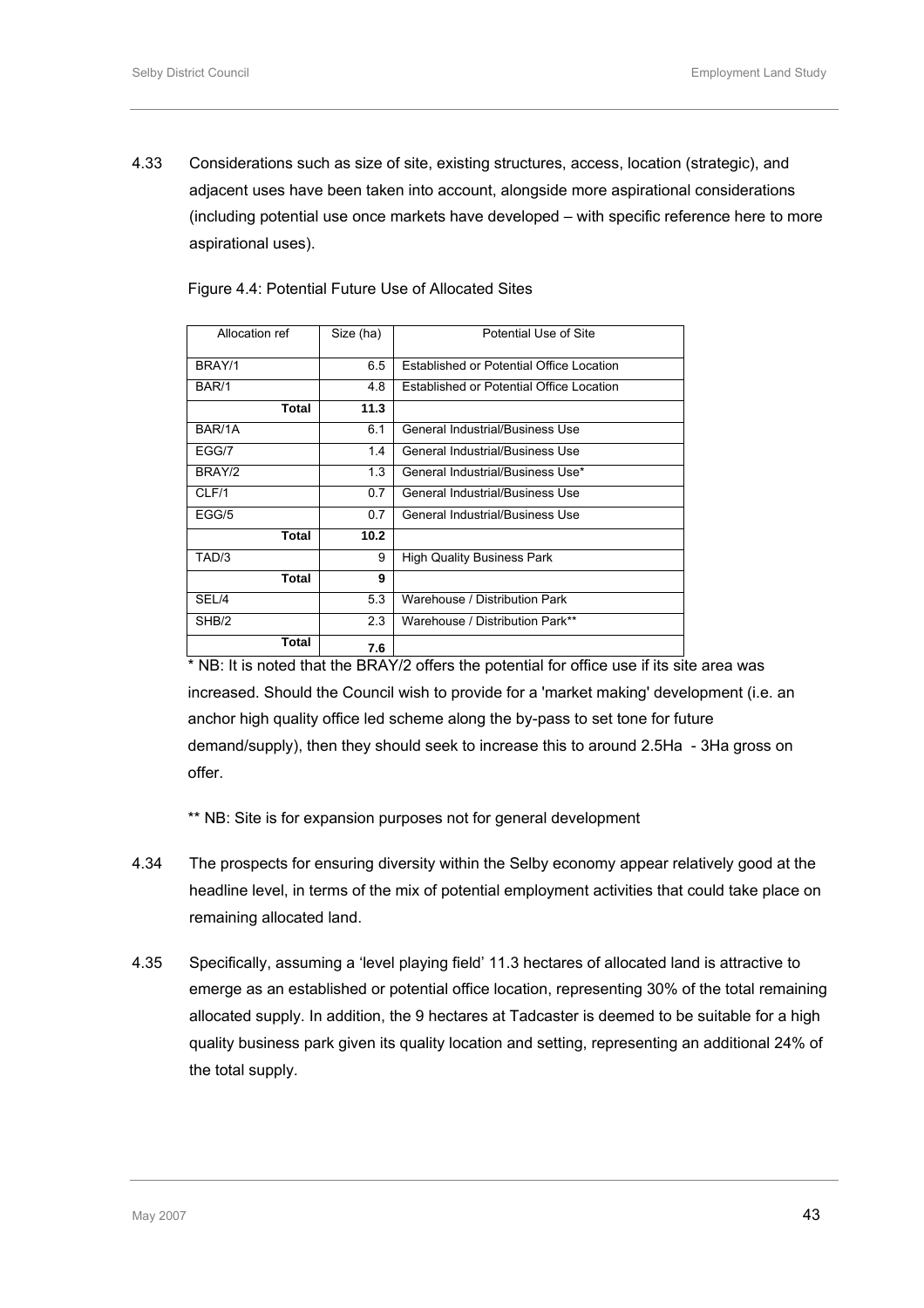<span id="page-57-0"></span>4.36 This represents a reduction in the land classified as general industrial or business use from the initial table, which has also been eroded to include two sites (totalling 7.6 hectares, 18% of the total) which are thought to be appropriate for warehouse / distribution park development.

# **Known Constraints on Allocated Land Supply**

- 4.37 Whilst the above analysis presents an important picture of the nature of allocated land across Selby district, in terms of its potential use which is related back to sectoral change in Section 5, it is important to note the assumption of a 'level playing field' in terms of development constraints on the land.
- 4.38 Indeed on undertaking analysis of the supply of land across Selby it is quite evident that a number of sites are affected by significant constraints to development for employment use. This analysis has been informed by site visits, consultation with the Council, and through the work undertaken as part of the commercial market assessment<sup>[1](#page-57-0)3</sup>.
- 4.39 All of the information presented relating to known constraints operating on the land has been recorded within the site specific database, submitted to the Council alongside this report as a monitoring tool.
- 4.40 The information held within the database has been used to score the site to provide an indication of the extent to which each site is currently constrained in terms of its economic development potential.
- 4.41 The following factors were used to score the sites:
	- Strategic Access
- 4.42 A qualitative assessment of strategic access issues and existing status, including site location in terms of proximity to public transport rail networks, and rail, sea and air connections. This factor is scored on a 0 to 5 basis, 5 representing the most constrained in terms of new development.
	- Existing Portfolio & Internal Environment
- 4.43 A qualitative assessment of existing site portfolio in terms of sage and quality of build (where appropriate), noise and other pollutants, the state of the external area and/or public realm, and evidence and quality of parking, internal circulation and servicing area. This factor is scored on a 0 to 5 basis, 5 representing the most constrained in terms of new development.

l

 $<sup>13</sup>$  NB: No detailed survey work has been undertaken additional to this regarding utilities or ground condition related constraints.</sup>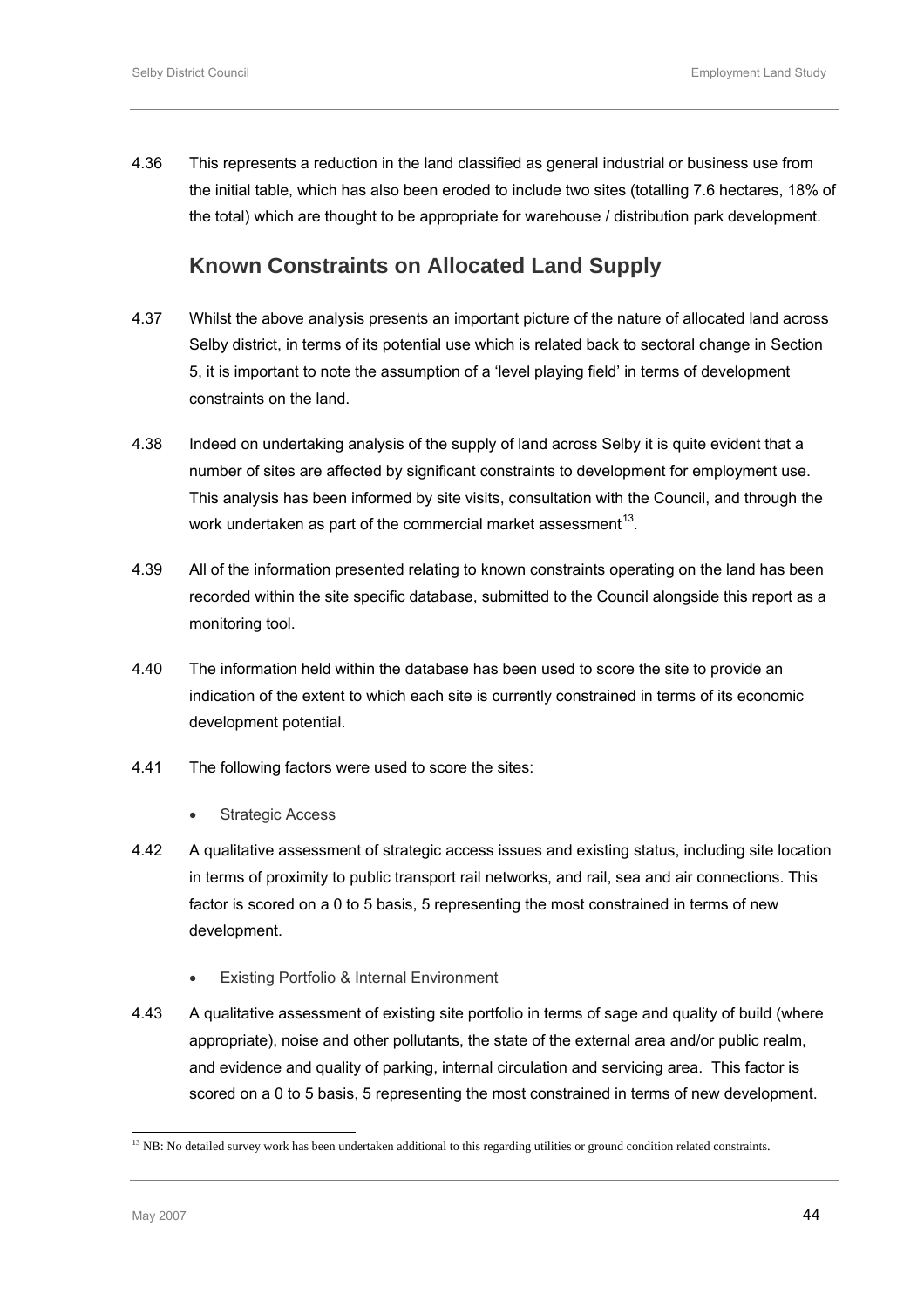- Quality of the Wider Environment
- 4.44 This factor is assessed qualitatively in terms of adjacent land uses to the north, south, east and west of the site, general perception of the wider environment, and local facilities for the workforce (e.g. retail and leisure provision). This factor is scored on a 0 to 5 basis, 5 representing the most constrained in terms of new development.
	- Market Conditions/Perception and Demand
- 4.45 Again measured qualitatively on a 0 to 5 basis, this category seeks to analyse the strength of local demand as manifested in recent market activity, local occupancy rates, development activity since allocation (where appropriate), evidence of multiple ownership and/or occupation, planning status, and overall potential availability.
	- **Ownership**
- 4.46 Where available, the identity of site and unit ownership has been obtained to score each site on a 0 to 5 basis. Contributing towards the degree of constraint in this case is the identity and number of freeholders, and the identity of leaseholders along with lease details (e.g. length) where known. The assessment has also taken into account the evidence of ransom strips or other known ownership based constraints on development.
	- Physical Constraints
- 4.47 Physical constraints have been assessed on the basis of existing site access, site topography, and existence and status of statutory utility connections, on-site environmental concerns (e.g. likely TPOs etc.), probability/evidence of contamination, and any other physical issues identified by occupiers upon inspection. This factor is scored on a 0 to 5 basis, 5 representing the most constrained in terms of new development.
	- **Accessibility**
- 4.48 Site accessibility has also been analysed in terms of workforce catchment areas and access by public transport. This category might include an assessment of public transport frequency, convenience and cost. This factor is scored on a 0 to 5 basis, 5 representing the most constrained in terms of new development.
	- Sequential Test and Brownfield/Greenfield
- 4.49 Based upon policy research, this assessment seeks to categorise sites according to their status (e.g. urban, urban fringe, or outside urban) and whether they are greenfield or brownfield sites (based upon visual inspection and stakeholder consultation). This section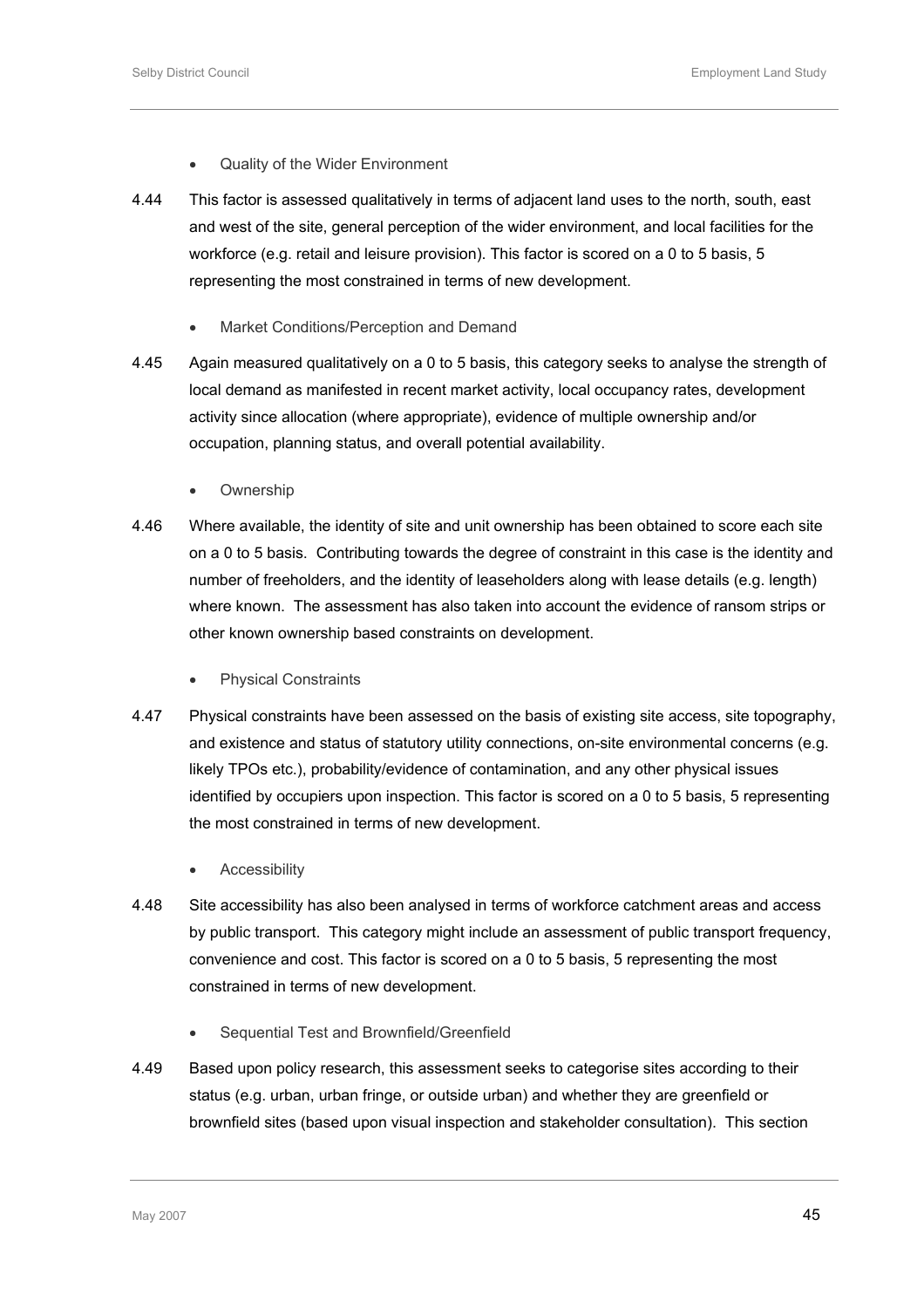seeks to categorise whether sites are 'yes' (constrained), 'no' (not constrained) or 'unknown/mixed', giving a constraint score of 2, 0 or 1 respectively.

- Social and Regeneration Policy
- 4.50 Finally the database seeks to categorise sites in terms of their social and regeneration policy context. Within this the availability of jobs locally, the degree of deprivation in local communities, whether or not the site is a priority regeneration designation, the potential availability of 'gap' funding, and the ability of the site to support particular economic development priorities are all taken account of (where information is available). This section seeks to categorise whether sites are 'yes' (constrained), 'no' (not constrained) or 'unknown/mixed', giving a constraint score of 2, 0 or 1 respectively.
- 4.51 These factors of consideration are consistent with the requirements set out within the DCLG Guidance Note on Employment Land Reviews. Within each category, each site has been assessed and allocated a score depending on its degree of constraint; the higher the perceived level of constraint, the higher the score.
- 4.52 Using the resultant scores sites have been split into three categories:
	- Low  $\rightarrow$  Few constraints (i.e. developer ready) (<15) (shown as yellow on the table below)
	- **Medium** →Constrained (i.e. not available in short-medium term without constraint mitigation) (16>20) (shown as green on the table below)
	- **High** →Very constrained (i.e. serious issues for development of site) (21>) (shown as red on the table below)
- 4.53 The data relating to constraints on each site will be mapped and submitted to the Council within the Final Report. Maps showing the nature of the constraints across the allocated supply will be produced once OS base mapping has been received.
- 4.54 The table overleaf shows the scoring of each allocated site against each constraint.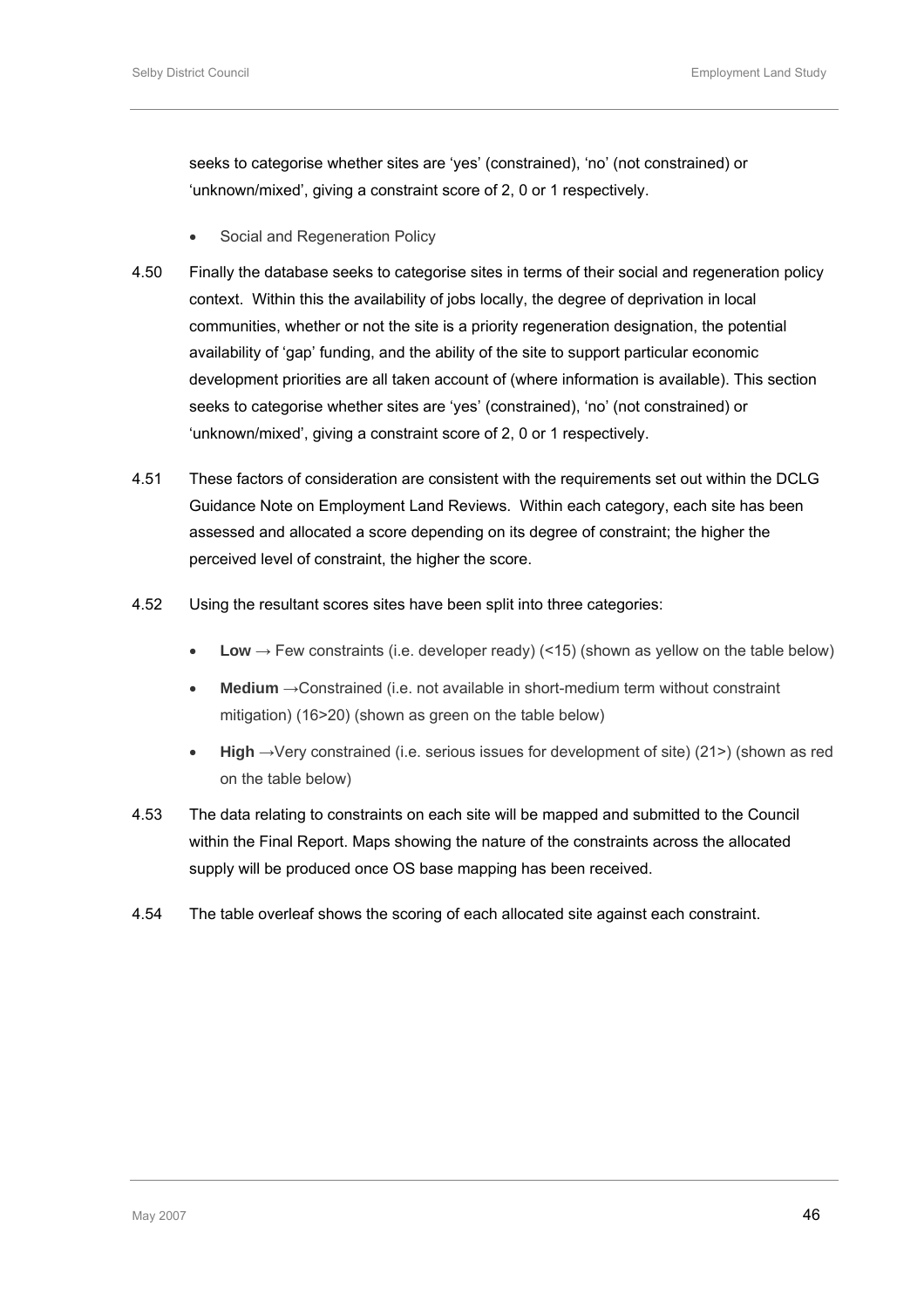### Figure 4.5: Overall Site Score (Allocated sites)

|               |                                                     |           | Total |
|---------------|-----------------------------------------------------|-----------|-------|
| Site ID       | Site Name                                           | Size (ha) | Score |
| BAR/1         | Land adjacent to BOCM Mills, Barlby Road            | 4.8       | 19    |
| <b>BAR/1A</b> | Land adjacent to rear of Olympia Mills/BOCM, Barlby | 6.1       | 26    |
| BRAY/1        | <b>Selby Business Park, Brayton</b>                 | 6.5       | 19    |
| BRAY/2        | Land east of Bawtry Road, Brayton                   | 1.3       | 16    |
| CLF/1         | <b>Cliffe Common</b>                                | 0.7       | 25    |
| EGG/5         | Selby Road (north)                                  | 0.7       | 19    |
| EGG/7         | Selby rd (south), Eggborough                        | 1.4       | 23    |
| SEL/4         | Denison Rd, Selby                                   | 5.3       | 19    |
| SHB/2         | Enterprise Park, Sherburn in Elmet                  | 2.3       | 20    |
| TAD/3         | <b>London Road</b>                                  | 9         | 18    |

- 4.55 A significant proportion of the allocated employment land supply is found to be 'medium constrained' – affecting its viability for development in the short term without significant mitigation.
- 4.56 Infact 30 hectares of the overall allocated employment land supply (79% in 6 allocations) falls into this category.
- 4.57 Importantly, three allocations are identified as having high levels of constraints totalling 7.9 hectares. In each case this high level of constraint is driven by different factors, as illustrated in the table below and on the plans included within Appendix 8.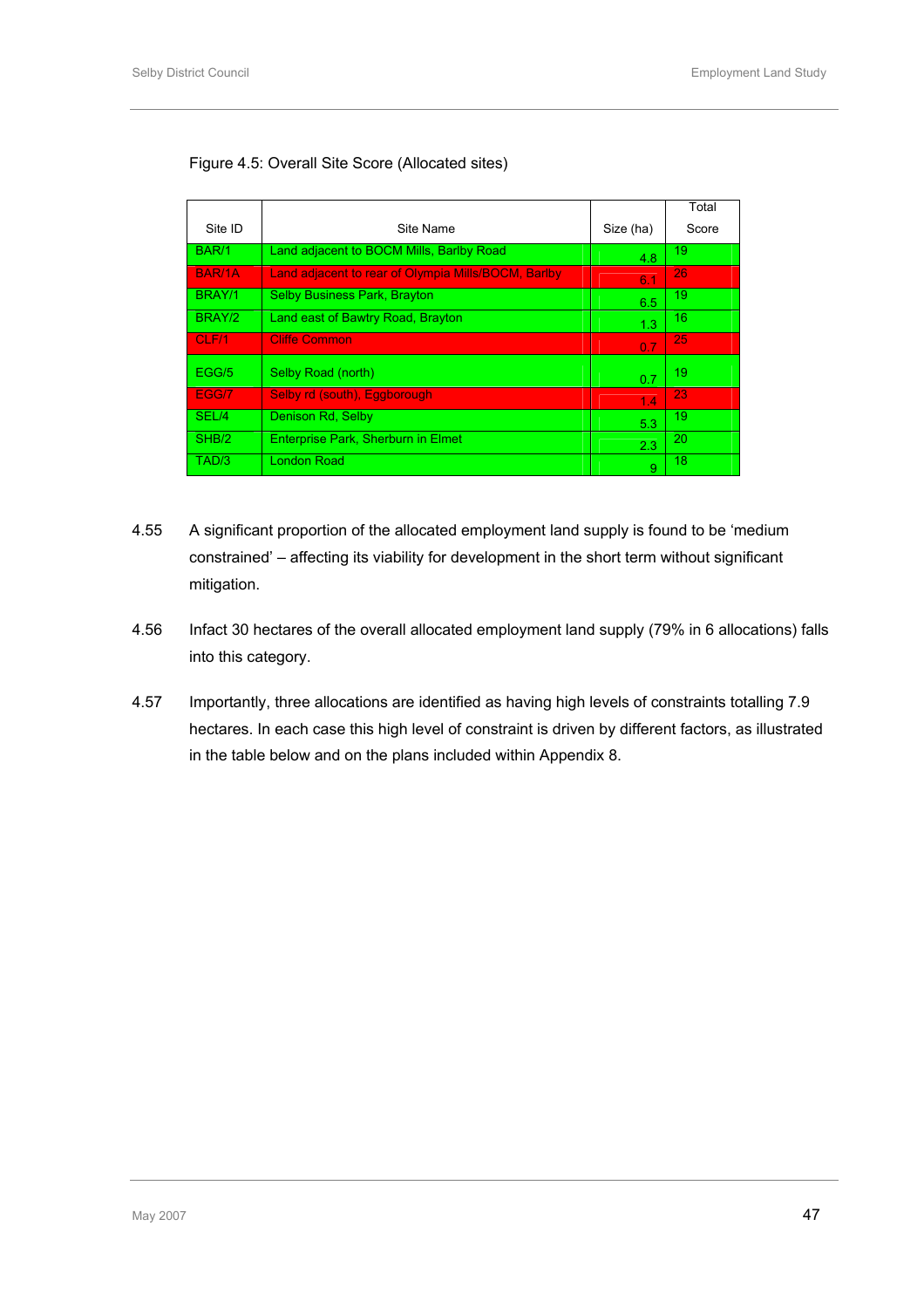# Figure 4.6: Constraints Analysis (Allocated sites)

| Site ID | Site Name                                           | Strategic Access     | Portfolio and Internal<br>Environment<br>Existing | Quality of the Wider Environment | Market Conditions / Perception and<br>Demand | Ownership      | Physical Constraints | Accessibility  | Sequential test and Brownfield /<br>Greenfield | Regeneration Policy<br>Social and | Total Score     |
|---------|-----------------------------------------------------|----------------------|---------------------------------------------------|----------------------------------|----------------------------------------------|----------------|----------------------|----------------|------------------------------------------------|-----------------------------------|-----------------|
| BAR/1   | Land adjacent to BOCM Mills, Barlby Road            | $\overline{2}$       |                                                   | 3                                | $\overline{2}$                               | $\overline{2}$ | 3                    | $\overline{2}$ | $\overline{2}$                                 | 2                                 | 19              |
| BAR/1A  | Land adjacent to rear of Olympia Mills/BOCM, Barlby | $\overline{2}$       | $\overline{4}$                                    | 4                                | 4                                            | $\overline{2}$ | 5                    | 3              | $\mathbf{1}$                                   | $\mathbf{1}$                      | $\overline{26}$ |
| BRAY/1  | Selby Business Park, Brayton                        | $\overline{2}$       | 3                                                 | $\overline{2}$                   | $\overline{2}$                               | $\overline{2}$ | 3                    | $\overline{2}$ | $\overline{2}$                                 | 1                                 | 19              |
| BRAY/2  | Land east of Bawtry Road, Brayton                   | $\overline{2}$       | $\mathbf{1}$                                      | $\mathbf{1}$                     | $\overline{2}$                               | $\overline{2}$ | 4                    | $\overline{2}$ | $\overline{2}$                                 | $\Omega$                          | $\overline{16}$ |
| CLF/1   | Cliffe Common                                       | 5                    | $\mathbf{0}$                                      | 3                                | 4                                            | 3              | 3                    | 5              | $\mathbf{1}$                                   | 1                                 | 25              |
| EGG/5   | Selby Road (north)                                  | $\blacktriangleleft$ | $\overline{2}$                                    | 5                                | $\Omega$                                     | 4              | 3                    | $\overline{2}$ | $\mathbf{1}$                                   | $\mathbf{1}$                      | 19              |
| EGG/7   | Selby rd (south), Eggborough                        |                      | 3                                                 | 5                                | 1                                            | 4              | 5                    | $\overline{2}$ | 1                                              | 1                                 | 23              |
| SEL/4   | Denison Rd, Selby                                   | $\overline{2}$       | $\overline{2}$                                    | 3                                | 2                                            | $\overline{2}$ | 3                    | $\overline{2}$ | 2                                              | $\mathbf{1}$                      | 19              |
| SHB/2   | Enterprise Park, Sherburn in Elmet                  | 1                    | $\overline{2}$                                    | $\overline{2}$                   | 3                                            | 3              | 4                    | $\overline{2}$ | $\overline{2}$                                 | $\mathbf{1}$                      | 20              |
| TAD/3   | London Road                                         | $\mathbf{1}$         | 0                                                 | $\overline{a}$                   | 1                                            | 4              | 4                    | 3              | $\overline{2}$                                 | $\mathbf{1}$                      | 18              |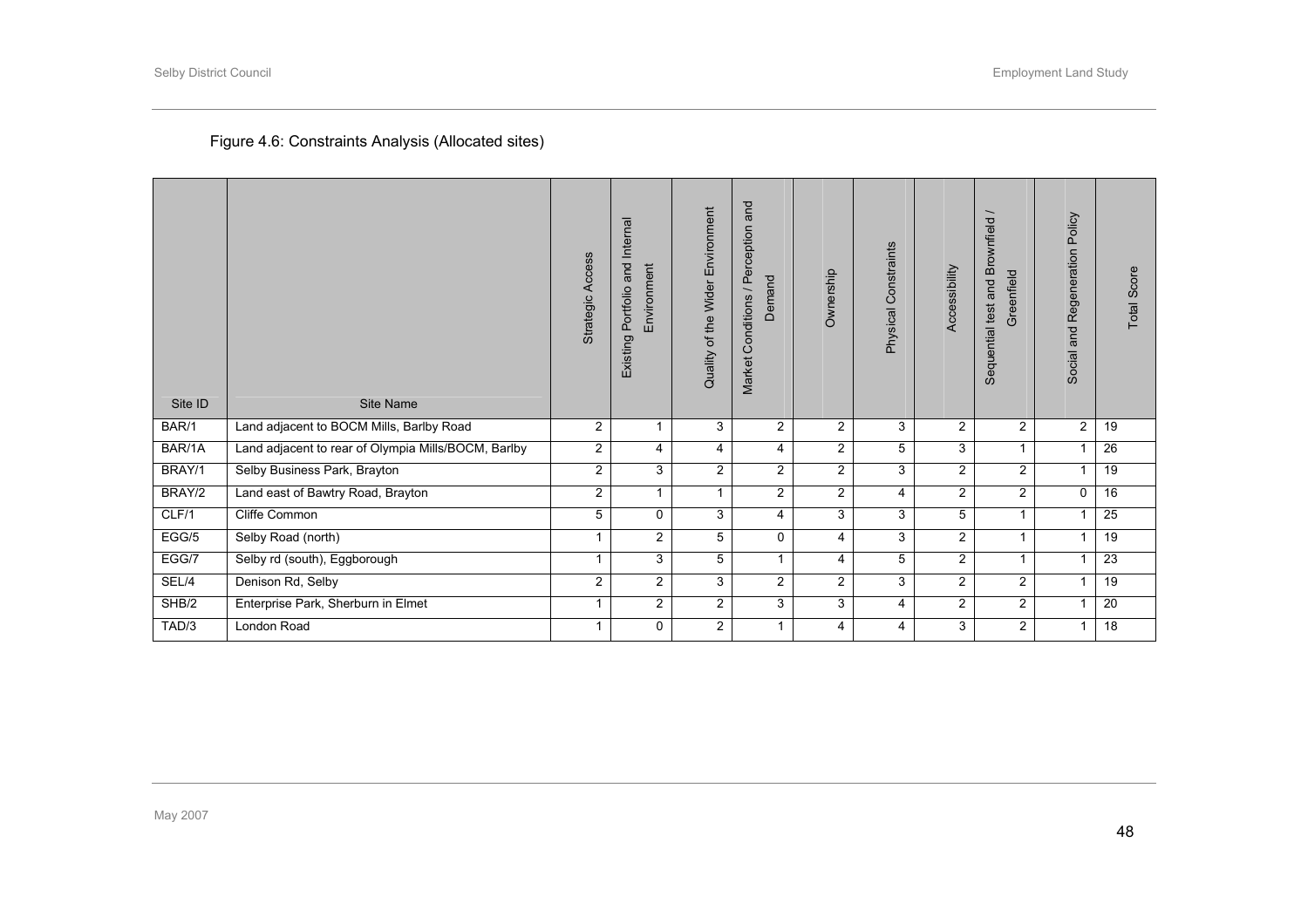# **Allocated Employment Land Supply at Market Area Level**

- 4.58 As was introduced earlier in this section, at the outset of the commission a series of Strategic Areas were identified by the Council for specific consideration within the commission. The coverage of these area, listed below, are illustrated on Plan 1 in Appendix 8:
	- Tadcaster / A64 Corridor
	- Sherburn in Elmet / A1(M) and A63 Corridor
	- Selby and the Urban Fringe
	- Eggborough / J34 of M62
	- A19 Corridor North of Selby
- 4.59 The quantum and nature of supply within each of these strategic areas is considered in turn, presented below.

Tadcaster / A64 Corridor

- 4.60 Allocated supply in Tadcaster is limited to one site, namely the 9 hectares at London Road.
- 4.61 Although identified as a potential high quality business park location specifically related to the potential for a development targeted at smaller scale office park style units - te site is found to be significantly constrained.
- 4.62 Key findings of work undertaken relate to its ownership (unknown ownership, perceived reluctance to bring forwards for development given length of time allocated and lack of development activity), and known physical constraints on the land:
	- in order to access the site for employment purposes there is an identified need for a ghost island priority junction from the A162;
	- a water mains extension may be required or reinforcement may be required to existing water supply; and
	- a new sewer is required in London Road to connect to existing public foul sewer in Leeds Road and the existing sewage treatment works at Tadcaster will require upgrading.

Sherburn in Elmet / A1(M) and A63 Corridor

4.63 There are three employment land allocations within Sherburn in Elmet / A1(M) and A63 Corridor, although only one has land remaining and is therefore considered within this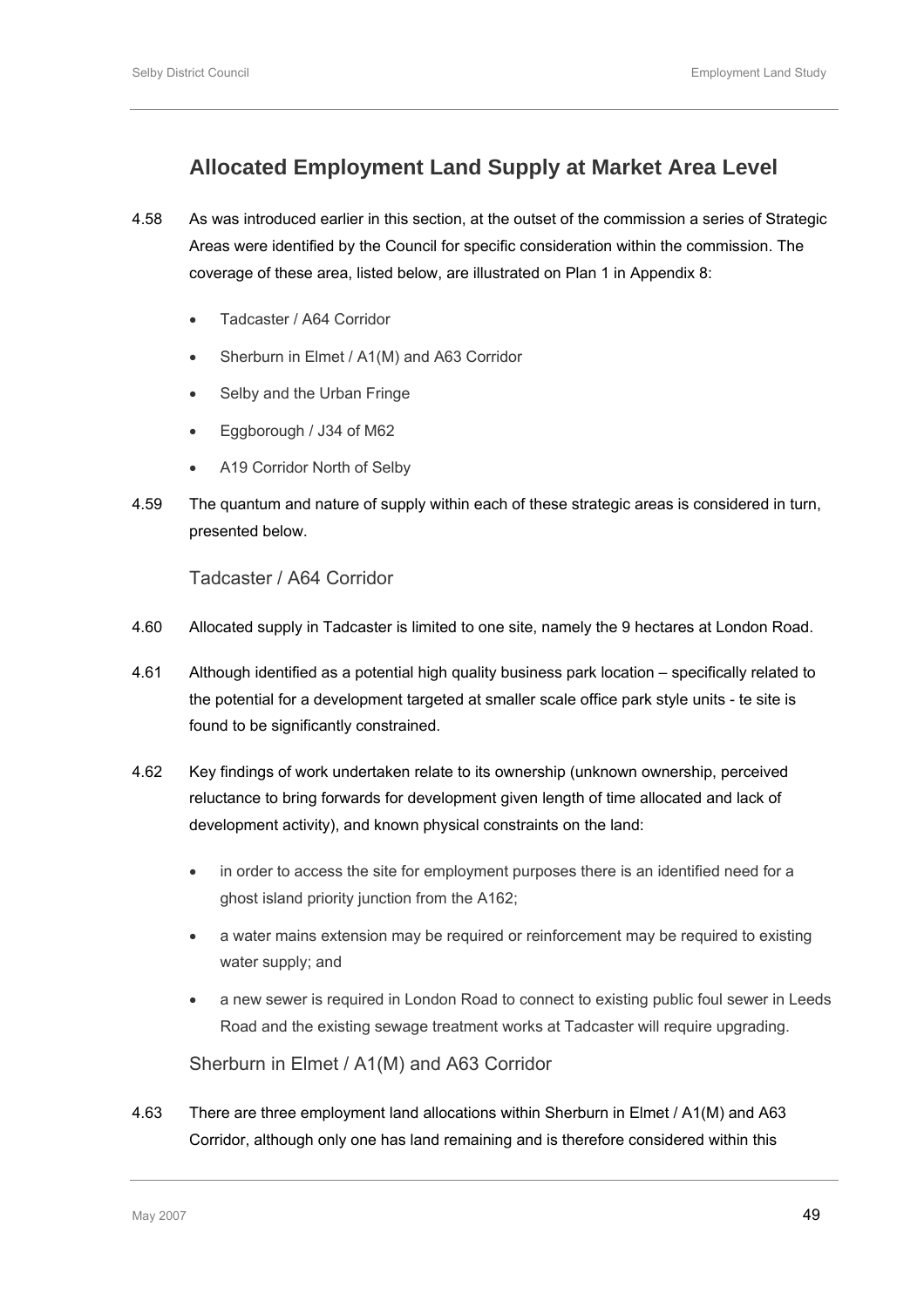analysis. All three allocations are at Sherburn Enterprise Park, with SHB/2 remaining (2.3 hectares).

- 4.64 Sherburn Enterprise Park is known through the commercial market work we have undertaken to be a strong employment location for warehouse and distribution uses, informing our identification of the remaining allocation as a warehouse / distribution park location (this classification is given on the back of the site being known to be for expansion of existing facilities as its size restricts stand alone warehouse / distribution development).
- 4.65 The allocation is found to be medium constrained (although it does score highly within this category suggesting it has some significant development constraints identified).
- 4.66 A more detailed review of the database suggests that rather than being driven by any one constraint the score is high as a result of consistent scores of around 3 in a number of categories (market conditions and perception of demand, ownership, physical constraints).
- 4.67 The site is likely to come forwards as expansion land, with its size constraining any meaningful development as a stand along warehouse / distribution park development. Any development of this kind is unlikely to be dis-encouraged by the level of constraint on the land which is perceived to be similar to that of both SHB/3 and SHB/4 which have come forwards in the previous plan period.
- 4.68 Development (economic) of any significant scale at Sherburn is not envisaged over this plan period. This links into wider RSS objectives and housing development allocations. On this basis it is not perceived that there is a need for significant employment allocations. Rather, given the existing Enterprise Park configuration (and the existing previously development land with an area of circa 4.5 hectares) it is envisaged that 'churn' within the estate will result in a degree of improvement within the existing stock profile on the Park, and the infilling of these areas.
- 4.69 This concept of churn links into the provision of employment floorspace on the mine sites concluded in this study to be appropriate for indigenous activity. Existing uses on the Enterprise Park may look to relocate to the mine sites for cheaper / flexible space. Given the market strength it is envisaged that the units / areas they vacant will be redeveloped / upgraded and come to the market again.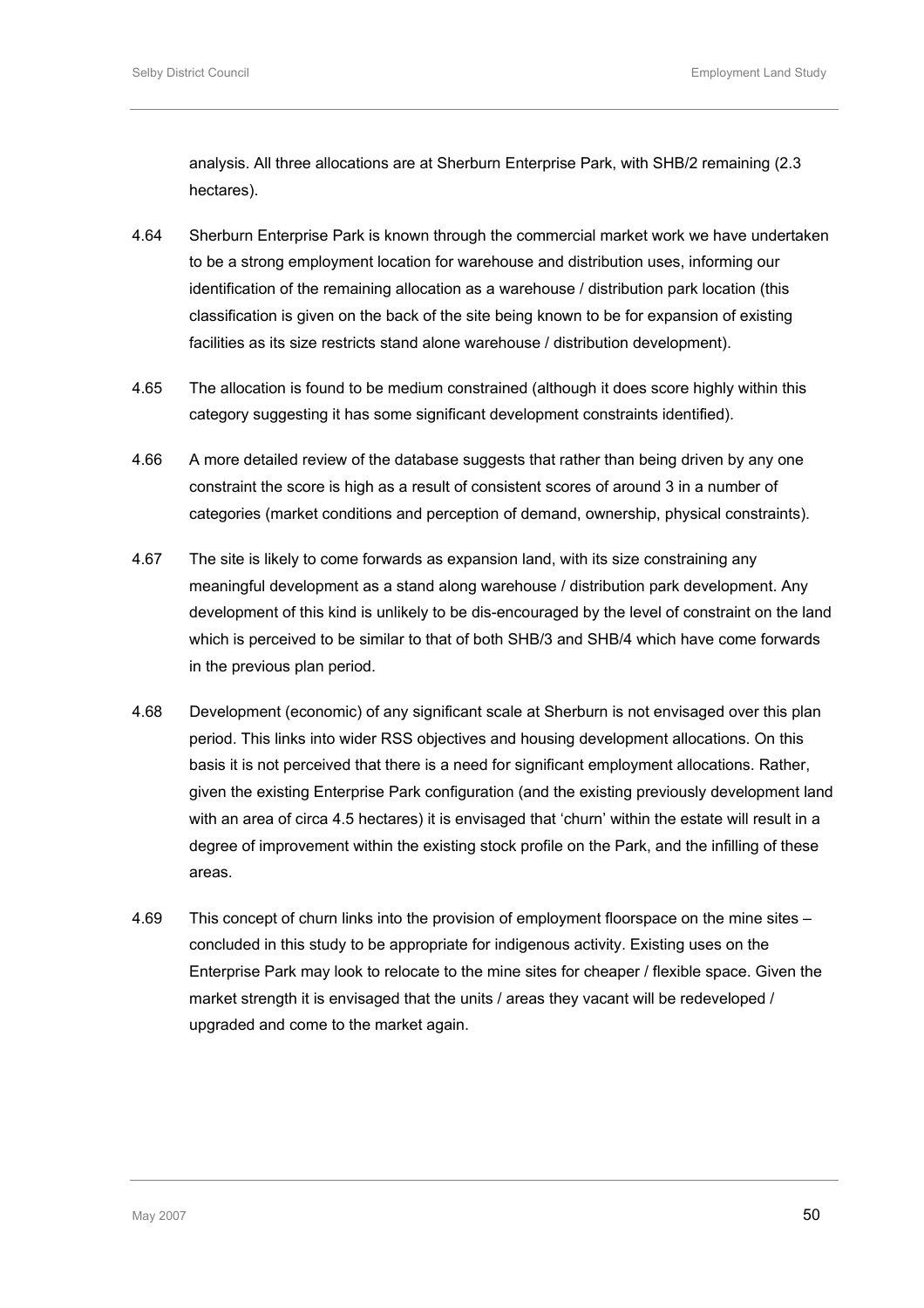Selby and the Urban Hinterland<sup>[1](#page-64-0)4</sup>

- <span id="page-64-0"></span>4.70 The majority of employment land allocations across the whole district are found to be located within the Selby and Urban Hinterland Market Area. In total 20.6 hectares of allocated employment land is found within this area, in 5 sites, representing 54% of the total supply.
- 4.71 Importantly there are no allocated employment sites located within Selby town centre.
- 4.72 The table below presents a brief summary of the sites, analysed in more detail in the text following.

|                                     | Allocation | <b>Size</b> | Total |                                   |
|-------------------------------------|------------|-------------|-------|-----------------------------------|
| Site Name                           | Ref        | (ha)        | Score | Potential Use of Site             |
| Land adjacent to BOCM Mills, Barlby |            |             |       | Established or Potential Office   |
| Road                                | BAR/1      | 4.8         | 19    | Location                          |
| Land adjacent to rear of Olympia    |            |             |       |                                   |
| Mills/BOCM, Barlby                  | BAR/1A     | 6.1         | 26    | General Industrial / Business Use |
|                                     |            |             |       | Established or Potential Office   |
| Selby Business Park, Brayton        | BRAY/1     | 6.5         | 19    | Location                          |
| Land east of Bawtry Road, Brayton   | BRAY/2     | 1.3         | 16    | General Industrial / Business Use |
| Denison Rd, Selby                   | SEL/4      | 5.3         | 19    | Warehouse / Distribution Park     |

Figure 4.7: Selby and the Urban Fringe Supply Summary

- 4.73 There is a relative mix of allocated employment land supply within Selby and the Urban Fringe, including potential uses and the level of constraints operating on the land.
- 4.74 BAR1/A, although the most constrained site within Selby District is included within the Olympia Park masterplan proposals that are being developed. Without this wider scheme it is unlikely the site would come forwards for employment use due to its constraints including existing on-site structures and other physical constraints.
- 4.75 BAR/1 is also included within the Olympia Park scheme. It is less constrained than BAR/1A, although does face issues relating to the quality of the environment and physical constraints.
- 4.76 SEL/4, BRAY/2 and BRAY/1 are all located along Selby Bypass, totalling 12.1 hectares of allocated employment land. All of these allocations are found to be medium constrained with varying degree of attractiveness in a market sense.

l  $<sup>14</sup>$  NB: Urban Hinterland defined as the land within the boundary of the bypass for the purposes of this study.</sup>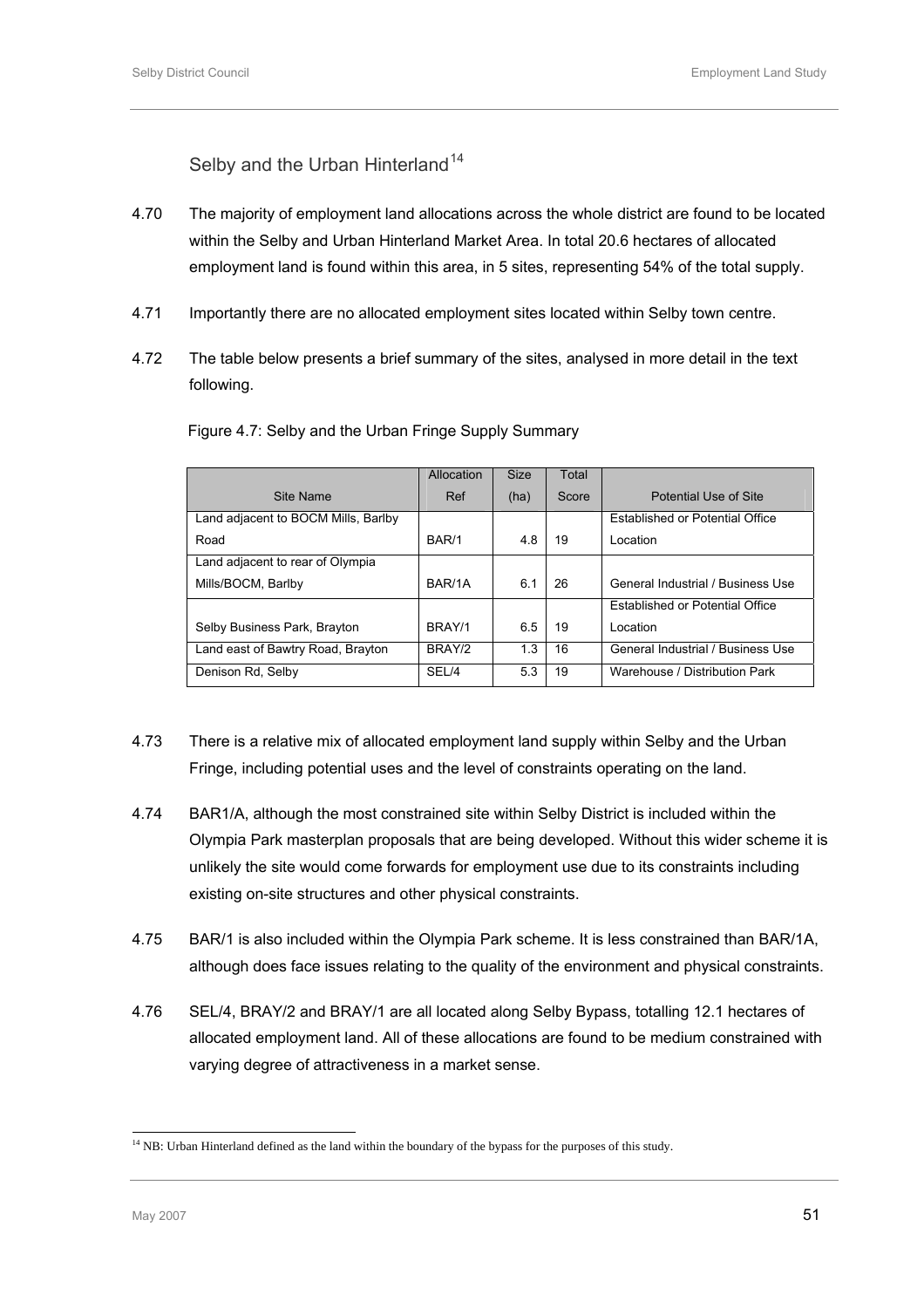- 4.77 BRAY/1 is constrained by existing development on the site, limiting the value of the remaining land. The site itself is Greenfield.
- 4.78 BRAY/2 is identified as a good location for high quality district based office development, although in its current form it is unlikely to give sufficient capacity or critical mass to support such a development.
- 4.79 Should the Council wish to provide for a 'market making' development (i.e. an anchor high quality office led scheme along the by-pass to set tone for future demand/supply), then they should seek to increase this to around 2.5Ha - 3Ha gross on offer.
- 4.80 SEL/4 occupies a prominent position off Selby Bypass, although its attractiveness to the market is currently tempered by 'dirty uses' on the site opposite. There are some overhead pylons on the site, and there are also potential issues with regards ground contamination.

### Eggborough / J34 of M62

- 4.81 Two allocated employment sites are located within the Eggborough / J34 of M62 strategic area: EGG/5 and EGG/7.
- 4.82 Both are identified as general industrial / business locations, with EGG/5 (Selby Road north) found to be medium constrained and EGG/7 (Selby Road south) highly constrained.
- 4.83 Both sites are found to be highly constrained by the quality of the surrounding environment, particularly the nature of industrial activity in the area. In addition, EGG/7 faces significant physical constraints, namely:
	- there is limited access to the site, with a potential ransom strip;
	- no utilities provision; and
	- contamination is likely to be an issue relating to adjacent uses.
- 4.84 In addition, ownership is unknown for the sites suggesting potential multiple ownership.

### A19 Corridor North of Selby

- 4.85 There are no employment land allocations within the A19 Corridor North of Selby included in the Adopted District Local Plan.
- 4.86 There is interest in the corridor as an employment location however, including specifically the extant planning permission (outline) for the erection of B1, B2 and B8 units (circa 83,000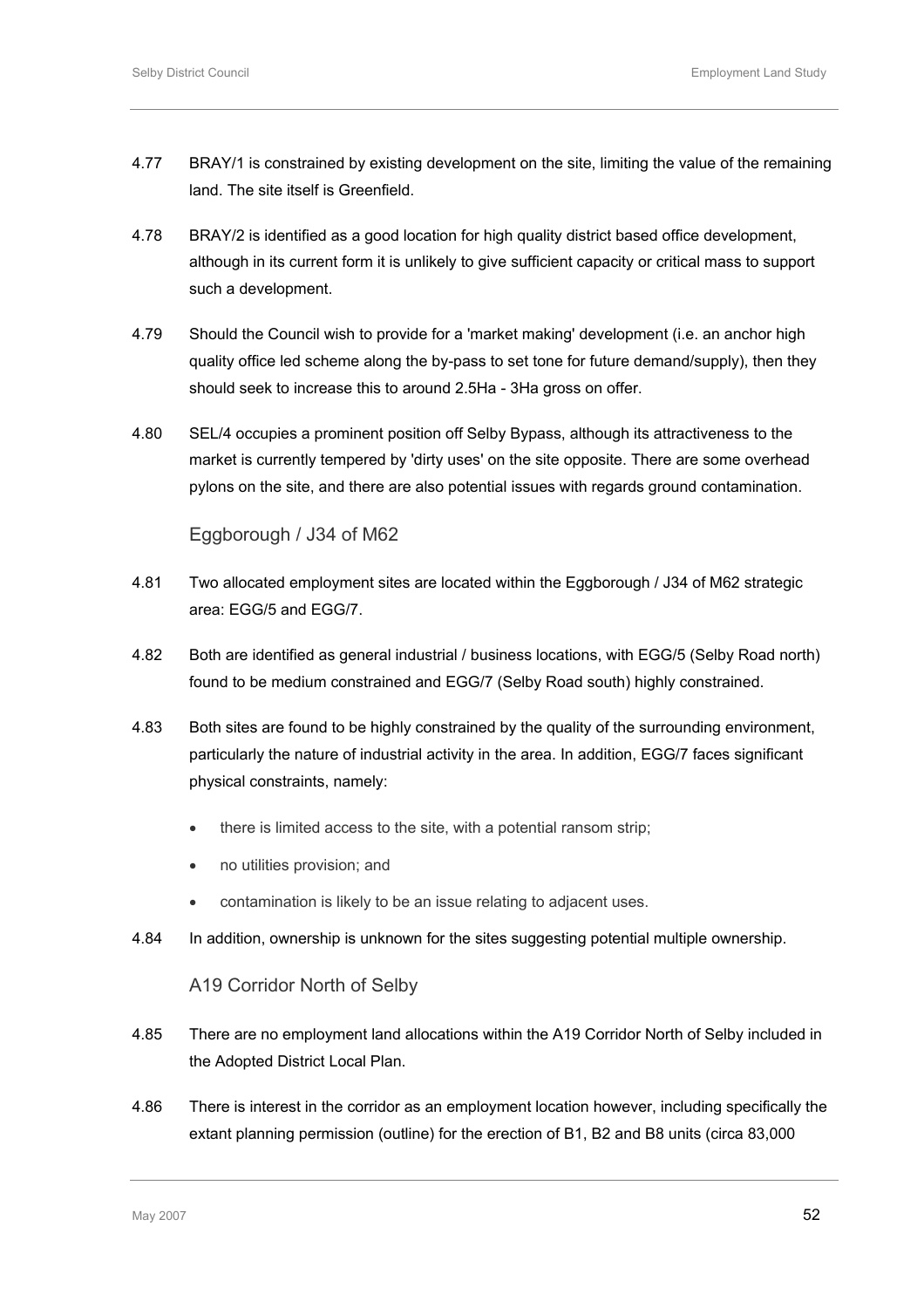square feet in total) including means of access on land at the former Escrick Brickworks, Riccall Road.

- 4.87 Whilst the scale of this development could be seen as inappropriate for this location (a conclusion made in the Committee Report and emphasised again within this study), it has existing B2 use on the site and so is considered in a different context.
- 4.88 Also important in this context are the mine sites at Riccall and Stillingfleet, which are considered in more detail in Section 5 of this report.
- 4.89 However, assuming the potential use of both mine sites for employment (B1, B2, B8) (to appeal to latent indigenous demand) alongside the permission at Brickworks, there is a danger of 'sprawl' of economic activity out of the main centre of Selby and the Urban **Hinterland**

### Allocations Outside of Strategic Areas

4.90 One site falls outside of the identified strategic areas: CLF/1 (Cliffe Common). This is identified as a general industrial / business location, with significant development constraints including specifically access (local and strategic) and market conditions / perception of demand. However, there has been recent development activity on the site, albeit for indigenous activity.

# **Identified Employment Land Supply**

- 4.91 In addition to allocated employment land supply the Council have identified a series of sites for consideration within these analysis. These sites are considered further in Section 6, which addresses the dynamic between supply and demand across the District over the coming plan period.
- 4.92 As with the allocated land supply we have undertaken site visits, and desk based research relating to the current use of the site (by type classification), and evident constraints to development.

### Classification of Identified Land Supply

4.93 As with the analysis of allocated employment land supply, the identified sites for inclusion within the wider analysis have been considered in terms of their market appeal / role with a potential use of the site (in employment terms) shown in each case.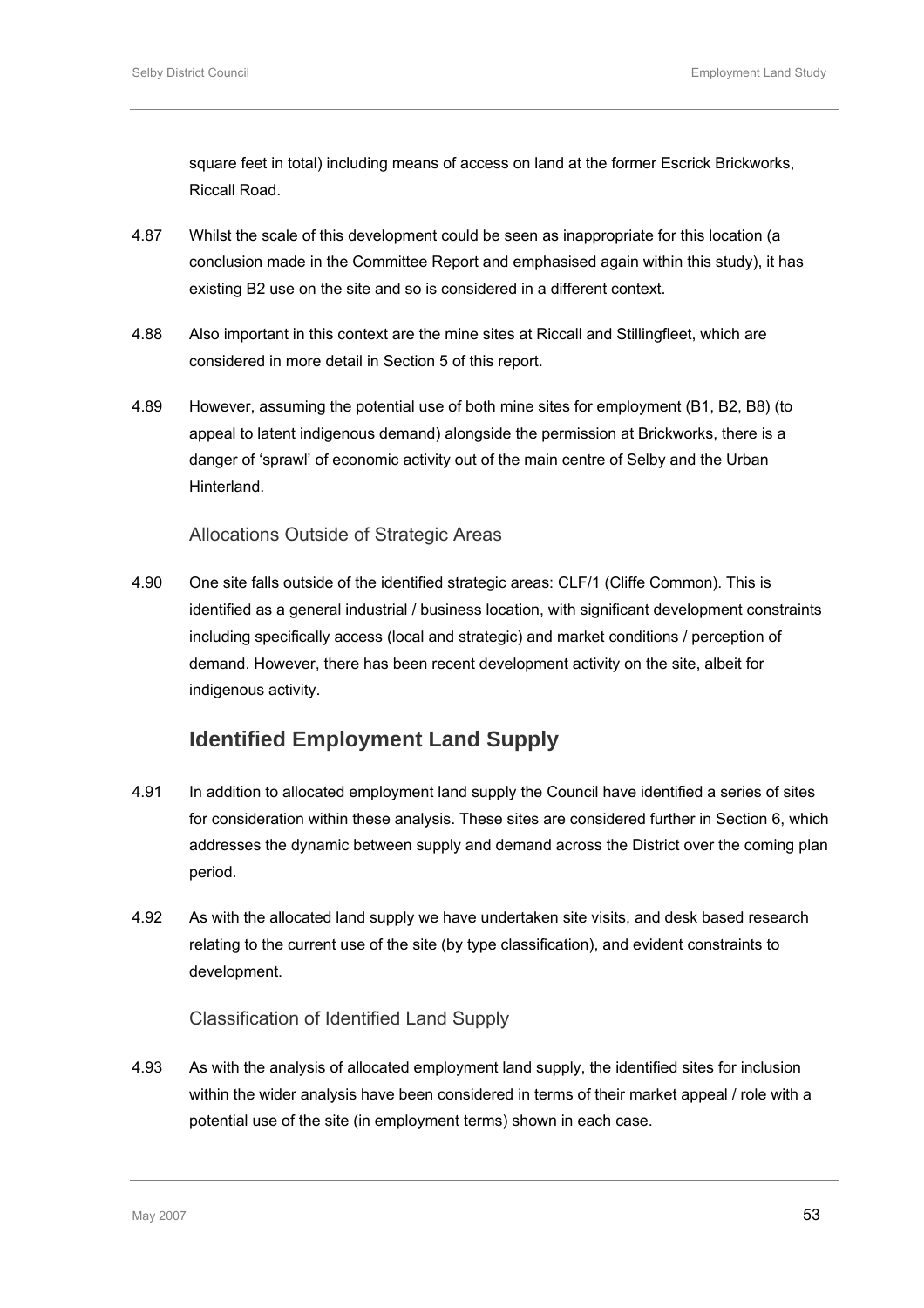<span id="page-67-0"></span>4.94 The headline findings of this analysis are shown in the table below. It is important to note that for a number of these sites the nature and scale of current uses means that as with the previous analysis a 'level playing field' has been assumed (assuming the site is cleared for development). In reality the majority of the sites are heavily constrained by existing activity and structures observed.

| Figure 4.8: Classification Breakdown (Identified land) |  |  |
|--------------------------------------------------------|--|--|
|                                                        |  |  |

| $Site$ ID         | <b>Site Name</b>                                                          | Size (ha) | Potential Use of Site                              |
|-------------------|---------------------------------------------------------------------------|-----------|----------------------------------------------------|
| EMP1              | Land west of Thorpe Willoughby, east of roundabout<br>junction A63, A1238 | 19.3      | <b>High Quality Business Park</b>                  |
| EMP2              | land north west of A63 bypass/A19 junction, Brayton                       | 6.2       | <b>Established or Potential Office</b><br>Location |
| EMP3              | Land south of Brayton, north of A63 bypass                                | 6.4       | Established or Potential Office<br>Location        |
| EMP4              | Land south east of Brayton, north of A63 bypass                           | 19.3      | <b>High Quality Business Park</b>                  |
| EMP <sub>5</sub>  | Land east of Bawtry Road, Brayton                                         | 2.7       | General Industrial / Business<br>Location          |
| EMP <sub>6</sub>  | Prospect Way, Selby                                                       | 2.97      | <b>Established or Potential Office</b><br>Location |
| EMP7              | Review SDLP New Street/Ousegate/Station Rd Special                        | 2.5       | <b>Established or Potential Office</b><br>Location |
| EMP8              | Review SDLP Ousegate/Shipyard Rd/Canal Road, Selby                        | 11.8      | <b>Established or Potential Office</b><br>Location |
| EMP9              | Rigid Paper Factory, Denison Road, Selby                                  | 6.3       | <b>Established or Potential Office</b><br>Location |
| EMP <sub>10</sub> | Former Shipyard, Carr Street, Selby                                       | 5.4       | General Industrial / Business<br>Location          |
| EMP11             | Tate & Lyle, Denison Road, Selby                                          | 13.6      | General Industrial / Business<br>Location          |
| EMP <sub>12</sub> | BOCM Land, South of Leeds-Hull Railway, off Barlby Rd,<br>Barlby          | 38.1      | General Industrial / Business<br>Location          |
| EMP13             | Selby Farms Land, adjacent to A63 bypass, Barlby                          | 35.4      | <b>High Quality Business Park</b>                  |
| EMP14             | BOCM works, north of Leeds - Hull Railway, Barlby                         | 8.1       | <b>Established or Potential Office</b><br>Location |
| EMP15             | Selby DC Depot, Barlby                                                    | 0.8       | <b>General Industrial / Business</b><br>Location   |
| EMP16             | Redundant Piggery, Adjacent to A63 bypass, Barlby                         | 1.95      | <b>Established or Potential Office</b><br>Location |
| EMP17             | Land south east of A62 bypass/A1041 Junction                              | 25.5      | <b>High Quality Business Park</b>                  |
| EMP18             | Land south west of A63 bypass/A1041 junction                              | 3.68      | <b>Established or Potential Office</b><br>Location |
| EMP19             | Land between A63 bypass and Selby canal                                   | 19.2      | <b>High Quality Business Park</b>                  |
| EMP20             | land south west of A63 bypass/ A19 junction, Brayton                      | 4.38      | Established or Potential Office<br>Location        |

4.95 A total of 233.6 hectares of potential employment land has been identified, all of is within the boundary of Selby Bypass (however only EMP7 is identified as falling within the 'town centre'<sup>[1](#page-67-0)5</sup>). The sites are shown on Plan 2 within Appendix 8.

l

 $<sup>15</sup>$  NB: Town centre defined in this study as being the area to the north of the railway line.</sup>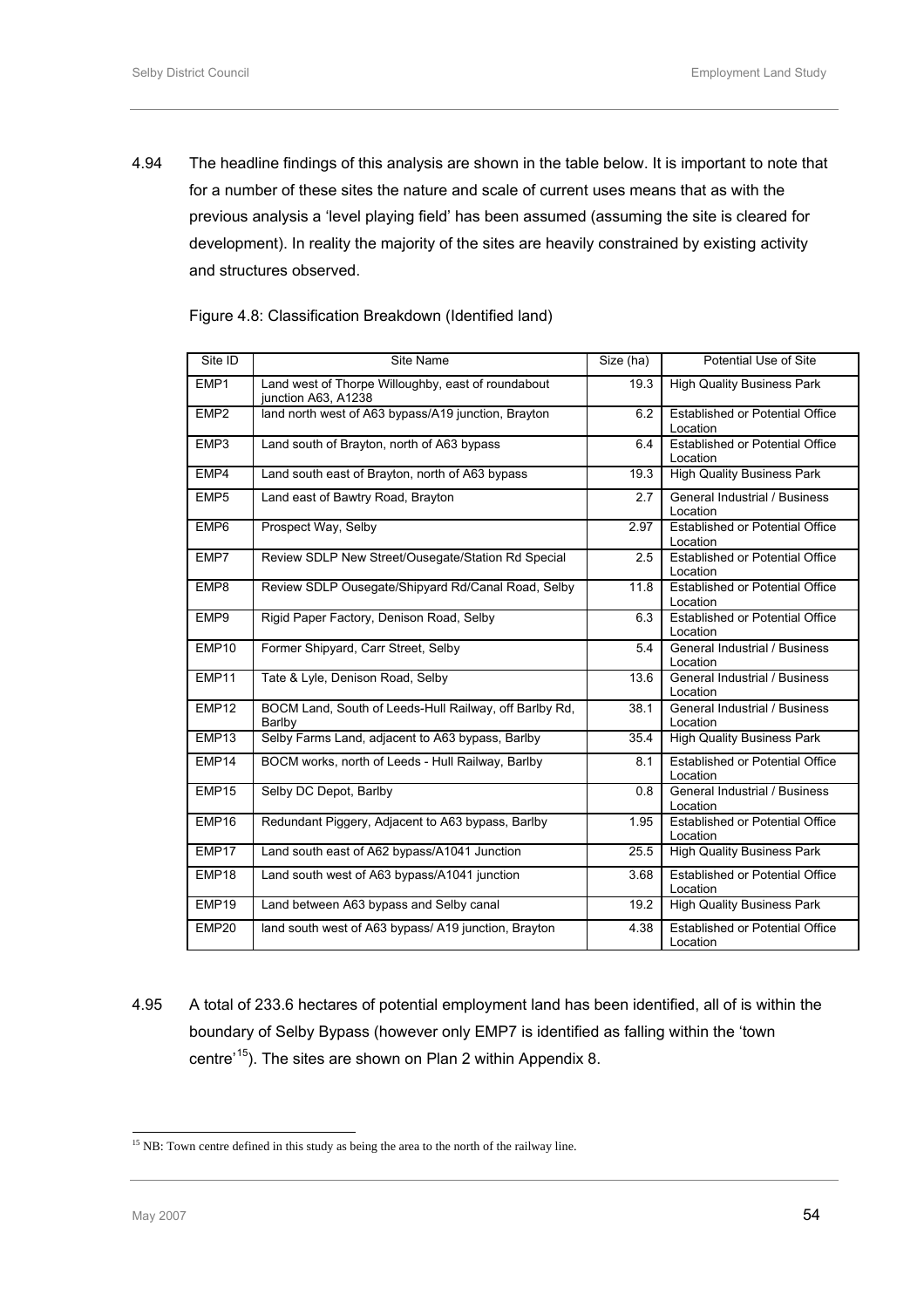- 4.96 Just over half of the identified land is identified as being appropriate (in market terms) for high quality business park development (118.7 hectares), with 23% suitable for office development (54.28 hectares). The remaining land is identified as being appropriate for general industrial / business development.
- 4.97 A number of the identified sites are included in the coverage of the Olympia Park masterplan, specifically:

Figure 4.9: Olympia Park Identified Sites

| Site ID           | Site Name                                                        | Size (ha) | Potential Use of Site                       |
|-------------------|------------------------------------------------------------------|-----------|---------------------------------------------|
| EMP <sub>12</sub> | BOCM Land, South of Leeds-Hull Railway, off Barlby Rd,<br>Barlby | 38.1      | General Industrial / Business<br>Location   |
| EMP <sub>13</sub> | Selby Farms Land, adjacent to A63 bypass, Barlby                 | 35.4      | <b>High Quality Business Park</b>           |
| EMP14             | BOCM works, north of Leeds - Hull Railway, Barlby                | 8.1       | Established or Potential Office<br>Location |
| EMP <sub>15</sub> | Selby DC Depot, Barlby                                           | 0.8       | General Industrial / Business<br>Location   |

- 4.98 These sites total 82.4 hectares of the identified potential supply. Importantly, as shown on the table below, the sites feature amongst the most constrained sites identified. Without the Olympia Park masterplan (and leverage of money through the mix of uses) it is unlikely these sites would be brought forwards for pure employment (office or otherwise) use.
- 4.99 This judgement is based on a consideration of the overall viability of the sites, including their existing use and the as yet unestablished nature / strength of the office market in Selby and the Urban Hinterland.
- 4.100 Reference should be made here to Section 3 of Appendix 6 (Commercial Market Assessment) which gives specific regard to the scale of the proposed commercial activity at Olympia Park. The conclusions made state that a degree of realism is required at Olypmia Park, not least because as yet the market for office development is unestablished. These proposals should also be considered in light of the need to prioritise the town centre (and therefore allow / facilitate the town centre market to develop).
- 4.101 A number of other concentrations of sites are identified, specifically two pockets around the roundabouts on the Bypass, and one to the south of the River taking in a number of existing employment sites of mixed condition / activity.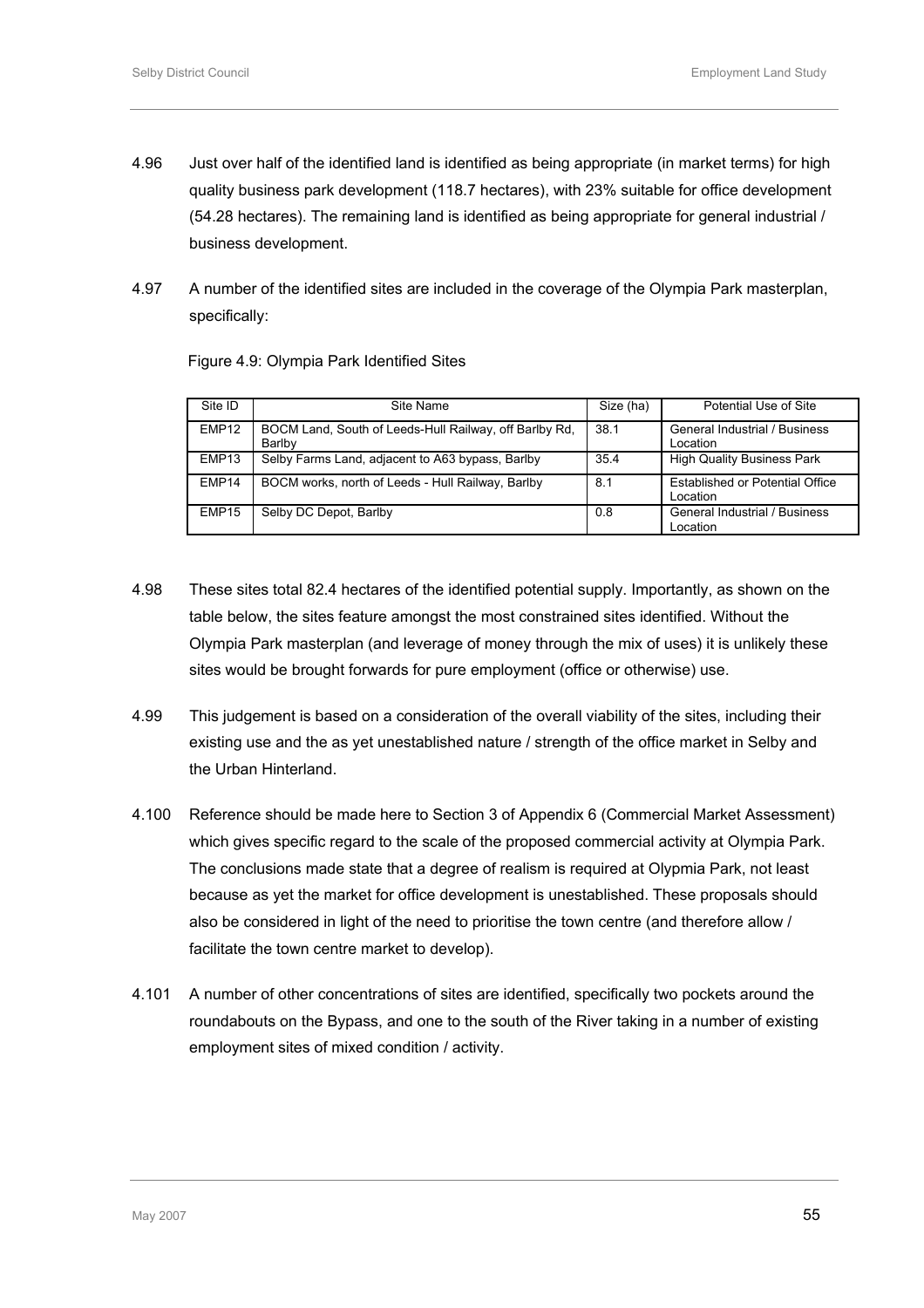#### <span id="page-69-0"></span>Figures 4.10 to 4.12: Identified Employment Land Clusters

| Site ID           | Site Name                                            | Size (ha) | Potential Use of Site                              |
|-------------------|------------------------------------------------------|-----------|----------------------------------------------------|
| EMP <sub>2</sub>  | land north west of A63 bypass/A19 junction, Brayton  | 6.2       | <b>Established or Potential Office</b><br>Location |
| EMP3              | Land south of Brayton, north of A63 bypass           | 6.4       | <b>Established or Potential Office</b><br>Location |
| EMP4              | Land south east of Brayton, north of A63 bypass      | 19.3      | <b>High Quality Business Park</b>                  |
| EMP <sub>19</sub> | Land between A63 bypass and Selby canal              | 19.2      | <b>High Quality Business Park</b>                  |
| EMP <sub>20</sub> | land south west of A63 bypass/ A19 junction, Brayton | 4.38      | <b>Established or Potential Office</b><br>∟ocation |

| Site ID           | Site Name                                    | Size (ha) | Potential Use of Site                                   |
|-------------------|----------------------------------------------|-----------|---------------------------------------------------------|
| EMP <sub>5</sub>  | Land east of Bawtry Road, Brayton            | 2.7       | General Industrial / Business<br>Location <sup>16</sup> |
| EMP17             | Land south east of A62 bypass/A1041 Junction | 25.5      | <b>High Quality Business Park</b>                       |
| EMP <sub>18</sub> | Land south west of A63 bypass/A1041 junction | 3.68      | <b>Established or Potential Office</b><br>Location      |

| Site ID           | Site Name                                          | Size (ha) | Potential Use of Site                              |
|-------------------|----------------------------------------------------|-----------|----------------------------------------------------|
| EMP <sub>6</sub>  | Prospect Way, Selby                                | 2.97      | Established or Potential Office<br>Location        |
| EMP7              | Review SDLP New Street/Ousegate/Station Rd Special | 25        | <b>Established or Potential Office</b><br>Location |
| EMP8              | Review SDLP Ousegate/Shipyard Rd/Canal Road, Selby | 11.8      | Established or Potential Office<br>Location        |
| EMP <sub>9</sub>  | Rigid Paper Factory, Denison Road, Selby           | 6.3       | Established or Potential Office<br>Location        |
| EMP <sub>10</sub> | Former Shipyard, Carr Street, Selby                | 5.4       | General Industrial / Business<br>Location          |
| EMP11             | Tate & Lyle, Denison Road, Selby                   | 13.6      | General Industrial / Business<br>Location          |

- 4.102 From this analysis it would appear that each cluster of sites offers the potential for a significant scale of office or business park development. Importantly the cluster including sites EMP6 to 11 is the most heavily constrained with regards existing structures on site. EMP6 to EMP8 provide the best opportunity for the development of significant office development, potentially as part of a wider mix of sites, given their proximity to the town centre and their waterside location.
- 4.103 EMP1 is shown to be located at the western point of the Bypass, adjacent to Thorpe Willoughby. It is identified as a potential high quality business park location.

l

<sup>&</sup>lt;sup>16</sup> NB: Could be potential office location if site size could be increased through taking in part of adjacent residential development site.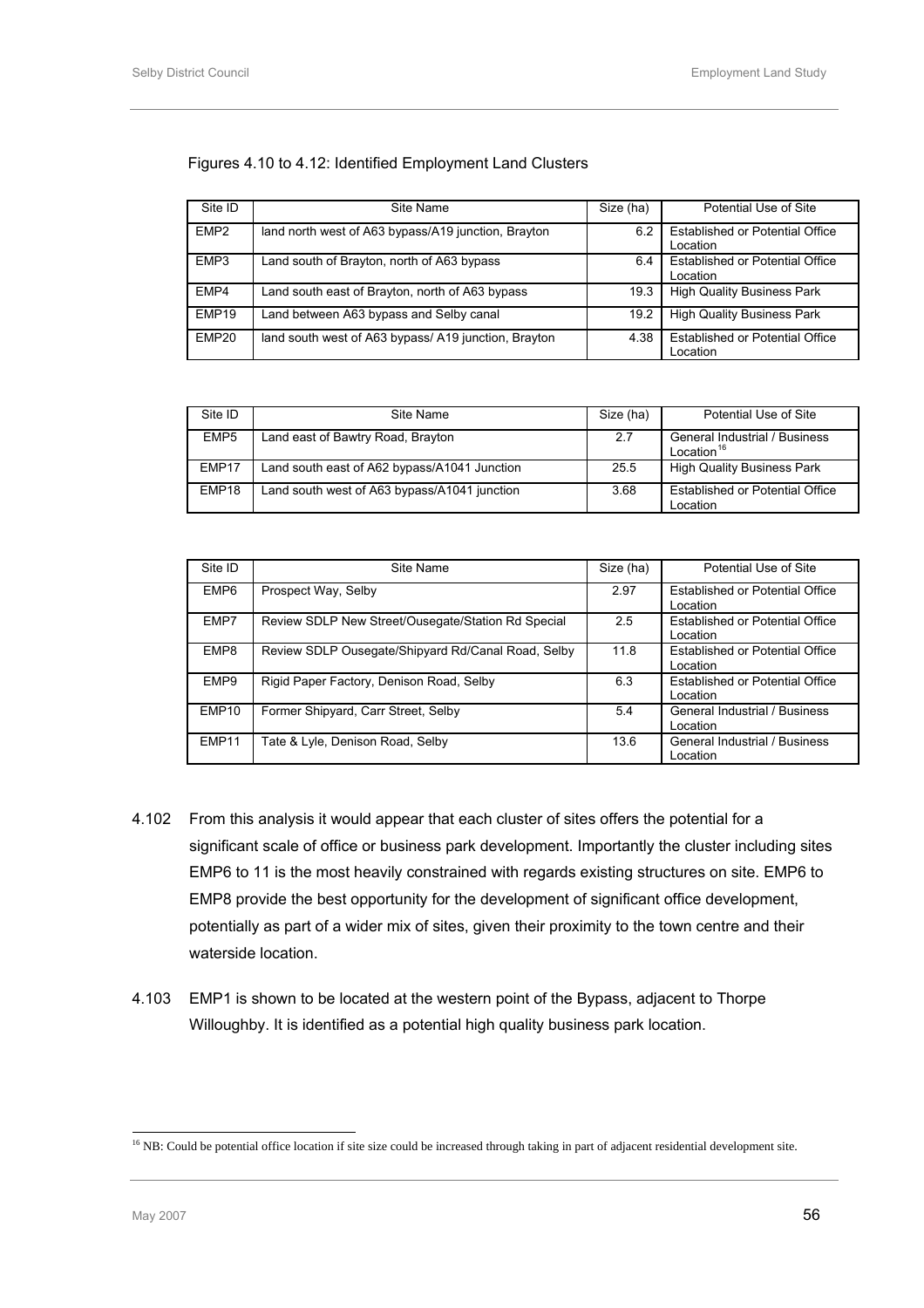# Figure 4.13: Identified Sites Constraints Analysis

| Site ID          | <b>Site Name</b>                                                       | Size (ha) | Strategic Access | Environment<br>Existing Portfolio and Internal | Quality of the Wider Environment | and Demand<br>Market Conditions / Perception | Ownership      | Physical Constraints | Accessibility  | Sequential test and Brownfield / Greenfield | Social and Regeneration Policy | Total Score |
|------------------|------------------------------------------------------------------------|-----------|------------------|------------------------------------------------|----------------------------------|----------------------------------------------|----------------|----------------------|----------------|---------------------------------------------|--------------------------------|-------------|
| EMP1             | Land west of Thorpe Willoughby, east of roundabout junction A63, A1238 | 19.2909   | $\overline{2}$   | $\overline{2}$                                 | $\overline{c}$                   | 3                                            | 3              | $\mathbf 0$          | $\overline{2}$ | $\overline{2}$                              | $\mathbf{1}$                   | 17          |
| EMP <sub>2</sub> | land north west of A63 bypass/A19 junction, Brayton                    | 6.21341   | $\overline{2}$   | $\mathbf{1}$                                   | 1                                | $\overline{4}$                               | 3              | $\overline{2}$       | $\overline{2}$ | $\overline{2}$                              | $\mathbf{1}$                   | 18          |
| EMP/3            | Land south of Brayton, north of A63 bypass                             | 6.37269   | $\overline{2}$   | $\mathbf{1}$                                   | $\mathbf{1}$                     | 3                                            | 3              | $\overline{2}$       | $\overline{2}$ | $\overline{2}$                              | $\mathbf{1}$                   | 17          |
| EMP4             | Land south east of Brayton, north of A63 bypass                        | 19.3242   | $\overline{2}$   | $\mathbf 1$                                    | 2                                | 3                                            | 3              | 1                    | $\overline{2}$ | $\overline{c}$                              | $\mathbf{1}$                   | 17          |
| EMP <sub>5</sub> | Land east of Bawtry Road, Brayton                                      | 2.64577   | $\overline{2}$   | 0                                              | 1                                | 2                                            | 2              | 4                    | $\overline{2}$ | $\overline{2}$                              | $\mathbf{1}$                   | 16          |
| EMP6             | Prospect Way, Selby                                                    | 2.97426   | $\overline{2}$   | 3                                              | $\overline{2}$                   | $\overline{2}$                               | $\overline{4}$ | $\overline{2}$       | $\overline{2}$ | 0                                           | $\mathbf{1}$                   | 18          |
| EMP7             | SDLP New Street/Ousegate/Station Rd SPA                                | 2.46001   | $\overline{2}$   | 3                                              | $\mathbf{1}$                     | $\overline{2}$                               | 5              | $\overline{2}$       | $\mathbf 1$    | $\overline{2}$                              | $\mathbf{1}$                   | 19          |
| EMP8             | Special Policy Area/Ousegate/Shipyard Rd/Canal Road, Selby             | 11.8107   | $\overline{2}$   | 3                                              | $\overline{c}$                   | 3                                            | 5              | $\overline{2}$       | $\mathbf{1}$   | $\overline{2}$                              | $\mathbf{1}$                   | 21          |
| EMP9             | Rigid Paper Factory, Denison Road, Selby                               | 6.33112   | $\overline{2}$   | 3                                              | 3                                | 3                                            | 3              | $\overline{2}$       | $\overline{2}$ | 0                                           | $\mathbf{1}$                   | 19          |
| EMP10            | Former Shipyard, Carr Street, Selby                                    | 5.43014   | $\overline{2}$   | 3                                              | 3                                | 3                                            | 3              | $\overline{2}$       | $\overline{2}$ | $\overline{2}$                              | $\mathbf{1}$                   | 21          |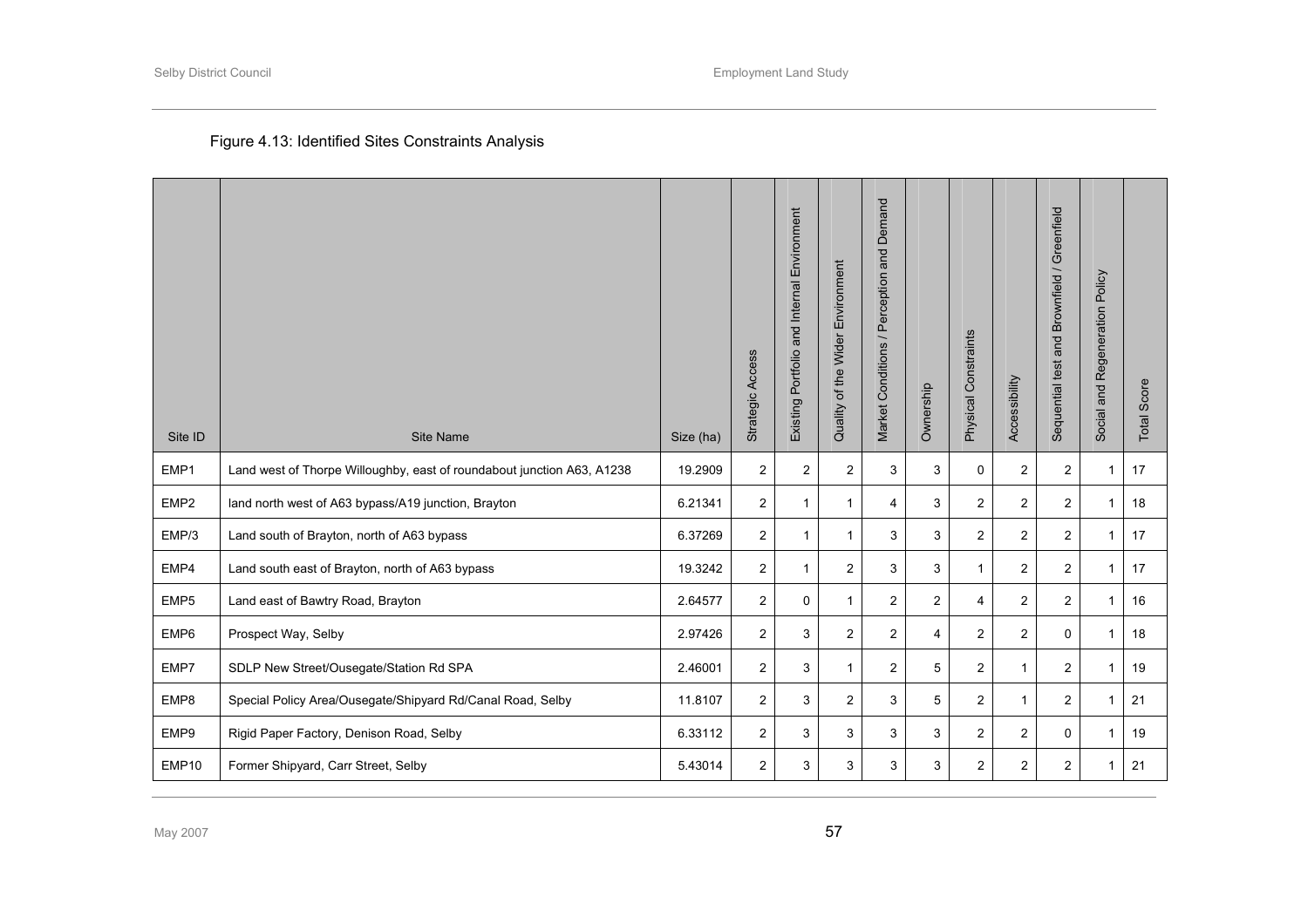| EMP11             | Tate & Lyle, Denison Road, Selby                              | 13.5575  | $\overline{2}$ | $\overline{4}$ | 3              | $\overline{2}$ | 3              | 3              | $\overline{2}$ | 0              |          | 20 |
|-------------------|---------------------------------------------------------------|----------|----------------|----------------|----------------|----------------|----------------|----------------|----------------|----------------|----------|----|
| EMP <sub>12</sub> | BOCM Land, South of Leeds-Hull Railway, off Barlby Rd, Barlby | 38.1111  | $\overline{2}$ | 4              | 3              | 4              | $\overline{2}$ | 5              | $\overline{2}$ | 1              |          | 24 |
| EMP <sub>13</sub> | Selby Farms Land, adjacent to A63 bypass, Barlby              | 35.3619  | $\overline{2}$ | 1              | 2              | 3              | 3              | 3              | 3              | $\overline{2}$ |          | 20 |
| EMP14             | BOCM works, north of Leeds - Hull Railway, Barlby             | 8.08736  | $\overline{2}$ | 4              | 3              | 3              | $\overline{2}$ | $\overline{4}$ | 2              | 2              |          | 23 |
| EMP <sub>15</sub> | Selby DC Depot, Barlby                                        | 0.803663 | $\overline{2}$ | 3              | 3              | 4              |                | 3              | $\overline{2}$ | $\Omega$       |          | 19 |
| EMP16             | Redundant Piggery, Adjacent to A63 bypass, Barlby             | 1.94947  | $\overline{2}$ | 3              | 3              | 3              | 2              | 3              | $\overline{2}$ | 2              |          | 21 |
| EMP17             | Land south east of A63 bypass/A1041 Junction                  | 25.4788  | $\overline{2}$ | 3              |                | 4              | 5              | 4              | $\overline{2}$ | $\overline{2}$ | $\Omega$ | 23 |
| EMP18             | Land south west of A63 bypass/A1041 junction                  | 3.67571  | $\overline{2}$ |                |                | 4              | 5              | 4              | 3              | $\overline{2}$ | 2        | 24 |
| EMP19             | Land between A63 bypass and Selby canal                       | 19.2374  | $\overline{2}$ | 1              |                | 4              | 4              | $\overline{4}$ | 3              | 2              | $\Omega$ | 21 |
| EMP20             | land south west of A63 bypass/ A19 junction, Brayton          | 4.37837  | $\overline{2}$ |                | $\overline{2}$ | 4              |                | 4              | $\overline{2}$ | $\overline{2}$ | 0        | 21 |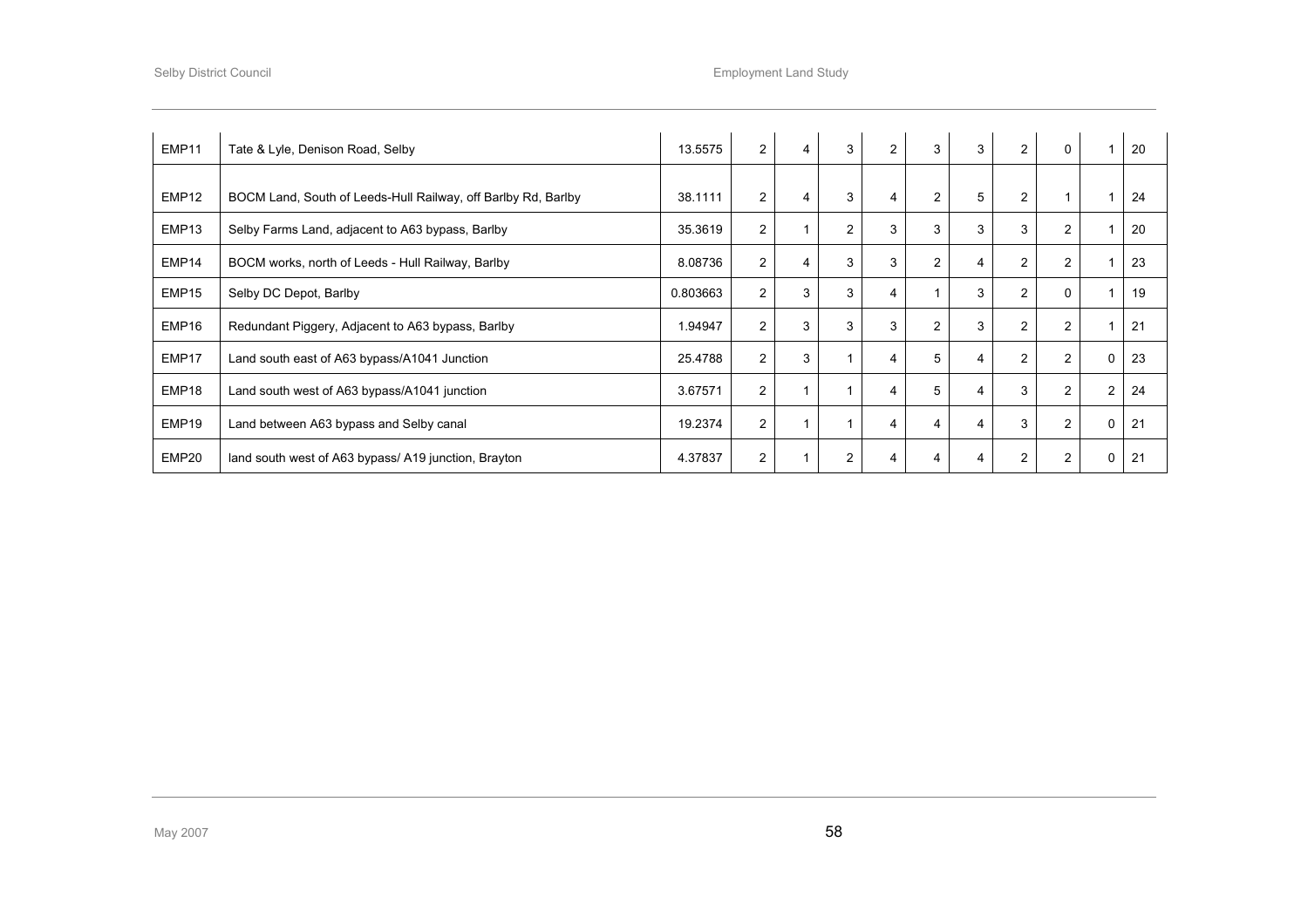- 4.104 As with the initial allocated site analysis it is possible to identify through this analysis those that are determined to face low, medium, and high development constraints – affecting the likelihood / viability of employment development on the sites.
- 4.105 A key conclusion to be drawn from the previous table is that none of the identified sites are development ready, facing a similar level of constraints. By and large on the identified sites this relates to the nature of existing use on the site (specifically the costs of removal) relative to the as yet unestablished market.
- 4.106 In considering the potential allocation of these sites in Section 6 and 7 of this report, the same process will be followed as for the de-allocation of existing allocations, allowing consistency in approach.
- 4.107 A number of the sites are identified as being heavily constrained, totalling 131.73 hectares in 10 sites (56% of the total identified supply), as listed below:
	- EMP8: Ownership (multiple ownership); existing on-site uses including a range of industrial, office, and residential uses.
	- EMP10: Existing industrial estate (some poor quality external areas) (some low grade); mixed occupancy of existing uses; estate located at end of terraced residential street.
	- EMP11: Number of large scale existing on-site structures (in use) including Tate and Lyle; unknown ownership; likely contamination issues.
	- EMP12: Existing portfolio and internal environment (disused warehouse / factory brick units); market perception of demand (no evidence of demand or recent development); physical constraints including restricted access with BOCM limiting development.
	- EMP14: Number of large disused warehouse / factory brick built units: little evidence of market demand / activity; likely contamination given existing and neighbouring heavy industrial uses.
	- EMP16: Derelict buildings on site, poor quality and low level external area provision; no market activity evidenced / limited attractiveness to market; unknown ownership; potential issues with on-site environment, utilities, and contamination.
	- EMP17: Limited market attractiveness (southern side of bypass); no access from main road, and no utilities in place.
	- EMP18: Market demand issues (southern side of bypass); potential multiple ownerships; watercourse runs through the site; no utilities on the site.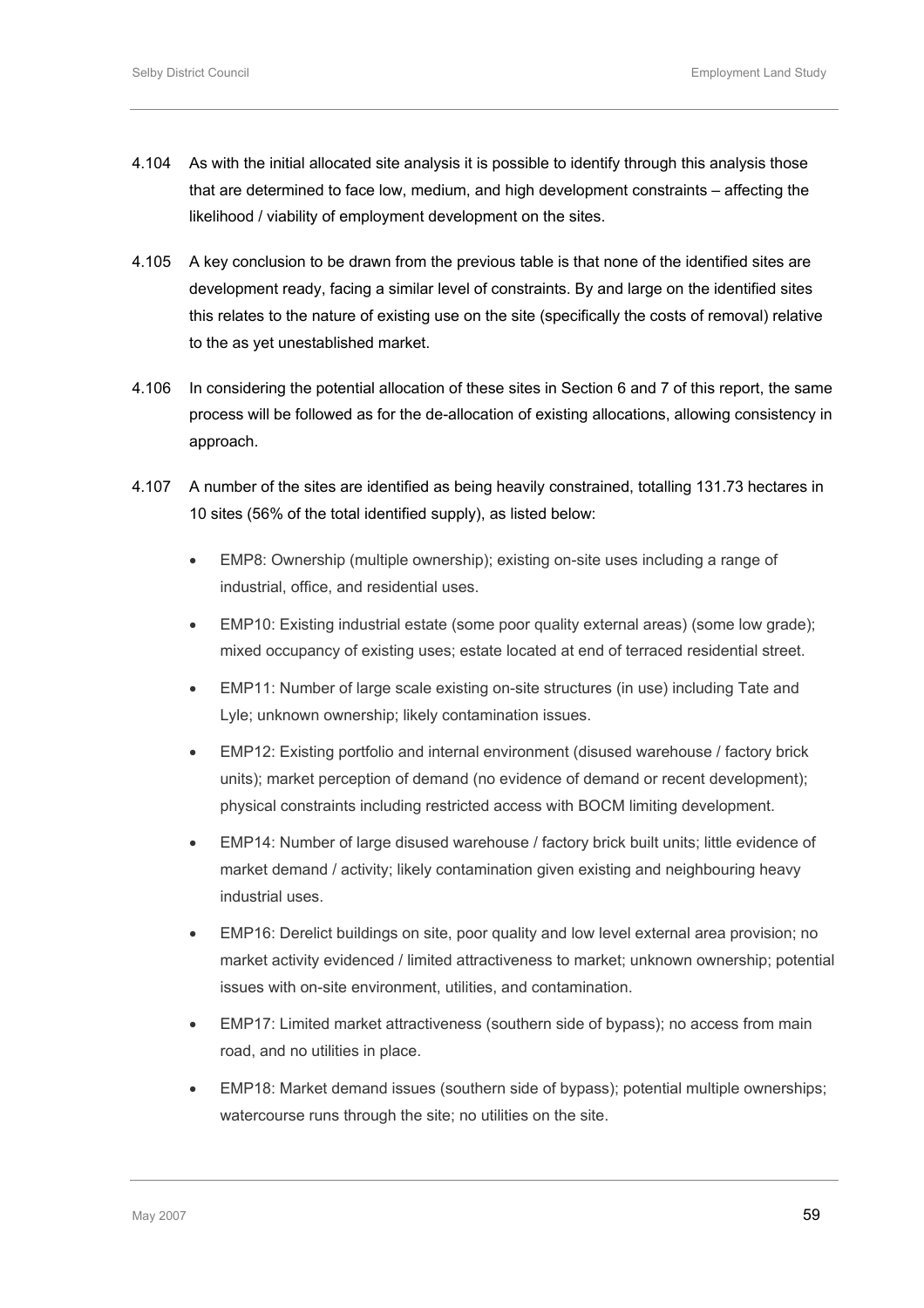- EMP19: Untested local demand (away from centre, southern side of bypass); unknown ownership; no existing access from main road; no utilities in place; overhead pylons run over site.
- EMP20: Untested local demand (away from centre, southern side of bypass); unknown ownership; no existing access from main road; no utilities in place; overhead pylons run over site.

Identified Employment Land – Conclusions

- 4.108 All of the identified employment land is located within the town centre and urban hinterland, with the majority located along the bypass. There is however a further concentration of sites on the periphery of the town centre, along the river (including existing and active employers).
- 4.109 The sites considered are found to have a significant degree of constraints operating on them. Indeed as with the allocated sites considered none of the sites are development ready. This is an important context for considering the potential allocation of the sites.
- 4.110 Market evidence presented in Appendix 6 suggests a degree of latent demand for the development of sites around the bypass, including that for B1 office development. On this basis a significant proportion of the sites considered are identified in the analysis as being appropriate for office development. Of these, the ones falling within the boundary of the town centre and urban hinterland (rather than those outside the bypass) should be prioritised. This is in line with the emerging policy context including an emphasis on growth within the town centre and the urban hinterland, and commercial market appreciation of the need to develop a B1 office market within the town centre.
- 4.111 The cluster of sites along the riverside (all with existing employment general business and industrial – uses operating) offer B1 office development potential, albeit as part of a wider mix of uses. It is important to note that the requirement for a maximum value (i.e. to subsidise land assembly) generation will potentially result in a need to maximise the residential element of any new scheme.
- 4.112 Given the nature of these sites, and the potential of the waterside area to contribute to wider economic and renaissance objectives it will be important to masterplan this area – including advice on the mix of uses appropriate (including some commercial floorspace development in early phases where appropriate).
- 4.113 Whilst constraints identified are significant on the sites they offer a significant potential for office development – the key really is to advocate the development of those that offer the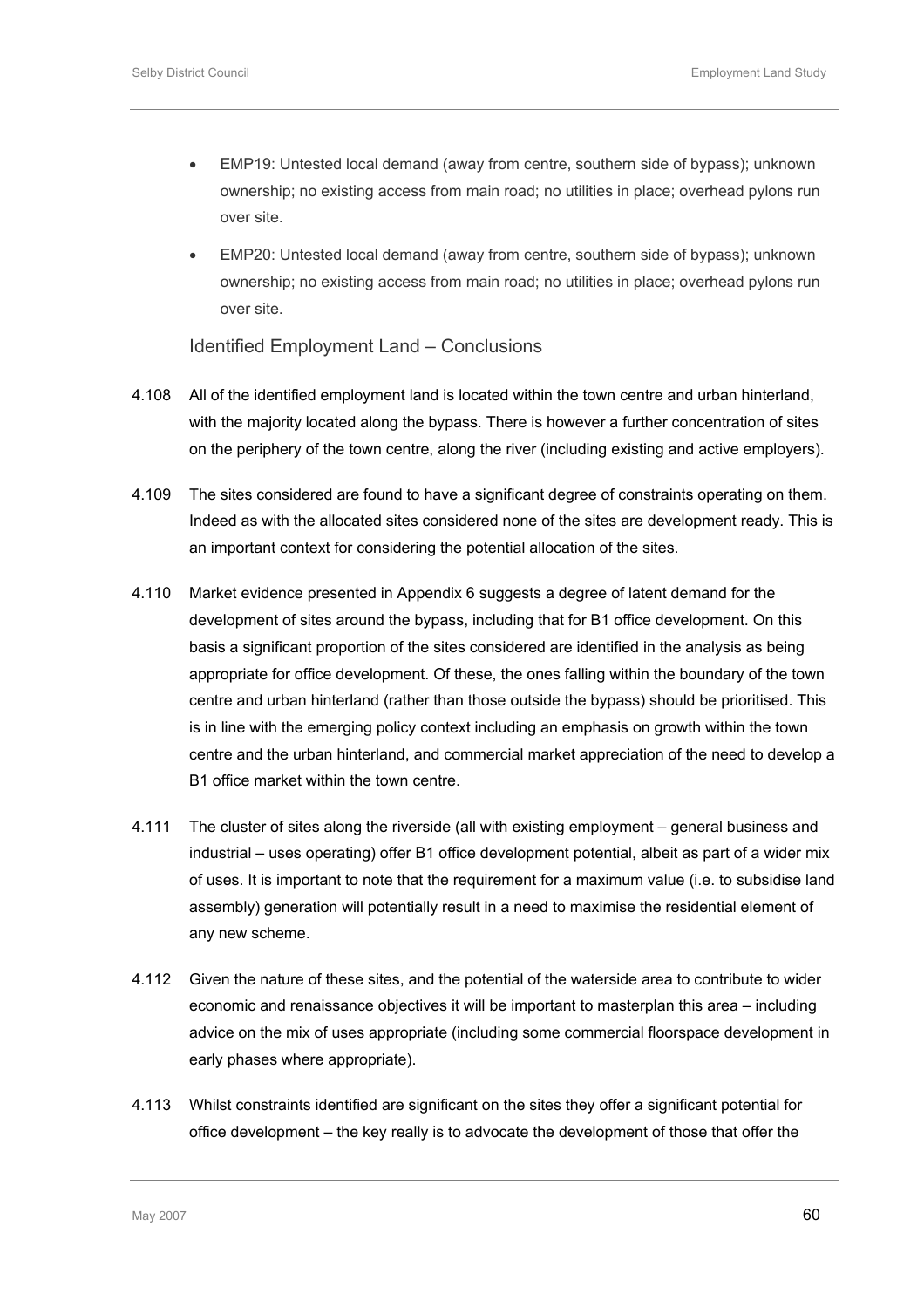most appropriate potential in terms of scale, relationship to the town centre (and developing both markets), sustainability considerations (linked predominantly to transport / access), and market considerations.

4.114 This is particularly pertinent given the market conclusions relating to the Olympia Park proposals – specifically those relating to the scale of commercial development proposed. It is the relative scale of office development that is brought forwards outside of the town centre, and the timing of the development, that will be key in ensuring the development of a balanced office market in the town centre and urban hinterland.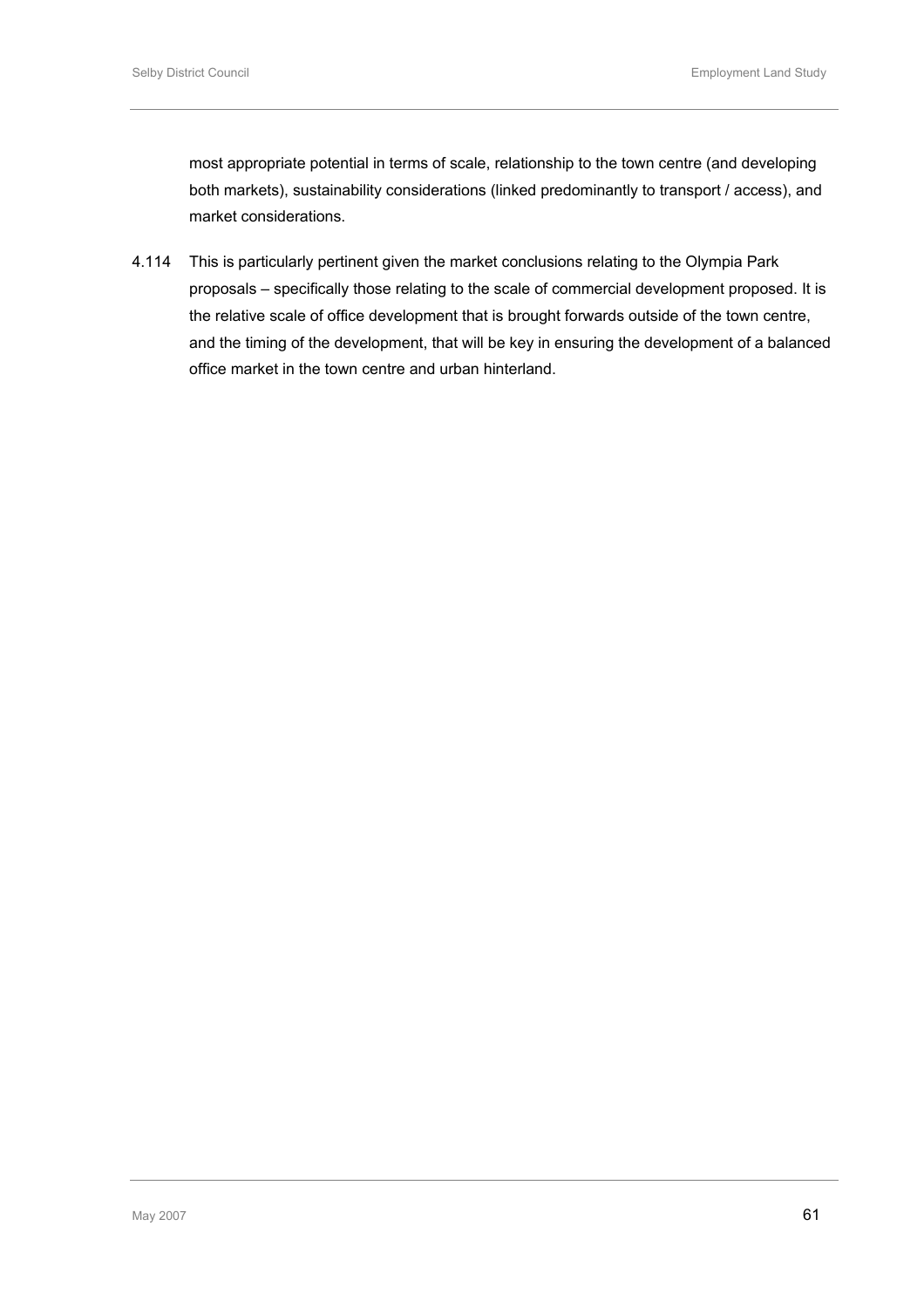# 5. EMPLOYMENT LAND DEMAND

- 5.1 In accordance with the DCLG guidance this study employs a multi-stranded approach to projecting employment land requirements. This is in recognition of the limitations associated with each method and aims to provide a full spectrum of analysis and well informed conclusions to feed into the emerging Selby District Local Development Framework.
- 5.2 To this end a number of Scenarios have been included, as summarised below.
	- Scenario 1 utilises historic employment land take-up (defined as developed) in order to project requirements for the plan period to 2021.
	- Scenario 2 builds on the analysis of forecasting models presented in Section 3 (Prognosis) projecting the 'mean' CE / Experian model forwards.
	- Scenario 3 presents the City Region Development Plan forecasting, with specific reference to growth forecast within Selby district.
- 5.3 The analysis concludes with the identification of a preferred Scenario for establishing future employment land requirements to be factored into the emerging Local Development Framework.

# **Historic Demand (Scenario 1)**

- 5.4 Scenario 1 provides a simple extrapolation of demand for employment land, projecting past take-up rates forwards.
- 5.5 The analysis presented is caveated with the following limitations:
	- 'Take-up' is defined here as completed employment development. Extant planning permissions are factored into the land supply analysis on a site-by-site basis.
	- The only employment land take-up records available at the time of writing relate to employment allocations rather than windfall developments taking place between April 1998 and July 2004.
- 5.6 In addition it is important to note that take-up is predicated on a series of historic economic and investment conditions, and can be skewed by large developments coming to the market.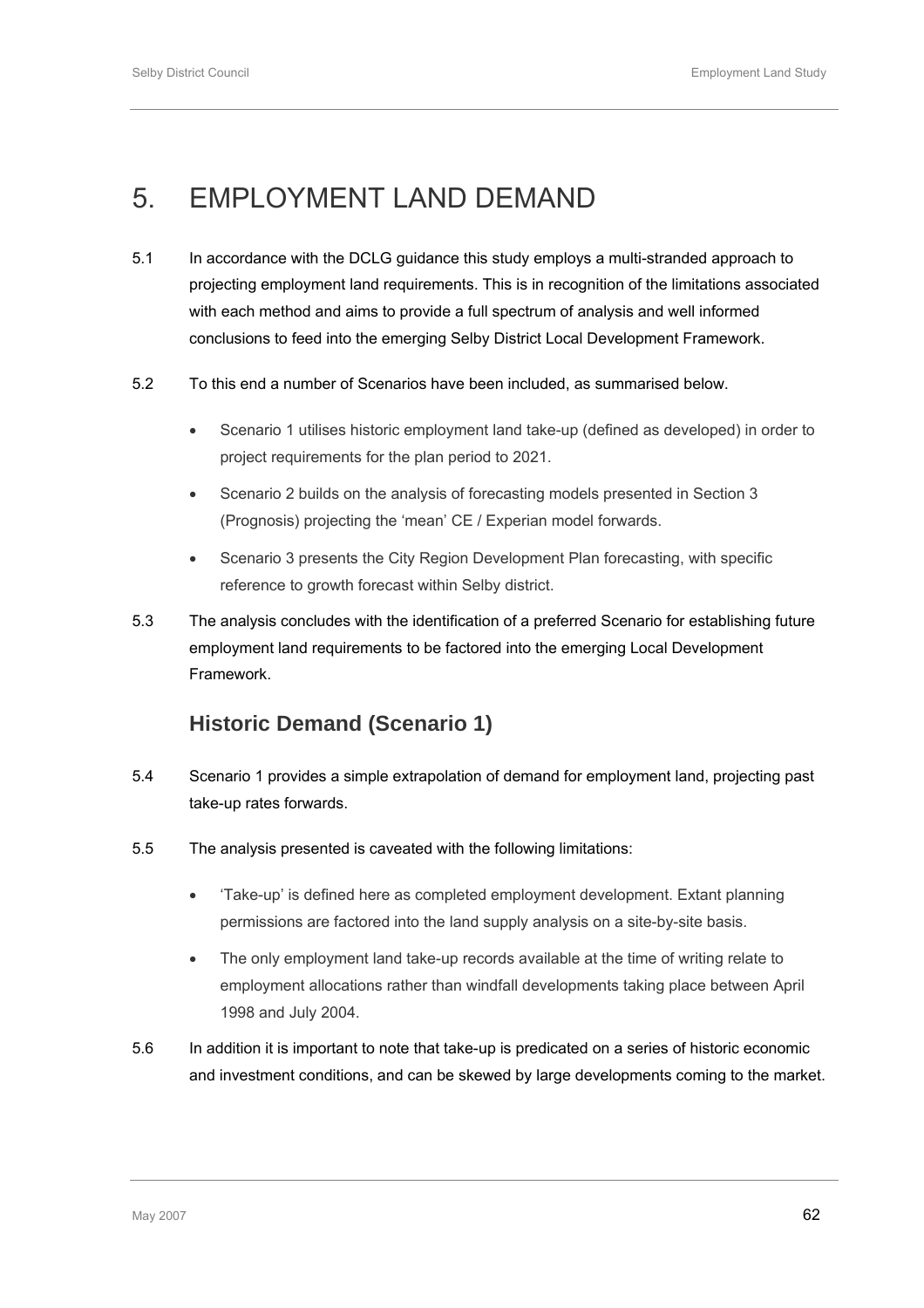- 5.7 Further to this, take-up is fundamentally constrained by supply specifically relating to the availability / suitability of sites appropriate for development.
- 5.8 Figure 5.1 details take-up of allocated employment land over the period for which data has been recorded.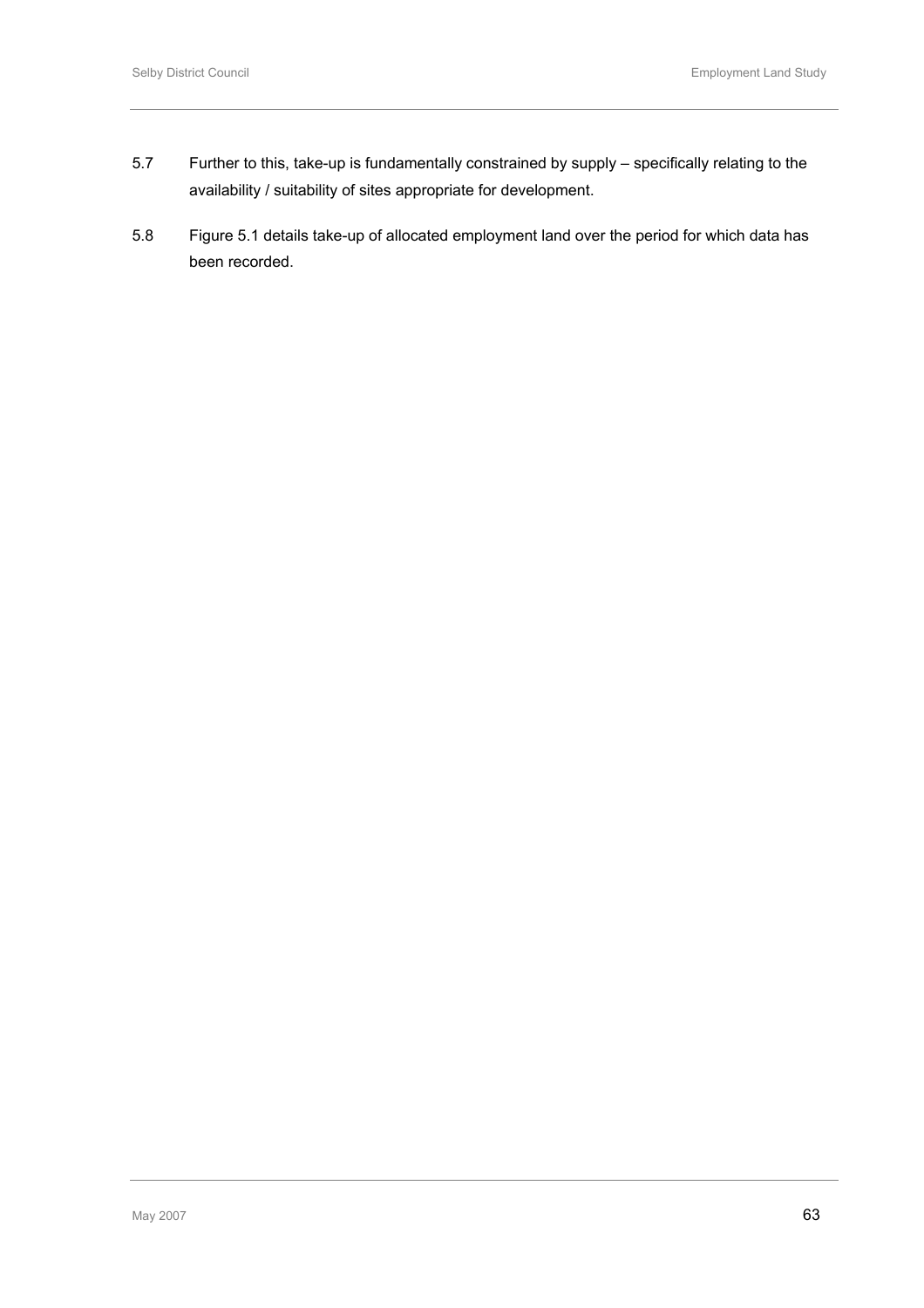# Figure 5.1: Take-up of Employment Allocations 1998 to 2004

| Allocation |                                      | Application |                                                                                              | Take-up    |
|------------|--------------------------------------|-------------|----------------------------------------------------------------------------------------------|------------|
| Reference  | <b>Planning Permission</b>           | Reference   | Detail                                                                                       | (Hectares) |
| BRAY/1     | Land adjoining Selby Business Park   | 8/20/163S   | Erection of a terrace of 4 x workshops and associated works (Phase 1)                        | 0.1875     |
| BRAY/1     | Land adjoining Selby Business Park   | 8/20/163T   | Construction of a new industrial unit and associated works                                   | 0.1572     |
| BRAY/1     | Land adjoining Selby Business Park   | 8/20/163W   | 2 x storey extension and car park extension at Unit 1, Bawtry Road                           | 0.01366    |
| BRAY/1     | Land adjoining Selby Business Park   | 8/20/163Y   | Extension to existing retail premises to provide 3 x B1 Business Units                       | 0.0528     |
| BRAY/1     | Land adjoining Selby Business Park   | 8/20/163AA  | Erection of an Industrial Building etc at Selby Business Park (part of Phase II)             | 0.2        |
|            |                                      |             | Erection of a Car Retail Showroom including car sales area, workshops and offices at         |            |
| BRAY/1     | Land adjoining Selby Business Park   | 8/20/163AE  | Selby Business Park                                                                          | 0.25       |
| BRAY/1     | Land adjoining Selby Business Park   | 8/20/163AK  | Erection of an Industrial Building and access road on land at Selby Business Park            | 0.11       |
| BRAY/1     | Land adjoining Selby Business Park   | 8/20/548A   | Erection of an Industrial Building in connection with Day Nursery and Creche                 | 0.188      |
|            | Land between the old A19 and the A19 |             | Erection of distribution warehouse for furniture retailer, anciallary service yard, site     |            |
| EGG/5      | bypass                               | 8/37/179E   | entrance and landscaping (Phase 1)                                                           | 1.62       |
|            | Land south of Eggborough Power       |             | Erection of a Float Glass Manufacturing Plant, ancillary office, warehousing and             |            |
| EGG/6      | Station                              | 8/37/184A   | maintenance buildings for Saint Gobain Glass Factory                                         | 38.83      |
|            | Land south of Eggborough Power       |             | 2 x single storey extensions to existing factory to provide for glass coating process and    |            |
| EGG/6      | Station                              | 8/37/184G   | a warehouse extension                                                                        | 0.695      |
|            |                                      |             | Erection of a retail park consisting of 5 x A1 retail units and 1 x fast food A3 outlet with |            |
| SEL/3      | Bawtry Road (North)                  | 8/19/46H    | car parking                                                                                  | 3.3        |
|            | Land between Denison Road and the    |             | Relocation of corrugated / cardboard factory to include buildings, storage, parking and      |            |
| SEL/4      | proposed Selby bypass                | 8/19/1483   | landscaping on land at East Common                                                           | 7.149      |
| SHB/2      | Land at Sherburn Park (North)        | 8/58/281H   | Extension to existing factory and warehouse and car park                                     | 0.198      |
| SHB/2      | Land at Sherburn Park (North)        | 8/58/281J   | Extension to existing 1st floor accommodation and erection of a new 2nd floor office         | 0.0236     |
| SHB/3      | Sherburn Enterprise (east)           | 8/58/558A   | 2 x Industrial Units                                                                         | 0.8375     |
| SHB/3      | Sherburn Enterprise (east)           | 8/58/558C   | Warehouse and office building                                                                | 0.3732     |
| SHB/3      | Sherburn Enterprise (east)           | 8/58/599D   | Warehouse and office building                                                                | 0.93       |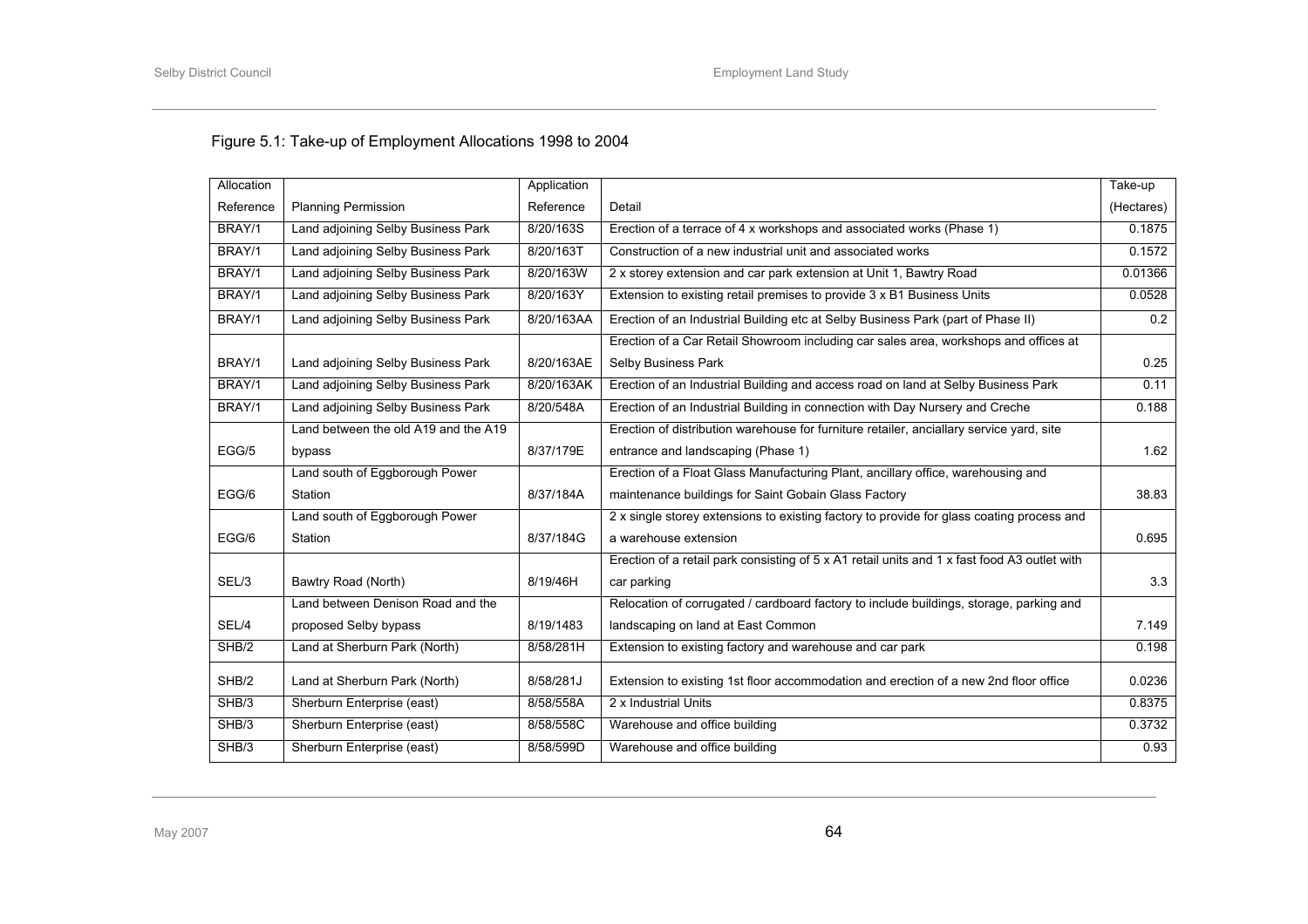|       |                            |           | Demolition of existing depot (in phases) and construction of a new warehouse, vehicle |       |
|-------|----------------------------|-----------|---------------------------------------------------------------------------------------|-------|
| SHB/3 | Sherburn Enterprise (east) | 8/58/262C | maintenance unit, resource recover unit and various roads                             | 3.165 |
|       |                            |           | Гоtal                                                                                 | 58.3  |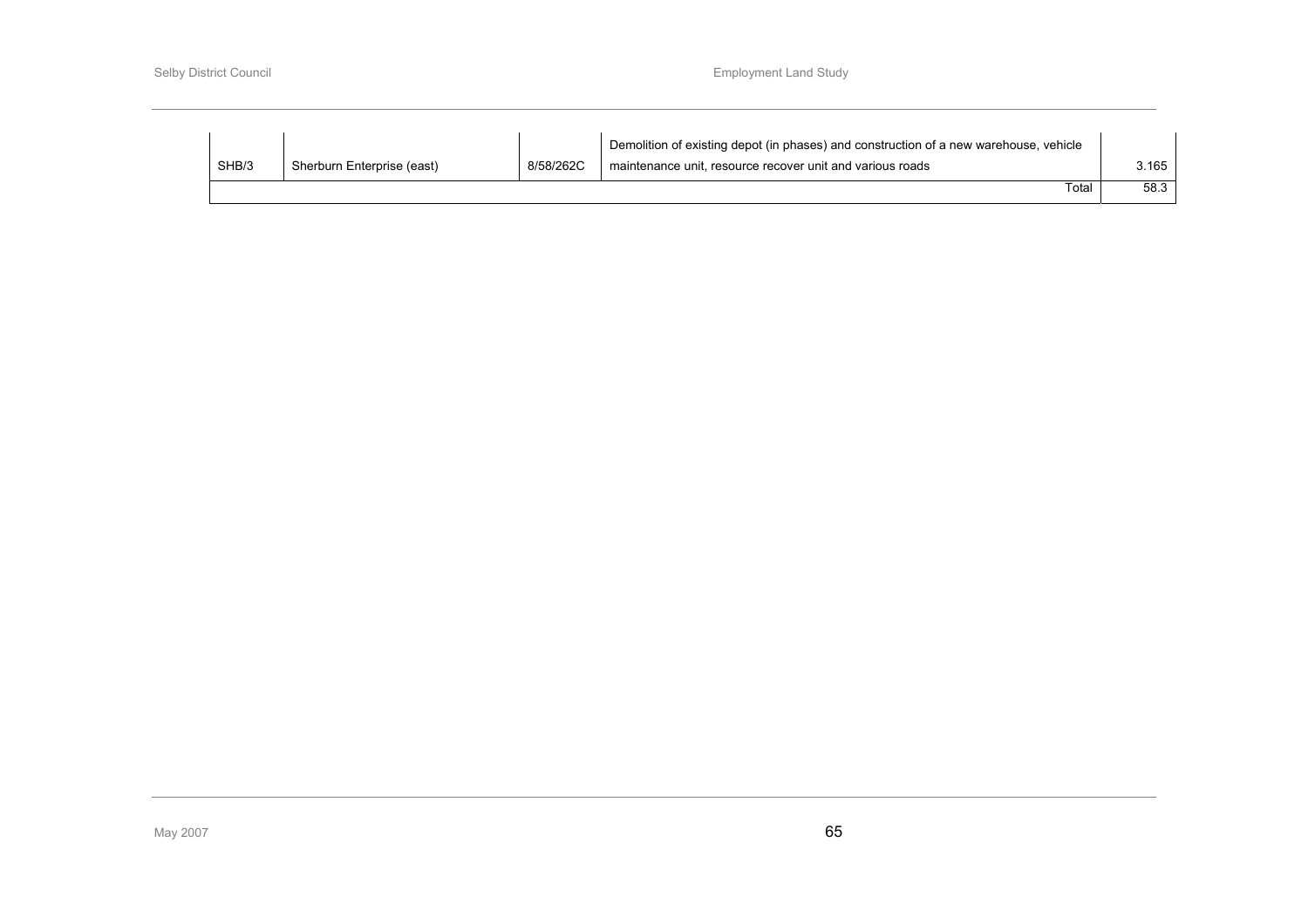- <span id="page-79-0"></span>5.9 A total take-up of 58.3 hectares of allocated employment land was recorded between 1998 and 2004 across Selby District<sup>[1](#page-79-0)7[18](#page-79-0)</sup>. This equates to an annual average of 9.7 hectares over the 6-year period.
- 5.10 The largest single take-up recorded was at EGG/6 (Land South of Eggborough Power Station), with the development of a manufacturing plant, ancillary office, warehousing and maintenance building (St Gobain Glass manufacturing plant). This single take-up of 38.83 hectares represented 67% of the total take-up of employment land over the period. Removing this single incidence of take-up from the analysis results in a total take-up of just 19.47 hectares, an annual average of 3.245 hectares.<sup>[19](#page-79-0)</sup>
- 5.11 Although only representing incremental development there is clear concentration of activity at both BRAY/1 (Land adjoining Selby Business Park) and Sherburn Enterprise Park (SHB/2, SHB/3).
- 5.12 SEL/3 (Three Lakes) was fully developed for retail park uses between 1998 and 2004.
- 5.13 No take-up was recorded on two employment allocations: TAD/3 London Road and CLF/1 Cliffe Common.
- 5.14 Figure 5.2 shows the projections for employment land requirements to 2021 based on past take-up rates. Two calculations are presented, the first including the take-up at EGG/6; and the second factoring EGG/6 out, assuming it to be a stand-alone development which skews the level of take-up over the period.

Figure 5.2: Extrapolated Take-Up Rates

| Total 1998 - 2004                           | 58.28046   |
|---------------------------------------------|------------|
| Annual Average (6 year period 1998 to 2004) | 9.71341    |
| Requirement 2007 - 2021                     | 135.9877   |
| Total 1998 - 2004 (excluding EGG/6)         | 19.45046   |
| Annual Average (6 year period 1998 to 2004) | 3.24174333 |
| Requirement 2007 - 2021                     | 45.3844067 |

l

 $17$  NB: When undertaking the site visits a number of developments on allocated employment land were noted that have taken place following the period 1998 to 2004, specifically the partial development of EGG/5 Selby Road (North) for medium scale storage and distribution uses and the development of a hotel at  $\overline{B}RAY$ /1 Selby Business Park. These developments have not been factored into the analysis presented.<br><sup>18</sup> NB: This includes 3.3 hectares of employment land developed for retail purpos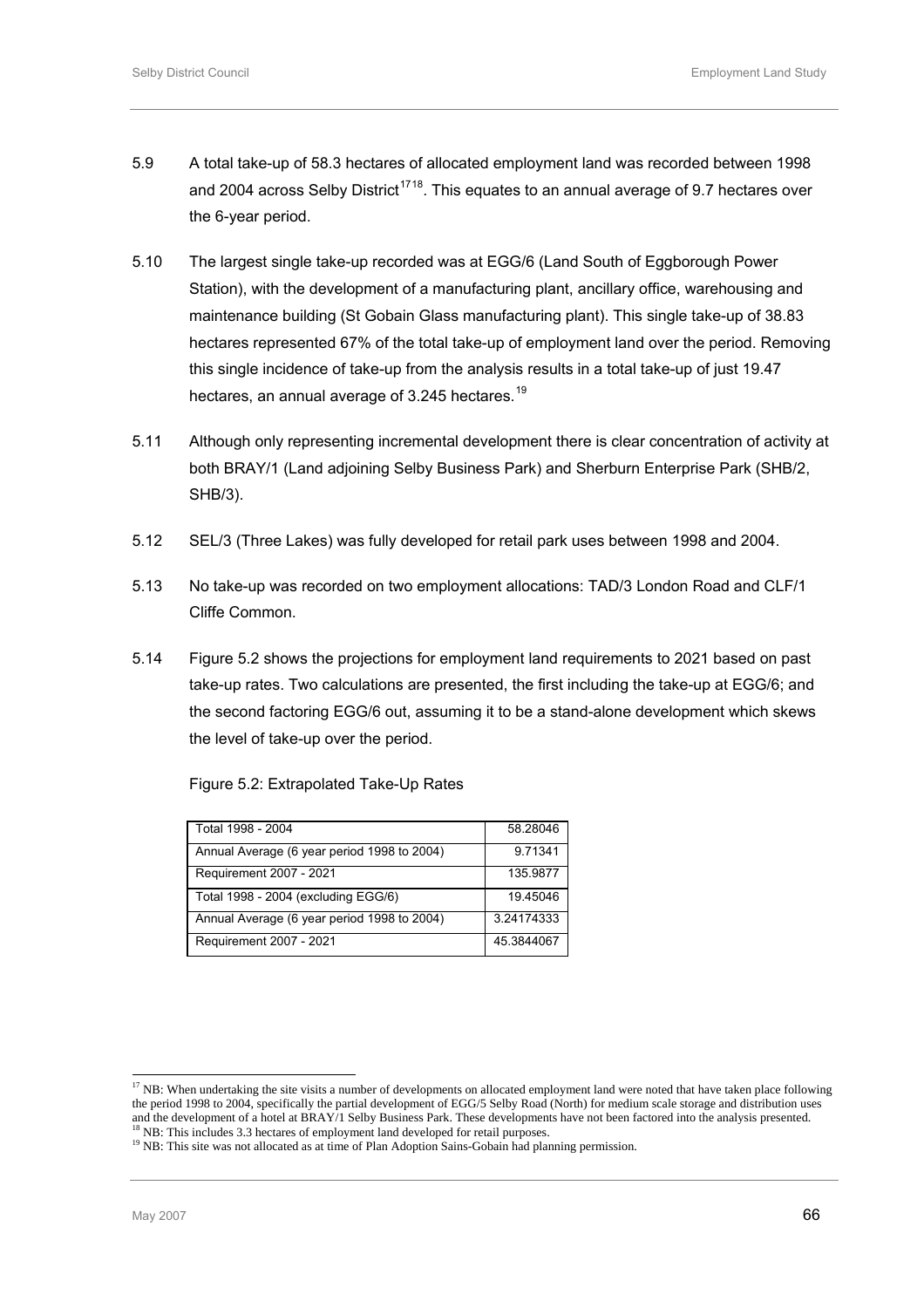- 5.15 Projecting the total level of take-up forwards to 2021 gives a total requirement for 136 hectares of employment land. However, within the second, potentially more realistic, take-up model this is reduced to a much more modest level of 45 hectares.
- 5.16 The validity of the use of this Scenario for the basis of forward planning within the context of the LDF is brought into question by the nature of developments recorded and observed to have taken place across the district over the period in question.
- 5.17 Specifically it is clear from Figure 5.2 that the majority of employment development activity over the period related to general industrial units and warehousing units (with ancillary / integrated office use).
- 5.18 The analysis within Section 3 suggests that Selby district is entering a period of restructuring in terms of its employment base. In addition, the influence of the Leeds CRDP on activity within the sub-region should accelerate the emergence of more diverse activities across the sub-region (in the context of Selby this includes the emergence of office-based sectors).
- 5.19 Simply extrapolating past take-up trends forwards will not capture the potential for this diversification within the local economy. Specifically industrial / warehousing uses often have different location requirements to less land-hungry office-based activities.

### Scenario 1: Key Point Summary

- Take-up of employment land has been profiled at between 3.24 and 9.71 hectares per annum (April 1998 to June 2004).
- Projecting forward this generates a requirement for between 45.38 and 136 hectares of employment land in the period 2007 to 2021.
- The scale of employment development activity over the period includes the anomalous take-up of 38.83 hectares at EGG/6 (Land south of Eggborough Power Station) by a single occupier. As a result in both of the previous bullet points the emphasis is placed on the lower end of the range presented.
- Scenario 1 assumes that similar levels of investment and development are maintained over the forthcoming period. It does not account for changes in the structure of Selby district's economy, or the external influences of and relationships with the economies of Leeds and York respectively.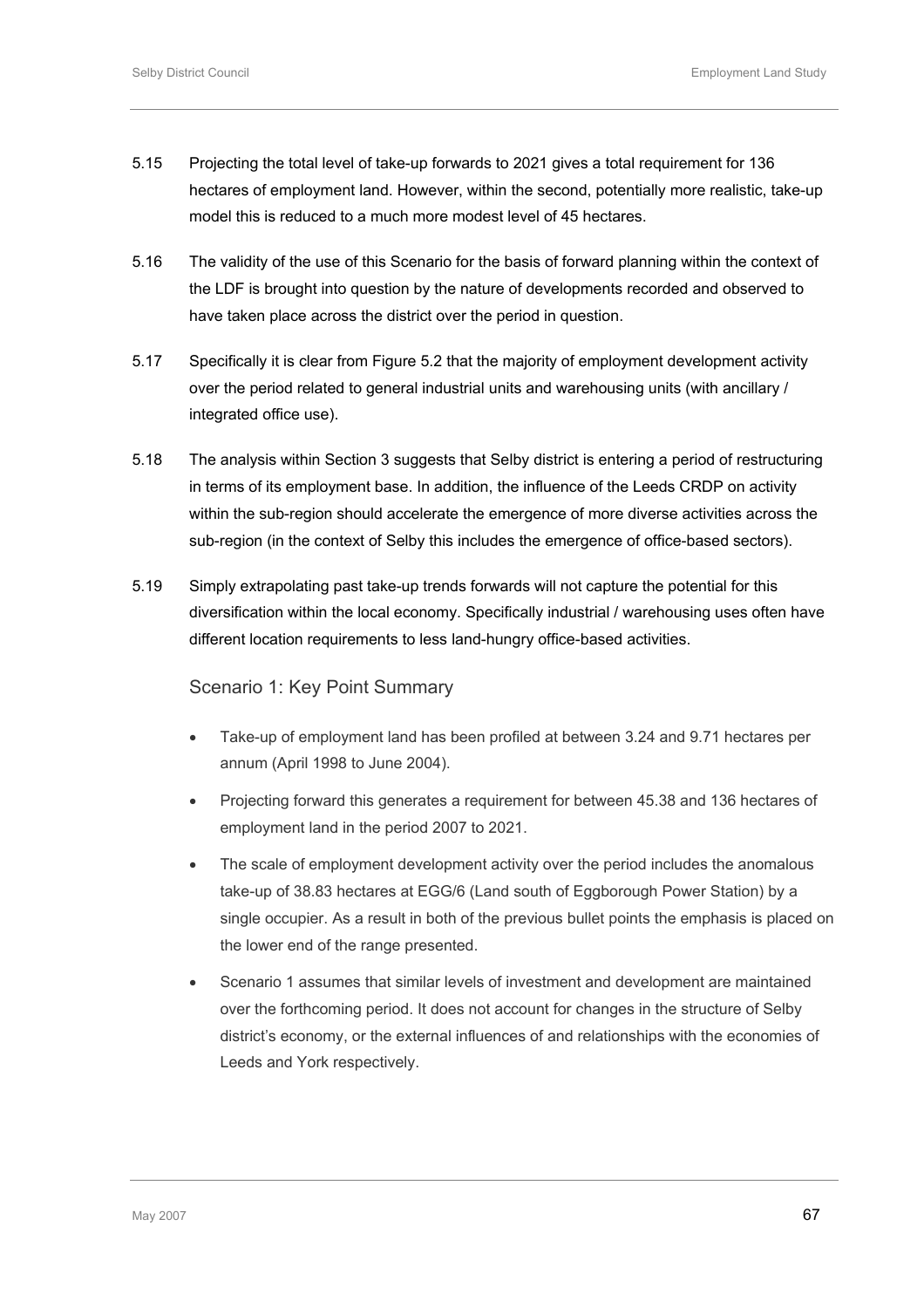• Scenario 1 does not account for diversification within the local economy and the land requirements that this will generate, or policy objectives including reducing the current level of out-commuting which takes place daily from Selby district.

# 'Strategic Area' Level Analysis

- 5.20 The commission brief requires an understanding of the spatial variance of demand below the headline Selby district level in order to inform the planning approach to market towns and rural areas.
- 5.21 Using take-up rates as a basis for developing this understanding is difficult, especially in the context of those presented here. Specifically take-up has only been recorded for employment allocations, and therefore does not include windfall developments which have taken place over the period in question.
- 5.22 For the purposes of this analysis, take-up rates have been analysed at 'market area' level, illustrating past trends. The analysis presented is underpinned by the same assumptions as within the headline level take-up analysis. Specifically take-up is considered to be supplyconstrained, and is symptomatic of past economic trends, rather than emerging requirements.
- 5.23 The take-up presented in Figure 5.2 has been disaggregated to the 'strategic market areas' which are considered in turn (in no particular order). As with the previous analysis this is limited to take up between 1998 and 2004.
- 5.24 From the analysis it is clear that take-up has been dominated by Selby Town Centre and the bypass hinterland area, assuming that the take up at EGG/6 has been factored out of the analysis.

#### *Tadcaster / A64 Corridor*

5.25 No take-up was recorded at the one employment allocation in Tadcaster / A64 Corridor (TAD/3 London Road).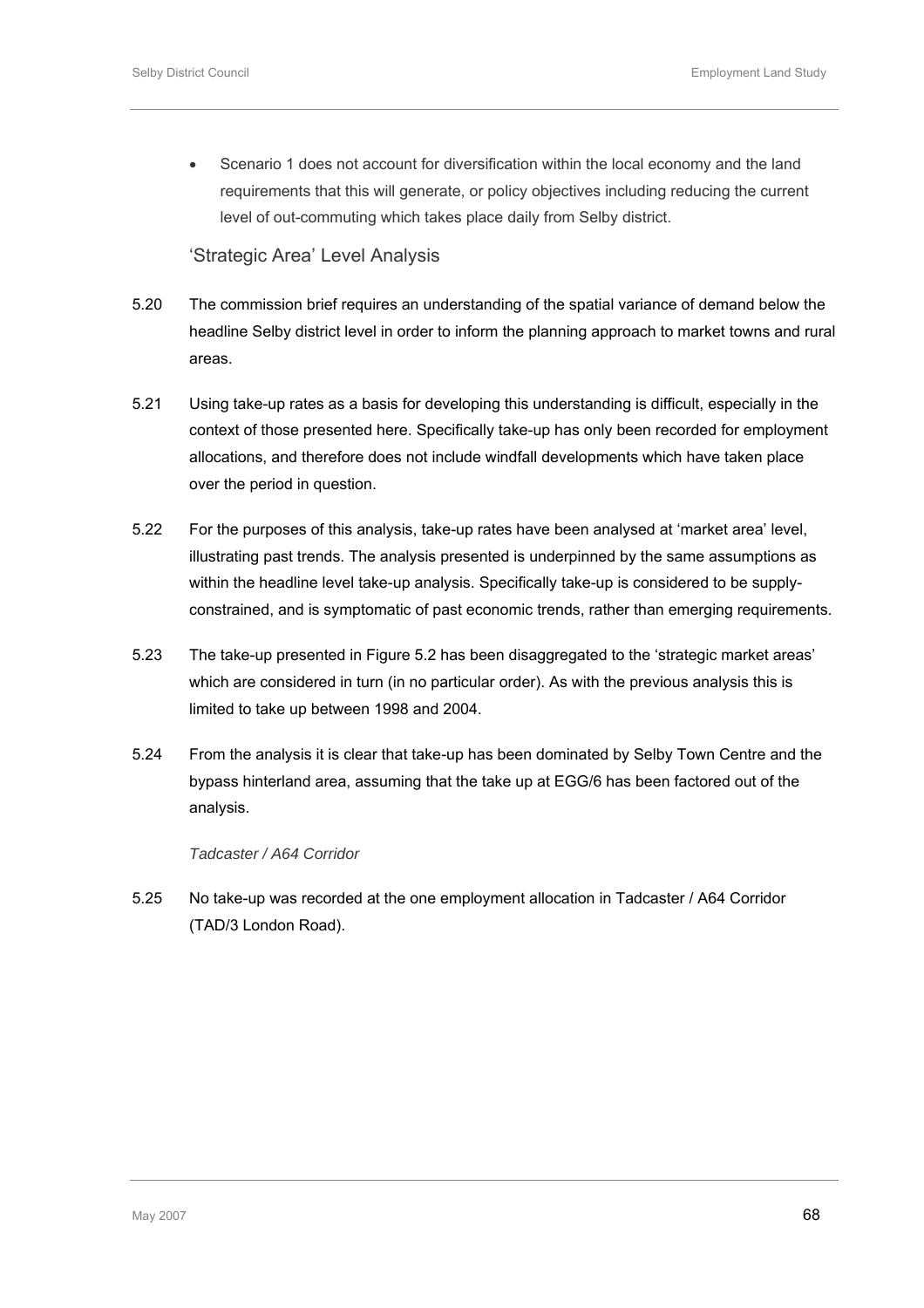*Sherburn in Elmet / A1(M) and A63 Corridor* 

| Figure 5.3: Sherburn in Elmet / A1(M) and A63 Corridor Take-up 1998 to 2004 |  |
|-----------------------------------------------------------------------------|--|
|-----------------------------------------------------------------------------|--|

| Allocation                                 |                               | Application | Take-up    |
|--------------------------------------------|-------------------------------|-------------|------------|
| Reference                                  | <b>Planning Permission</b>    | Reference   | (Hectares) |
| SHB/2                                      | Land at Sherburn Park (North) | 8/58/281H   | 0.198      |
| SHB/2                                      | Land at Sherburn Park (North) | 8/58/281J   | 0.0236     |
| SHB/3                                      | Sherburn Enterprise (east)    | 8/58/558A   | 0.8375     |
| SHB/3                                      | Sherburn Enterprise (east)    | 8/58/558C   | 0.3732     |
| SHB/3                                      | Sherburn Enterprise (east)    | 8/58/599D   | 0.93       |
| SHB/3                                      | Sherburn Enterprise (east)    | 8/58/262C   | 3.165      |
| Sherburn in Elmet / A1(M) and A63 Corridor |                               |             |            |

5.26 Take up within the Sherburn in Elmet / A1(M) and A63 Corridor, at 5.5273 hectares represents 28% of total take-up (excluding EGG/6). The majority of the employment development activity taking place within this area was concentrated in Sherburn Enterprise Park, including both industrial and specifically warehouse / distribution units at Cosmic Park (developed by Gladmans).

### *Selby town and the urban hinterland*

Figure 5.4: Selby Town Centre and Bypass Hinterland Take-up 1998 to 2004

| Allocation                              |                                    | Application | Take-up    |
|-----------------------------------------|------------------------------------|-------------|------------|
| Reference                               | <b>Planning Permission</b>         | Reference   | (Hectares) |
| BRAY/1                                  | Land adjoining Selby Business Park | 8/20/163S   | 0.1875     |
| BRAY/1                                  | Land adjoining Selby Business Park | 8/20/163T   | 0.1572     |
| BRAY/1                                  | Land adjoining Selby Business Park | 8/20/163W   | 0.01366    |
| BRAY/1                                  | Land adjoining Selby Business Park | 8/20/163Y   | 0.0528     |
| BRAY/1                                  | Land adjoining Selby Business Park | 8/20/163AA  | 0.2        |
| BRAY/1                                  | Land adjoining Selby Business Park | 8/20/163AE  | 0.25       |
| BRAY/1                                  | Land adjoining Selby Business Park | 8/20/163AK  | 0.11       |
| BRAY/1                                  | Land adjoining Selby Business Park | 8/20/548A   | 0.188      |
| SEL/3                                   | Bawtry Road (North)                | 8/19/46H    | 3.3        |
|                                         | Land between Denison Road and the  |             |            |
| SEL/4                                   | proposed Selby bypass              | 8/19/1483   | 7.149      |
| Selby Town Centre and Bypass Hinterland |                                    |             | 11.60816   |

5.27 60% of all employment land take-up (discounting the 38 hectares at EGG/6) between 1998 and 2004 was concentrated in the Selby Town Centre and Bypass Hinterland, with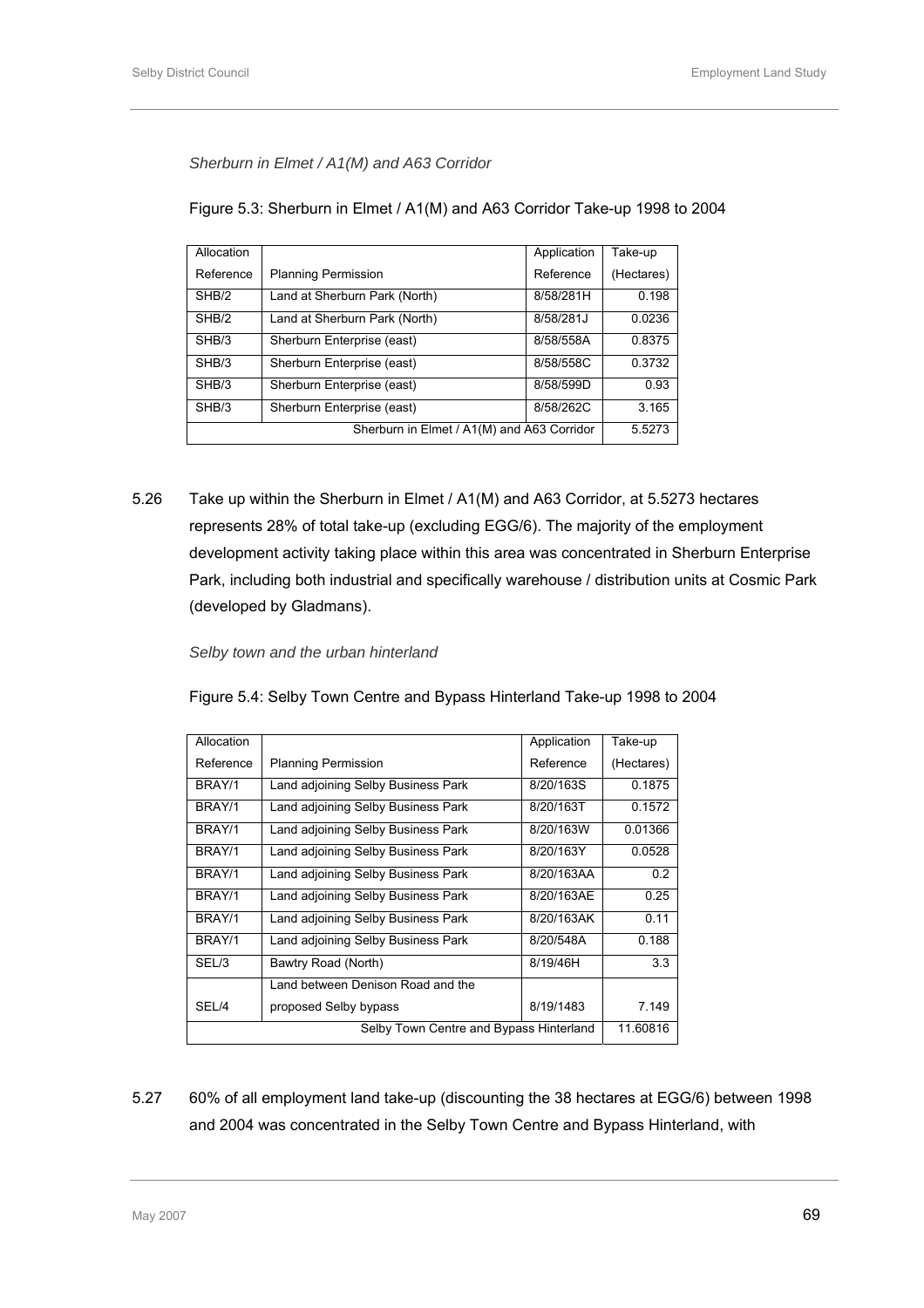incremental take-up at Selby Business Park (land adjoining) totalling 1.16 hectares, with 7.149 hectares developed at Denison Road for manufacturing use.

5.28 The 3.3 hectares at Bawtry Road was developed for retail use.

#### *Eggborough / J34 of M62*

Figure 5.5: Eggborough / J34 of M62 Take-up 1998 to 2004

| Allocation                |                                          | Application | Take-up    |  |
|---------------------------|------------------------------------------|-------------|------------|--|
| Reference                 | <b>Planning Permission</b>               | Reference   | (Hectares) |  |
|                           | Land between the old A19 and the A19     |             |            |  |
| EGG/5                     | bypass                                   | 8/37/179E   | 1.62       |  |
| (EGG/6)                   | (Land south of Eggborough Power Station) | (8/37/184A) | (38.83)    |  |
| EGG/6                     | Land south of Eggborough Power Station   | 8/37/184G   | 0.695      |  |
| (Eggborough / J34 of M62) |                                          |             |            |  |
|                           | 2.315                                    |             |            |  |

5.29 When EGG/6 is removed from the analysis, take up of employment land within Eggborough / around Junction 34 of the M62 represented 12% of total take-up.

*North Selby Town / A19 Corridor* 

5.30 There are no employment allocations within the North Selby Town / A19 Corridor, and therefore no take-up is recorded within this area.

#### *Implications*

5.31 Using a basic extrapolation process, as with headline demand within Scenario 1, these average take-up rates by 'Strategic Area' have been multiplied by 14 years (2007 to 2021) to establish total demand by area to 2021. This is illustrated in the table below.

Figure 5.6: Scenario 1 Strategic Area Level Requirements to 2021

|                                            | Take-up 1998 -  | Annual Average | Requirement 2007   |
|--------------------------------------------|-----------------|----------------|--------------------|
| <b>Allocation Reference</b>                | 2004 (Hectares) | (Hectares)     | $-2021$ (Hectares) |
| Selby Town Centre and Bypass Hinterland    | 11.60816        | 1.934693333    | 27.08570667        |
| Eggborough / J34 of M63 (excluding EGG/6)  | 2.315           | 0.385833333    | 5.401666667        |
| Sherburn in Elmet / A1(M) and A63 Corridor | 5.5273          | 0.921216667    | 12.89703333        |
|                                            |                 |                | 45.38440667        |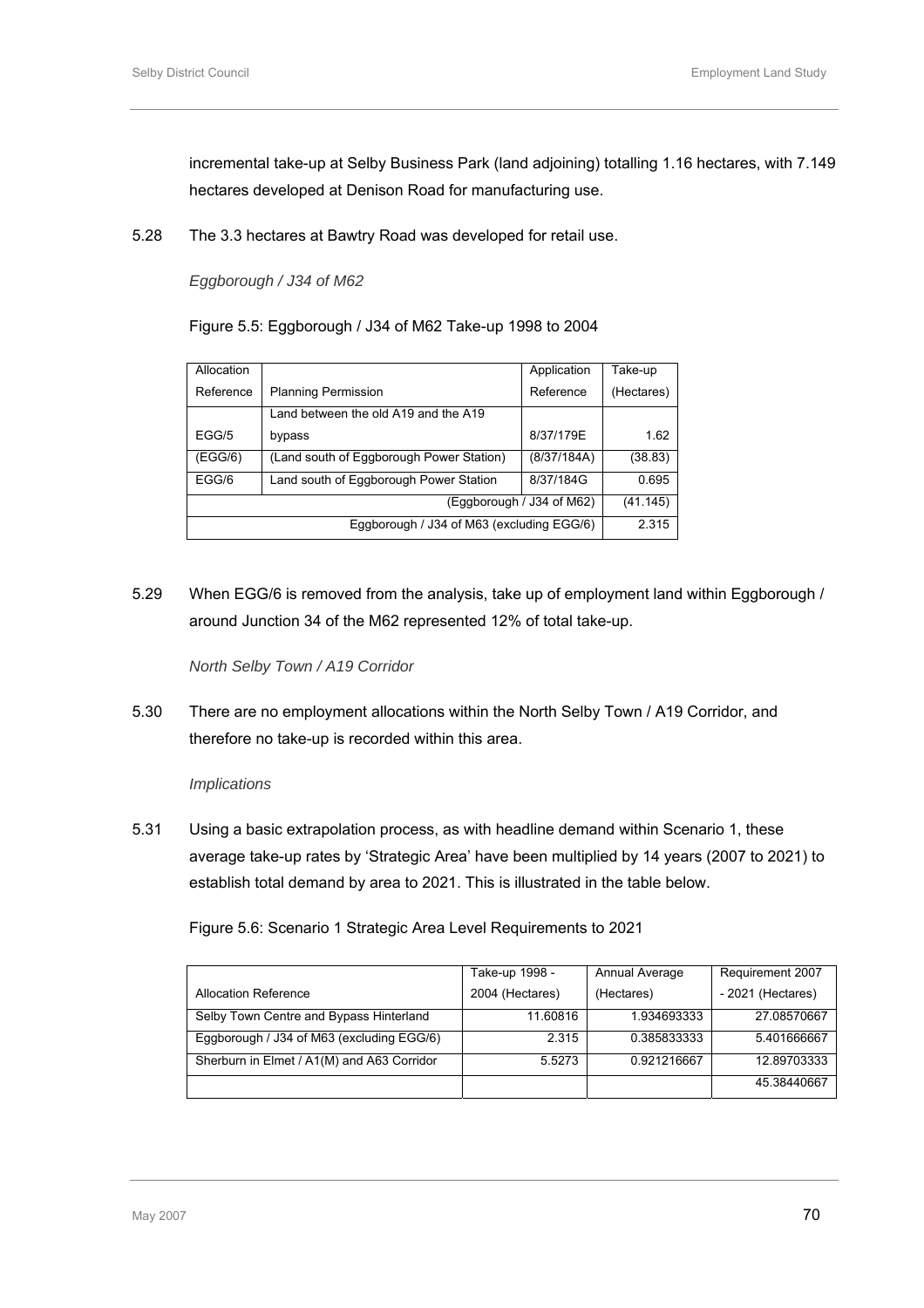- 5.32 Based on the take-up trend analysis a requirement of 27 hectares is identified within Selby Town Centre and Bypass Hinterland, driven by the level of general industrial, warehouse, and retail development (retail park) development which took place between 1998 and 2004.
- 5.33 Other significant (in volume terms) land requirements are identified in the Sherburn in Elmet / A1(M) and A63 Corridor (13 hectares) and Eggborough / Junction 34 of the M62 (5 hectares).
- 5.34 In contrast, using this Scenario, no land requirement is identified at Tadcaster / A64 Corridor or the North Selby Town / A19 Corridor.

# **Baseline Demand (Scenario 2)**

- 5.35 Within the prognosis sub-section of Section 3 a comparison of the forecast employment change as included within the Regional Spatial Strategy (RSS) and those commissioned by Cambridge Econometrics (CE) as part of this commission. The forecasts are found to be contradictory, sending wildly different messages strategically: CE implies that there is growth; Experian implies that there is long term decline.
- 5.36 The comparison exercise undertaken suggests significant weaknesses in both forecasting models as a basis for projecting future economic change.
- 5.37 Whilst analysis of both methodologies, and specifically the adjustment of the forecasts to take into account Full Time Equivalent (FTE) employment change, errs in favour of the CE model as the more acceptable forecast the arguments for and against the use of either forecast model are finely balanced. Indeed neither argument is conclusive.
- 5.38 As a result the sensible strategy for forecasting 'baseline' demand is determined to be taking a mean of both forecasts. The mean total employment change figures are shown in the table overleaf. For the rest of this analysis this model is referred to as 'Scenario 2'.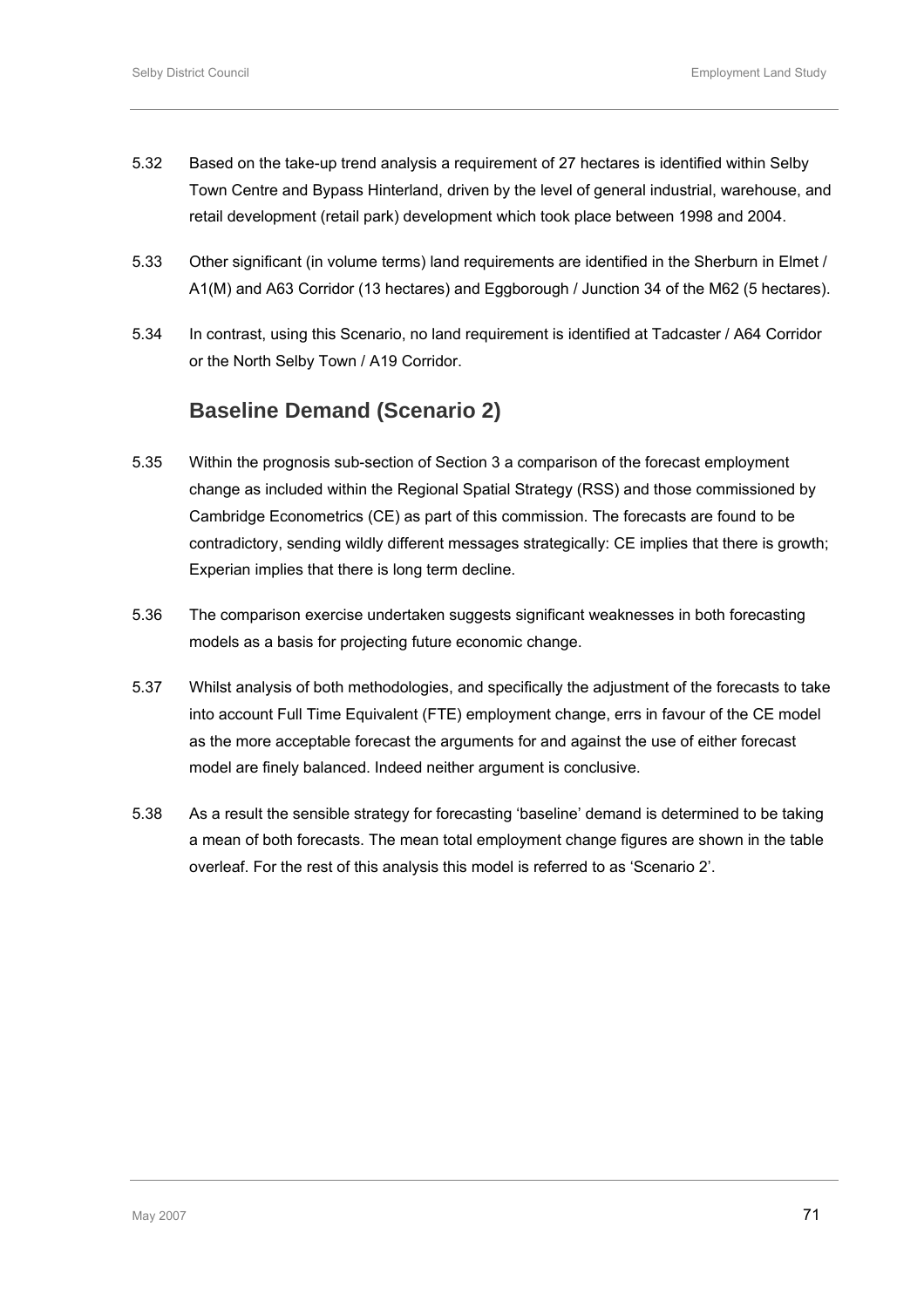|                                        | 2006 | 2016 | 2016 (revised) |
|----------------------------------------|------|------|----------------|
| Agriculture                            | 2.4  | 2.1  | 1.9            |
| Mining & Quarrying                     | 1.6  | 1.3  | 1.1            |
| Manufacturing                          | 5.8  | 5.3  | 4.9            |
| Electricity, Gas and Water             | 0.8  | 0.6  | 0.4            |
| Construction                           | 1.7  | 1.7  | 1.7            |
| Distribution, Hotels and Catering      | 6.8  | 7.4  | 6.9            |
| <b>Transport and Communications</b>    | 2.6  | 2.9  | 2.7            |
| <b>Financial and Business Services</b> | 2.2  | 2.8  | 2.4            |
| Government and Other Services          | 7.3  | 8.0  | 7.5            |
| Total                                  | 31.3 | 32.2 | 31.5           |

### Figure 5.7: Mean Total Employment Change (aggregated sub-sector forecasts) (thousands)

*Source:* CE / CBR Estimates

5.39 A series of methodological steps are undertaken to convert the projections into a land requirement for the emerging plan period. The steps, outlined below, accord with the DCLG Employment Land Review Guidance Note.



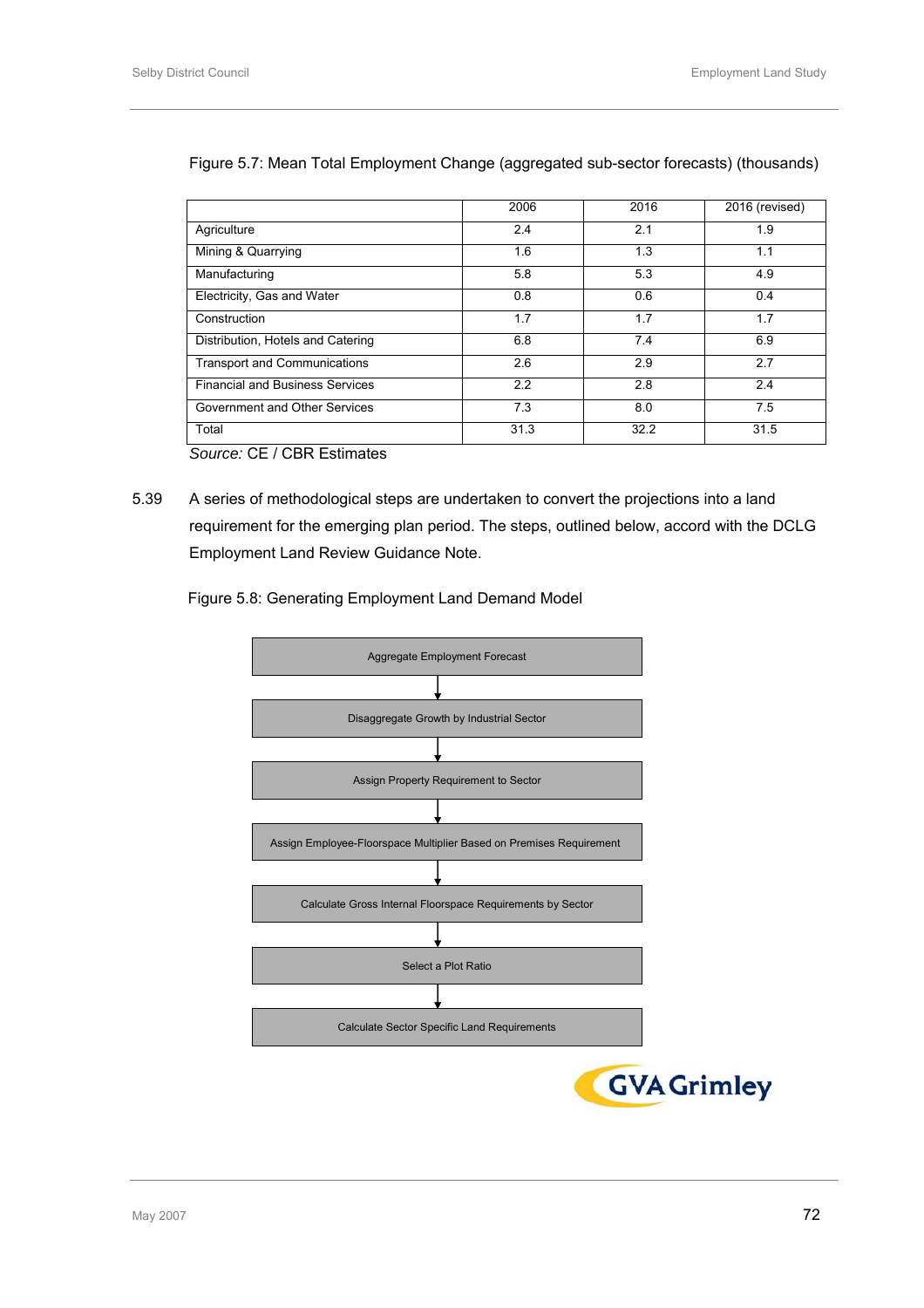- <span id="page-86-0"></span>5.40 As the figure indicates, the starting point for estimating demand is the District-wide employment projection. This is disaggregated into Standard Industrial Classification (SIC) sectors to provide the requisite level of detail to determine land requirements. In the case of this analysis the lowest SIC detail available to project is restricted to a 9-sector breakdown, as in the Regional Spatial Strategy (Experian) forecast model.
- 5.41 The next step in the process is to determine typical property requirements by sector and to assign a representative type of premises to each industrial sector.
- 5.42 Having established accommodation requirements, the next step is to apply a floorspace multiplier to the sector employment forecasts in order to estimate the floorspace requirements associated with each additional job created. This step of the process makes use of English Partnerships guidance on employment densities $^{20}$  $^{20}$  $^{20}$ , as included within the DCLG guidance. Application of the employment density multiplier (established by sector / activity) generates an indicative gross internal floorspace requirement by sector.
- 5.43 In order to convert floorspace requirements into land requirements it is necessary to apply a plot ratio. The choice of plot ratio is informed by the best practice approaches set out in the DCLG quidance.

Summary of Scenario 2 Forecast

- 5.44 Scenario 2 forecasts a (gross) growth of just 600 jobs to 2016. This growth forecast is concentrated in the following sectors:
	- Distribution, Hotels and Catering (+100)
	- Transport and Communications (+100)
	- Finance and Business Services (+200)
	- Government and Other Services (+200)
	- Construction (no change)
- 5.45 Whilst the growth forecast within this sectors is relatively small comparison with those sectors forecast to decline over the period does indicate a period of restructuring within the local economy. The extent of forecast job losses by sector is shown below:
	- Agriculture etc (-500)

l

<sup>20</sup> *Source:* English Partnerships Employment Densities, 2001. Use of EP Employment Densities advocated in Employment Land Review Guidance Note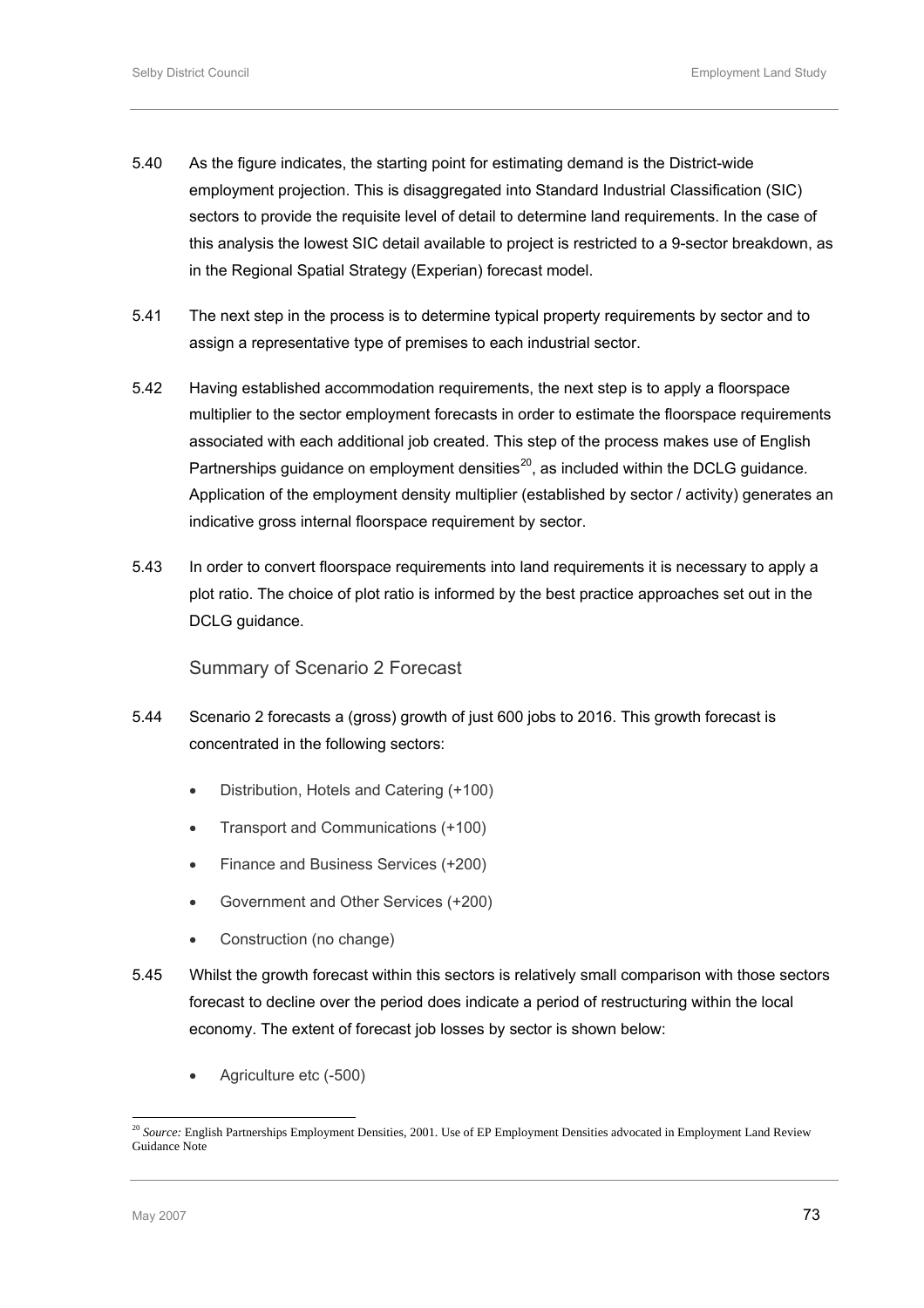- Mining and Quarrying (-500)
- Manufacturing (-900)
- Electricity, Gas and Water (-400)
- 5.46 The following table provides a description of the typical activities included for each growth sector identified within Scenario 2, taken from the SIC breakdown, including Construction which is forecast to remain the same.

Figure 5.9: Scenario 2 Growth Sectors

| Sector                               | <b>Typical Activities</b>                                         |  |  |
|--------------------------------------|-------------------------------------------------------------------|--|--|
| Distribution, Hotels and Catering    | Wholesale and retail trade                                        |  |  |
|                                      | Cargo handling<br>$\bullet$                                       |  |  |
|                                      | Storage and warehousing                                           |  |  |
|                                      | Hotels                                                            |  |  |
|                                      | Camping sites and other provision of short-stay                   |  |  |
|                                      | accommodation                                                     |  |  |
|                                      | <b>Restaurants</b>                                                |  |  |
|                                      | <b>Bars</b>                                                       |  |  |
|                                      | Canteens and catering                                             |  |  |
| <b>Transport and Communications</b>  | Land transport; transport via pipelines<br>$\bullet$              |  |  |
|                                      | Water transport                                                   |  |  |
|                                      | Air transport                                                     |  |  |
|                                      | Activities of travel agents                                       |  |  |
|                                      | Post and telecommunications                                       |  |  |
| <b>Finance and Business Services</b> | Financial intermediation<br>$\bullet$                             |  |  |
|                                      | Insurance and pension funding except compulsory                   |  |  |
|                                      | social security                                                   |  |  |
|                                      | Activities auxiliary to financial intermediation                  |  |  |
|                                      | Real estate, renting and business activities                      |  |  |
|                                      | Renting of machinery and equipment without operator               |  |  |
|                                      | and of personal and household goods                               |  |  |
|                                      | Computer and related activities<br>$\bullet$                      |  |  |
|                                      | Research and development                                          |  |  |
|                                      | Other business activities                                         |  |  |
| Government and Other Services        | Public administration and defence; compulsory social<br>$\bullet$ |  |  |
|                                      | security                                                          |  |  |
|                                      | Education                                                         |  |  |
|                                      | Health and social work                                            |  |  |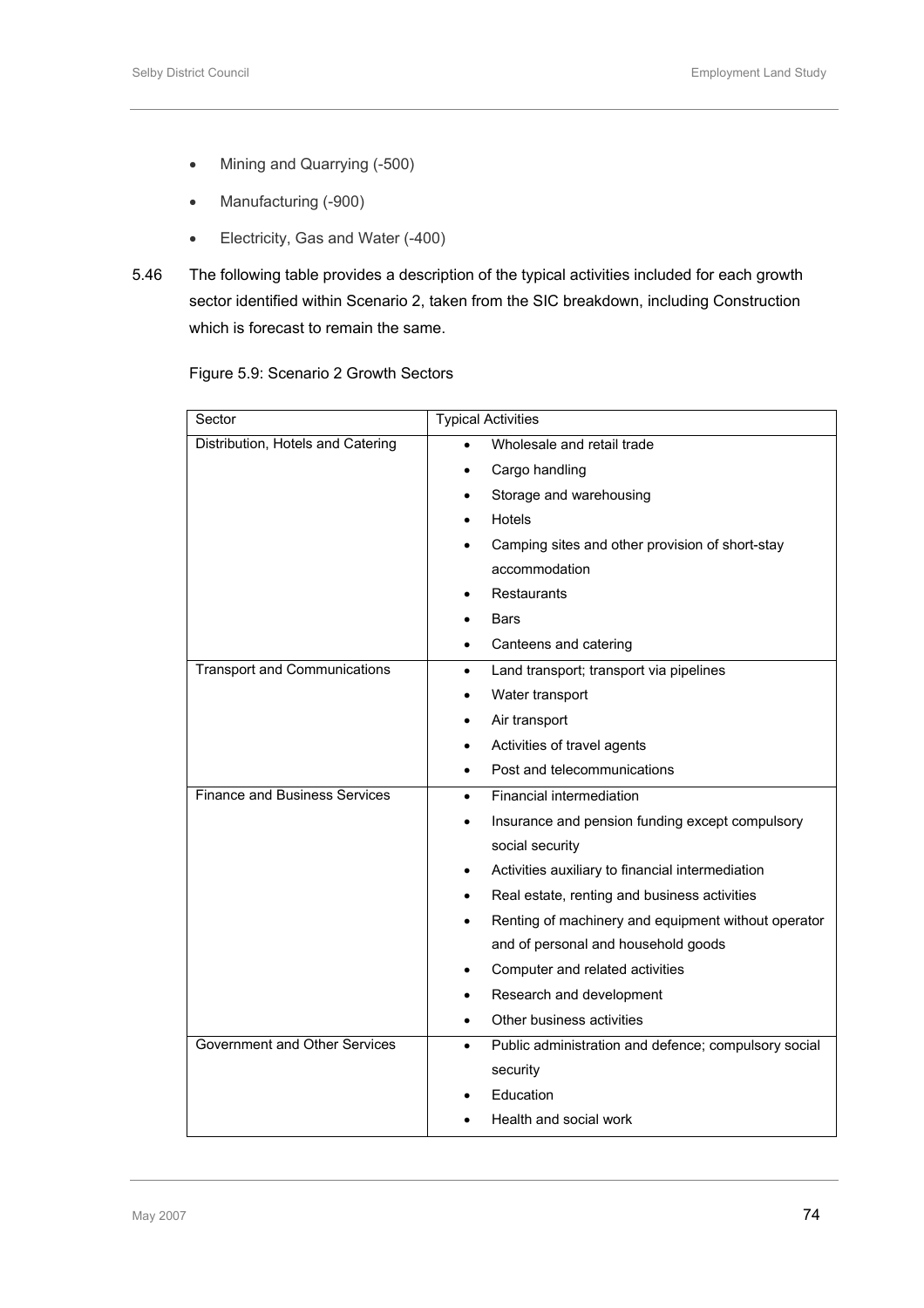|                | Other community, social and personal service<br>$\bullet$<br>activities<br>Private households employing staff and<br>$\bullet$<br>undifferentiated production activities of households for                                                            |
|----------------|-------------------------------------------------------------------------------------------------------------------------------------------------------------------------------------------------------------------------------------------------------|
|                | own use<br>Extra-territorial organisation and bodies<br>$\bullet$                                                                                                                                                                                     |
| (Construction) | (Site preparation)<br>(Building of complete constructions or parts thereof;<br>$\bullet$<br>civil engineering)<br>(Building installation)<br>(Building completion)<br>(Renting of construction or demolition equipment with<br>$\bullet$<br>operator) |

- 5.47 Clearly within the information presented above, and that included in Section 3, the Selby district economy is highly vulnerable to changes:
	- Its forecast growth within all sectors identified is marginal at the most (+200 jobs is the largest growth identified);
	- The growth that is identified is concentrated in a small number of sectors; and
	- Forecast employment growth as identified above includes activity in sectors including retail, hotels and catering, education, health and social work, none of which are 'typical' employment land generators as identified within the DCLG guidance (and are therefore inflating the 'true' land requirement as generated through the forecast).
- 5.48 In addition, and importantly in the context of this study, the growth sectors identified within Scenario 2 are not 'land-hungry' users (which infact are forecast to decline). This leaves Selby in a very difficult position with regards planning for employment land (supply), specifically the changing 'need' relating to employment land (scale and location) across Selby district.

Application of Scenario 2 Forecasts

5.49 The following caveat applies to the interpretation of all forecast data:

Forecast data is most reliable at larger spatial levels. Thus, whilst it is possible to generate a notional employment land requirement based on the forecast data at sector level, the model can only be reliably used to plan for employment land requirements at Selby district level or larger geographies of analysis.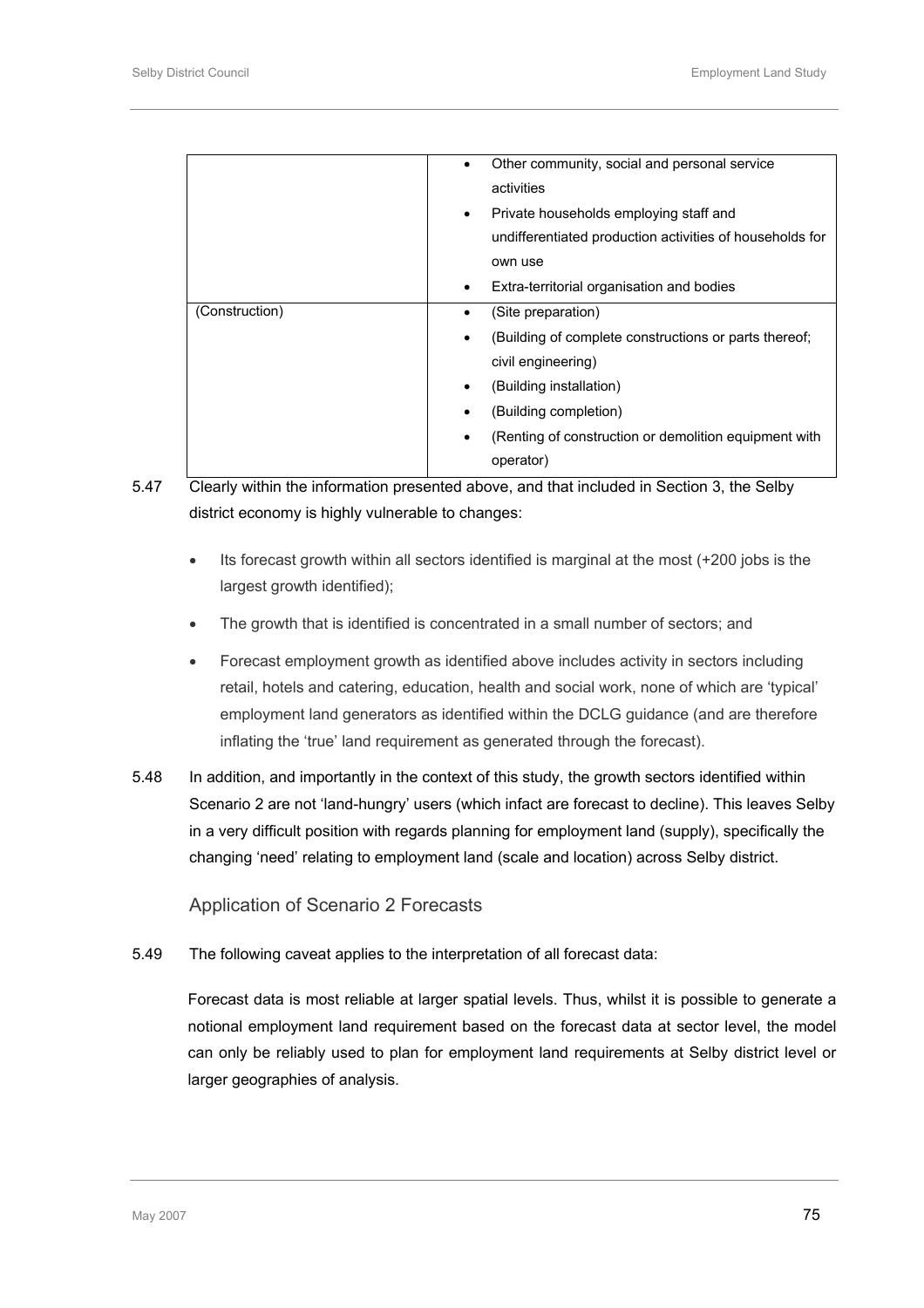It should also be noted that the forecast only accounts for employment led growth as profiled through the economic modelling process. This does not account for 'windfall' economic development (or extant planning permissions) or investment across Selby district, or market choice or churn.

Importantly forecasting typically underestimates local indigenous employment activity at district level (identified in more detail within Section 3, through analysis of the business survey).

- 5.50 With these limitations noted, the following analysis should be interpreted accordingly and the requirements of business sectors considered collectively in planning for an appropriate supply of employment land.
- 5.51 The model presented shows the net baseline growth requirements for Selby District Council to monitor change in business sector composition over the period of the LDF. In essence the model presented is the minimum land required to deliver the level of growth presented within Scenario 2 (it does not allow for churn or choice).
- 5.52 At this stage it would be normal to isolate, and factor out, non-commercial demand included within the forecasts. This includes activities such as Retail, Education, Health and Social Work, Public Administration and Defence, and Miscellaneous Services.
- 5.53 However, given the groupings of sectors within the Experian model it is not possible to do that within the Scenario 2 analysis. This is a further caveat to the use of the forecasts presented here.
- 5.54 The first step in producing a land requirement to deliver Scenario 2 involves matching sectors to their broad property requirements. This process is documented in the following table.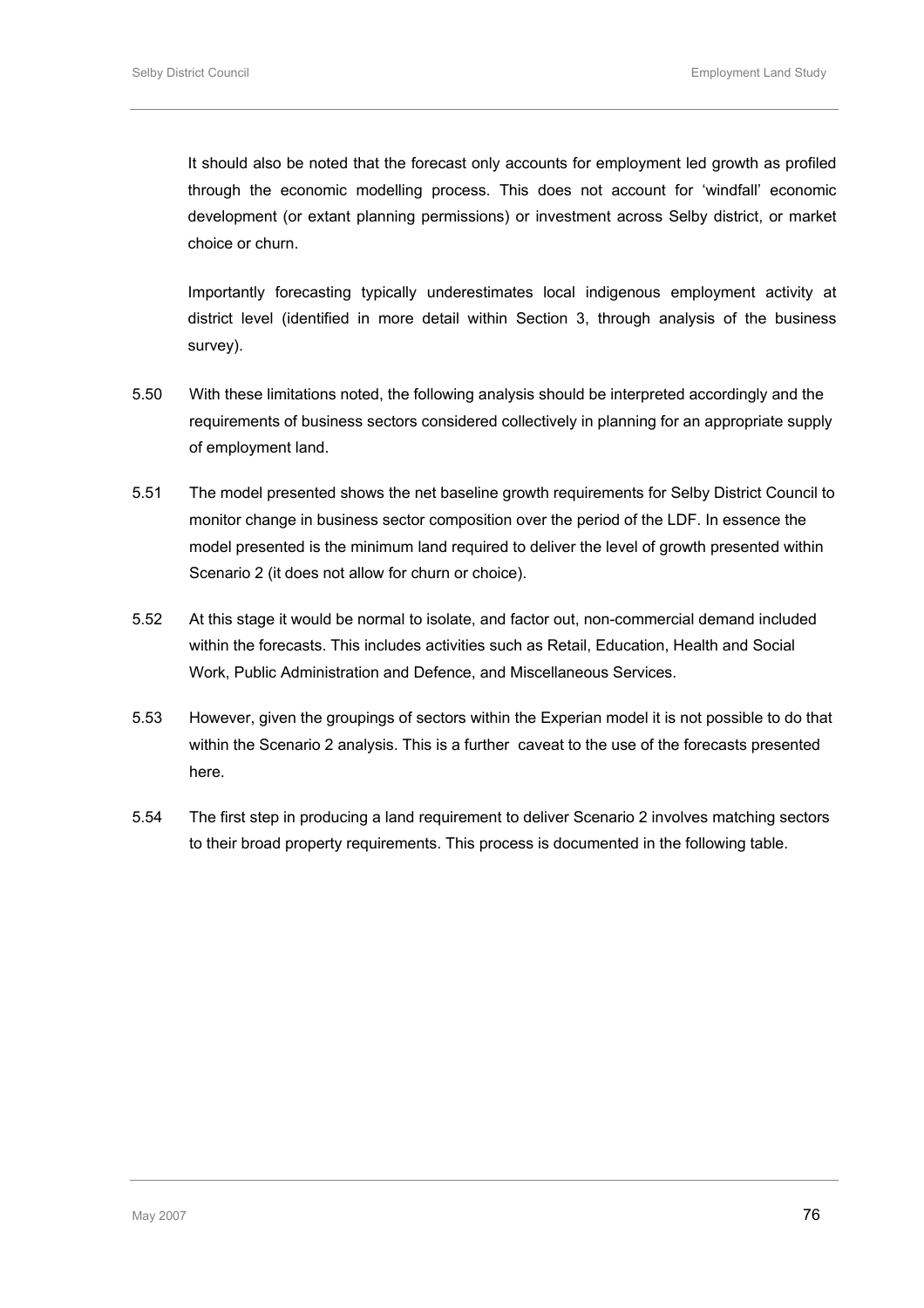| Sector                      | Change     | Accommodation Use Class      | <b>Typical Premises</b> |
|-----------------------------|------------|------------------------------|-------------------------|
|                             | Employment |                              | Requirement (Source:    |
|                             | (2006-year |                              | <b>EP Employment</b>    |
|                             | ending     |                              | Densities)              |
|                             | 2020)      |                              |                         |
| Distribution, Hotels and    |            | <b>B2/B8</b>                 | General warehousing     |
| Catering                    | 100        |                              |                         |
| Transport and               |            | <b>B2/B8</b>                 | Large scale warehousing |
| Communications              | 100        |                              |                         |
| <b>Finance and Business</b> |            | B1, limited occupation of A2 | General purpose built   |
| Services                    | 200        | space                        | office                  |
| Government and Other        |            | Limited demand for B1 space  | n/a                     |
| Services                    | 200        |                              |                         |

<span id="page-90-0"></span>Figure 5.10: Broad property requirements by sector

5.55 The next step in the process is to assign a floorspace multiplier (using English Partnerships average employment densities $^{21}$  $^{21}$  $^{21}$ ) in order to derive the gross internal floorspace to be generated by the sectoral growth forecast. This step is shown in the table below.

Figure 5.11: Gross internal floorspace calculation

|                             | Change     |                              |                      |            |
|-----------------------------|------------|------------------------------|----------------------|------------|
|                             | Employment |                              | Average              | Gross      |
|                             | (2006-year | <b>Typical Premises</b>      | Employment           | Internal   |
|                             | ending     | Requirement (Source: EP      | Density (floorspace/ | Floorspace |
| Sector                      | 2020)      | <b>Employment Densities)</b> | worker)              | (sq m)     |
| Distribution, Hotels and    |            |                              |                      |            |
| Catering                    | 100        | General warehousing          | 50                   | 5000       |
| Transport and               |            |                              |                      |            |
| Communications              | 100        | Large scale warehousing      | 80                   | 8000       |
| <b>Finance and Business</b> |            | General purpose built        |                      |            |
| Services                    | 200        | office                       | 19                   | 3800       |
| Government and Other        |            |                              |                      |            |
| Services                    | 200        | n/a                          | n/a                  |            |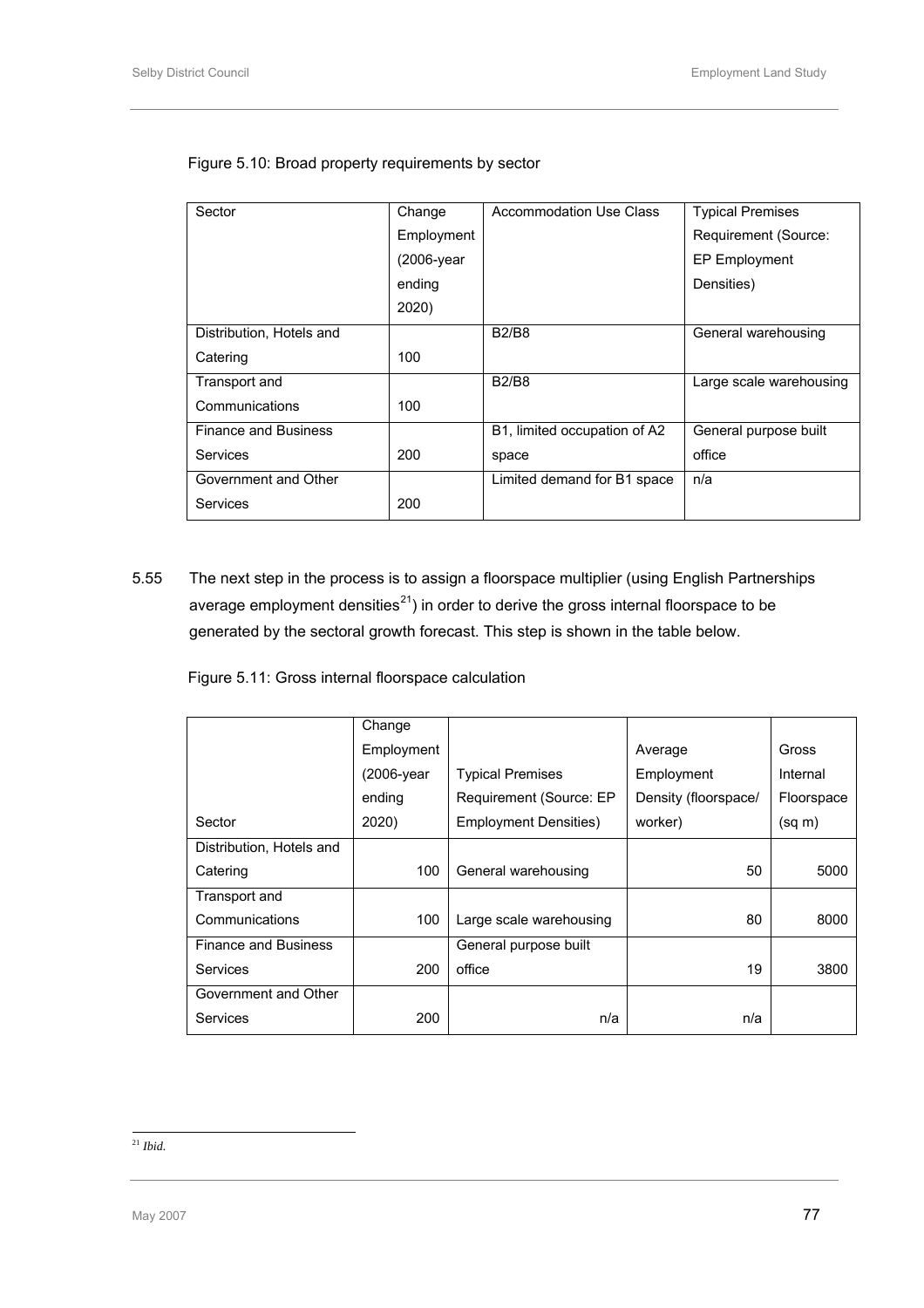- 5.56 In total it is anticipated that sector growth will generate demand for upwards of 16,800 square metres of floorspace over the period 2007 to 2016.
- 5.57 The next step is translated into a land requirement and, as detailed in the DCLG guidance, this is achieved by the application of a plot ratio. In order to provide a range of land requirements a 'low range' and 'high range' plot ratio has been assigned to each sector and the resultant land requirement calculated.
	- Low-range plot ratios: denoting a more intense use of land in relation to commercial floorspace.
	- High-range plot ratios: denoting an extensive use of land in relation to commercial floorspace.
- 5.58 Plot ratios have been selected according to the literature review contained in the DCLG employment land guidance. Both low-range and high-range requirements are presented in the table overleaf.

|                             | Gross       | <b>Plot Ratio</b> | <b>Plot Ratio</b> | Growth Sector | Growth Sector |
|-----------------------------|-------------|-------------------|-------------------|---------------|---------------|
|                             | Internal    | (High             | (Low              | <b>Site</b>   | <b>Site</b>   |
|                             | Floorspace  | Range)            | Range)            | Requirements  | Requirements  |
| Sector                      | $(sq \, m)$ |                   |                   | (High) Ha     | (Low) Ha      |
| Distribution, Hotels and    |             |                   |                   |               |               |
| Catering                    | 5000        | 0.4               | 0.6               | 1.25          | 0.83          |
| Transport and               |             |                   |                   |               |               |
| Communications              | 8000        | 0.4               | 0.6               | 2.00          | 1.33          |
| <b>Finance and Business</b> |             |                   |                   |               |               |
| <b>Services</b>             | 3800        | 0.25              | 0.4               | 1.52          | 0.95          |
| Government and Other        |             |                   |                   |               |               |
| Services                    |             |                   |                   |               |               |
| Total                       | 16800       |                   |                   | 4.77          | 3.12          |

#### Figure 5.12: Land requirements

5.59 It is apparent that using more efficient forms of development (as shown within the low plotratio column), the net additional employment forecast within Scenario 2 could be accommodated within a minimum of 3.12 hectares of employment land. Under a higher plot ratio and thus using less efficient forms of development configuration, the land requirement rises to 4.77 hectares.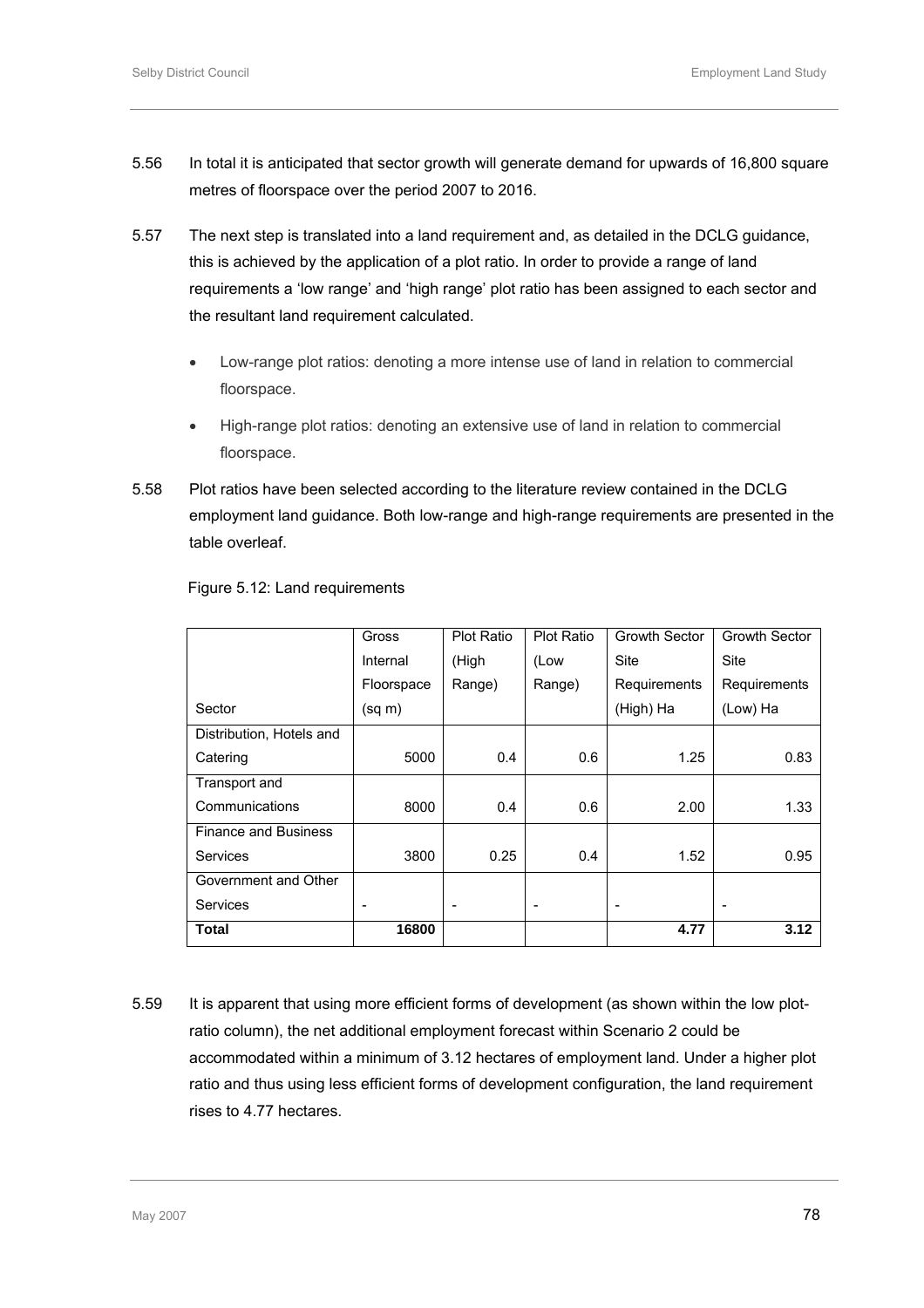- 5.60 These estimates of employment land demand is found to be significantly lower than that generated within Scenario 1 (35.64 hectares using the 3.24ha annual average projected to 2016). This is primarily a result of two key factors:
	- The forecast growth of relatively land efficient sectors (and the factoring out of one-third of the forecast employment growth due to the non-commercial activity included) to 2016 compared to more 'traditional' employment activities driving demand in the past; and
	- The fairly modest growth forecast within Scenario 2, showing only a marginal growth to 2016 (and therefore suggesting a relatively stagnant economy).
- 5.61 This in itself raises a number of important questions for Selby district over the upcoming plan period. Firstly, how appropriate it is to plan for an economy which is forecast to be stagnant (considering the flaws in both forecast models analysed), leaving the area potentially vulnerable to small changes in the local business base / inward investment decisions. Secondly, how to accommodate the shifting economic base within the district, away from the traditional primary sectors to the emerging service sector activities.
- 5.62 Both of these questions raise pertinent challenges over the coming plan period. If the LDF plans for economic growth (or stagnation) as included within Scenario 2 it leaves itself potentially vulnerable to small scale change.
- 5.63 On the other hand, planning using Scenario 1 is flawed as a result of its reliance on past economic trends (which are known to be shifting).
- 5.64 There are also linkages here with planning for residential development, and specifically the scale of development advocated in RSS. It is imperative that the economy within Selby District develops at a rate in line with housing development to ensure that its current dormitory role is not reinforced / compounded.

# Scenario 2: Net considerations

5.65 As presented within Paragraph 5.45 a number of sectors are forecast to experience a net reduction in total employment. Following the same methodology as within the earlier analysis (the DCLG staged approach), the following tables summarise the land implications of the net forecast figures.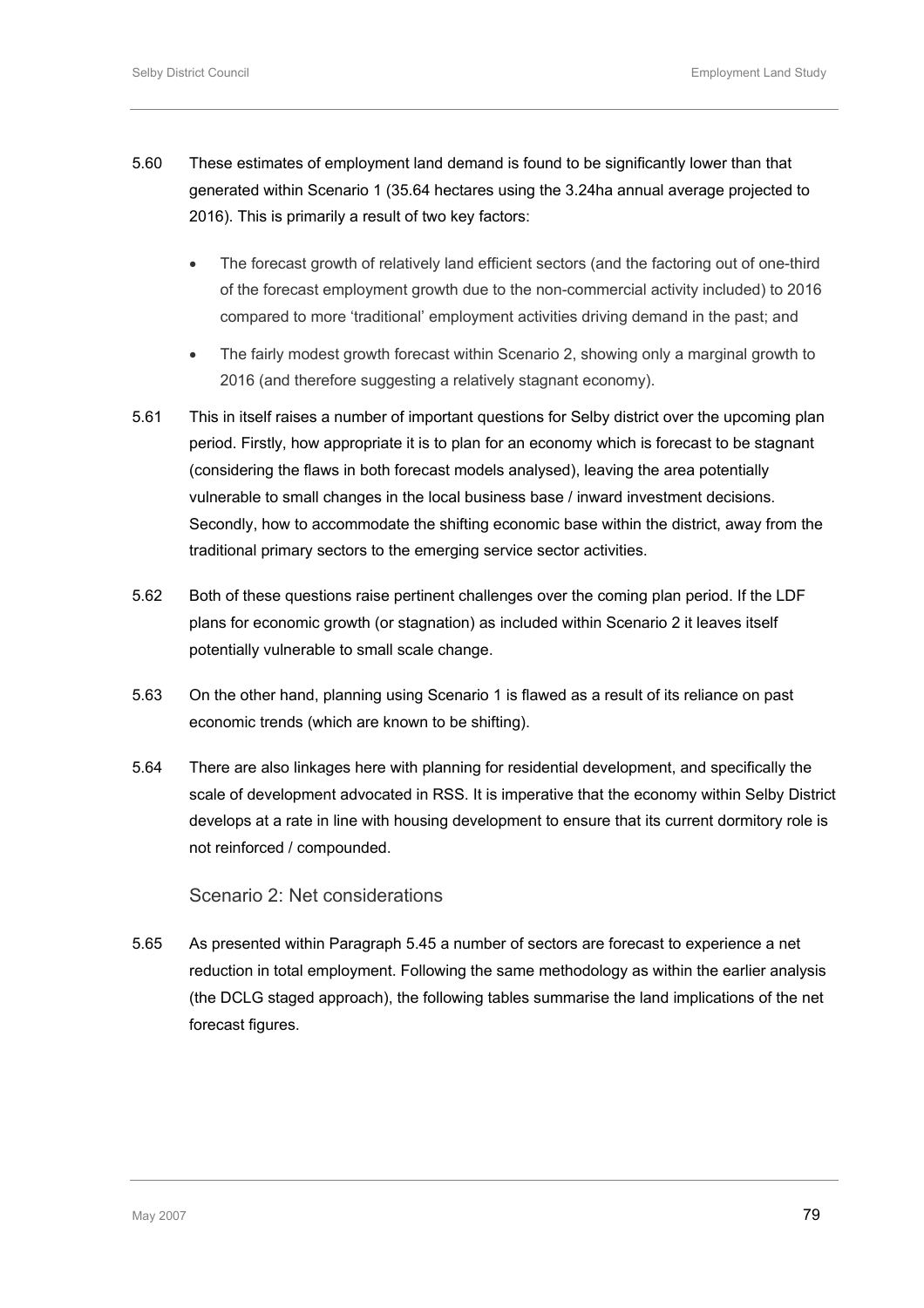| Sector                     | Change       | Accommodation | <b>Typical Premises</b> |
|----------------------------|--------------|---------------|-------------------------|
|                            | Employment   | Use Class     | Requirement (Source:    |
|                            | (2006-year   |               | EP Employment           |
|                            | ending 2020) |               | Densities)              |
| Agriculture etc            | 500          | n/a           | n/a                     |
| Mining and Quarrying       | 500          | n/a           | n/a                     |
|                            |              | Primarily B2  | General industrial      |
| Manufacturing              | 900          |               | buildings               |
|                            |              | n/a           | General industrial      |
| Electricity, Gas and Water | 400<br>-     |               | buildings               |

# Figure 5.13: Broad property requirements by sector

# Table 5.14: Gross internal floorspace calculation

|                            |              |                              | Average      |            |
|----------------------------|--------------|------------------------------|--------------|------------|
|                            | Change       |                              | Employment   | Gross      |
|                            | Employment   | <b>Typical Premises</b>      | Density      | Internal   |
|                            | (2006-year)  | Requirement (Source: EP      | (floorspace/ | Floorspace |
| Sector                     | ending 2020) | <b>Employment Densities)</b> | worker)      | (sq m)     |
| Agriculture etc            | -500         |                              | n/a          | n/a        |
| Mining and Quarrying       | -500         |                              | n/a          | n/a        |
| Manufacturing              | $-900$       | General industrial buildings | 34           | $-30600$   |
| Electricity, Gas and Water | -400         | General industrial buildings | 34           | $-13600$   |

# Table 5.15: Land requirements

|                      | Gross       |                   |                   | Growth       | Growth       |
|----------------------|-------------|-------------------|-------------------|--------------|--------------|
|                      | Internal    | <b>Plot Ratio</b> | <b>Plot Ratio</b> | Sector Site  | Sector Site  |
|                      | Floorspace  | (High             | (Low              | Requirements | Requirements |
| Sector               | $(sq \, m)$ | Range)            | Range)            | (High) Ha    | (Low) Ha     |
| Agriculture etc      | n/a         | n/a               | n/a               |              |              |
| Mining and Quarrying | n/a         | n/a               | n/a               |              |              |
| Manufacturing        | $-30600$    | 0.35              | 0.45              | $-8.74$      | $-6.80$      |
| Electricity, Gas and |             |                   |                   |              |              |
| Water                | $-13600$    | 0.35              | 0.45              | $-3.89$      | $-3.02$      |
| <b>Total</b>         | -44200      |                   |                   | $-12.63$     | $-9.82$      |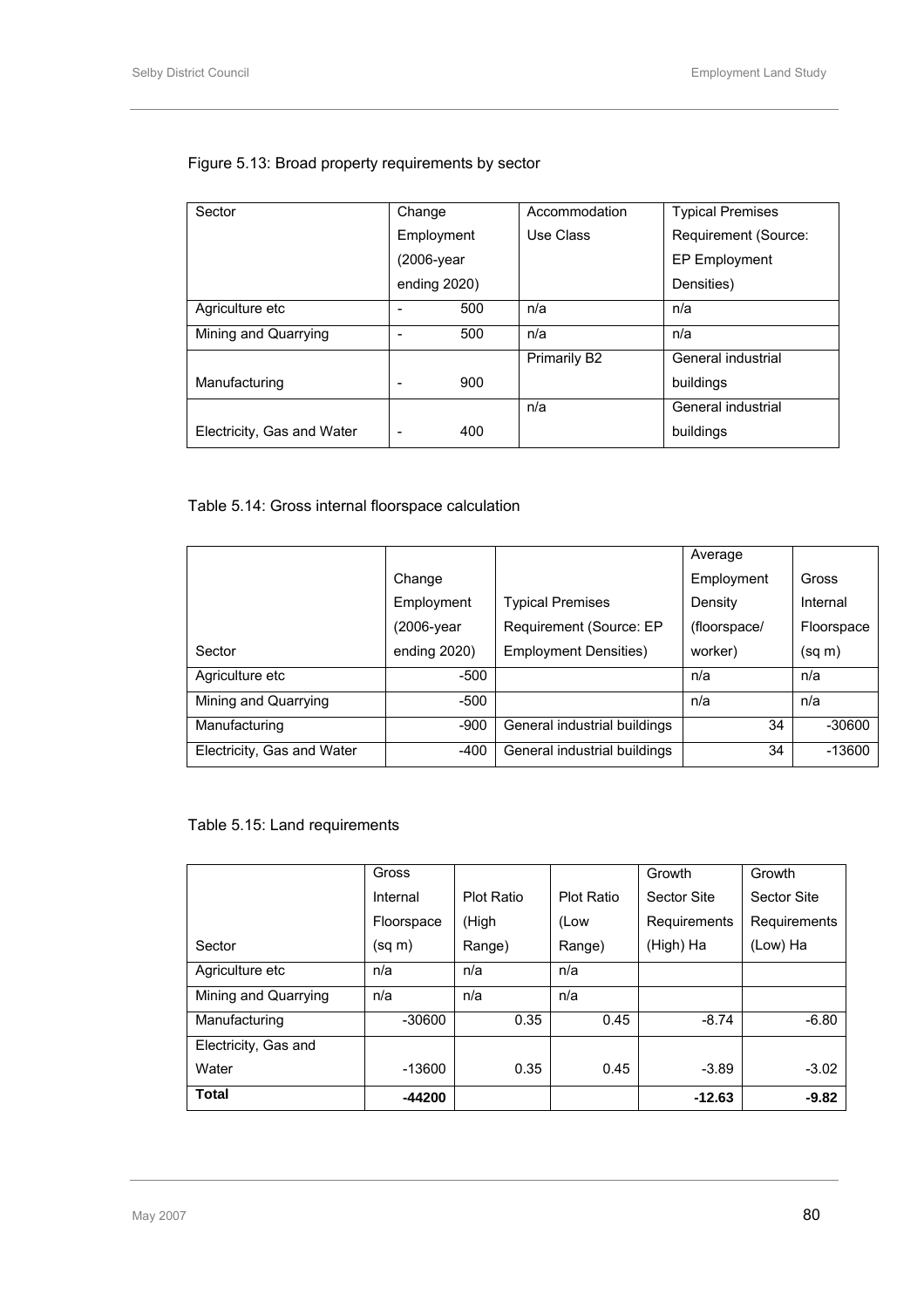- 5.66 Given the net forecast total employment decline across Selby district within Scenario 2 upwards of 44,200 square metres of floorspace will be released in Selby to 2016.
- 5.67 When translated into a land value showing the potential scale of employment land no longer required to 2016 – this equates to between 9.82 and 12.63 hectares of land. This shows specifically the forecast reduction in general industrial / business land required to 2016 (although specific note is made here of previous analysis in Section 3 building on analysis of the business consultation undertaken).
- 5.68 When these net loss values are netted from the gross land requirement generated by the forecast growth sectors, the overall net land loss forecast for Selby district is identified to be between 6.71 (low plot-ratio) and 7.86 hectares (high plot-ratio).

# Scenario 2: Key Point Summary

- The Selby district economy is found within Scenario 2 to be entering a potential period of stagnation, with limited growth identified at sector level.
- Forecast growth identified does however suggest a shift within the local economy away from more primary (manufacturing) sectors towards more land efficient sectors including Financial and Business Services. The extent of this shift is not comprehensive however, showing a continued role for distribution specifically across Selby district.
- A marginal growth is identified for freight activity over the period, of circa 100 jobs generating a land requirement of circa 2 hectares of land (maximum).
- Given the assumptions built into the econometric forecast:
	- A gross land requirement for 3.12 hectares is generated at a low plot ratio
	- A gross land requirement for 4.77 hectares is generated at a high plot ratio
- Including net losses of employment forecast generates a reduction in need for employment land of between 6.71 hectares and 7.86 hectares.

# **City-Region Growth Model (Scenario 3)**

5.69 A third growth scenario has been generated to understand the requirements of the more aspirational growth associated with the Leeds City Region Development Plan. In effect this scenario has been included in the analysis as a 'policy on' scenario, being that it factors in the projects identified within the CRDP document.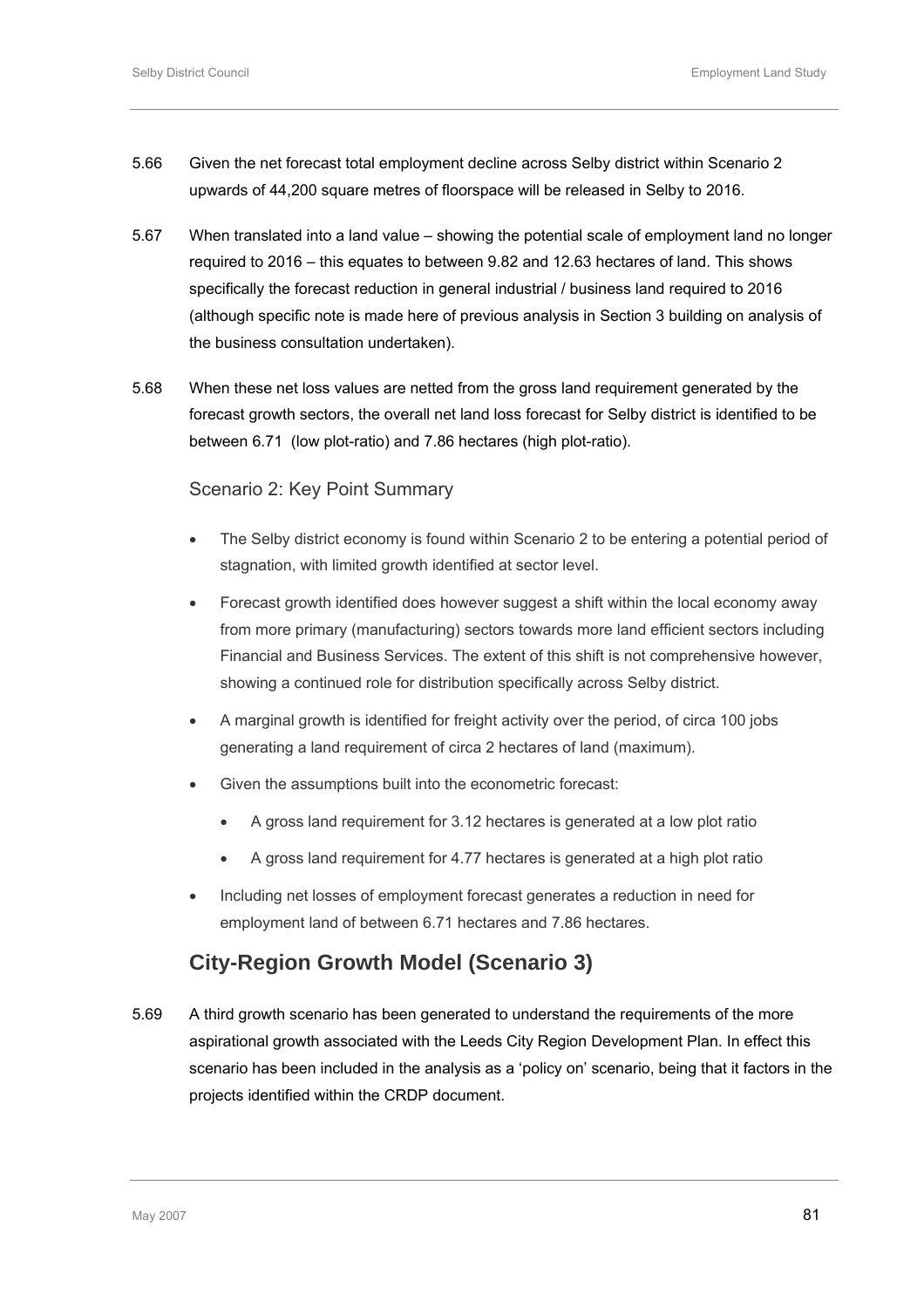- 5.70 The key themes of the policy approach included within the Leeds CRDP is outlined in more detail within Appendix 2 of this report.
- 5.71 The analysis included here concentrates on the forecast change in employment rather than Gross Value Added (GVA), in order to establish the implications of the 'policy on' scenario for Selby District.
- 5.72 The CRDP 'unconstrained economic growth' model reflects the most current Regional Econometric Model at the time of publication (November 2006) including the outputs from a range of development schemes identified in Yorkshire Forwards Sub Regional Investment Plans whilst also factoring in the outputs from a range of development schemes. It is important to note that any proposals which at the time of publication were speculative were not included in this model – including importantly for Selby District the European Spallation Source.
- 5.73 The projects shown in the table below were factored into the baseline scenario to generate the unconstrained growth forecasts.

|                 |                             |                                |                           | Jobs    |
|-----------------|-----------------------------|--------------------------------|---------------------------|---------|
|                 |                             |                                |                           |         |
|                 | Scheme                      |                                |                           | (FTE's) |
|                 |                             |                                | Eastgate / Harewood       |         |
| Leeds           | Leeds Aire Valley           | Holbeck Urban Village          | Quarter                   | 43,000  |
|                 |                             |                                | <b>University Centre</b>  |         |
|                 | Remaking Barnsley           | <b>DMC</b>                     | Barnsley                  |         |
|                 | <b>Barnsley Social</b>      | Wentworth /                    | Creative & Digital (DMCII |         |
|                 | Infrastructure              | Stainborough                   | / Creativity Works)       |         |
|                 |                             | Renaissance Market             |                           |         |
|                 | Penistone MTI               | Towns                          | Shortwood Business Park   |         |
|                 |                             | Junction 37 Business           |                           |         |
| Barnsley        | Ashroyd Business Park       | Park                           |                           | 3,758   |
|                 |                             |                                | <b>Bradford Centre</b>    |         |
|                 | Manningham                  | <b>Bradford Airedale</b>       | Regeneration              |         |
| <b>Bradford</b> | Bradford Canal              | <b>Bradford Waterside</b>      | Objective 2               | 25,901  |
|                 | Kirklees Strategic          |                                |                           |         |
|                 | Economic Zone               | <b>Bretton Street Dewsbury</b> | Slipper Lane, Mirfield    |         |
|                 | Huddersfield Urban          | Huddersfield Waterfront /      |                           |         |
| <b>Kirklees</b> | Renaissance                 | Folly Hall                     |                           | 8,550   |
|                 | Wakefield Road,             | South Edge Employment          |                           |         |
|                 | <b>Brighouse</b>            | Site                           | Mill Royd Street          |         |
| Calderdale      | <b>Broad Street Halifax</b> | Halifax Renaissance            | <b>Upper Calder</b>       | 2.250   |

Figure 5.16: Unconstrained Growth Scenario: Major Committed Schemes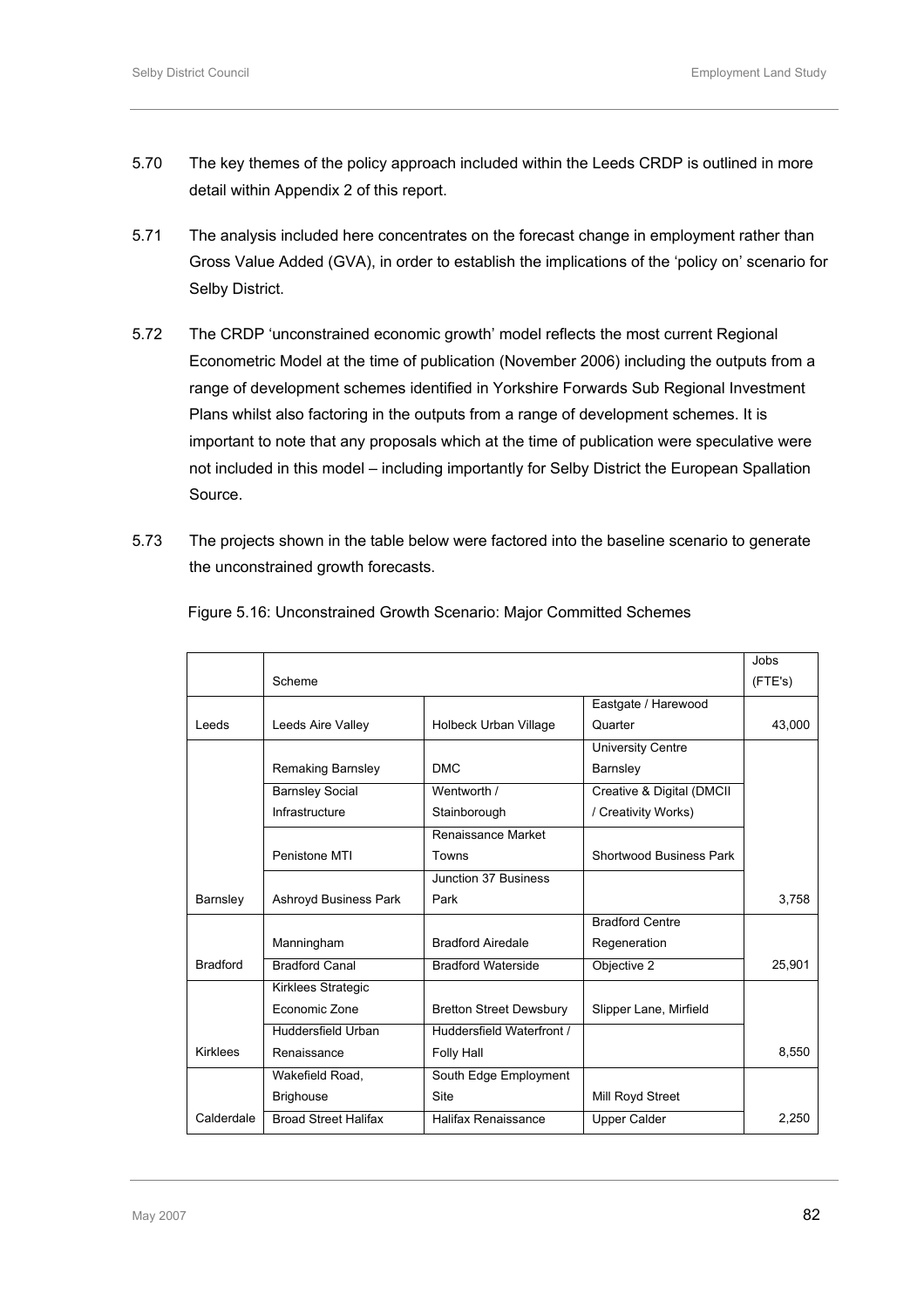|           | Castle Picadilly       | Foss Islands Road    | Hungate                |        |
|-----------|------------------------|----------------------|------------------------|--------|
|           | Terry's                | Vangard Site         | <b>York Central</b>    |        |
| York      | <b>Heslington East</b> |                      |                        | 17,839 |
| Wakefield | Wakefield Westgate     | Wakefield Waterfront | Wakefield Trinity Walk | 3,717  |

*Source:* Leeds City Region Development Plan November 2006, Appendix 5: City Region Economic Growth

- 5.74 Importantly in the context of this scenario, and its implications for Selby District, no individual schemes were identified in Selby, Harrogate or Craven, and therefore none were included in the analysis. As a result even within the unconstrained growth scenario the only forecast growth in each of these three areas was the 'base' forecast data.
- 5.75 The table below illustrates the level of growth (FTE employment) that could be achieved across the Leeds City Region in an 'unconstrained scenario'.

|                    |           |           |         | Change  |
|--------------------|-----------|-----------|---------|---------|
|                    | 2006      | 2016      | Change  | %       |
| Craven             | 24,543    | 25,583    | 1,040   | 4.07    |
| Harrogate          | 72,424    | 75,951    | 3,527   | 4.64    |
| Selby              | 35,006    | 34.237    | $-769$  | $-2.25$ |
| York               | 93.815    | 116,268   | 22,453  | 19      |
| Barnsley           | 72,412    | 78,460    | 6.048   | 7.71    |
| <b>Bradford</b>    | 182,074   | 232,454   | 50,380  | 21.67   |
| Calderdale         | 77.705    | 84.075    | 6.370   | 7.58    |
| <b>Kirklees</b>    | 140.766   | 157.295   | 16,529  | 10.51   |
| Leeds              | 367,746   | 443,861   | 76,115  | 17.15   |
| Wakefield          | 130.017   | 141,393   | 11,376  | 8.05    |
| <b>City Region</b> | 1,196,508 | 1,389,577 | 193,069 |         |

Figure 5.17: Employment Growth Unconstrained Growth Forecast 2006 – 2016 (FTE's)

*Source:* Leeds City Region Development Plan November 2006, Appendix 5: City Region Economic Growth

- 5.76 At headline (City Region) level a growth of circa 139,000 jobs (FTE's) is forecast within the 'unconstrained growth' scenario, including significantly a growth of over 50,000 jobs in Bradford and almost 22,500 in York.
- 5.77 The major growth sectors at headline level identified within the CRDP unconstrained scenario are:
	- Health (+25,841 FTE employment growth) (+22%);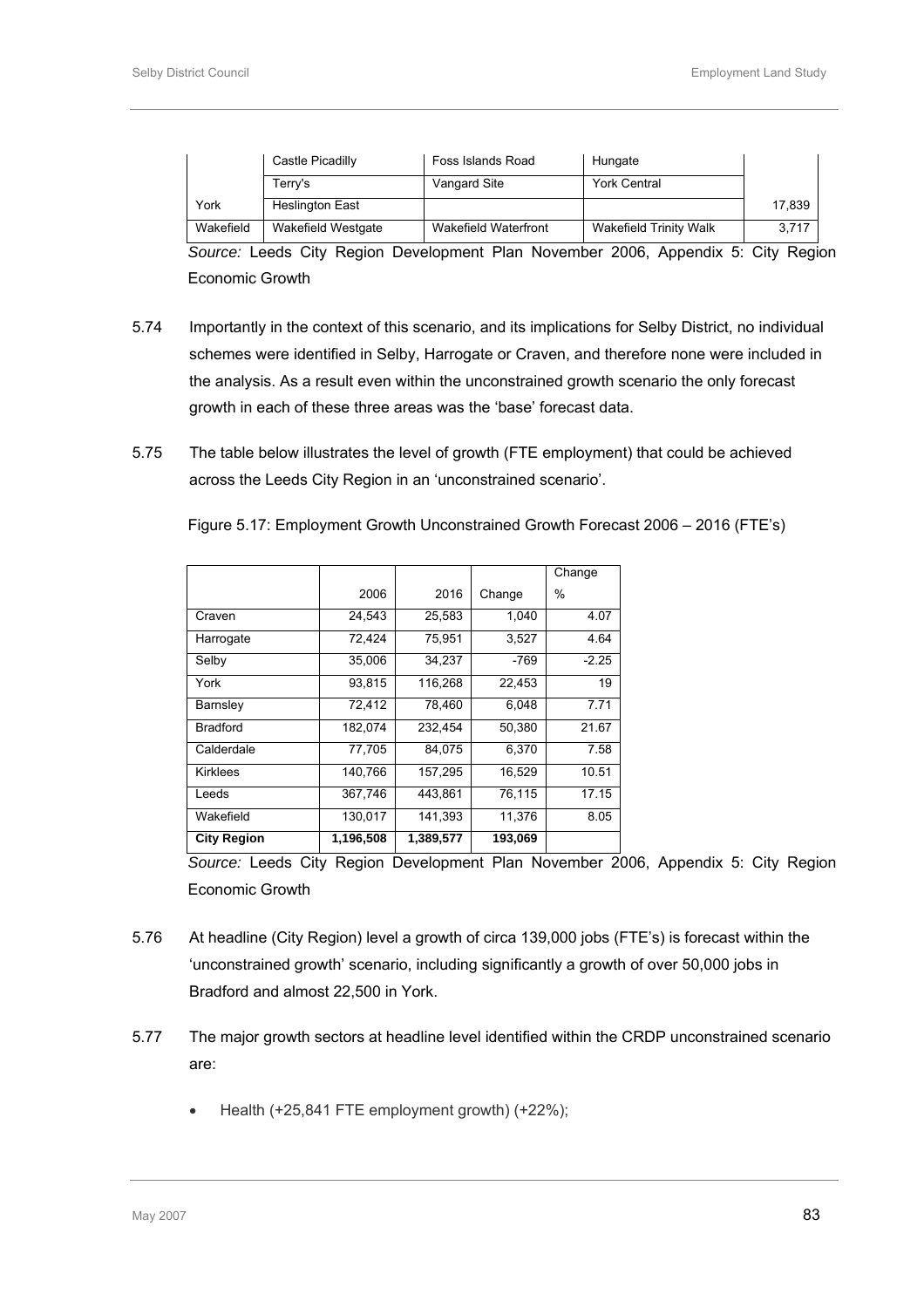- Banking and Insurance (+11,410 FTE employment growth) (+21%);
- Construction (+12,472 FTE employment growth) (+12%);
- Retailing (+12,461 FTE employment growth) (+11.9%); and
- Business Services (+15,266 FTE employment growth) (+9.9%).
- 5.78 Of concern in the context of this study is the nature of change forecast across Selby District within the CRDP – specifically the net loss of jobs included within the 'unconstrained growth scenario'.
- 5.79 Importantly however this forecast loss, and therefore Scenario 3, can be discounted for the reasons explained in the bullet point below.
	- The CRDP utilises the Experian forecasts for growth, as analysed within Section 3 and Appendix 5 of this report. It is a conclusion of this study that the Experian model does not present a robust basis for planning for employment land across Selby District over the emerging plan period.
	- Further to the previous bullet point, it is imperative to note that the CRDP analysis is based on an earlier iteration of the Experian forecasts than that included within the Regional Spatial Strategy. The earlier iteration provided a more pessimistic view of potential employment growth (FTE) across Yorkshire as a whole, again bringing into question its appropriateness for use within this study.
- 5.80 On this basis no further analysis, in terms of implications for employment land provision, is run for Selby District within Scenario 3.
- 5.81 The CRDP does however include specific analysis of the Financial and Business Services across the City-Region area, summarised in brief below, with specific regard to the need to develop linkages with Selby District.

Financial and Business Services: the Leeds City-Region – the Catalyst Role

5.82 The CRDP is clear in identifying the need to develop strong linkages between Leeds and its City Region in order to maximise the potential of the Financial and Business Service sector. Specifically:

"…*the single most important issue for the future in terms of Leeds relationship with its broader region is how to facilitate the further development of the Leeds business services cluster, for this is the main motor of economic dynamism which the region possesses*…" (CURDS, 1999)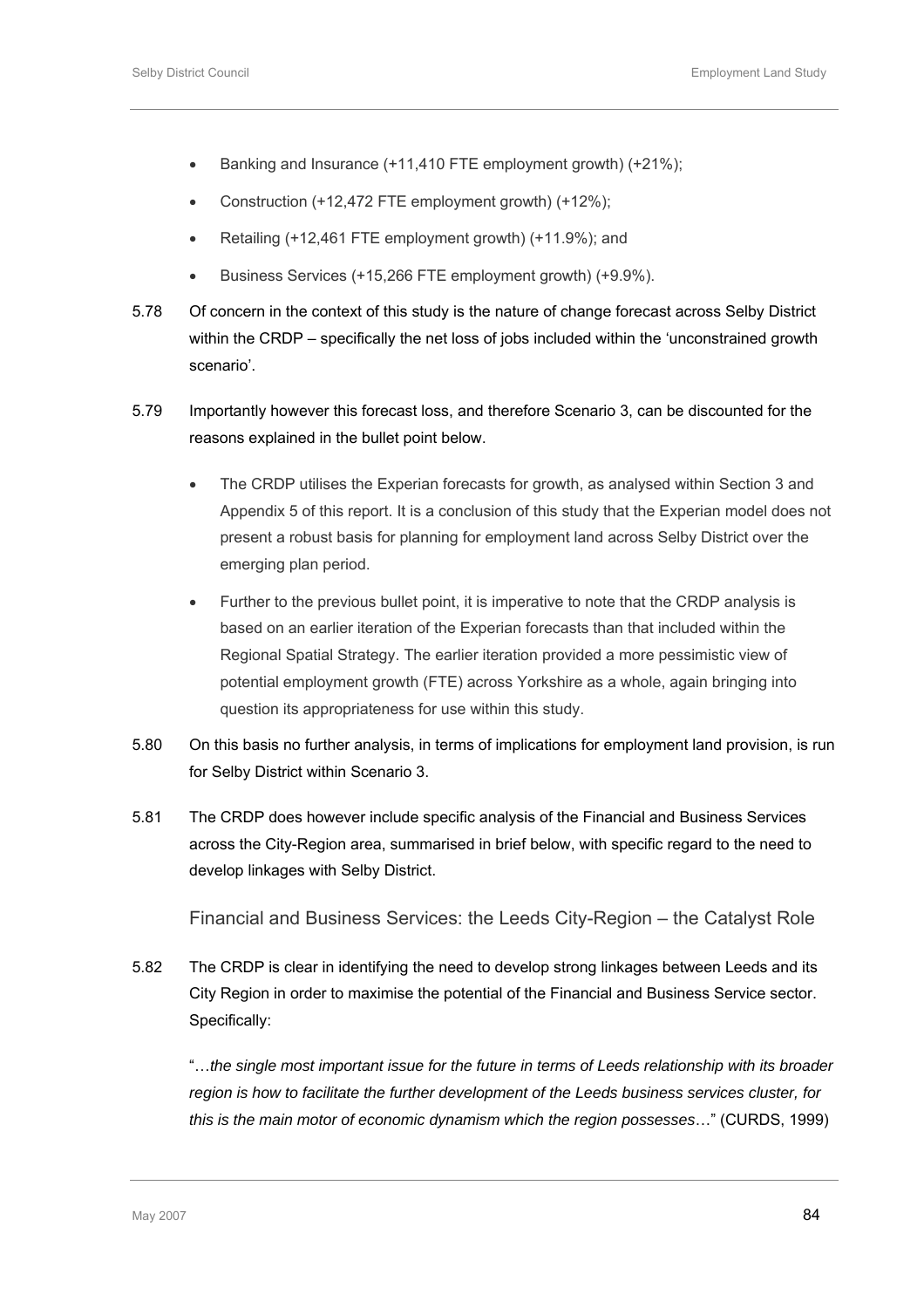- 5.83 Specifically, the continued success of the competitive FBS cluster in Leeds is dependent upon the sector's linkages with, and development of, the wider city-region.
- 5.84 The table below shows the forecast employment growth within all FBS to 2016 by LA / Distirct area.

Figure 5.18: Leeds City Region projected employment growth ('000s rounded) *All Financial and Business Services* (SIC groups J, K)

|                               |        |        |        |         |          | $\%$     |
|-------------------------------|--------|--------|--------|---------|----------|----------|
|                               |        |        |        | Change  | Change   | Change   |
|                               |        |        |        | 1996 to | 2006 to  | 2006 to  |
|                               | 1996   | 2006   | 2016   | 2006    | 2016     | 2016     |
| Leeds                         | 80.3   | 112    | 119.2  | 31.7    | 7.2      | 6.4      |
| <b>Bradford</b>               | 30.4   | 36.6   | 43.2   | 6.2     | 6.6      | 18       |
| York                          | 12.4   | 21.9   | 23.1   | 9.5     | 1.2      | 5.5      |
| Wakefield                     | 14.8   | 18.1   | 19.5   | 3.3     | 1.4      | 7.7      |
| <b>Kirklees</b>               | 15.2   | 22     | 23.1   | 6.8     | 1.1      | 5        |
| Calderdale                    | 19.7   | 18.5   | 20.4   | $-1.2$  | 1.9      | 10.3     |
| Harrogate                     | 12     | 19.8   | 20.5   | 7.8     | 0.7      | 3.5      |
| Craven                        | 3.2    | 8.3    | 9.1    | 5.1     | 0.8      | 9.6      |
| Selby                         | 3      | 5.7    | 5.8    | 2.7     | < 0.1    | 1.8      |
| Barnsley                      | 7.5    | 10.5   | 10.5   | 3       | $\Omega$ | $\Omega$ |
| <b>City Region FBS</b>        | 198.5  | 273.4  | 294.4  | 74.9    | 21       | 7.7      |
| <b>City Region total jobs</b> | 1333   | 1450.4 | 1540.3 | 120.4   | 89.9     | 6.2      |
| C-R FBS as % total jobs       | 14.90% | 18.80% | 19.10% |         |          |          |

*Source:* Leeds City Region Development Plan November 2006, Appendix 5: City Region Economic Growth

- 5.85 Forecast growth in FBS across the city-region is forecast to slow in line with national trends, with Bradford raising its profile. The table also shows that five other centres each have around 18,000 to 22,000 jobs in the sector, with the city-region employing over 273,000. By 2016 FBS is forecast to account for 1 in 5 jobs within the city-region.
- 5.86 Selby is forecast to experience a 1.8% growth in FBS employment over the period to 2016, the lowest growth in proportional terms with the exception of Barnsley which has no change forecast between 2006 and 2016.
- 5.87 The CRDP analyses this forecast change at a sector level below the combined FBS codes to understand the key drivers within different localities across the city-region. For Selby the major driver of growth within FBS employment is forecast to be in 'Other Financial and Business Services' (a growth of 2.5% over the period 2006 to 2016).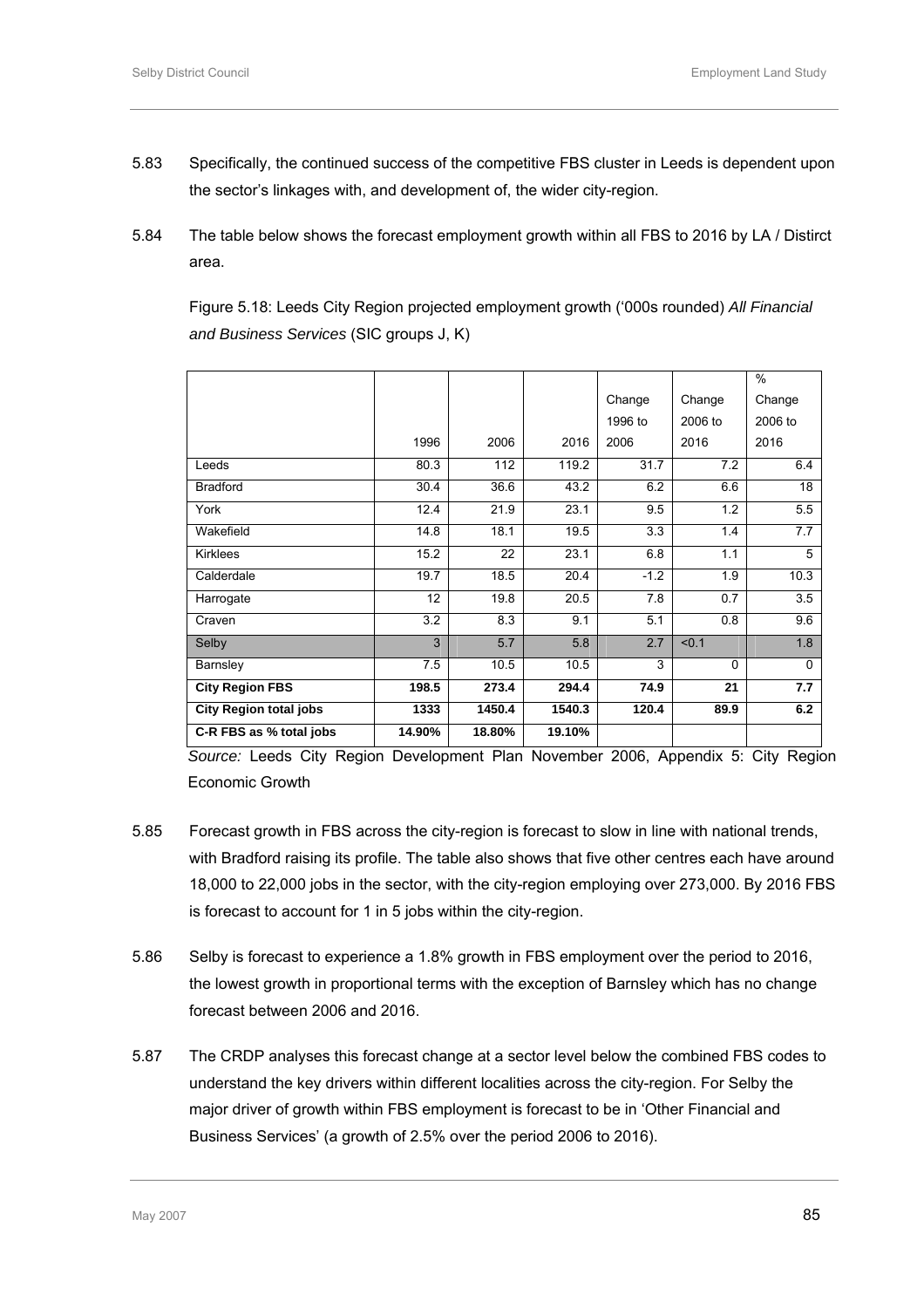- 5.88 A locational appreciation of the current climate for this forecast growth highlights a number of specific issues for Selby District:
	- Travel to work analysis suggests a very large and complex number of movements across the whole city-region area. The report identifies that Selby district has essentially imported a workforce but not the jobs to match (Selby has the largest total net outcommuting among the authorities). The travel to work patterns identified justify the inclusion of Selby within the Leeds city-region.
	- The financial services sector is under-represented across Selby, with even the high street bank branches found in most towns operating as agencies being managed out of York or Leeds offices.
	- Selby offers 'greenfield' opportunities for both FBS and office development in general as it does not have the existing attachments of, for example, building societies. The by-pass specifically has a role to play in this, especially in the context of the ESS potentially not emerging at Burn Airfield (yet to be confirmed).
- 5.89 It is imperative, in the context of the City Region agenda, that Selby has projects included in the third update to the City Region Development Plan. Specifically this should link in to the more aspirational level of growth and therefore employment land requirement across Selby District, promoting the town centre and urban hinterland as the primary business / office area.
- 5.90 This links into the understanding presented here relating to the catalyst potential of the City Region in developing a coherent office market. Importantly although the CRDP research identifies the potential of the bypass in this context, it currently does not quantify this potential (and its impact is therefore not factored into the employment forecasts used in the more aspirational scenario).

Scenario 3: Key Point Summary

- Scenario 3 presents the nature of economic change forecast for Selby under 'unconstrained' ('policy / project on') conditions, factoring in the wider economic growth potential of the wider Leeds city-region area.
- Based on the previously analysed Experian forecasts, the CRDP projections are not considered to be suitable for forward planning purposes.
- The CRDP analysis does however present an interesting commentary on the potential for the development of the BPFS sector across Selby district in the wider Leeds City-Region context, and importantly the wider benefit of this in delivering strategic objectives.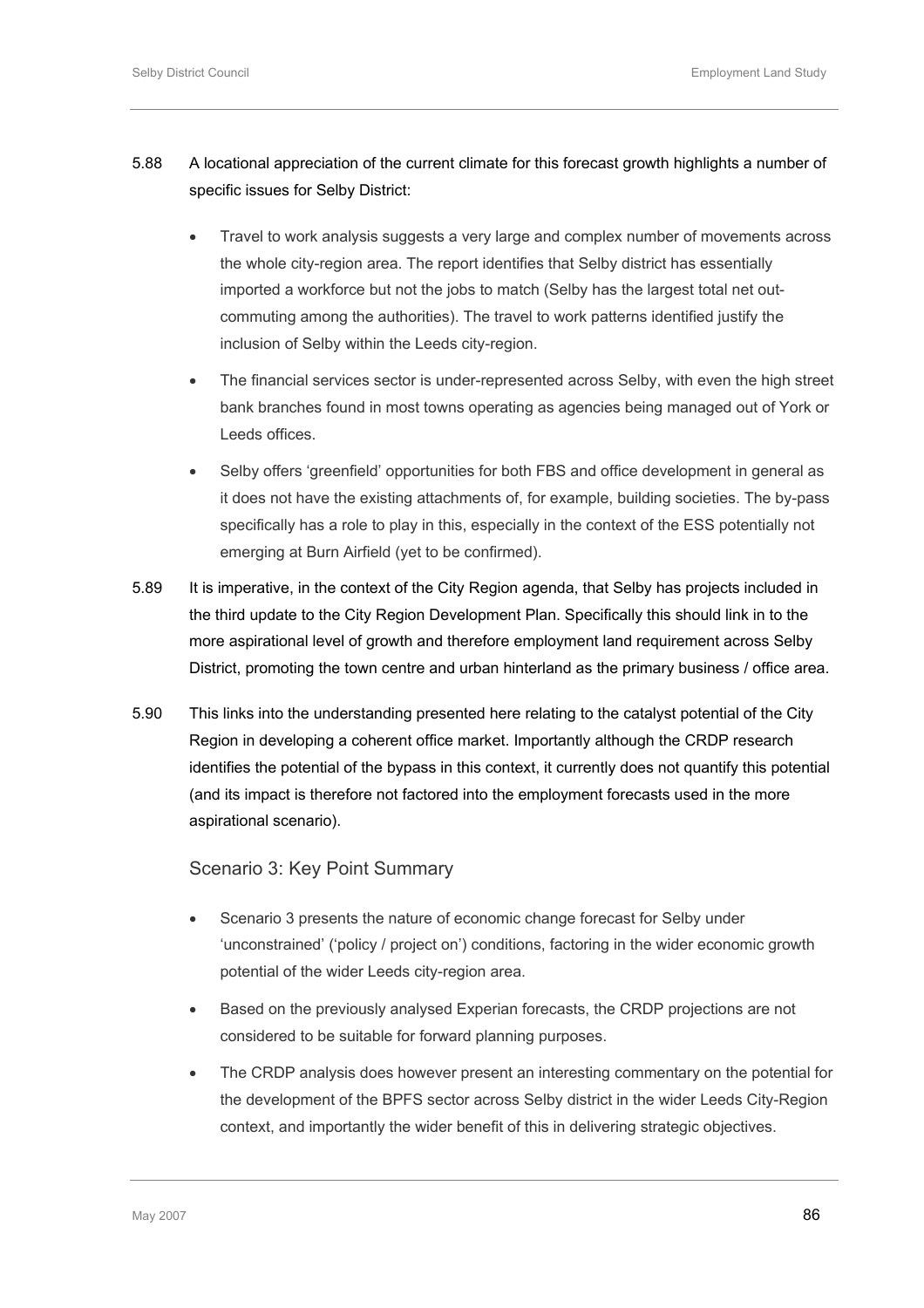# **Comparisons of Scenarios 1, 2, and 3**

# Land Requirement (Volume)

- 5.91 Scenario 1 requires the provision of circa 45 hectares of employment land to 2021.
- 5.92 Scenario 2 generates a maximum land requirement of 4.77 hectares to 2021, this is based on an analysis of forecasts from both Cambridge Econometrics and Experian, and is essentially a mean of both sets of forecasts.
- 5.93 Scenario 3 utilises Experian figures to forecast economic growth, including the factoring in of specific projects. No projects are included for Selby. The forecast is not considered reliable in line with the analysis included within Appendix 5.

Land Requirement (Nature)

- 5.94 As it is based on past take up trends the nature of demand generated within Scenario 1 is driven by general business / industrial units, with a significant degree of warehousing / distribution (driven by that developed at Sherburn Enterprise Park). It is this type of demand which is generated to 2021 within this Scenario.
- 5.95 Scenario 2 forecasts a shift within the local economy away from more primary (manufacturing) sectors towards more land efficient sectors including FBS. There is an identified continued role for distribution across the District.
- 5.96 Scenario 3 utilises Experian figures to forecast economic growth, including the factoring in of specific projects. No projects are included for Selby. The forecast is not considered reliable in line with the analysis included within Appendix 5.

### General Conclusions

- 5.97 Scenario 1 is based on an assumption of similar levels and nature of demand, alongside the same constraints to development.
- 5.98 Scenario 2 forecasts a relatively steady period of economic growth across the District (albeit at a low level), leaving the local economy potentially vulnerable to any major losses of employers (anywhere circa -250 jobs).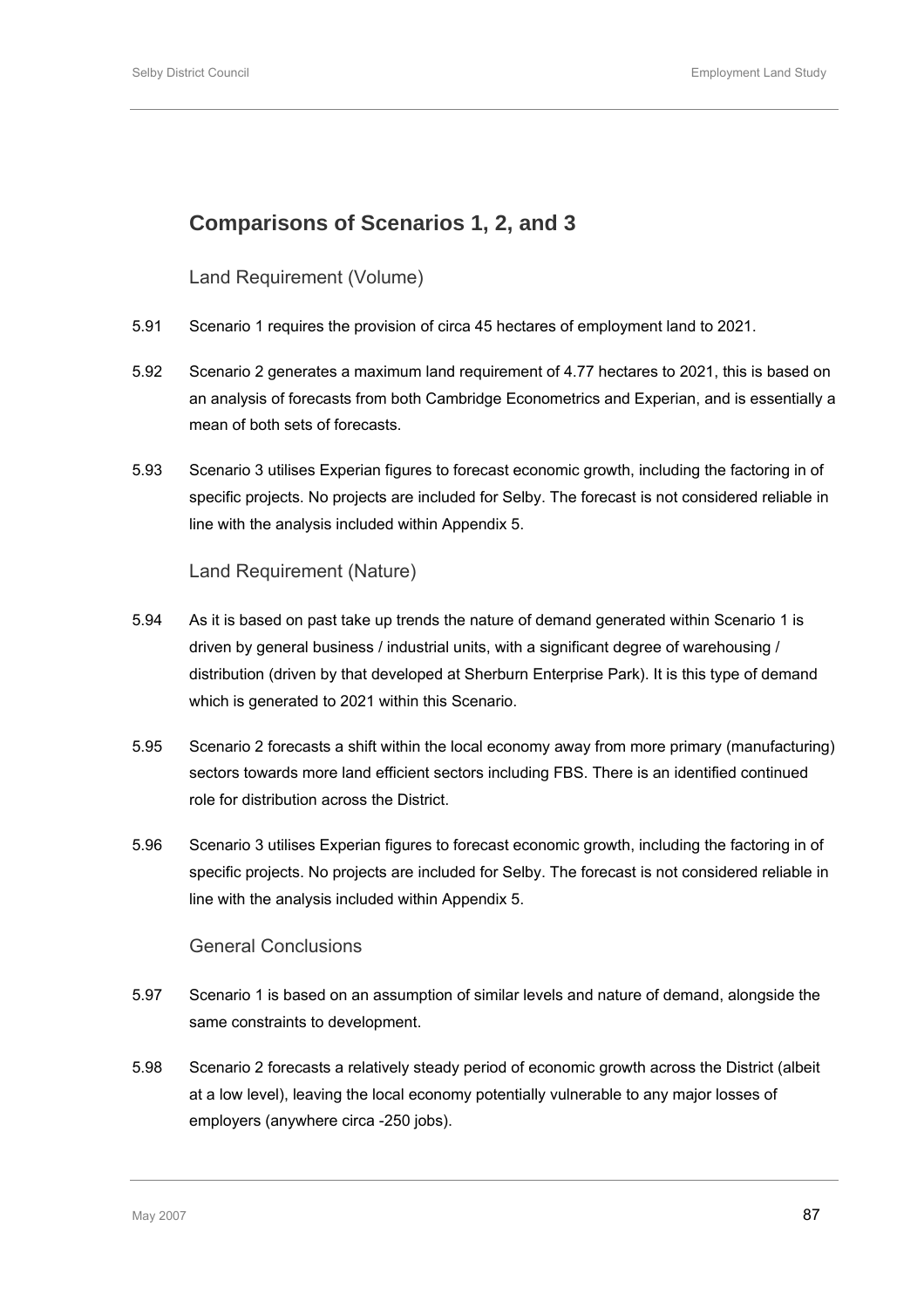5.99 CRDP analysis presents an interesting commentary on the potential for the development of the BPFS sector across the district in the wider City Region context, and importantly its contribution in delivering the strategic objectives.

# **A Preferred Scenario for Selby District**

- 5.100 In an attempt to quantify the employment land requirements across Selby District for the emerging plan period this study has utilised three Scenarios, including the comparison of the Experian econometric model used within RSS with the Cambridge Econometrics LEFM model.
- 5.101 It is the case that each of the Scenarios have their merits as well as their limitations in terms of the base assumptions and the general 'risks' associated with economic modelling. It is impossible to state that a single model can definitively predict the level of demand over a 15 year horizon.
- 5.102 In the case of Selby District this issue has been identified as being specifically pertinent given the shifting nature of the local economy, and pressure (policy) to reverse the current outcommuting trends so prevalent in the sub-regional context.
- 5.103 In addition, from the outset of the commission it was clear that using the RSS Experian forecasts was not a realistic basis for planning for economic development, given the forecast net loss of employment within the model for Selby District.
- 5.104 The land requirement generated by projecting past take-up rates (Scenario 1) forwards, using a simple extrapolation methodology, provides a useful context for the study. The analysis included specifically raises questions regarding the impact on take-up of the shifts within the economy. However, given this changing nature of the economy (and specifically the policy shift to encouraging higher value office activity within the District) it is concluded that projecting past economy trends (intrinsically supply-constrained) forwards is not a reliable basis for forward planning.
- 5.105 In contrast, Scenarios 2 and 3 approach the estimation of employment land requirements from a demand-led (employment) forecast.
- 5.106 Within this demand-led analysis a number of interesting comparisons and observations have been made. Extensive consideration is given to the disparities identified between the RSS Experian model and the Cambridge Econometrics LEFM forecasts, detailed in Appendix 5 and summarised previously within this section.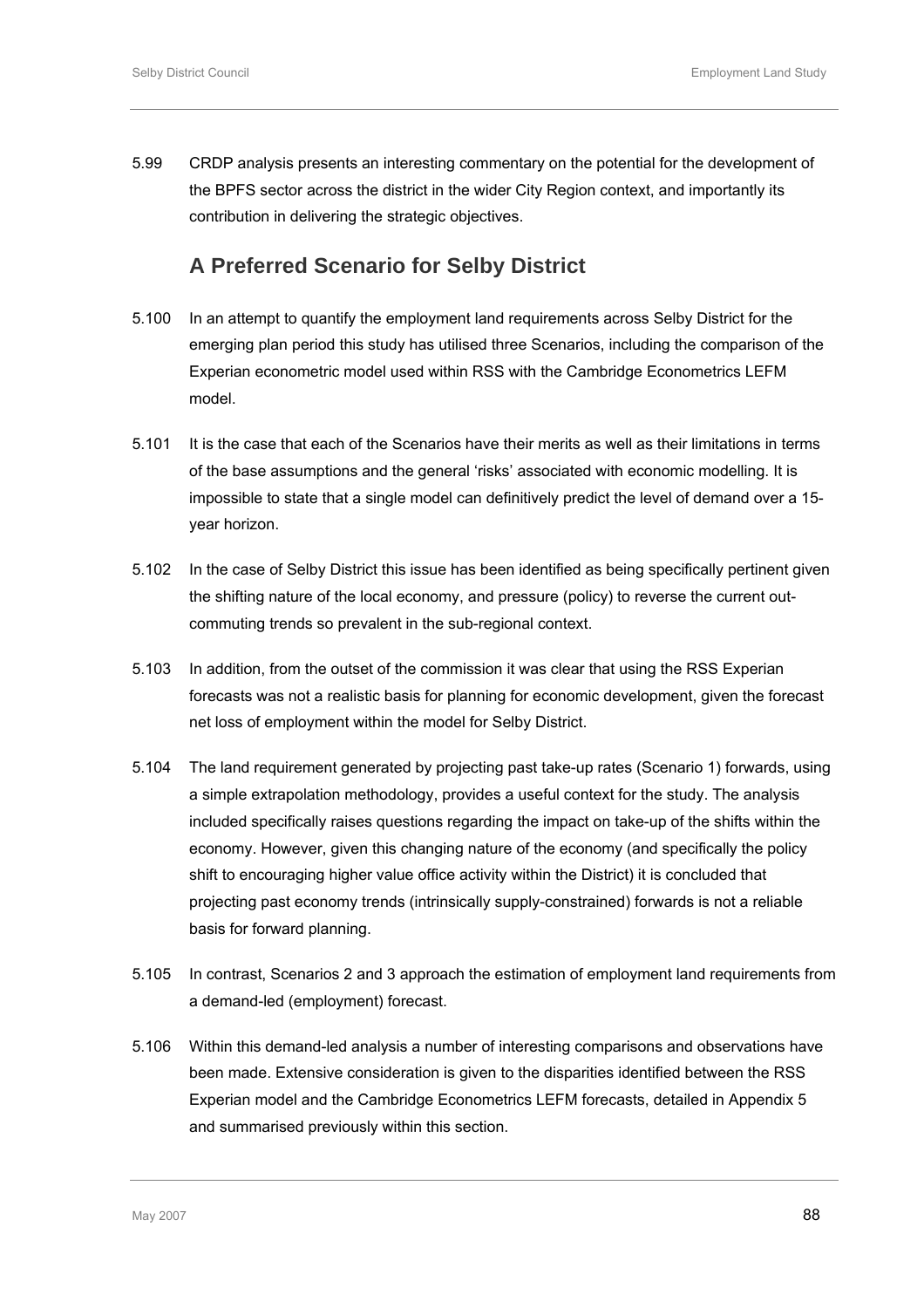- 5.107 Whilst both models illustrate a degree of synergy in terms of the sectors they predict to grow and decline within Selby District, one predicts a headline reduction in land requirement for economic development purposes (RSS Experian) and one (albeit marginal) growth.
- 5.108 The comparison of the models included within Appendix 5 attempts to indicate which provides the most useful basis to plan for economic development within the emerging plan. The analysis concludes that both of the models have significant weaknesses, although more confidence is identified in relation to the Cambridge model. In light of the apparent issues with both models it is encouraged that a 'mean Scenario 2' is used as the preferred basis for forward planning.
- 5.109 Scenario 2 suggests that the Selby District economy is entering a period of relative stagnation, with limited growth identified at sector level. Whilst this period is likely to be one of restructuring within the local economy, away from more primary (predominantly manufacturing related) sectors towards more land efficient sectors including importantly Financial and Business Services, the level of growth identified is marginal.
- 5.110 Indeed Scenario 2 estimates a land requirement of between 3.12 and 4.77 hectares as a minimum over the period to 2016. Whilst it is true, and is made explicit throughout the analysis presented, that the forecasts underplay the potential role of the indigenous economy within Selby District, these remain very modest growth levels.
- 5.111 The key question therefore emerges relative to the level to which Selby District should seek to aspire to economic growth beyond the confines of these forecasts. The analysis presented illustrates forecast demand for employment land based on projected national and regional trends. However, set in the City Region context, and the policy driven aspiration to reduce outcommuting from Selby to neighbouring economies there is the potential to develop a supplyled response ensuring delivery of economic development through an employment land related strategy.
- 5.112 The purpose of this commission was not to develop an economic development strategy, but rather to feed into the Core Strategy and future planning policy including the Area Action Plan for Selby town. However, it is possible to provide an indicative supply-led approach to planning for economic development through a consideration of the future role and function of the 'Strategic Search Areas' introduced in the previous analysis.
- 5.113 This is done in turn below, with specific regard given to the key sectors identified for the Selby District economy moving forwards over the emerging plan period. The supply-led approach recognises the need for the acknowledgment of spatial tiers within the Selby District economy,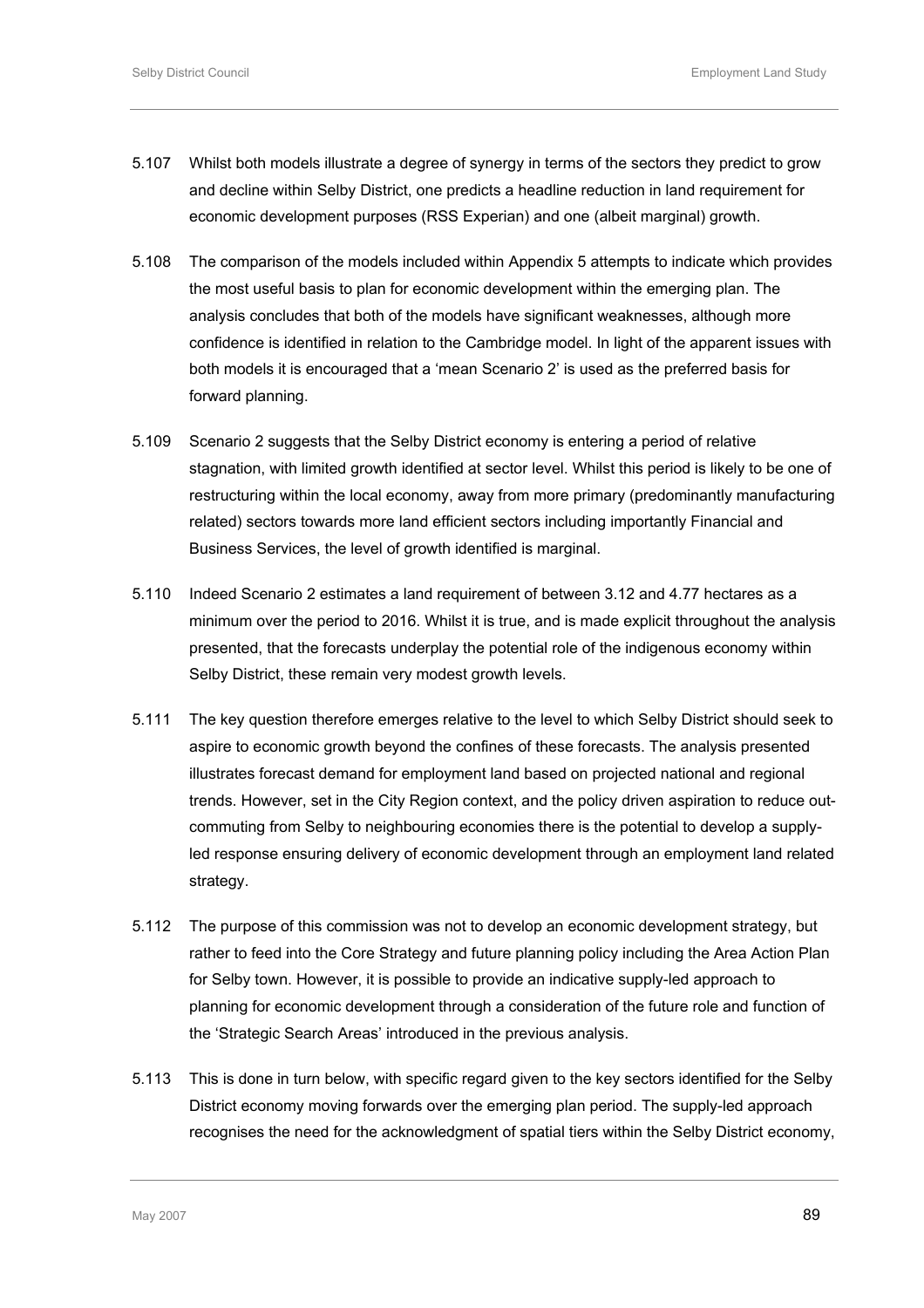relating to the scale and type of development to be promoted in each area, all playing a specific role.

- 5.114 Building on this supply-led approach it is possible to make a series of recommendations relating to allocations and LDF policy. This is included in Section 7 of this report.
- 5.115 Using the Cambridge Econometrics forecast as an 'upper range' (and therefore limit) to this preferred scenario advocates the following scale of land requirement by typical premises requirement:

| $\bullet$ | General hotel, restaurant         | 0.4 hectares                            |
|-----------|-----------------------------------|-----------------------------------------|
| $\bullet$ | General purpose built office      | 6.8 hectares                            |
| $\bullet$ | General / large scale warehousing | 12.9 hectares                           |
| $\bullet$ | General industrial buildings      | 0.5 hectares (additional to mine sites) |
|           | Small business units              | 0.3 hectares                            |

# Tadcaster / A64 Corridor

- 5.116 Tadcaster as an employment location to a large extent offers the most potential within Selby District as the market currently stands to develop higher value knowledge based activities. Its role within the established 'Golden Triangle' including Leeds and York places it in an ideal location for promoting knowledge and BPFS related activities.
- 5.117 Anecdotal evidence, alongside the statistical information presented in Appendix 3, illustrates that a significant proportion of daily out-commuting currently occurs from Tadcaster. The policy position to reduce the level of out-commuting from the District therefore places Tadcaster as a priority in its wider District and sub-regional / City Region context.
- 5.118 The baseline analysis undertaken further suggests a number of competitive advantages within Tadcaster contributing its future potential as an economic driver for Selby. Specifically this relates to the levels of economic activity, skills and qualifications, industrial profile, and occupational profile of the residents of Tadcaster as measured by the Census in 2001 relative to the rest of the District, and the regional and national comparators.
- 5.119 The approach advocated is not for large scale development within Tadcaster; this would be considered to be to the detriment of its current small market town nature. Rather, any economic development should perform the role of the 'lower rungs' on the wider 'ladder of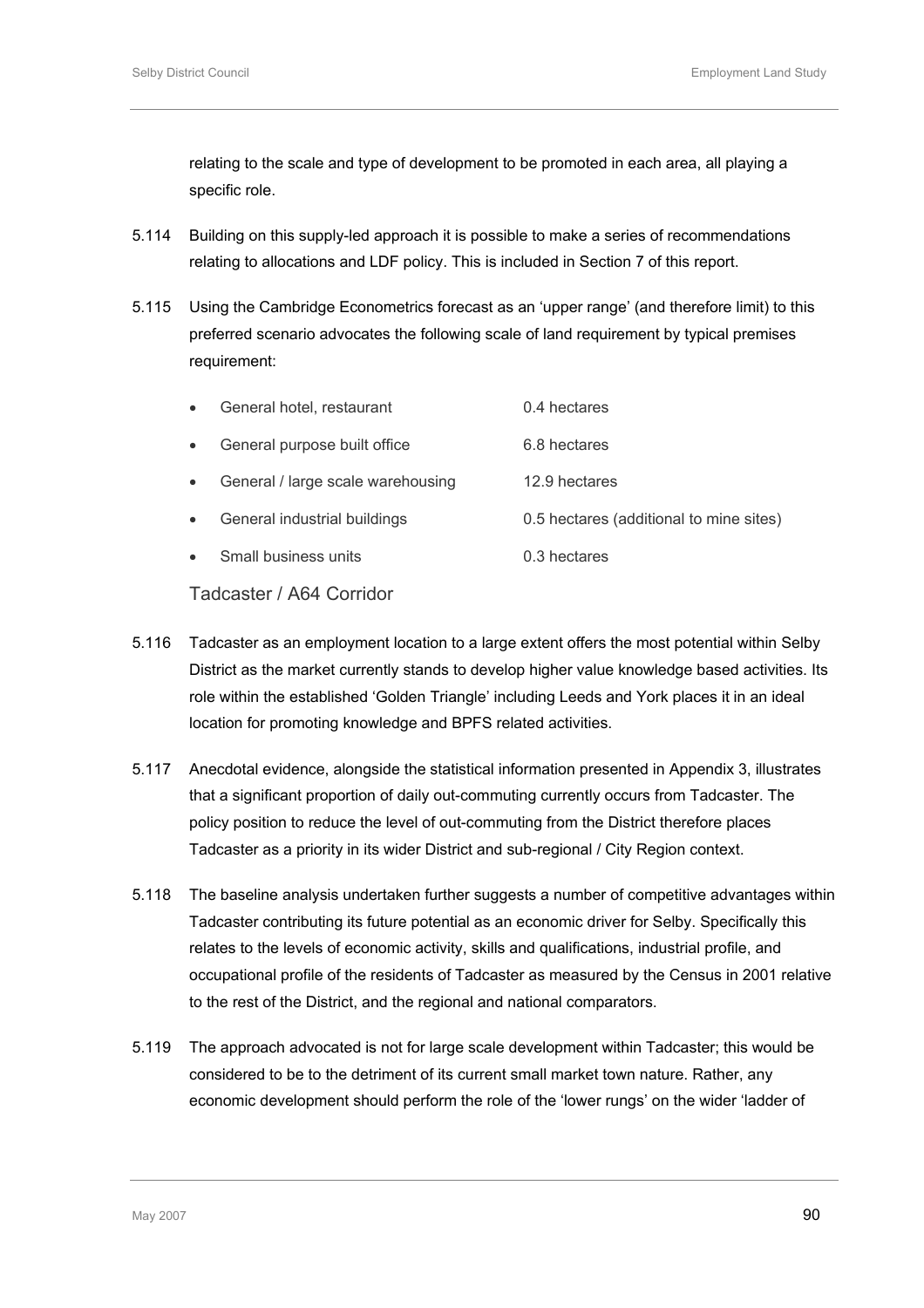accommodation' which should be promoted across the District through the Local Development Framework and any future planning policy.

- 5.120 Relating this analysis back to the type of development that should be promoted within Tadcaster, including consideration of the commercial market context, and that of potential growth sectors, it is clear that Tadcaster has a niche potential for higher value knowledge and BPFS sector development.
- 5.121 Floorspace provision should be targeted to small workspace developments (including potentially smaller scale hybrid workspace with both production and office space). The emphasis should be on 'easy-in, easy-out' space that facilitates start ups and promotes linkages with provision emerging in locations including Sherburn in Elmet (logistics, distribution, general industrial) and Selby (further rungs on ladder for hybrid and office provision).
- 5.122 In order to ensure wider economic growth, and allowing the promotion of Selby town as the primary employment location within the District (in floorspace quantum terms) it is imperative that Tadcaster is promoted on the basis of its higher-value / niche role, as a driver complementing the offer emerging in Selby town and other locations.
- 5.123 By providing necessary start-up space Tadcaster will play an important contributory role; that of a 'cog' in the wider economy. Essentially this can be summarised as the promotion of a 'trickle-up' approach within Tadcaster / A64 Corridor.

Sherburn in Elmet / A1(M) and A63 Corridor

- 5.124 As with Tadcaster, it is imperative that Sherburn-in-Elmet / A1(M) and A63 Corridor is promoted as a complementary location relative to the employment provision to emerge in Selby town and its identified hinterland (in terms of both scale and nature of activity promoted).
- 5.125 The potential for Sherbun in Elmet / A1(M) and A63 Corridor lies in its apparent existing strengths. As illustrated in detail within Appendix 6, this is an established employment location, with continued strong market interest in new developments alongside the existing floorspace provision. The supply-led approach within Sherburn in Elmet / A1(M) and A63 Corridor could therefore be termed 'as you were' to a large extent.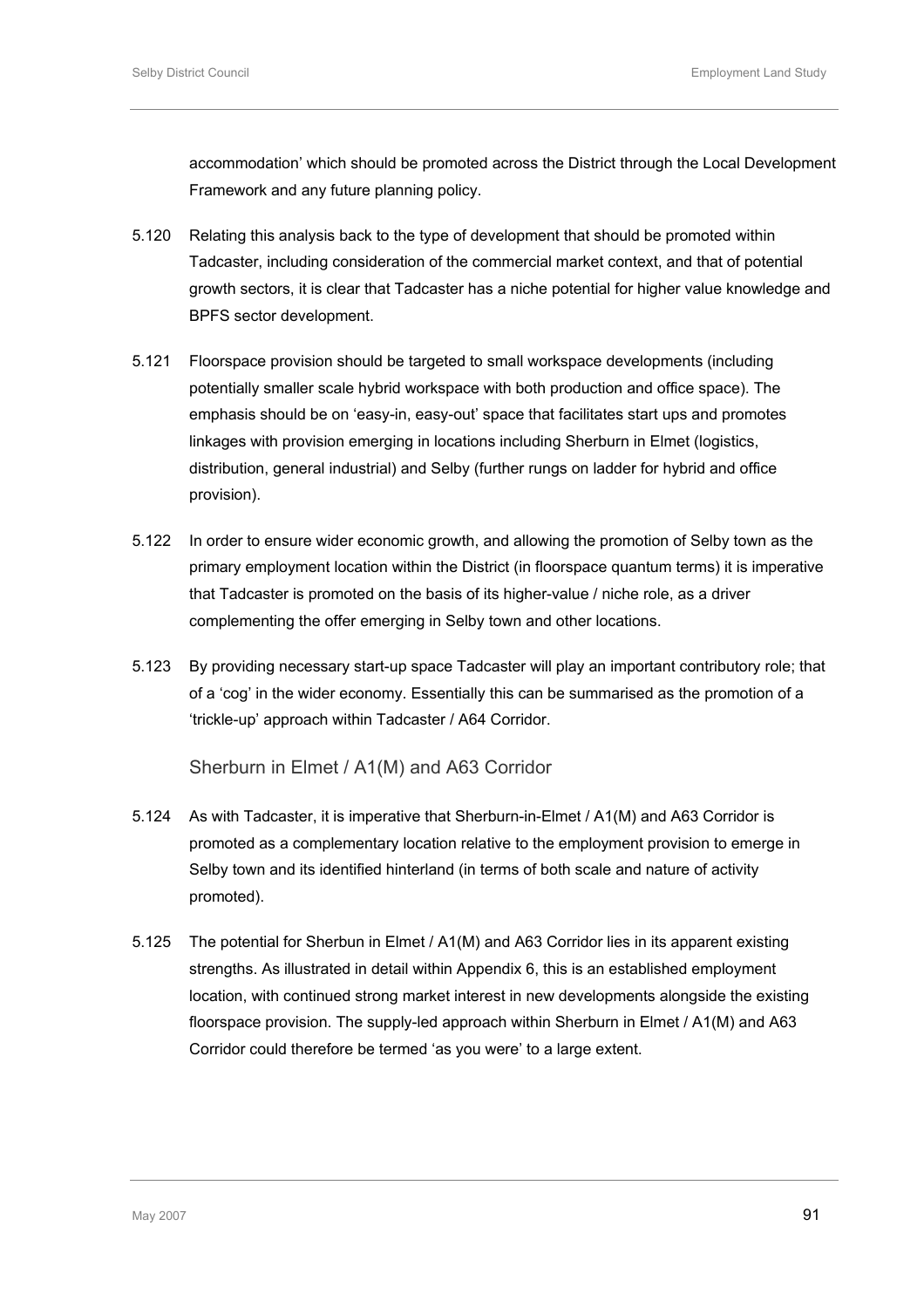- 5.126 Consistently within market consultations undertaken Sherburn-in-Elmet was identified as the District's primary industrial focus, particularly for national and regional operators (both occupiers and in turn developers).
- 5.127 Demand within this location is typified by medium to large-scale warehousing/logistics, building on its emergence as an established and affordable alternative to the immediate A1(M) and M62 corridors (both key strategic locations for these sectors).
- 5.128 In light of the identification of both logistics / warehousing as key sectors for the Selby economy moving forwards it is suggested that the existing role of Sherburn in Elmet / A1(M) and A63 Corridor continue to be promoted for such activities, allowing the market to continue to deliver appropriate floorspace for the market.
- 5.129 Given the forecast land requirement of 2 hectares of land for freight related activity it is possible for this activity to be focused at Sherburn in Elmet or around Eggborough.

Selby Town and the Urban Hinterland

- 5.130 Throughout the strategic and local policy review and the statistical and market analysis it has emerged that, although lacking to an extent in the past, future planning policy **must** acknowledge Selby town and its urban hinterland as the primary BPFS sector location (in terms of the scale of development advocated). Indeed, in the context of the differing tiers of development advocated across the District, the supply-led approach to Selby town can be termed the 'big bang'. This approach is very much in line with the national and regional policy approach, promoting key town centres sequentially as the prime locations for development.
- 5.131 Without the adequate and appropriate employment development within the town centre and its hinterland the economic growth of the District will be undermined, failing to capture the potential of the City Region and the requirements of the BPFS sector identified as key throughout this study.
- 5.132 This is a significant issue compounded by the existing property offer within the town centre, where a qualitative mismatch is identified. Supply within the town centre is known to be dominated by 'above shop' provision, with the wider District supply skewed towards pre-1940 stock. This position does not place Selby in a unique position – being typical of a large number of northern towns – but remains a situation in which the pace and scale of new office development that meets the requirements of modern occupiers reflects a poor overall offer.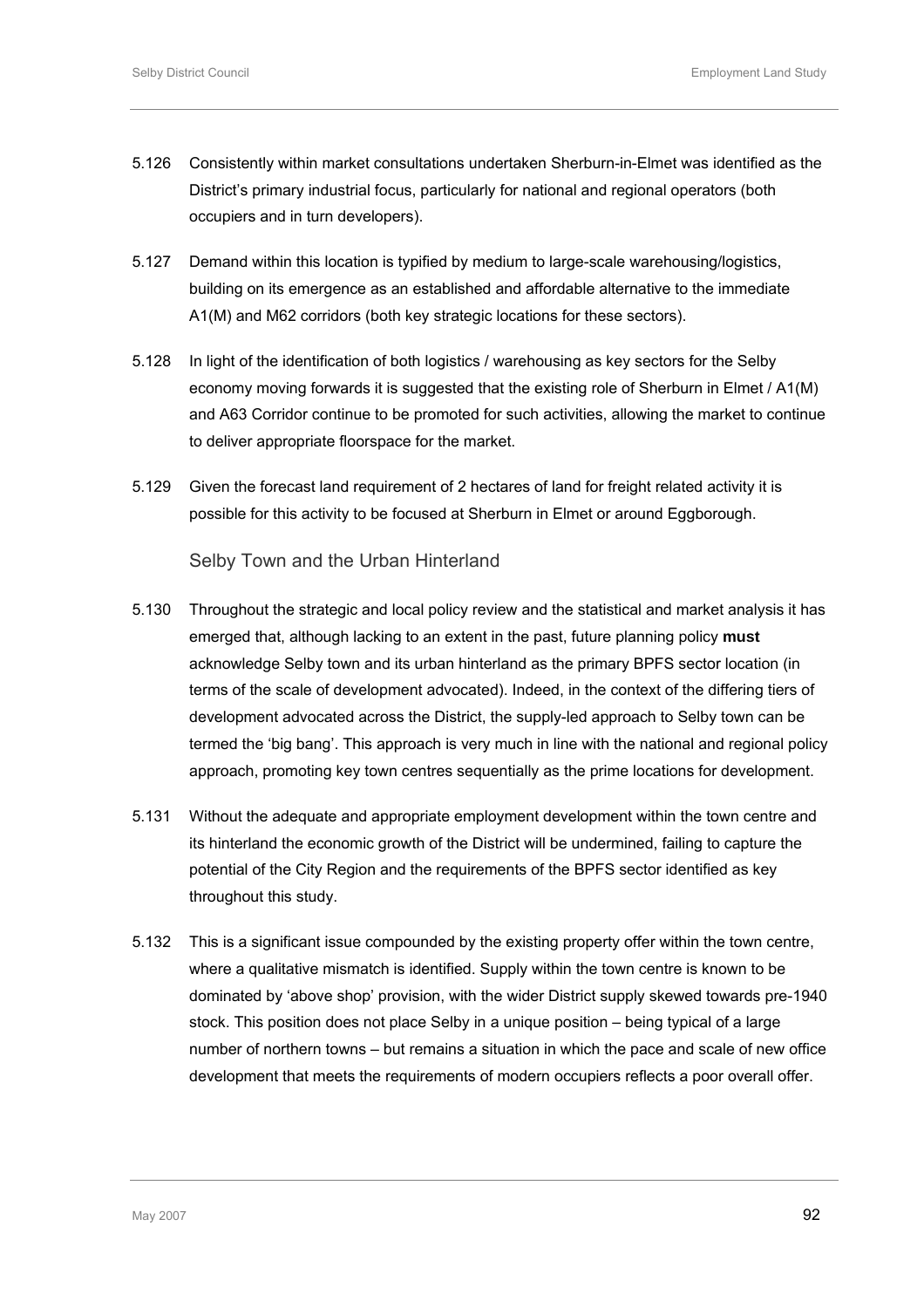- 5.133 There are clear issues within Selby town and the urban hinterland relating to the balance required between in-town and edge-of-town development (specifically relating to the town centre and the land around the bypass). This is specifically pertinent given the emergence of the Olympia Park scheme (including the development of existing allocation BAR/1A alongside adjacent works and 'identified' land), promoting upwards of 1.5 million square feet of B1 office space and over 750,000 square feet of B2/B8 industrial / storage / distribution space.
- 5.134 Market consultation undertaken as part of this commission concludes that the current nature of Selby town as a secondary market town with little national market exposure, poor (by comparison) transport access, localised (as opposed to regional and particularly national) market demand, and little by way of an established office market, makes the planned provision at Olympia Park (Option 3) was significantly unrealistic. Evidence underpinning this statement is included within Appendix 6.
- 5.135 Indeed this raises pertinent questions about the phasing of the Olympia Park development, and other bypass sites, relative to any future development of an office market within the town centre. A conclusion of this study, and core component of the supply-led approach advocated herein, is that any development of this scale outside of the town centre will prevent the development of a strengthened town centre office market, and that infact to ensure any future success of B1 provision within Olympia Park (and other bypass locations) there is a need to first develop the office market within the town centre (moving it out of the secondary market town bracket).
- 5.136 Office development within the town centre should be encouraged within 'pure' and mixed-use developments, including residential uses (especially important given the lack of employment allocations within the town centre boundary). The mix of uses will contribute to Selby's offer: being an attractive vibrant market town adding to the value attached to such land in terms of amenities and market perception. It is imperative that the quality of office developments emerging in the town centre aspire to be of a high quality (in terms of specification and building quality) in order to push the market on where possible.
- 5.137 The development of Selby town centre as an employment location is an issue emerging as part of the Urban Renaissance agenda. Indeed the Strategic Development Framework for Selby District identifies a gap in the economy in terms of office and studio provision, with businesses reported as being dissatisfied with the nature of office provision.
- 5.138 The process of Urban Renaissance is driven by the desire to create 'better quality' urban locations. This includes residential development within town centres, alongside a greater (more integrated) mix of uses.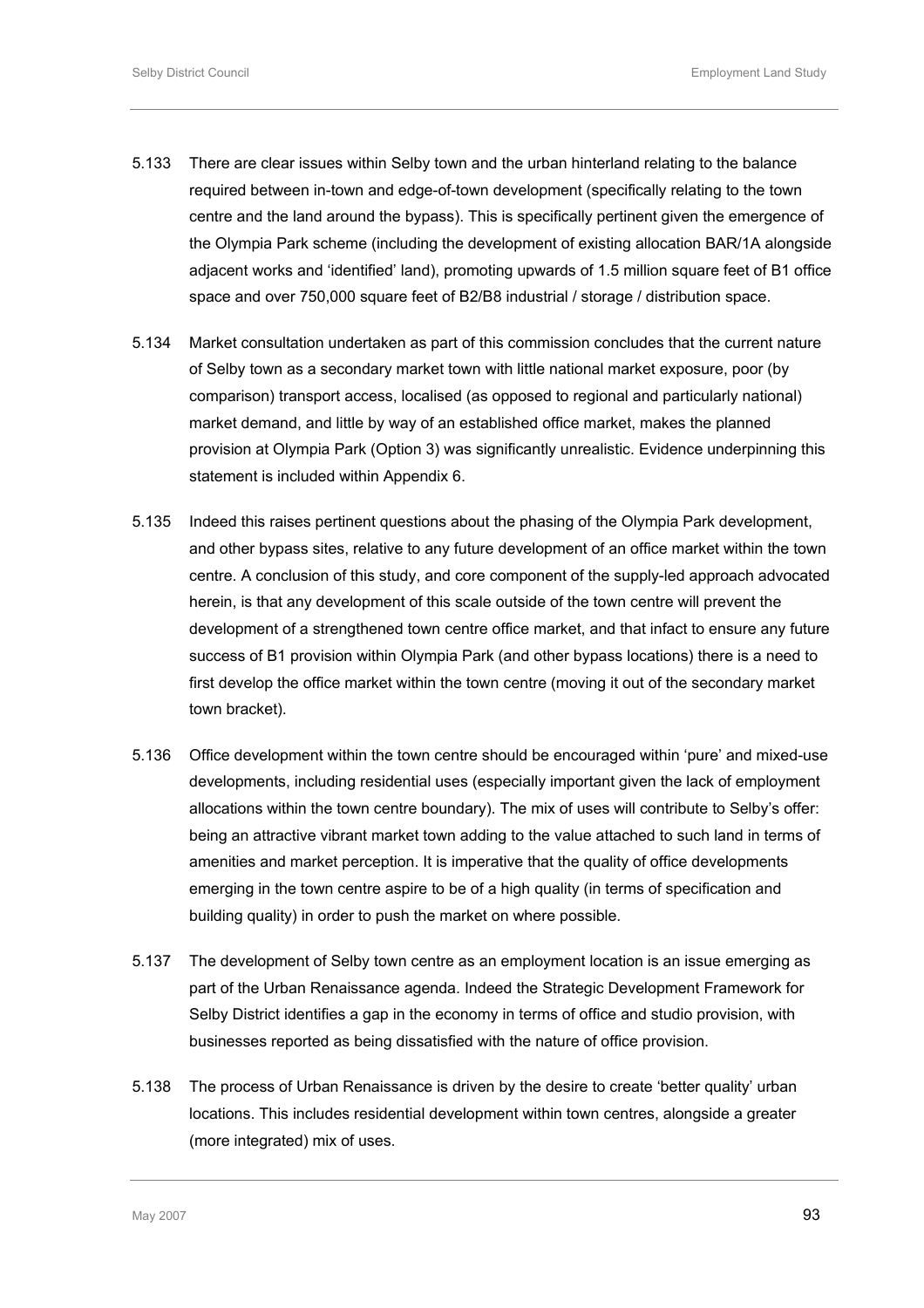- 5.139 Hand-in-hand with the Renaissance agenda, and the sequential testing approach eluded to in paragraph 5.116, a higher proportion of office development will (and should) be developed in urban centres such as Selby. Additional to these drivers this approach is appropriate in terms of the requirements of the forecast growth sectors identified in this study.
- 5.140 Both agents and developers felt that the majority of existing demand originated from incumbent organisations looking to 'trade-up' within the District market, particularly in the Selby town area. Such organisations were typically SMEs, contract led companies or smaller subsidiaries with 10-20 employees. Within this there existed a particular demand for freehold sub-5000 sq ft accommodation as well as well-managed leasehold space.
- 5.141 The Area Action Plan for Selby and the hinterland must further emphasise this approach, making specific regard to the balance required between in town and edge of town developments (in terms of scale and phasing of such developments) – being a key issue potentially impacting upon the wider economic development potential of the District.

# Eggborough / J34 of M62

- 5.142 The Strategic Area of Eggborough / J34 of the M62 presents significant wider opportunities given its strategic location within the M62 corridor, associated with logistics and warehousing. However, in the context of this corridor, its contribution is limited by its relative distance from the key 'nodes' of Goole / Hull and Leeds / Huddersfield respectively. This position is further compounded by the nature of land supply in the area, offering limited development potential in the future.
- 5.143 However, given the existing recognition of Eggborough / J34 of M62 as a secondary logistics and warehousing location (not regarded as being as prominent as Sherburn in Elmet in market demand terms), the supply-led response to this area is again seen very much as 'as you were', allowing the market to dictate the scale and nature of development emerging.
- 5.144 No requirement for additional allocations, or large scale developments is advocated in this supply-led approach, with new employment provision concentrated in the existing employment locations (where allocated land remains). Given the forecast land requirement of 2 hectares of land for freight related activity it is possible for this activity to be focused at Eggborough or around Sherburn in Elmet.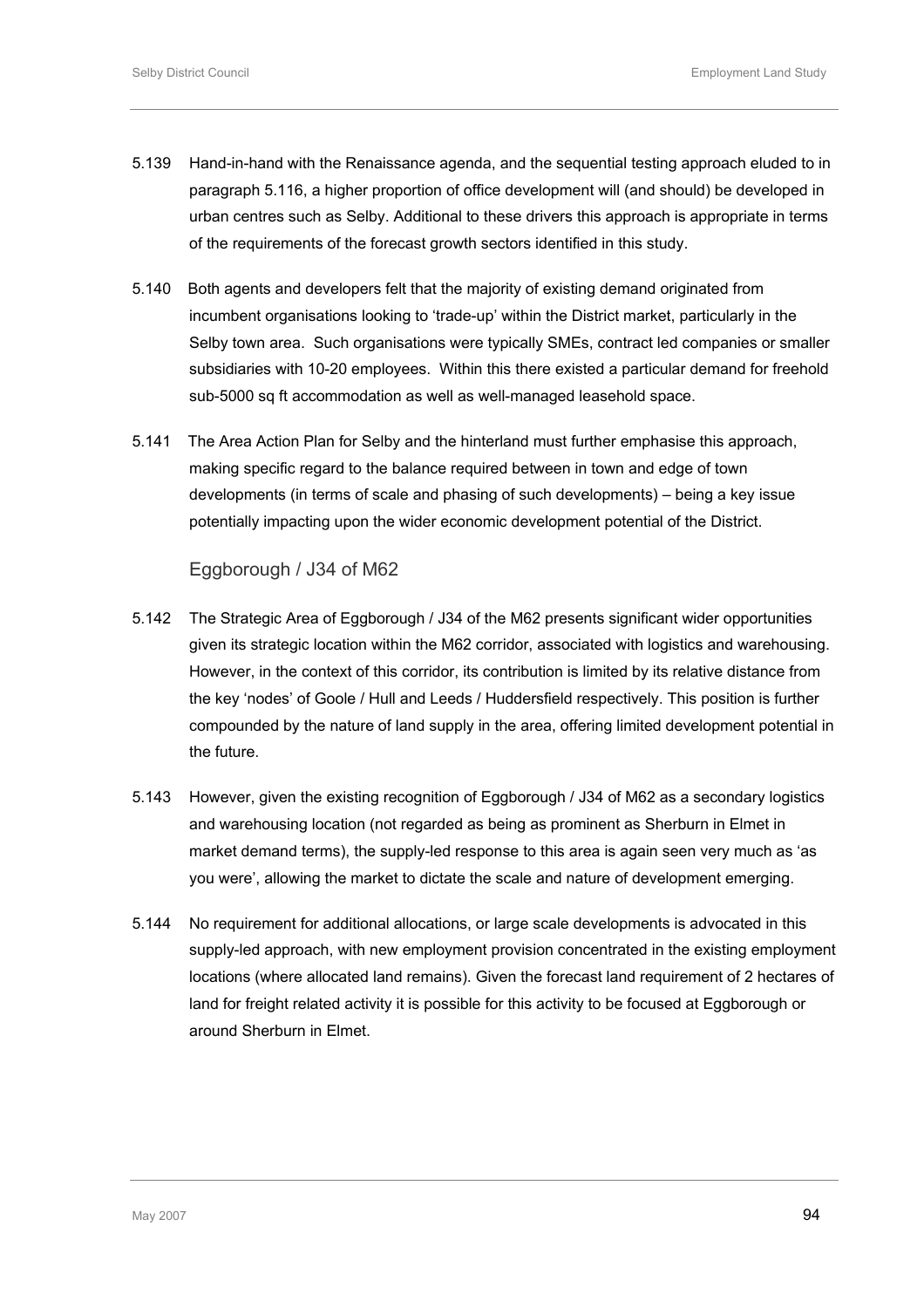# A19 Corridor North of Selby

- 5.145 At the time of undertaking this study the potential of the A19 Corridor to the North of Selby remained an untested and undefined entity. Essentially, this corridor is identified as being a potentially significant location for attracting Research and Development uses from York, given potential constraints to future development in York (specifically appropriate land availability), relative to the accessibility and remaining relative affordability of Selby. In the context of reversing out-commuting trends and promoting high value activity in the District this is a potentially key location.
- 5.146 The Corridor is identified as being of a very high quality, inherently Greenfield in nature and therefore highly attractive to the market. The danger of promoting this area as an employment location is that given this relative attractiveness it would be developed for uses not maximising potential linkages to York (and specifically York University).
- 5.147 However, even given these relative strengths within this supply-led approach this area is defined as an area of future potential. It is concluded that the full potential of this area can only be realised once Selby town centre has developed as a strong location (in employment and quality of environment terms) providing a real balance with York. Once Selby town centre is established in this way linkages can develop between it and York – seen as an established regional driver. This approach also recognises that there are no existing allocations within this Corridor, with limited clear potential for allocations identified at this time as part of the study.
- 5.148 Any applications for economic development within this Corridor should be considered in this context. Future development within the Corridor should include catalyst developments, including a potential role for anchor tenants / links with York University, providing opportunities to develop regional key sectors (including Bio-Science).

# The Rural Dimension

- 5.149 Although not identified by the Council at the outset of the commission as a 'strategic area of search' the brief for the commission includes reference to "the future economy of rural areas outside the market towns, including rural diversification and re-use of rural buildings" as a key consideration of the study.
- 5.150 As a result of this specific analysis of the rural economy has been undertaken, identifying opportunities and issues where relevant. This focuses specifically on the potential future contribution of the rural areas to the wider economic prospects for Selby District. Developing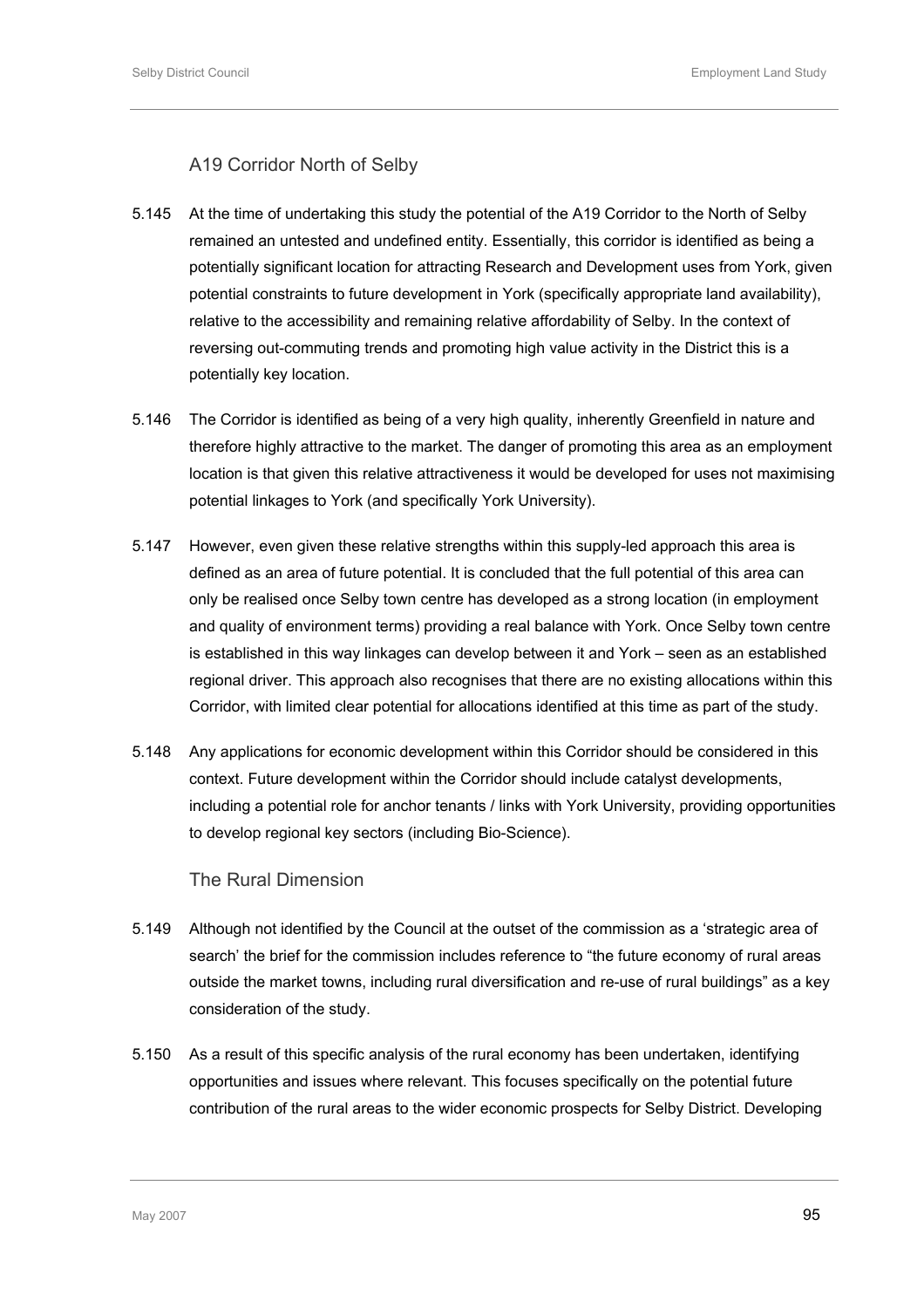the rural economy in this way is in line with the wider strategic policy context identified in RSS specifically.

- 5.151 The analysis undertaken has identified a number of potential drivers of diversification within the rural economy including growth in the Financial and Business service and construction sectors, with a real potential to harness the move towards higher skilled and knowledge based enterprise which is happening on a wider scale across the country.
- 5.152 In order to foster this type of activity in the ruralities of Selby District there is a need to ensure appropriate skills levels and broaden the range of economic activity hosted in the District. Analysis undertaken as part of the study suggests that skills levels are relatively high in the rural areas; indeed they are found to be relatively higher than in other locations including the market towns.
- 5.153 There is however a clear need to promote the re-use of existing buildings in the rural areas to add to the wider workspace portfolio available across the District. This is the supply-led approach to supporting rural diversification across the District.
- 5.154 The trend towards the conversion of existing agricultural buildings is evidenced on the ground already (in terms of a number of extant planning permissions for change of use to B1 offices), although it is unclear how many of these have been brought forwards for development at the time of writing.
- 5.155 In order to fully support this supply-led approach to facilitating rural diversification (related specifically to home working and re-use of former agricultural buildings) the Local Development Framework should act as an enabling framework. Specifically, it offers the opportunity to provide a context to enable investment and development which can contribute to regional and sub-regional strategic objectives, such as those contained within the Regional Economic Strategy and Leeds City Region Development Framework.
- 5.156 It is incumbent upon Selby's Local Development Framework to consider and set out how the rural area can contribute to these objectives. It is also imperative that the District is guided by the principles set out in national planning policy statements (in particular PPS2 Green Belts and PPS7 Sustainable Development in Rural Areas). It should also take account of the *circumstances, needs and priorities of the rural communities and businesses and of the interdependence between urban and rural areas.*
- 5.157 The following key drivers have been identified, which within a supply-led approach would be fully supported: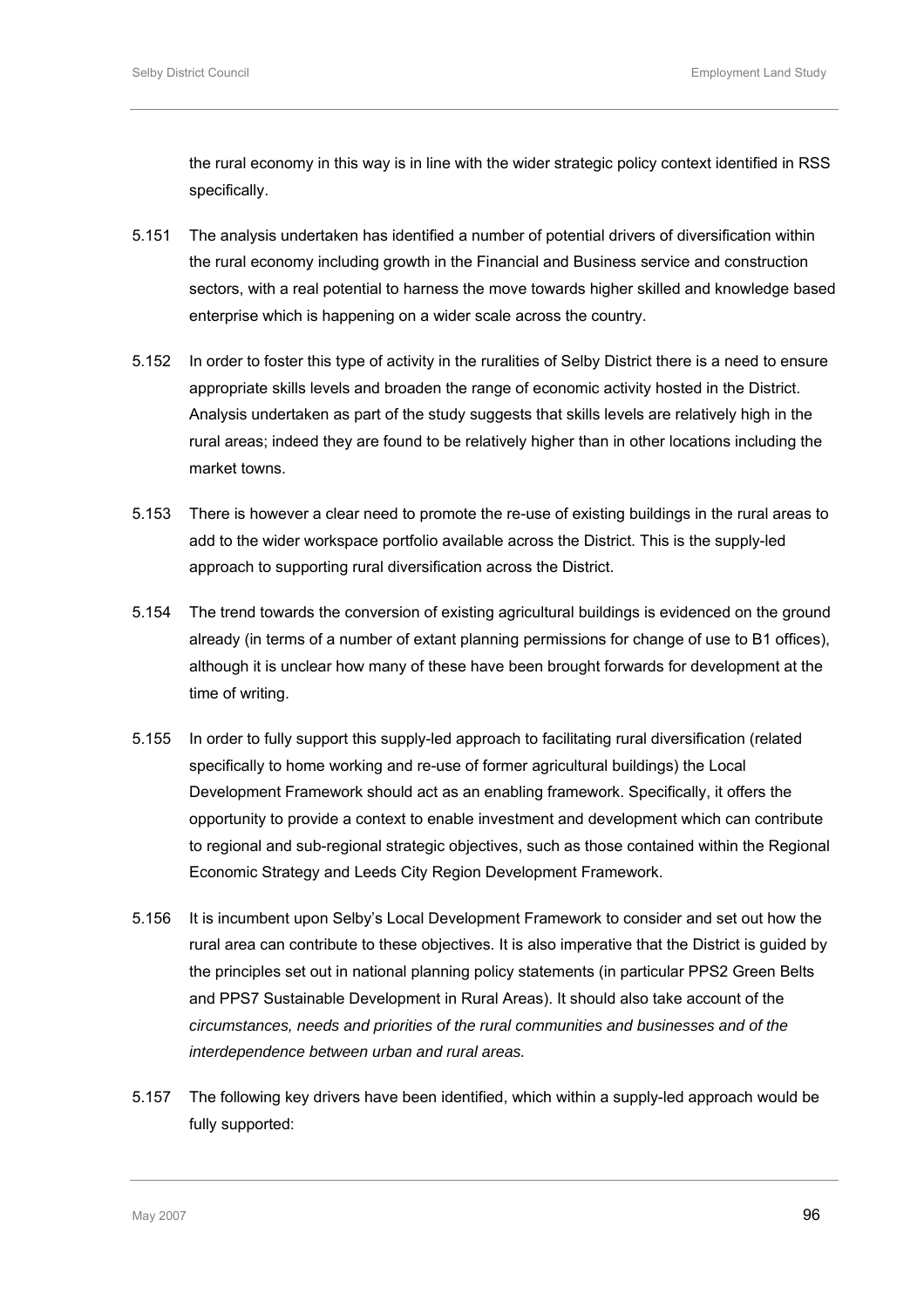- <span id="page-110-0"></span>• Local service centres: confirming the balance between Sherburn-in-Elmet and Tadcaster as service centres; ensuring provision of appropriate sites for employment and enterprise, a comprehensive range of housing provision (from 'affordable' to 'executive'), community facilities (i.e. shops, pubs, café, halls, libraries, schools, health centres etc), leisure and visitor facilities to support improved access and enjoyment of the countryside by the urban population.
- Related 'opportunity sites': consideration of groups or sets of farm buildings, or formally developed sites in the countryside which are closely related or adjacent to service centres and which can contribute to their improved functionality<sup>[2](#page-110-0)2</sup>.
- Re-use of existing buildings: set a presumption in favour of the re-use of existing buildings for uses which contribute to sustainable economic and community development including workspace for knowledge based or service enterprise (B1 use class); workspace for appropriate light industrial (B1 use class) enterprises; workspace ancillary to residential accommodation (home working); facilities to attract local people into the countryside and boost the leisure economy (equestrian facilities, countryside parks, activity trails and trail heads, cafes and parking infrastructure); facilities to support sustainable agriculture and related diversification (processing and adding value to primary produce, development processing and distribution of countryside products etc); community facilities (meeting room, halls, service points); and mixed workspace and residential uses.
- Sustainable development of agricultural businesses: support the future viability of farm businesses through enabling development which allows farm businesses to become more competitive, sustainable and environmentally friendly; adapt to new and changing markets; comply with changing legislation and associated guidance; diversify into new agricultural opportunities (e.g. renewable energy crops); or broaden their operations to 'add value' to their primary produce.
- Improve access and rural / urban connectivity: set a context which will enable and secure improvements to access and informal leisure and recreational opportunities for the urban population (and those living in local service centres) in tandem to the sustainable re-use of existing rural buildings and 'opportunity sites' adjacent to local service centres.
- Maintain and enhance the natural environment: ensure that all kinds of development within and adjacent to the rural area (i.e. highways infrastructure and signage as well as

-

 $^{22}$  NB: No sites of this type have been formally identified as part of this study, however over time this position may change offering potential to diversify the rural economy.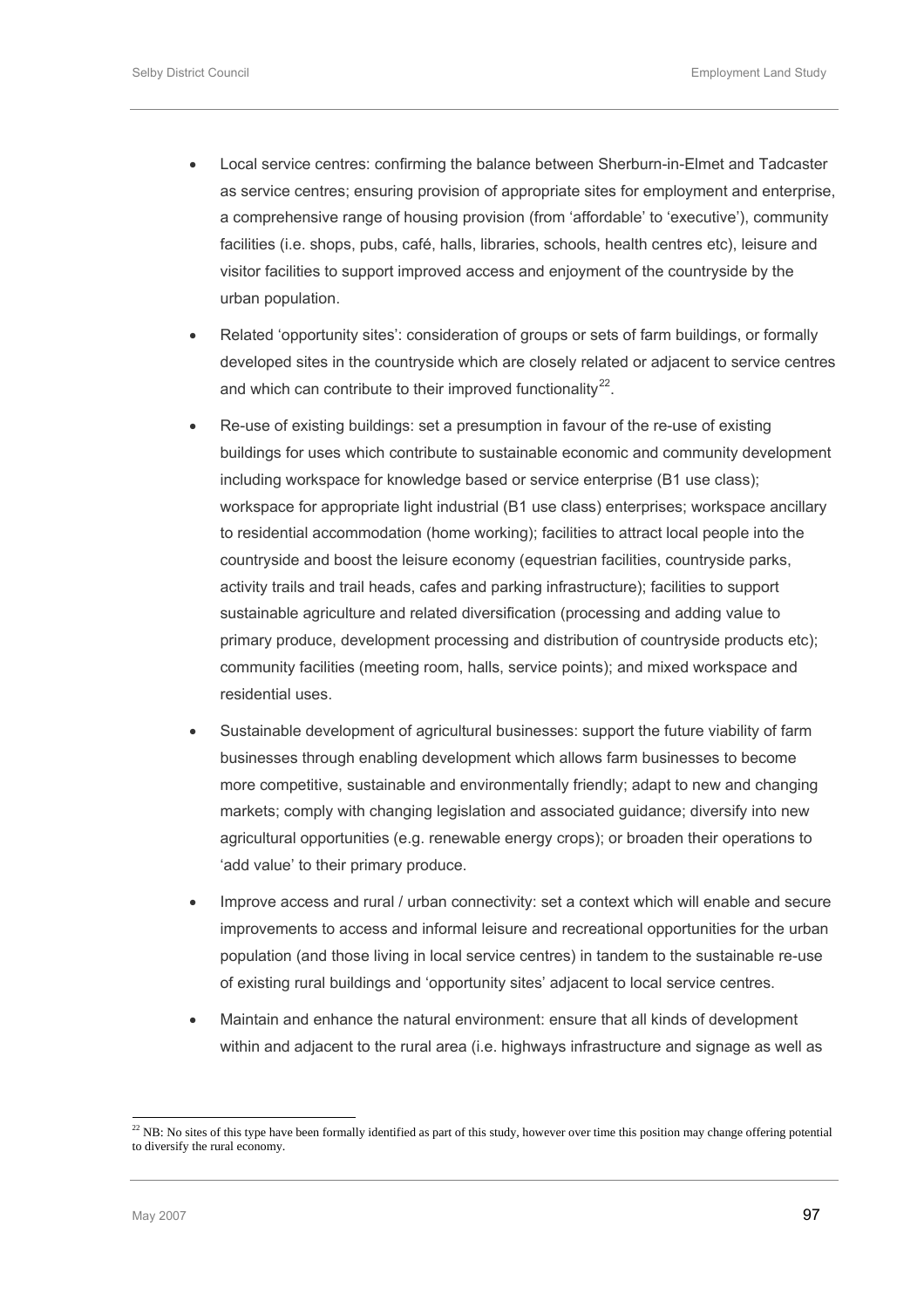built development) respects and wherever possible enhances the character of the natural environment and its relationship with the service centres and key transport corridors.

• Green infrastructure: set a context which promotes the use of, and investment in, 'green infrastructure' in the areas within and immediately adjacent to Selby, Sherburn in Elmet, and Tadcaster, and their key access points.

# Former Mine Sites

5.158 The brief specifically required that the study addressed the issue of the potential use of a number of former coal mining sites across the District for economic development. This specifically relates to planning applications submitted / pending for:

#### *Riccall Mine*

• Located approximately 1 mile to south east of Riccall Village, the site consists of 8.7 hectares of operational land. The buildings are of modern construction and comprise brick and concrete structures, although a number have been demolished since the site's closure. UK Coal estimates that there are 74,400 sq ft of space remain available, offering a range of B1, B2, B8 and D2 uses. A planning application was submitted on the Riccall site in April 2005, to retain and re-use the buildings, landscaping and infrastructure for B1, B2 and B8 purposes. Following an Inquiry, the application has now been granted permission by the Inspector.

## *Stillingfleet Mine*

- The site consists of 8.2 hectares of operational land (although other land ownership extends for approximately 32 hectares). Again a number of structures have been demolished since the site's closure, although a number have been retained as suitable for re-use. UK Coal highlight that the site has significant infrastructure to sustain development within the existing building fabrics, including 67,500 sq ft of floorspace. A planning application for the re-use and retention of these buildings for B1, B2 and B8 purposes was submitted to Selby District Council in March 2005. This application was again refused, with UK Coal submitting an appeal which has since been withdrawn.
- The site is subject to a restoration condition (Condition 11) that requires it to be restored to agricultural use with 12 months of cessation of mining operations on the Barsley seam. Work on the Barnsley seam ceased in October 2004. Due to this, UK Coal have submitted a Section 73 application to extend this period by 5 years to allow further discussions to take place on the future of the site. During consultation with North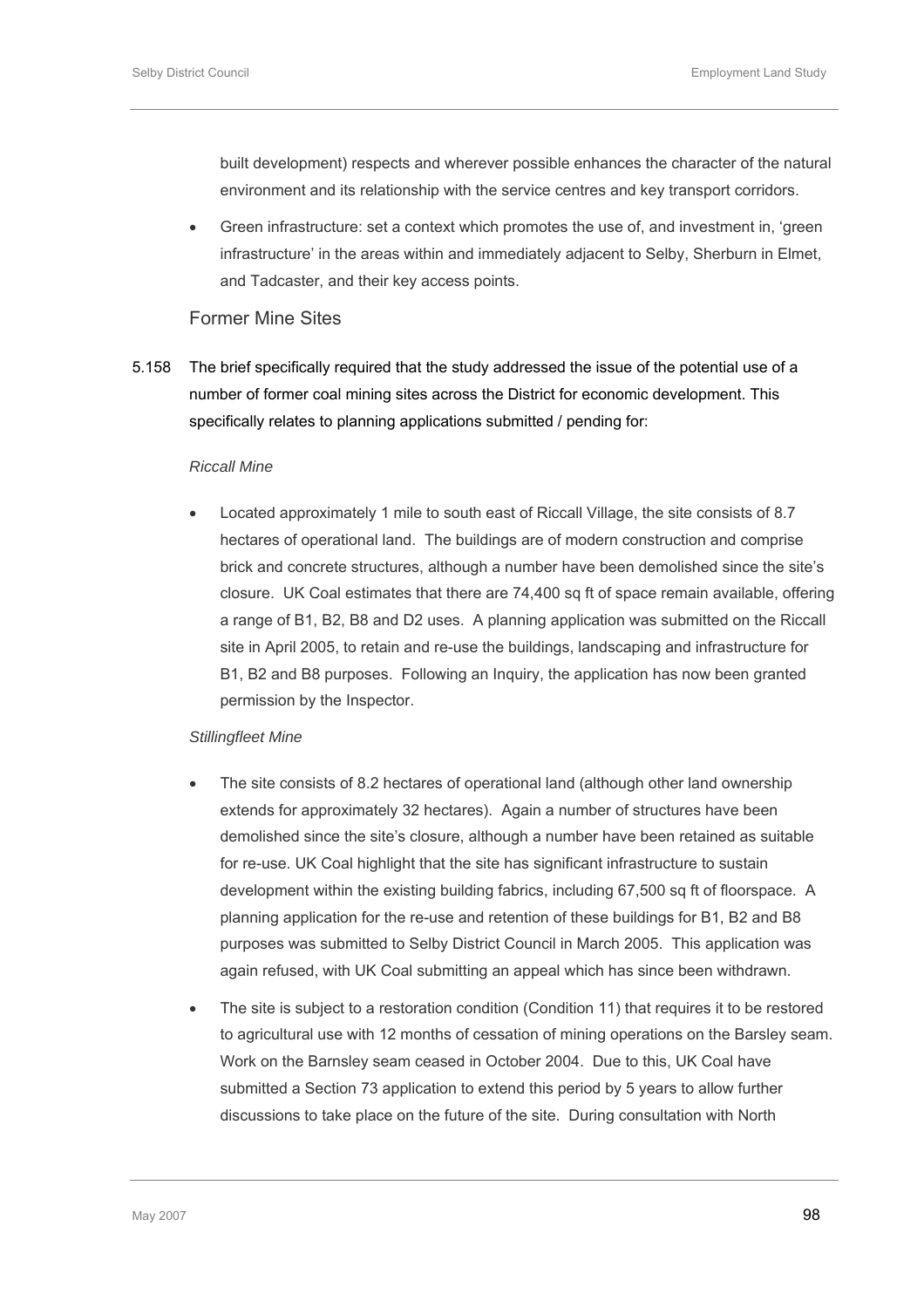Yorkshire County Council, Selby District Council strongly objected to the proposal for a 5 year extension, insisting that UK Coal honour its obligation.

• North Yorkshire County Council have recently approved planning consent for 4 new electricity generators that burn methane gas located in the underground shafts and tunnels of the former mine complex. UK Coal believes there is significant potential to take advantage of this significant infrastructure capacity.

#### *Wistow Mine*

- Located approximately 1 mile to the east of Wistow, the site comprises of 5.6 hectares of operational land, although other land ownership extends approximately 12.2 hectares. In all, UK Coal estimate that there is 71,700 sq ft of floorspace available for re-use or retention within existing retained buildings and other structures. In February 2005, a planning application was submitted by UK Coal for the retention and re-use of buildings for B1, B2 and B8 purposes. Again refused, an appeal was submitted although this appeal has also been withdrawn.
- The Wistow site is subject to a requirement to restore the landd to 'its previous use or in accordance with a scheme to be agreed with the County Planning Authority' (Condition 24). As with Stillingfleet, UK Coal have submitted a Section 73 application to North Yorkshire County Council to extend the period within which to restore the site to facilitate further discussions on the site's future, with Selby District Council again strongly objecting

#### *Gascoigne Wood*

- Located approximately 2 miles to the south east of Sherburn in Elmet, this former coal distribution site is rail connected and comprises 40 hectares of operational land. Existing remaining floorspace includes a 250,000 sq ft covered stockyard. A planning application for the retention and re-use of the retained buildings, car parking, landscape and infrastructure was submitted to Selby District Council in 2005. Whilst the application was approved in March 2006, it was then referred to the Secretary of State (SoS) as a departure from the development plan. In July 2006 the SoS called the application in, whilst a Public Enquiry took place in April 2007. A decision is expected in September 2007.
- 5.159 It is important to note in the context of this however that all of the mine sites have restoration conditions, although each have minor differences relating to their specific circumstances.
- 5.160 Evidence emerging throughout the study suggests that these mine sites have an important role to play in mopping up indigenous local demand, thereby offering one of the 'missing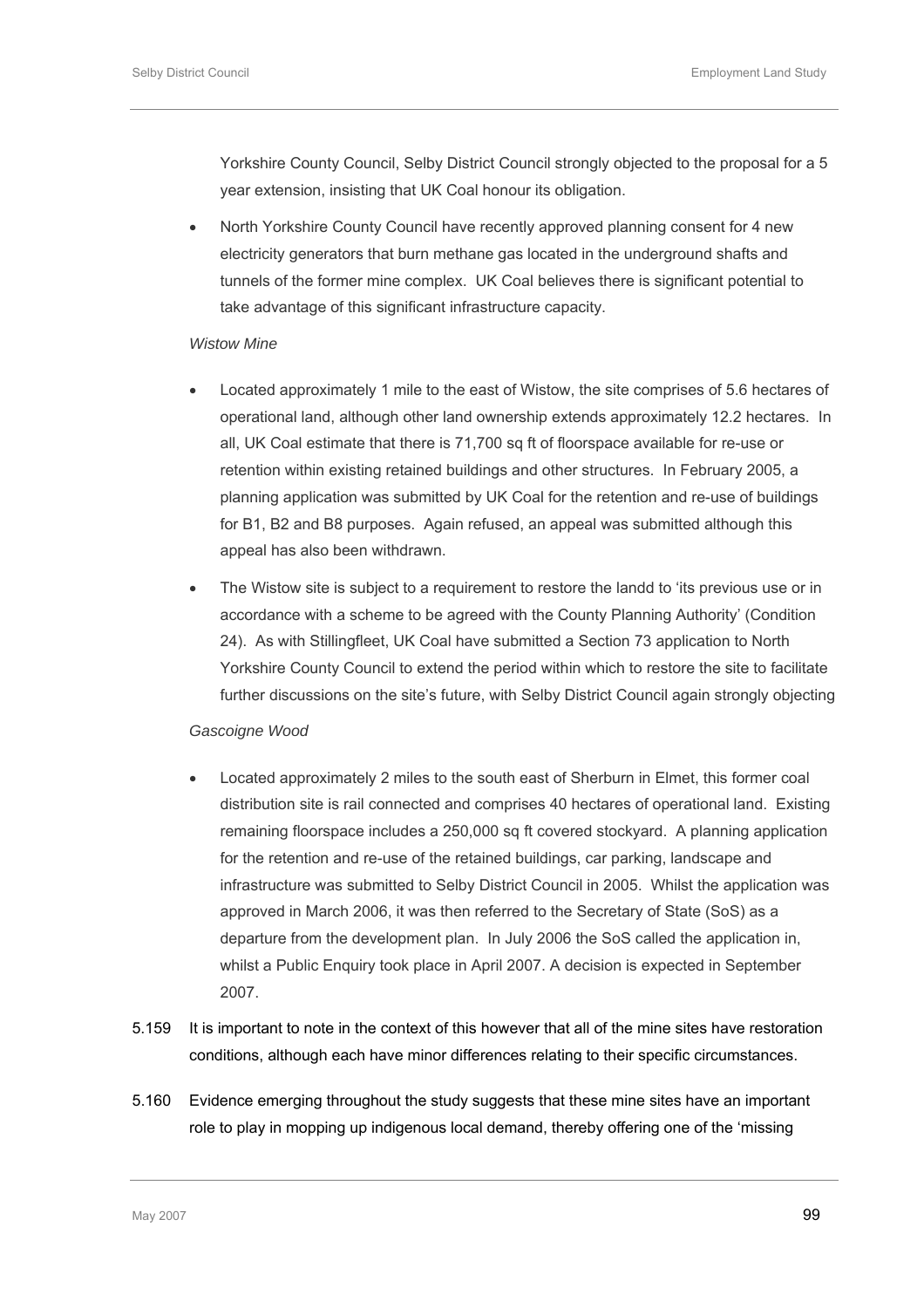rungs' on the ladder for the District's economy. The experience of the Whitemoor Mine site supports this view, with a number of occupiers originating from within the economy needing vital affordable move-on space. Whilst the Gascoigne Wood and possibly Stillingfleet sites stand out from this, given that they are sites for specific occupiers, it is believed that the Riccall Mine site offers a natural extension to the important role that Whitemoor has come to play in the local economy. The Wistow site, whilst offering similar potential to Riccall, is more limited given its location dynamic and the associated poorer planning argument to develop it out as a sustainable employment location.

- 5.161 As part of this commission a postal survey was sent out to 750 businesses across Selby District (comprising all those records held on a Council database obtained at project inception). The full findings of the survey are included within Appendix 7.
- 5.162 Importantly, in the context of the extent to which indigenous activity within the economy is underplayed to an extent within the forecast data, the surveys illustrated a number of important trends.
- 5.163 Specifically the surveys found stability, and in cases potential growth, in a number of manufacturing-related businesses operating out of Selby. Of those looking to expand / relocate in the near future the vast majority stated they wish to remain within the District, suggesting a significant indigenous demand for employment land and premises. Key site / premises requirements relating to this demand include:
	- Better value for money;
	- In an industrial park; and
	- Greater flexibility.
- 5.164 Relating this back to the former mine sites, it is a conclusion of this report that the nature of activity proposed (and taking place in the more advanced sites) will meet these types of requirement sufficiently.
- 5.165 It is important however that the planning process (and specifically the development control policies within the emerging LDF) recognise that the future role of the former mine sites be limited to reuse rather than redevelopment through the use of controlling conditions. This will ensure that the activities taking place at the mine sites do not emerge as competing locations in the context of the supply-led approach emerging from this study.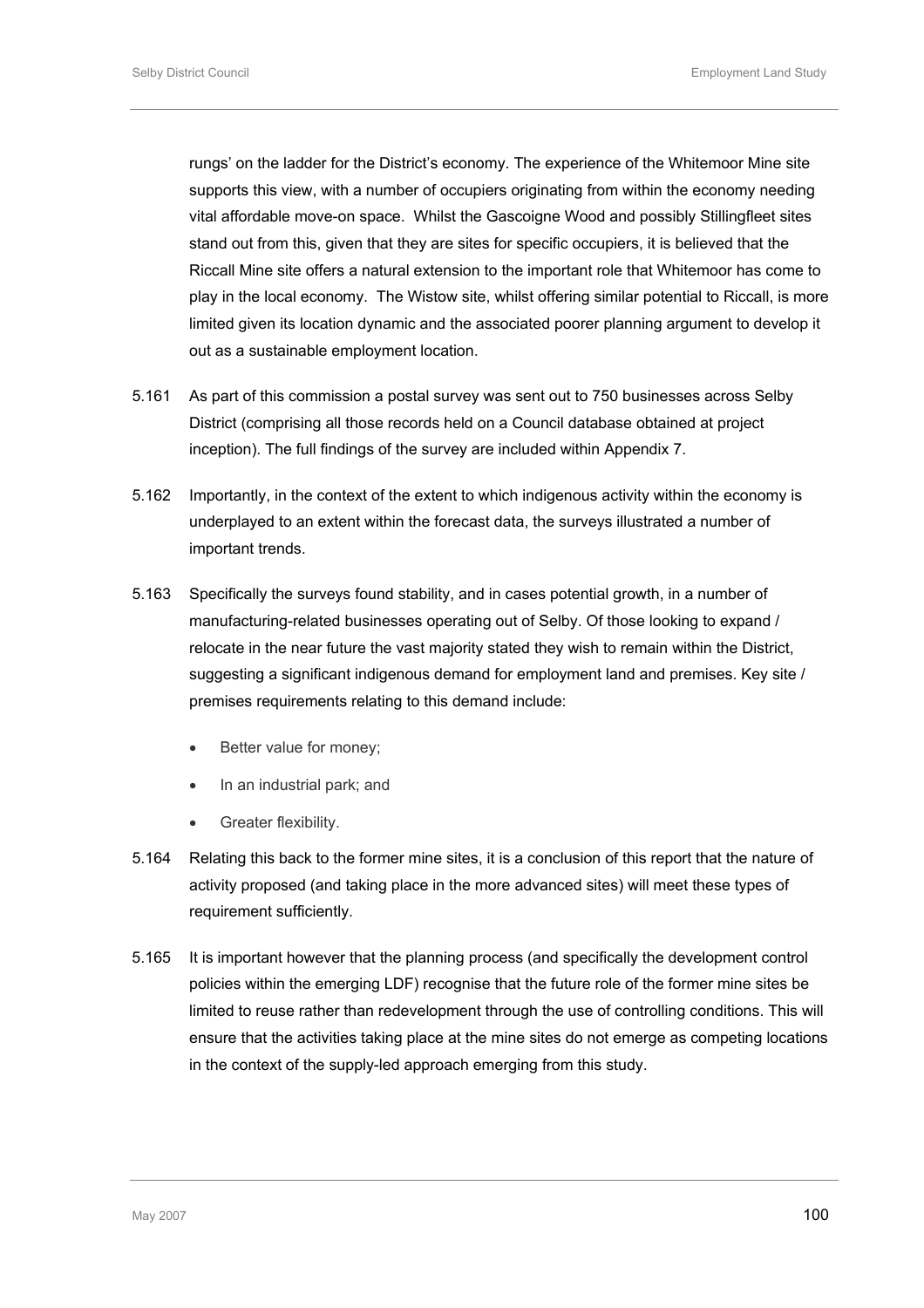# Complementary Measures

- 5.166 In addition, any supply-led response as advocated within this preferred scenario requires appropriate 'complementary measures' are in place to facilitate growth. These include, but are not restricted to, the following:
	- Skills:
	- Business support; and
	- Enterprise culture.
- 5.167 The emphasis is on the need to create the appropriate skills, business support, and enterprise culture and mechanisms to facilitate economic growth and development. Whilst this should be targeted at key sectors within the sub-region there is a wider need to identify skills and business support across the growth sectors identified herein but also considering the need for Selby to 'move up the value chain' in terms of higher value and skilled employment.
- 5.168 Specifically there is a need to identify that whilst in order to increase productivity within the District there is a need for appropriate and quality floorspace in the right locations. In addition there is a need to ensure the culture for growth in adequate to facilitate the change.
- 5.169 Further to this is the need to integrate an understanding of the residential market, and specifically ensuring the appropriate provision of housing relative to the economic development of the District. Important to note is the critique of the RSS Experian forecasting, used to inform housing numbers as well as economic development potential within the Strategy.
- 5.170 It is known through anecdotal evidence and that presented within the statistical analysis within Appendix 3 that in fact skills and qualifications levels across the District are relatively good (amongst the resident population). In addition the District is known to be a relatively attractive residential location. The emphasis to emerge from the analysis is therefore the provision of economic development (employment) opportunities to match the resident workforce potential.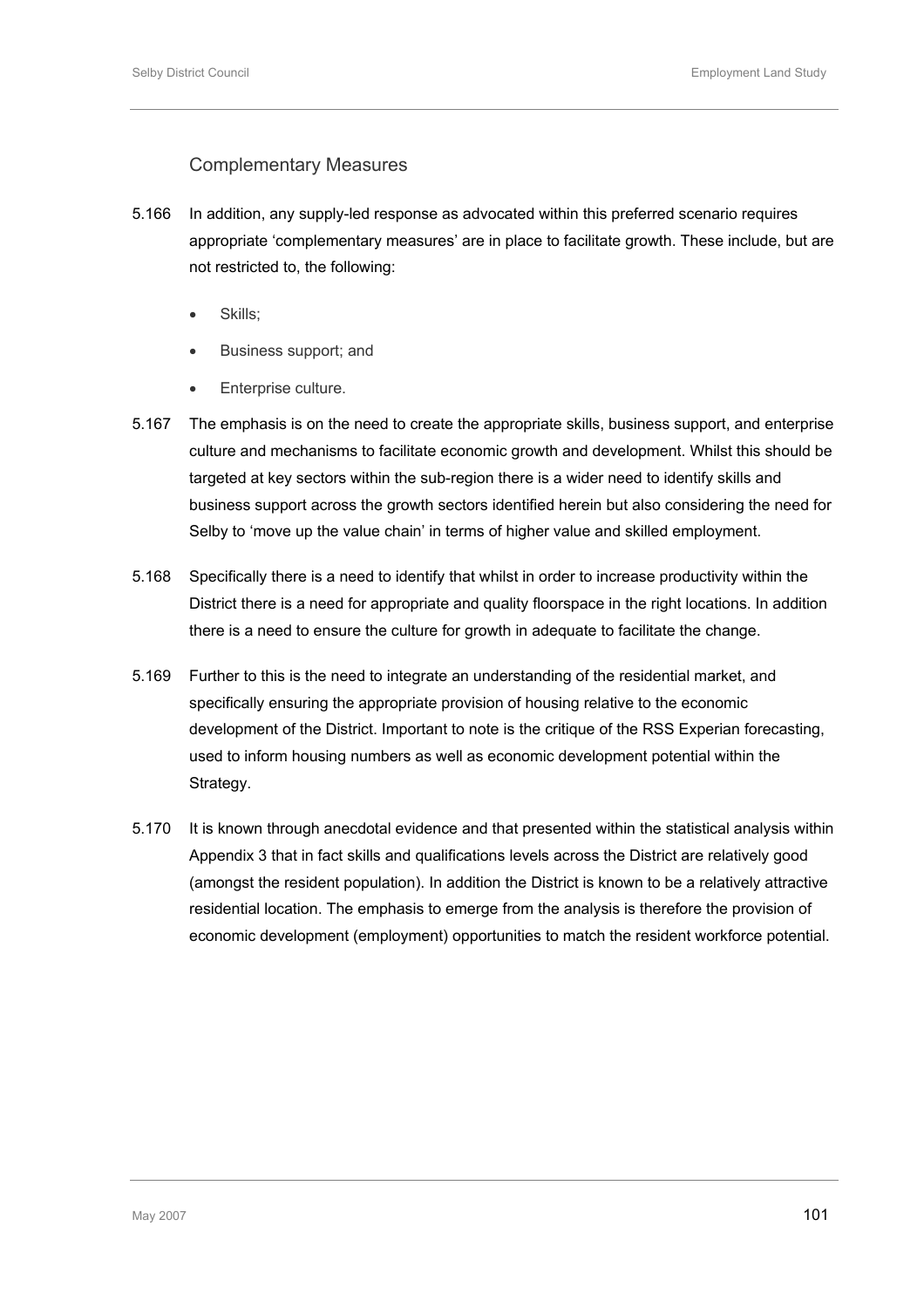# <span id="page-115-0"></span>6. SUPPLY / DEMAND DYNAMIC

- 6.1 Sections 4 and 5 respectively provide an analysis of the supply and demand for employment land across the Selby District over the emerging plan period. This section relates the respective analysis presented – illustrating the dynamic between the supply of land (in quantum and location terms) relative to the nature of demand (headline, sector, location) identified.
- 6.2 In line with the requirements of the study (as established in the brief) and the DCLG guidance related to undertaking employment land reviews this section identifies the nature of any 'gaps' in supply relative to identified patterns of demand across the District.
- 6.3 Any 'gaps', or mismatch, identified will inform the recommendations included in Section 7 of the study.

# **Headline Analysis**

- 6.4 Section 5 introduced a series of scenarios of economic growth across Selby District over the emerging plan period. Although it only runs to  $2016^{23}$  $2016^{23}$ , the baseline 'mean' forecast presented as Scenario 2 is considered to be the most reliable for inclusion within the Local Development Framework (LDF) to guide development across the District over the next 15 years.
- 6.5 Scenario 2 generates a headline land requirement of just 4.77 hectares (high plot ratio, therefore maximum land requirement). This reflects the relatively pessimistic view of economic change forecast across Selby specifically in the Experian model, but also to some extent also within the CE model.
- 6.6 Considering this level of forecast demand in the context of total allocated and undeveloped employment land across the District (38.1 hectares) suggests a potential over-supply of employment land over the emerging plan period.
- 6.7 However, a significant proportion of the allocated employment land supply is found to be 'medium constrained' (affecting its viability for development in the short term without mitigation), affecting 30 hectares (79% of the total supply in 6 sites).

l

<sup>&</sup>lt;sup>23</sup> Resulting from the use of Experian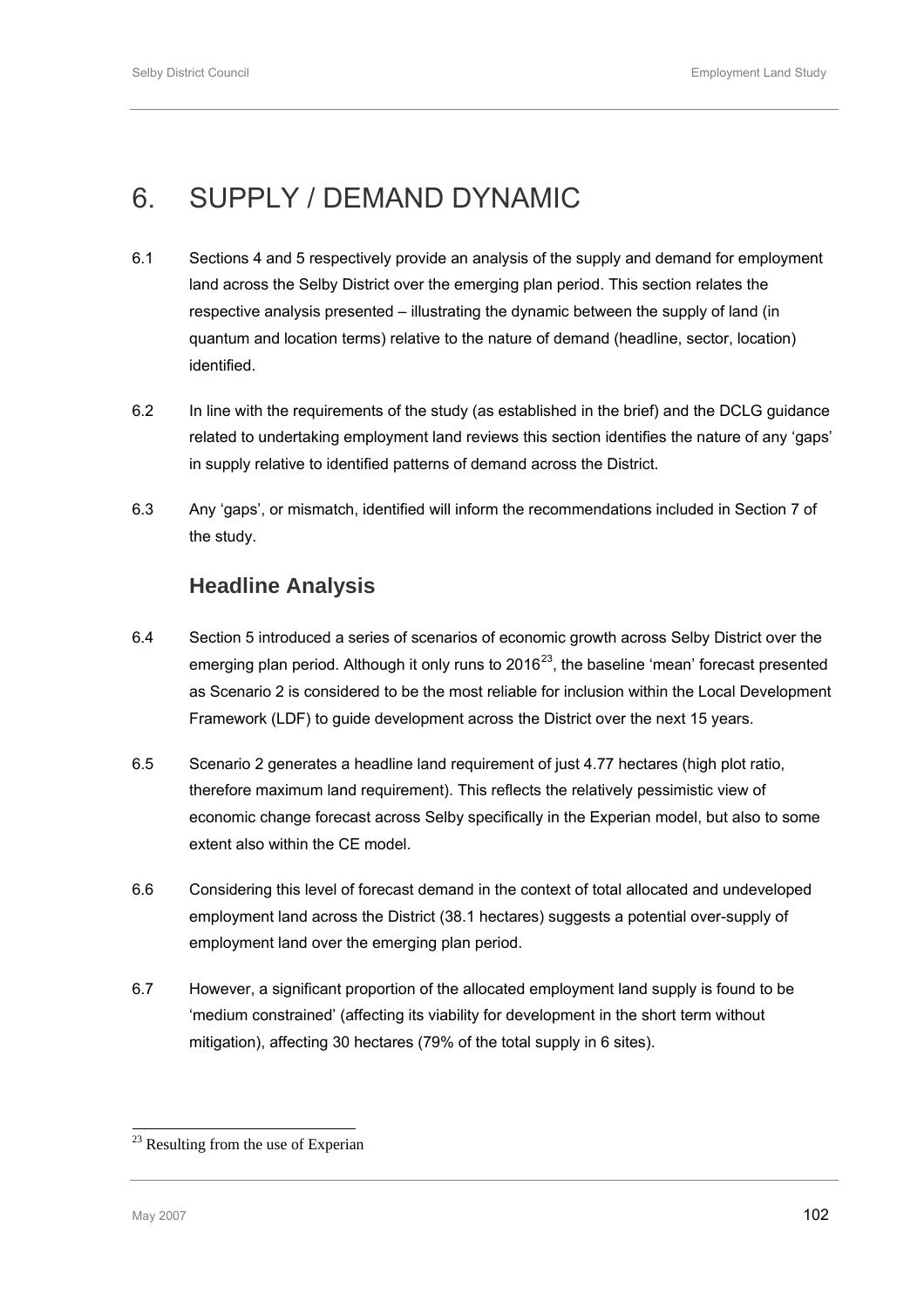- 6.8 The remaining allocations are found to be 'high constrained' (i.e. there are serious issues related to the development of the site).
- 6.9 Importantly, there are no unconstrained sites, or low constrained sites, currently allocated across Selby District, bringing into question the viability of development for employment purposes across the area. This issue relating to the quality of allocated land is potentially acting as a significant constraint to economic development.
- 6.10 This issue is particularly pertinent for a number of key 'strategic' sites across the District, namely those included within the Olympia Park proposals. A mixed-use development of this kind is likely to be the only mechanism for bringing these sites forwards (specifically BAR/1 and BAR/1A).
- 6.11 With this marginal level of demand identified through the mean forecast a further worrying trend can be identified – suggesting a significant mismatch between supply and demand over the emerging plan period. This specifically relates to the forecast over-provision of both general industrial land, and out-of-centre established or potential office land, as shown in the table below.

|                                          | Allocated Land  | Forecast (mean)     |
|------------------------------------------|-----------------|---------------------|
|                                          | (Potential Use) | Demand (High Range) |
|                                          | (Hectares)      | (Ha)                |
| General Industrial / Business Use        | 10.9            |                     |
| Established or Potential Office Location | 10.6            | 1.52                |
| <b>High Quality Business Park</b>        | 9               |                     |
| Warehouse / Distribution Park            | 7.6             | 3.25                |
| Total                                    | 38.1            | 4.77                |

Figure 6.1: Comparison of mean scenario demand and supply

- 6.12 Importantly therefore whilst the forecast data suggests a shift in the local economy, namely a transition away from traditional sectors (largely primary sectors) and a shift towards service sectors (with an observed focus on financial and professional services specifically) the total employment change is so marginal it will not result in a significant demand for land.
- 6.13 In addition, the shift in the economy changes 'traditional' demands on employment land in the past associated with more land hungry activities. The allocated land supply is essentially based on historical trends in employment land take-up, being a legacy of the previous (Adopted) Local Plan.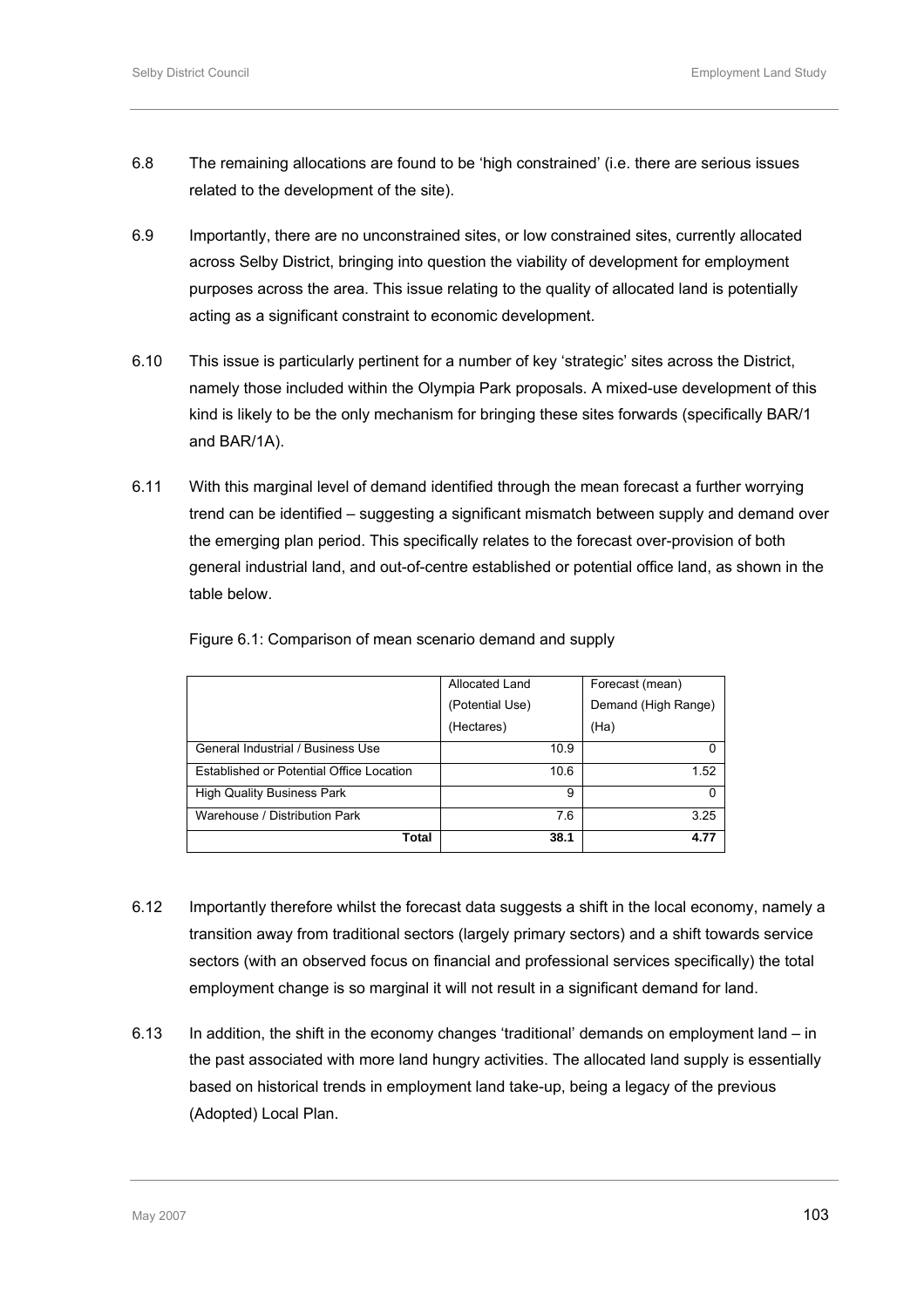- 6.14 However, all of the evidence analysed and presented in this study indicates that it is not appropriate to use either past economic development trends (Scenario 1: Take-up) or 'pure' employment forecasts as a basis for forward planning across Selby District, and that instead they should be used only for 'baseline' purposes. Provision (allocation) of employment land should not drop below the levels of demand generated through using the forecasts.
- 6.15 The danger with using the forecast as the basis for forward planning is that in essence it predicts a period of relative stagnation. With no major projects to factor in to this forecasts (as demonstrated in Scenario 3) through the CRDP there is a clear need for an alternative approach to economic development across the District.
- 6.16 The pertinent question for consideration within the LDF is the extent to which Selby District should aspire to economic growth levels beyond those presented within the forecasts, and through this process prioritise locations and types of land for allocation / development. In this way the planning process can facilitate economic growth, using a supply-led approach.
- 6.17 It is a core conclusion of this study that alongside protecting indigenous activity, the Business and Professional Service sector and Logistics / Distribution activity be promoted as key sectors within the local economy, alongside the potential future development of R&D / Bioscience related activities as spin-offs from York University.
- 6.18 Targeting these sectors through a supply-led approach to employment land allocations sits comfortably with the objectives and priorities within the Regional Economic Strategy, and Regional Spatial Strategy. In addition, a focus specifically on Business and Professional Services within Selby contributes to the delivery of the Leeds City Region Development Plan, which focuses specifically on the need to develop linkages with Leeds and the wider City Region service centres.

# **Supply Implications of Preferred Scenario**

6.19 Described as the 'preferred scenario for Selby District' in Section 5, the principles of the supply-led approach to economic development (and therefore employment land) prioritise the role of Selby town (being the land to the north of the railway) as the main driver of the wider District economy. The approach advocates the prioritisation of the town centre as the primary location for employment land suitable for, and development of, Business and Professional activities over the emerging plan period.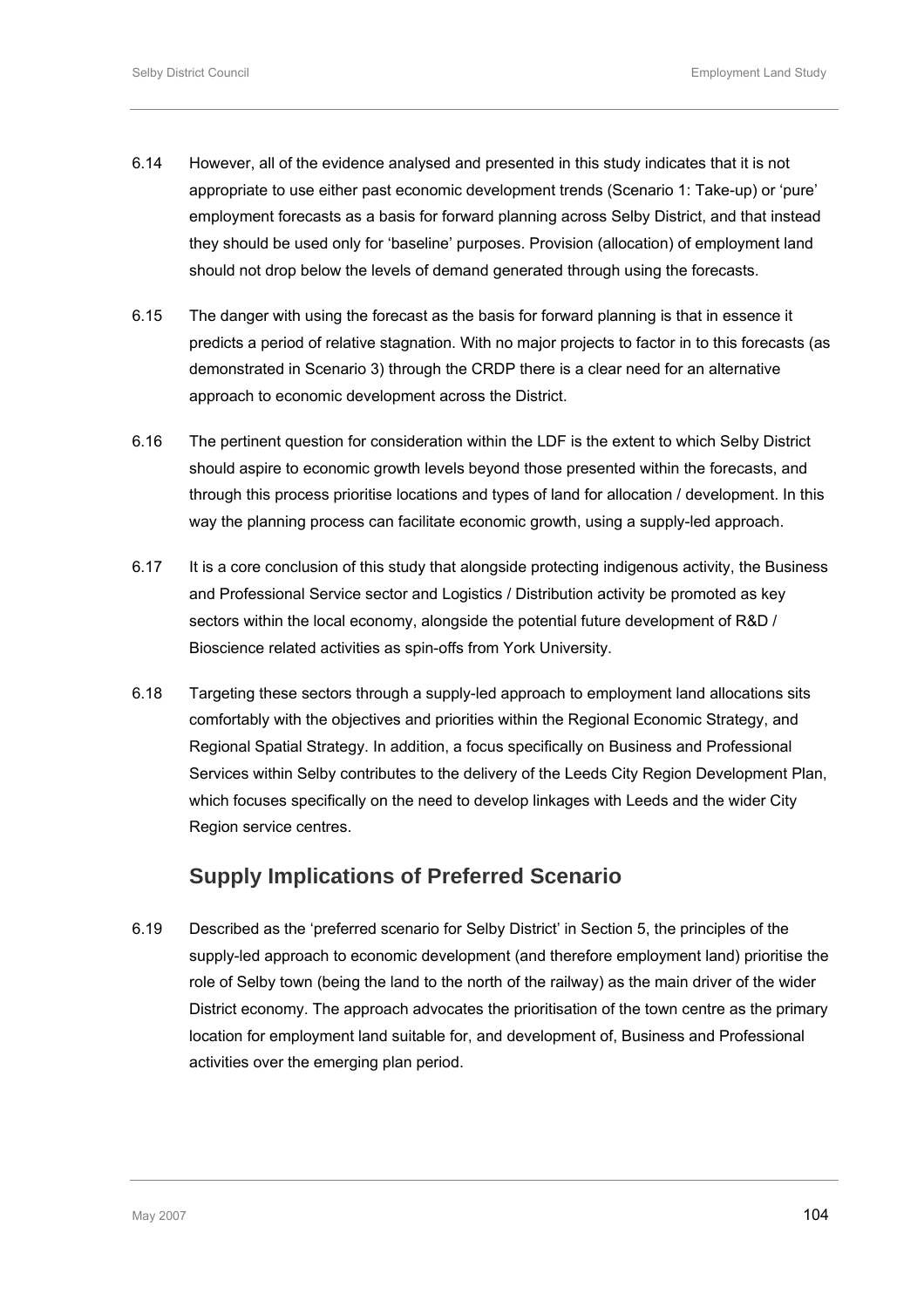- 6.20 Whilst it is recognised that within this context there should be a role for out-of-town / edge-oftown B1 office development (specifically around the bypass) there is a clear need to prioritise the town centre, and therefore phase any development around the hinterlands.
- 6.21 The baseline economic analysis, including both general District-wide and rural specific, identified the potential of Tadcaster as a high-value employment location appropriate for promoting knowledge-based activities, to be promoted in a complementary way to that within Selby town itself.
- 6.22 This builds on Tadcasters inherent locational advantage and proximity to the regional drivers (and established higher-value centres) of York and Leeds. Commercial market consultations further reinforced this viewpoint of Tadcaster as a key strategic location.
- 6.23 The potential for Sherburn-in-Elmet and the A63 corridor, again complementary to Selby town, lies in existing market strengths. Market consultations and baseline analysis identified this area as an established employment location, specifically related to general industrial and warehousing / logistics activities. The supply-led approach advocates the promotion of these uses specifically on this location, maximising its potential as an established and affordable alternative to the immediate A1(M) and M62 corridors (both strategic corridors for these sectors).
- 6.24 Eggborough / J34 of M62, similarly to Sherburn-in-Elmet and the A63 corridor, is also found to be an existing recognised employment location set in a strategic location although without the strong locational attributes of Sherburn-in-Elmet / A63 corridor. The supply-led approach advocates for this role to continue, without the promotion of significant additional development in the location, an 'as you were' approach to development and the employment market.
- 6.25 The A19 corridor, the final strategic area identified at the outset of the commission, is identified as being a potentially significant location for attracting R&D and bioscience uses from York, given potential development constraints in York, and the relative attractiveness / accessibility of the corridor.
- 6.26 The corridor is identified as being of very high quality, inherently Greenfield in nature and very attractive to the market. However, the danger of promoting the corridor as an employment location is that given its relative attractiveness it would be developed for uses not maximising potential linkages between Selby and York (and specifically York University). As a result it is identified as an 'area of future potential' which should be protected accordingly.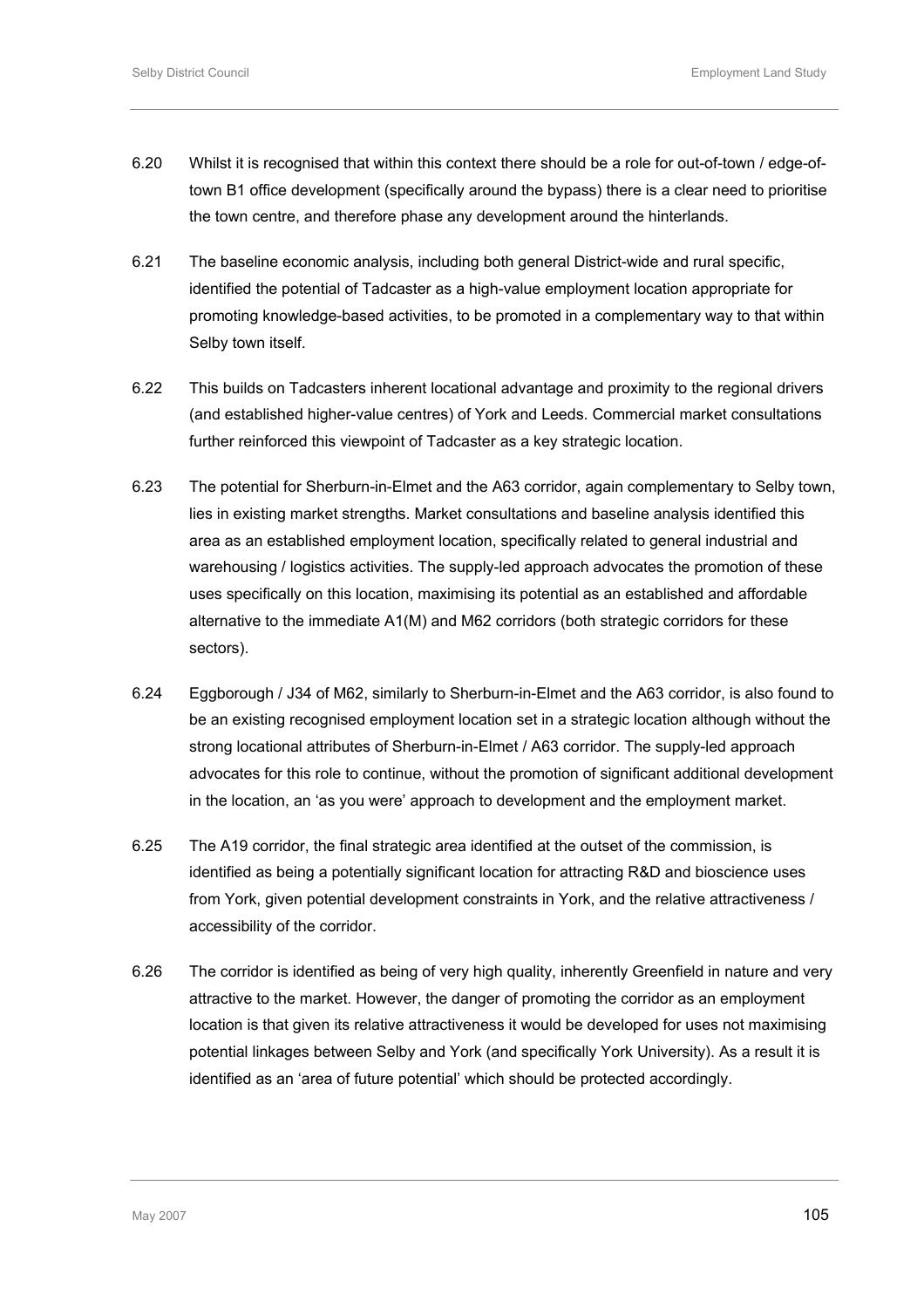- 6.27 In addition to the five strategic areas identified at the outset of the commission, consideration has been given to the nature of the rural areas of the District, and the nature of rural diversification that should be promoted. Building on the inherent strengths within the labour force and the rural areas generally identified within the baseline analysis the potential to grow the financial and business service sector is advocated through the promotion of home working and conversion / change of use of agricultural buildings to B1 office use. Important to note here is that the scale of activity of this kind is not perceived to be a potential threat to developing FBS activities in Selby town centre, or higher value activities in Tadcaster. It is imperative that this is both enforced and monitored through the LDF process and period.
- 6.28 The supply-led approach assumes that a significant proportion of the general business / industrial activities which are predicted to be sustained over the period, if not grow to an extent above that expected at national level (Selby shows signs of potential grow in some manufacturing sub-sectors) will be subsumed by the provision of general industrial / business space within the mine sites being brought forwards by UK Coal. In addition, a proportion of vacant stock has been identified in existing employment estates and new premises at Sherburn Enterprise Park which will allow a degree of natural 'churn' within this market place.
- 6.29 Clearly there is a need to compare the requirements of this supply-led approach to economic development with the allocated supply of land across the District to establish whether there are any constraints to development over the plan period (and therefore requirements to changes in the allocated land portfolio).
- 6.30 A comparison by strategic area is shown on the table overleaf. The conclusions emerging from this table are fed into the recommendations included in Section 7 of the report.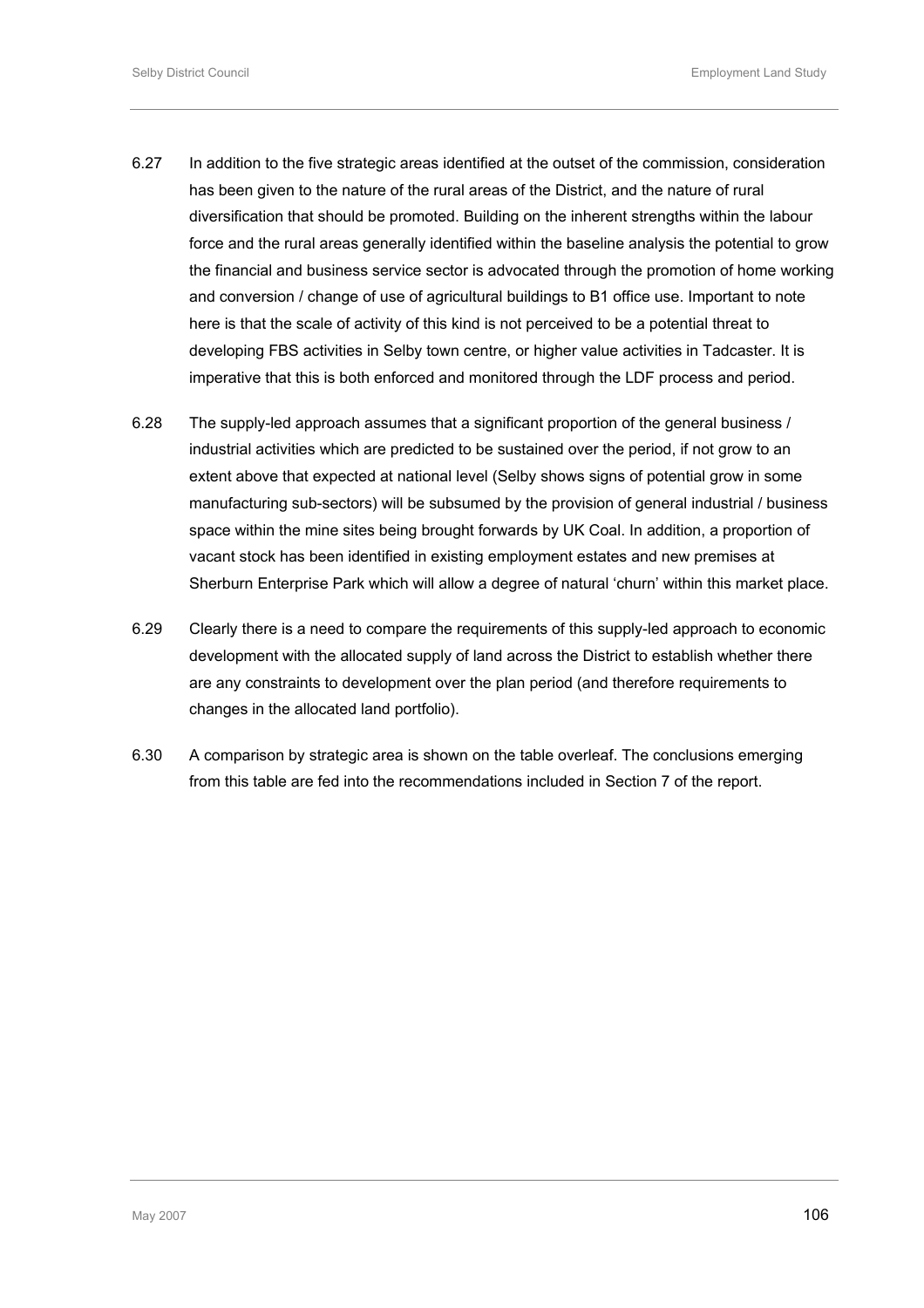# Figure 6.2: Dynamic between Requirements and Allocated Supply Position

| Supply-led Requirements                                  | <b>Allocated Supply Position</b>                           | <b>Emerging Conclusions</b>                                  |
|----------------------------------------------------------|------------------------------------------------------------|--------------------------------------------------------------|
| Tadcaster / A64 Corridor                                 |                                                            |                                                              |
| Quality office / business park location (small business  | One allocation within Tadcaster (TAD/3)                    | Allocation considered to be ideal for high quality           |
| village), preferably:                                    | 9 hectare site identified as a potential high              | business park comprising smaller unit provision              |
| Good strategic linkages<br>$\bullet$                     | quality business park location                             | (totalling circa $20 - 25,000$ B1 office space               |
| Greenfield in nature<br>$\bullet$                        | Medium constrained - ownership and known                   | (market perception).                                         |
| Edge-of-centre location                                  | physical constraints (access requirements,                 | No need for additional allocations identified in             |
| Individual unit sizes around 2,000 to 2,500 square feet. | utilities)                                                 | Tadcaster.                                                   |
| acting as next 'rung on ladder' from rural provision.    |                                                            | Potential to address ownership issues relating               |
|                                                          |                                                            | to TAD/3 should be considered within LDF                     |
|                                                          |                                                            | process.                                                     |
|                                                          |                                                            | No de-allocation proposed.                                   |
| Sherburn-in-Elmet / A1(M) and A63 Corridor               |                                                            |                                                              |
| Warehouse / logistics focus, including need for larger   | One allocation with land remaining located at<br>$\bullet$ | Allocation remaining not considered to be<br>$\bullet$       |
| B2/B8 provision, ranging from circa 5,000 to 500,000     | Sherburn Enterprise Park                                   | sufficient is scale to allow meaningful additional           |
| square feet, preferably:                                 | 2.3 hectare site identified as a warehouse /<br>$\bullet$  | warehouse / distribution park development.                   |
| Strong strategic access                                  | distribution park location                                 | Site is likely to come forwards as expansion to<br>$\bullet$ |
| Within / adjacent to existing Sherburn-                  | Medium constrained site (although scores highly            | existing Enterprise Park despite constraints                 |
| <b>Enterprise Park</b>                                   | within the 'medium' band with a score of 20)               | identified.                                                  |
|                                                          | although no major constraints to development               | Potential need for further more meaningful (in               |
|                                                          | identified                                                 | scale) allocations at Sherburn to allow the                  |
|                                                          |                                                            | market to continue to develop. However, it is                |
|                                                          |                                                            | anticipated that 'churn' within the existing stock           |
|                                                          |                                                            | will result in some scale of redevelopment                   |
|                                                          |                                                            | potential within existing employment areas.                  |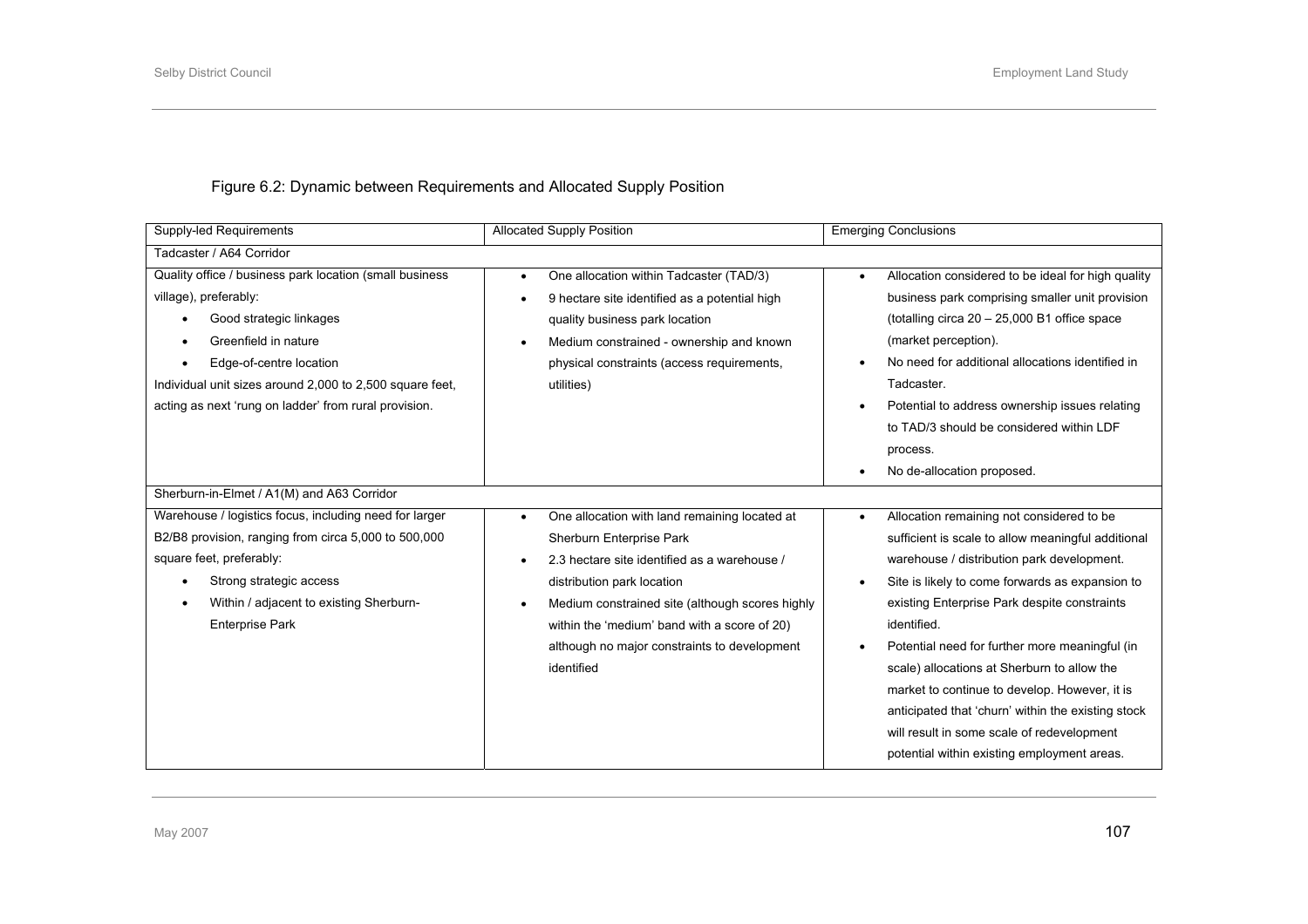|                                                             |                                                     | No de-allocations proposed.<br>$\bullet$                       |
|-------------------------------------------------------------|-----------------------------------------------------|----------------------------------------------------------------|
| Selby Town Centre and the Urban Hinterland                  |                                                     |                                                                |
| Identified as the primary BPFS location across the District | 20.6 hectares of allocated employment land          | Identified need for additional allocations within<br>$\bullet$ |
| in the emerging LDF.                                        | found within Selby town centre and its urban        | town centre to allow B1 office development to                  |
| Balance required between town centre and out-of-centre /    | hinterland (in 5 sites).                            | take place.                                                    |
| edge of centre B1 office provision.                         | No allocations within the town centre.              | Potential need to allocate land along the bypass<br>$\bullet$  |
| Advocated approach prioritises town centre                  | Significant constraints on a large proportion of    | to deliver B1 office provision as a 'second tier' of           |
| development rather than significant                         | the land, including BAR/1 and BAR/1A, both          | supply relative to the town centre, given the long             |
| development around the bypass.                              | included within the Olympia Park masterplan         | term aspiration of Olympia Park (and likely                    |
| Potential to deliver B1 office space as part of             | area (including a mix of uses to ensure the         | phasing to see employment delivered in a later                 |
| mixed-use developments in the town centre,                  | delivery of employment provision on these sites     | phase). Need for additional allocation emerging                |
| building on renaissance activity. Focus here on             | / through land swaps on adjacent sites).            | from acknowledged constraints relating to                      |
| creating quality places to work (including public           | Other sites located along the bypass identified     | existing employment allocations along the                      |
| realm, investing in market town retail provision).          | as general industrial / business or warehouse /     | bypass which have prevented sites being                        |
| Town centre B1 office provision focused on                  | distribution park sites, totalling 12.1 hectares    | brought forwards in previous plan period.                      |
| smaller, more flexible working spaces ranging               | (SEL/4, BRAY/2 and BRAY/1).                         | No de-allocations proposed.<br>$\bullet$                       |
| from 500 square feet to potentially 2,000 square            | SEL/4 is constrained by dirty uses (and             |                                                                |
| feet, with a clear emphasis on flexibility within           | proximity of a sewage treatment works) on the       |                                                                |
| the larger floorplate provision.                            | opposite site, although has a good location with    |                                                                |
| Outside of centre B1 office developments                    | regards its potential for office related            |                                                                |
| should be promoted as Business Park style                   | development.                                        |                                                                |
| provision with sizes ranging from 1,000 square              | BRAY/2 is identified as a potentially good          |                                                                |
| feet to 4,000 square feet.                                  | location for a high quality office development      |                                                                |
|                                                             | (small business park) although in its current       |                                                                |
|                                                             | form is unlikely to give sufficient capacity or     |                                                                |
|                                                             | critical mass to support a development of any       |                                                                |
|                                                             | real scale.                                         |                                                                |
|                                                             | BRAY/1 is constrained by existing development       |                                                                |
|                                                             | / structures on the site, limiting the value of the |                                                                |
|                                                             | land for future economic development.               |                                                                |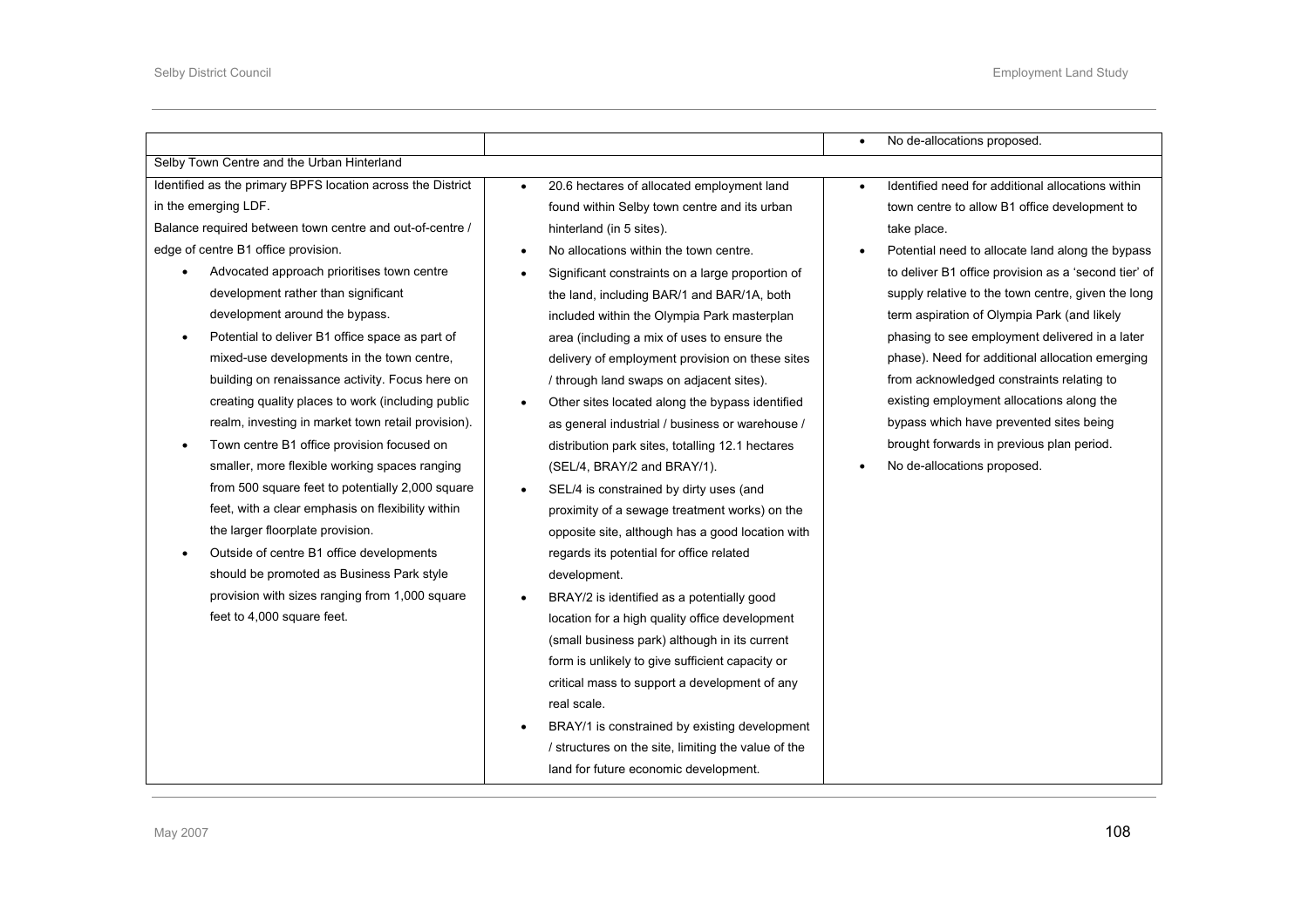| Eggborough / J34 of M62                                    |                                              |                                                               |
|------------------------------------------------------------|----------------------------------------------|---------------------------------------------------------------|
| Recognised as a secondary logistics and warehousing        | Two allocated sites measuring 0.7 ha (EGG/5) | Realistic expectations needed related to the<br>$\bullet$     |
| location, including a degree of general industrial /       | and 1.4 ha (EGG/7)                           | future potential of Eggborough to develop as                  |
| business activity. Any emerging requirements similar to    | <b>EGG/5:</b>                                | an employment location.                                       |
| Sherburn-in-Elmet, although to a smaller scale ranging     | General industrial / business location<br>⋗  | No need for additional allocations required in<br>$\bullet$   |
| from circa 5,000 to 150,000 square feet warehousing        | ↘<br>Medium constrained (quality of          | Eggborough in light of its secondary role                     |
| provision.                                                 | surrounding environment related to           | relative to Sherburn-in-Elmet, however                        |
|                                                            | adjacent industrial activities)              | constraints on allocated land raise questions                 |
|                                                            | <b>EGG/7:</b>                                | relating to likelihood of land being brought                  |
|                                                            | General industrial / business location<br>⋗  | forwards.                                                     |
|                                                            | Highly constrained by proximity to<br>⋗      | Both general industrial and warehousing /<br>$\bullet$        |
|                                                            | poorer quality uses, lack of utilities       | distribution development should be considered                 |
|                                                            | provision, and potential ground              | as appropriate uses for allocated land.                       |
|                                                            | contamination.                               |                                                               |
| A19 Corridor North of Selby                                |                                              |                                                               |
| No need identified for significant scale of development    | No allocations within A19 Corridor.          | Through planning policy protect the A19 corridor<br>$\bullet$ |
| within A19 corridor within this plan.                      |                                              | against development of a non-high value (of                   |
| Focus on protecting corridor for future higher-value       |                                              | Regional Importance) nature within plan period.               |
| employment activities contributing to wider strategic      |                                              | Consider windfall applications in light of their              |
| objectives.                                                |                                              | contribution to supply-led approach to economic               |
|                                                            |                                              | development / wider strategic objectives                      |
|                                                            |                                              | including linkages with York University, R&D                  |
|                                                            |                                              | and bioscience activities.                                    |
| <b>Rural Areas of District</b>                             |                                              |                                                               |
| No need identified for significant scale of development.   | $CLF/1$ :                                    | Need to include / ensure appropriate policy<br>$\bullet$      |
| Diversification would occur naturally through provision of | ➤<br>General industrial / business location  | within LDF to not constrain rural diversification             |
| 350 to 750 square foot B1 office space, concentrated or    | Highly constrained site, driven<br>⋗         | relating specifically to home working and                     |
| dispersed. Role for conversion of existing agricultural    | predominantly by market conditions /         | change of use / conversion of former agricultural             |
| buildings here, offering quality and character in the      | perception and strategic access              | buildings                                                     |
| buildings.                                                 | Long standing allocation (part of site<br>➤  | .Retain CLF/1 for uses appropriate in the rural<br>$\bullet$  |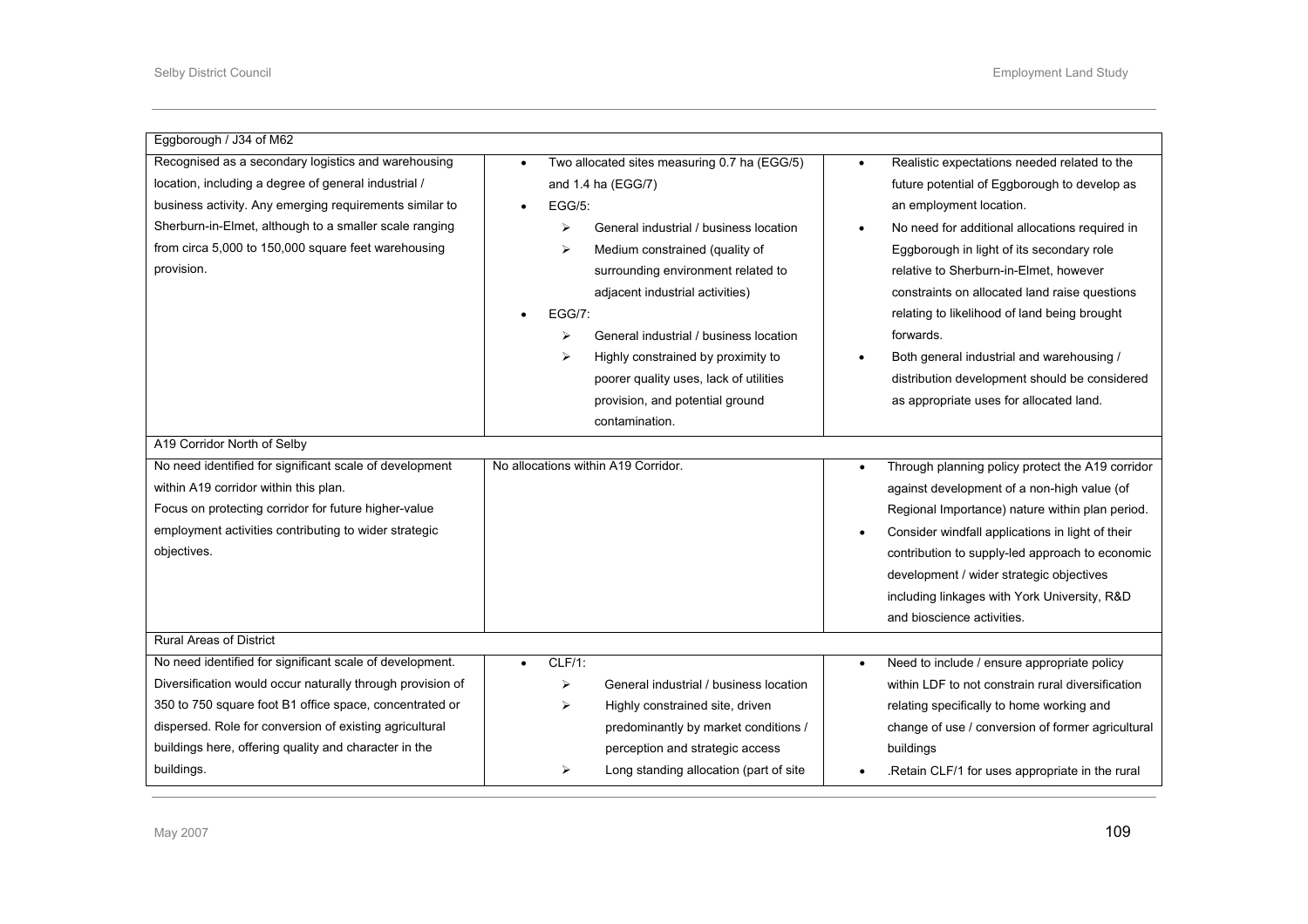| remaining for development) | context, including scale and nature of |
|----------------------------|----------------------------------------|
|                            | development deemed appropriate for     |
|                            | diversifying rural economy activity.   |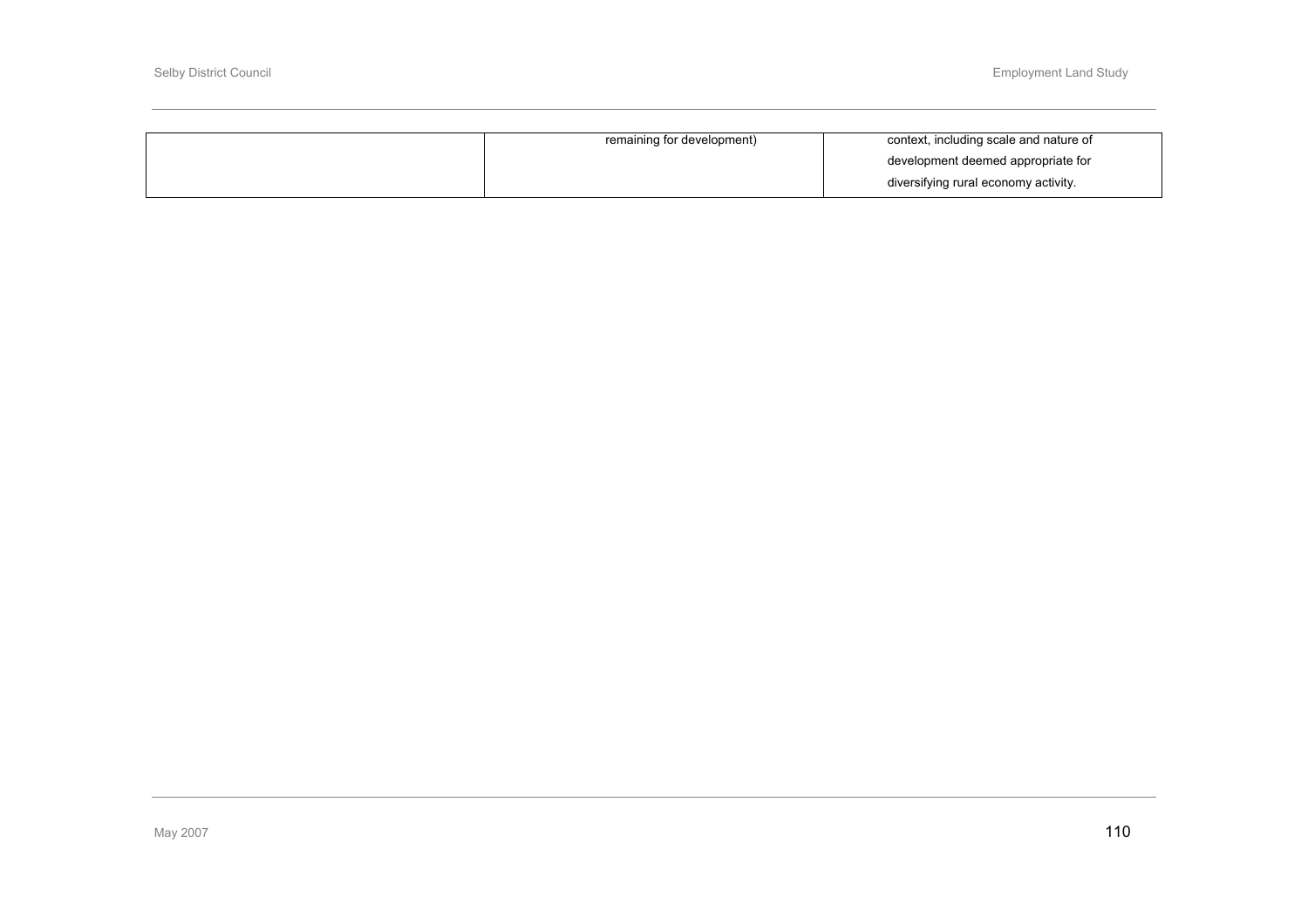- 6.31 In light of the emerging conclusions regarding the mismatch between allocated supply and the requirements of the supply-led approach a number of sites have been identified and assessed, as for allocated land, to judge their potential contribution to economic development.
- 6.32 The detail of this analysis is presented from Paragraph 4.81 of this report.
- 6.33 Importantly, none of the identified sites are found to be located in the town centre, with this remaining a significant gap in supply. An additional site which could potentially be developed for high quality B1 office provision was however identified opposite the train station on a site visit undertaken as part of the commission. The only observed constraints on this site relate to existing structures, although direct access is poor as a result of the poor composition of the site relative to existing uses (bus station).
- 6.34 The Area Action Plan for Selby town centre / any future masterplanning should consider the potential development of this site for high quality office provision, alongside the potential redevelopment / reconfiguration of the bus station as part of the wider redevelopment / regeneration of the station area. This could be in the form of a transport interchange.
- 6.35 Further opportunities for B1 office development within the town centre should be heavily promoted through the AAP process to ensure a balance with potential provision along the bypass.
- 6.36 A number of the identified sites are included within the Olympia Park masterplan proposals, specifically EMP12, EMP13, EMP14 and EMP15.
- 6.37 Those identified sites found to be located outside of the bypass (EMP20, EMP19, EMP18, EMP17) are discounted for allocation on a sequential test basis.
- 6.38 EMP6, EMP7, EMP8, EMP9, EMP10, and EMP11 are all existing employment locations and therefore do not need specific considered with regards any need to allocate them. However, there is the existing pressure of residential development on these sites, and therefore future potential loss to employment use.
- 6.39 Relating these sites back to the wider supply-led approach and their potential future contribution, the AAP should seek to promote these areas for a mix of uses treating each one differently in terms of the mix proposed. EMP6, EMP7, and EMP8 should include a higher proportion of employment use, including specifically B1 office and light industrial / workshop provision.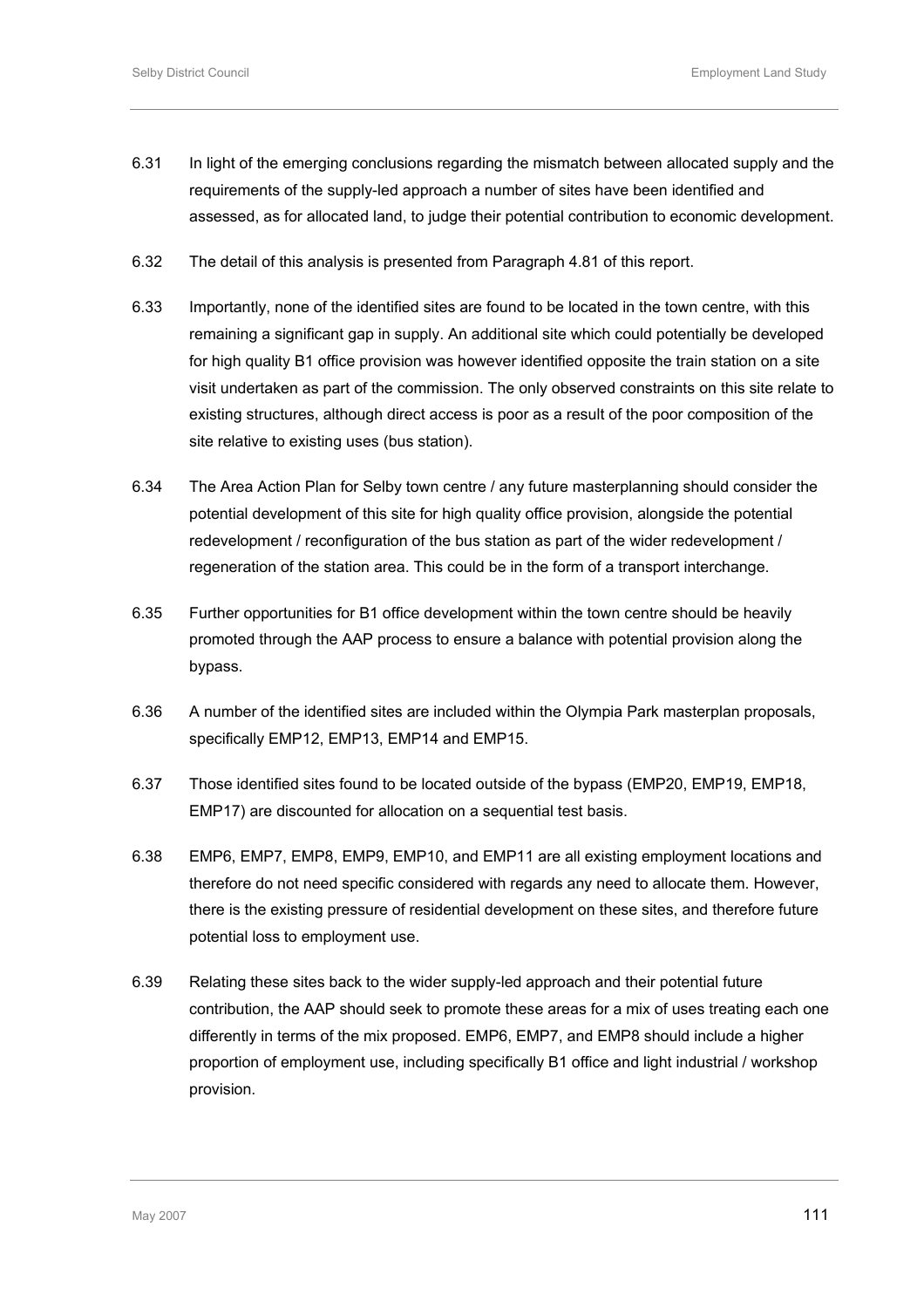- 6.40 All of these potential mixed use sites offer a real potential to provide a quality frontage along the canal. It would be preferential to promote a masterplan along this corridor to ensure the quality and mix of development reflects the importance of the waterfront to the wider strategic renaissance agenda.
- 6.41 The emerging conclusions identify the potential need for further allocations along the bypass, acting as balanced 'second tier' B1 business park office locations. Included within the identified sites are a number of potential sites which could serve this purpose namely: EMP1, EMP2, EMP3, EMP4, and EMP5.
- 6.42 Each of these is considered in Section 4 of this report in terms of their relative merit (constraints, market perception of potential contribution to wider economic development).
- 6.43 All are considered to be good locations for quality B1 office development, in the form of business park developments ranging from 1,000 to 4,000 square feet in size.
- 6.44 Through the commercial market consultations undertaken a requirement for amenity retail provision was identified. Employment growth through retail was discounted from the headline sector analysis in line with the DCLG guidance (it is not considered a commercial employment land generator). It is concluded that any amenity (convenience) retail provision on these potential allocations should comprise no more than garage / filling station and a degree of A3 development. The LDF should seek to prevent the loss of employment land for Sui Generis uses.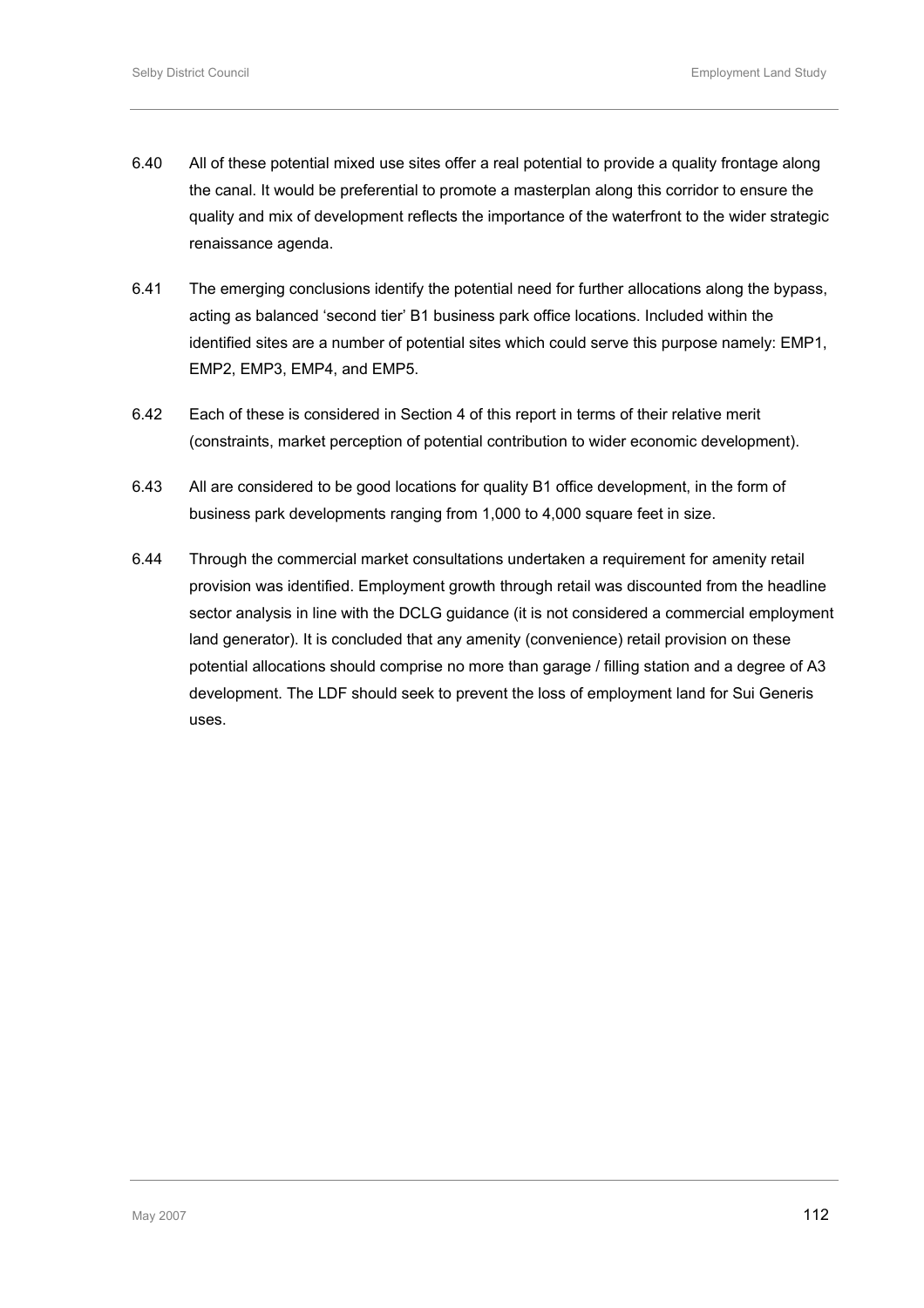# 7. RECOMMENDATIONS

7.1 A series of recommendations for the LDF and AAP for Selby Town Centre and the Urban Hinterland emerge from the previous section relating to the need to allocate additional land, protect existing employment locations, and support rural diversification specifically. These are detailed in the following bullet points.

# Allocations

- It is recommended that the LDF and AAP for Selby town and the urban hinterland seek to allocate additional land for B1 office development within the town centre. The site opposite the train station should be considered for 'pure' office development, with other sites offering potential provision through mixed use. Any promotion of mixed use should be considered on a site by site basis to ensure maximum potential for B1 office provision is included. Maximising the potential of B1 development (specifically that associated to the BPFS sectors) will contribute to reversing the trend of out-commuting evidenced from the district.
- The study undertaken further recommends the preparation of a strong evidence base (including some form of stakeholder, local business, and community consultation where deemed appropriate) to inform the identification of further B1 (office) employment locations / opportunities for development within the town centre to ensure a balance with the hinterland locations. It is envisaged that this process would be undertaken within the AAP for Selby town and the urban hinterland, and could include the preparation of a masterplan to inform mix of uses. It should be noted that the mix of uses is likely to include a proportion of residential development, with some schemes residential driven, due to the nature and extent of constraints identified on some sites.
- A number of 'identified' sites are recommended for potential allocation for B1 office use as a result of this study in light of the potential to develop a 'second tier' office market within the Urban Fringe of Selby town, and as a result of the phased nature of Olypmia Park. Consideration needs to be given to the phasing and scale of development on these sites relative to the town centre; specifically it is imperative that the town centre remains the priority B1 office location for BPFS activities, in line with the renaissance agenda. EMP1, EMP2, EMP3 and EMP5 (if the site can be extended into the adjacent site and therefore allow sufficient scale for development) should be considered for allocation for B1 office uses. In addition, the sites EMP12, EMP13, and EMP14 (covered by the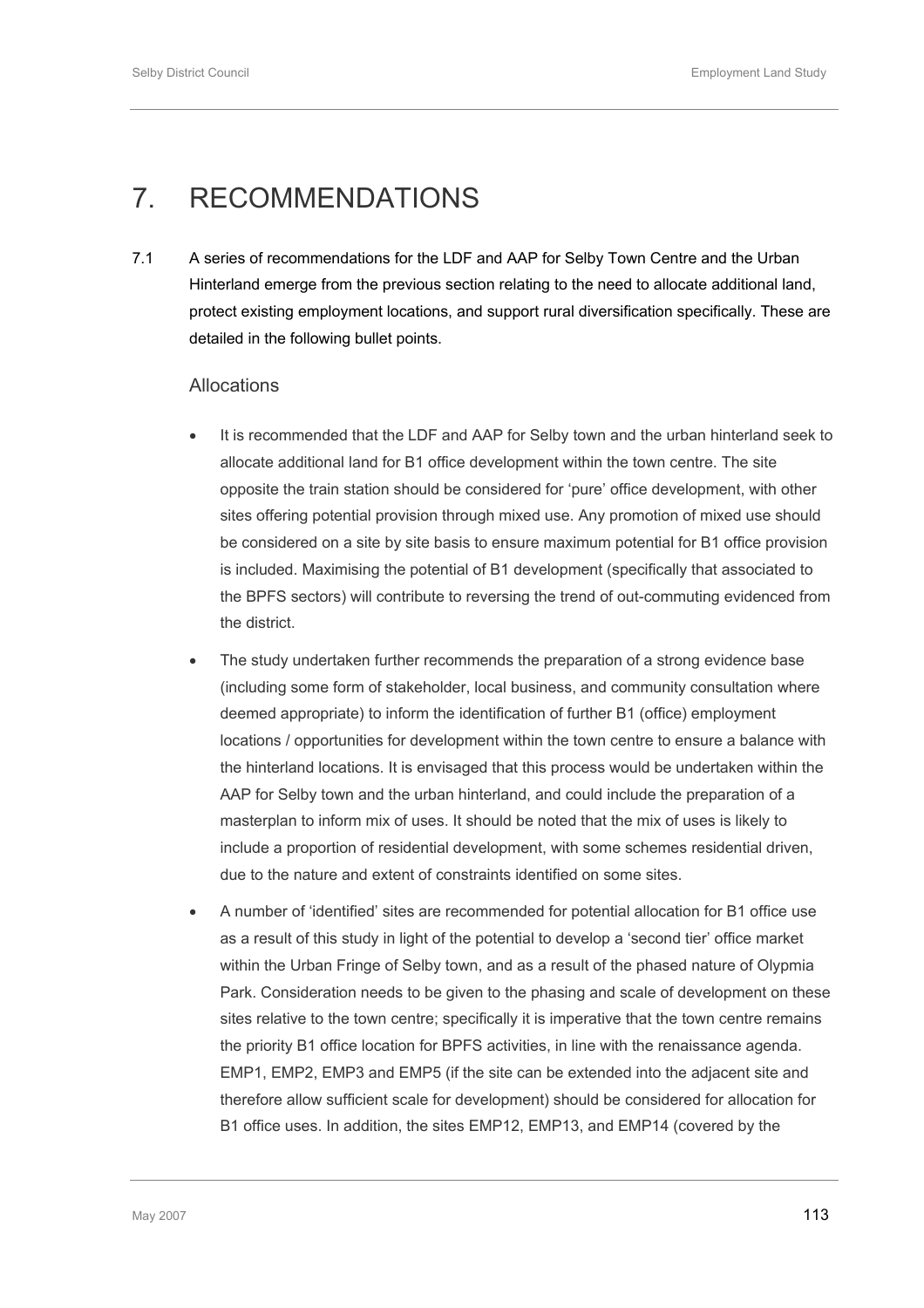Olympia Park proposals) should be considered for B1, B2, B8 allocation. EMP16 is identified as offering a potential B1 office development site, being in proximity to the town centre and urban hinterland, whilst being within the A19 Corridor. There is the potential to 'test' the market in this location through allocation of this site, although its constraints (predominantly associated with existing on-site structures) may affect whether the market brings it forward.

- No de-allocations are proposed as a result of the analysis undertaken within this study. However, one site lies outside of the 'strategic area' hierarchy and although adjacent to existing development has not been taken up for employment development although it has been allocated for over ten years. In this instance there is a potential for the use of a 'criteria test' policy which would allow the market dictate the nature of employment development taking place on the site whilst being protected from non-employment development. Any proposal permitted would have to meet wider policy objectives associated with existing employment on the adjacent site or where regeneration / employment benefits are identified.
- All of the allocations should be protected through planning policy for the uses identified as 'potential uses' within this study to facilitate the delivery of the supply-led approach to economic development advocated herein.
- No allocations are identified (and protected) as being specifically for recycling / dirty uses (such sites fall out of the remit of this study). It is however imperative that such sites are identified and protected as such to ensure no conflict with emerging economic development objectives.

## Constraints Analysis

- Significant levels of constraints have been identified across all of the existing and proposed allocated sites, which could potentially restrict the development of the sites 'available' for development. The LDF should take into consideration the constraints operating on the supply of quality office land and the limiting effect that this may have upon economic development locally.
- It is recommended that Selby District Council identify and prioritise potential funding partners / potential asset release models to deliver employment on constrained sites where they can make a contribution to economic development.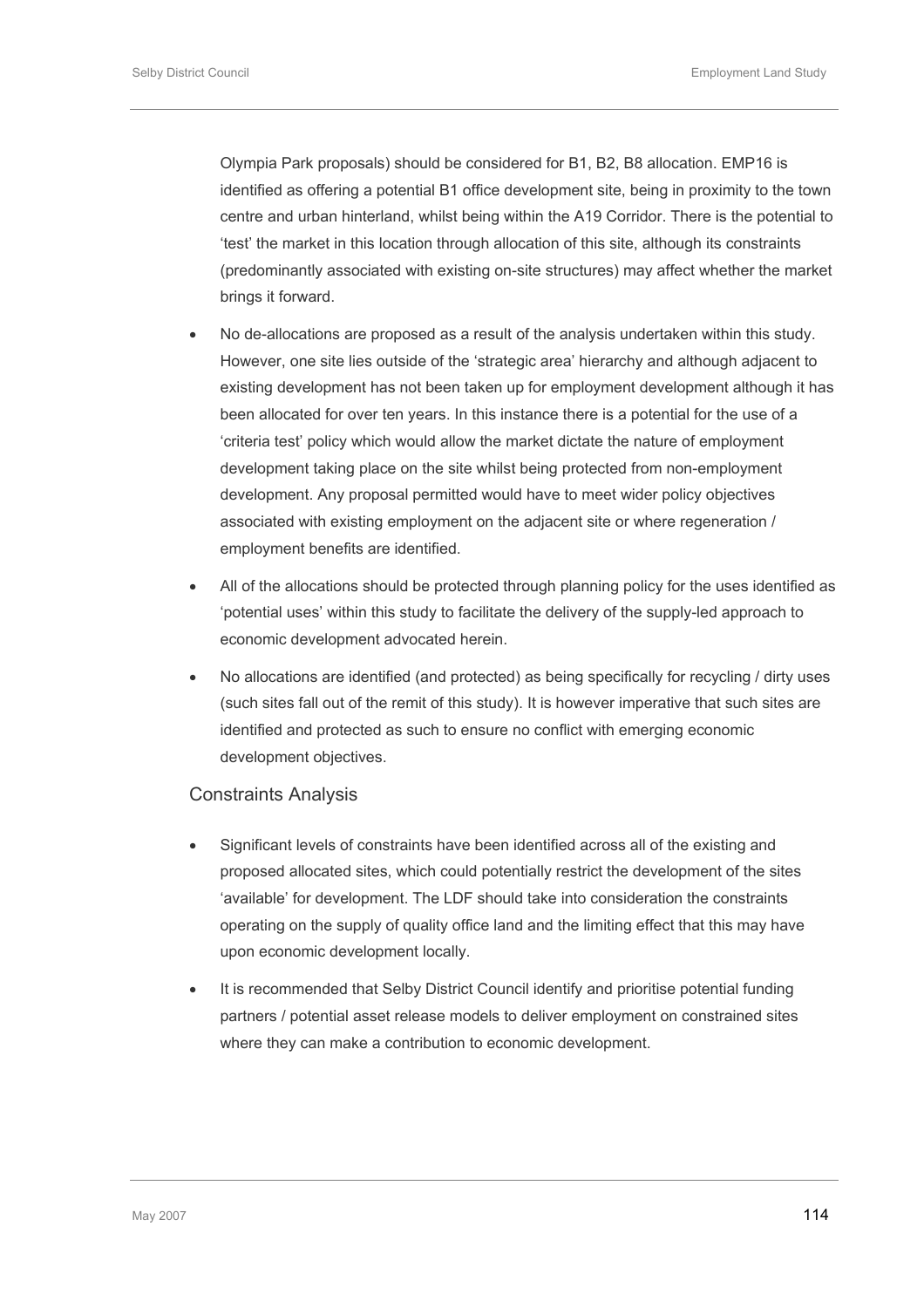# Protection of Existing Employment Locations

- Existing employment locations should be sufficiently protected from development for other uses (including specifically residential but also leisure and retail) through the LDF. This relates specifically to the identified sites EMP7, EMP8, EMP9, EMP10 and EMP11. The detail of future potential uses for these sites should be considered in more detail through the AAP, and may provide the potential for future masterplanning work. This relates specifically to the potential mix and therefore balance of uses that could and should be promoted to ensure the delivery of a quality waterside corridor including both quality residential and B1 office provision.
- It is recommended that retail development of a scale above local / convenience level is not permitted on employment land allocations or existing employment areas to protect losses of sites. Developments such as petrol stations, and grocery / newsagents / local convenience are considered an exception to this. Retail development above this scale proposed as part of a wider mix on town centre sites should be considered in more detail within the AAP for town centre and urban hinterland.

# Supporting Rural Diversification

- It should be ensured that the policy for homeworking in the LDF sets a presumption in favour of such activities given reasonable scale and nature of activity.
- Policy relating to the 're-use' of agricultural buildings should be positive and accommodating specifically with regards target sector (RES identified, and also BPFS specifically as identified in this study).
- NB: A separate report appraising the existing policy stance on both homeworking and the reuse of agricultural buildings is included at Appendix 4.
- Although strictly outside of the remit of this review, the study identifies the potential role of tourism and leisure related activities, and implications / pressure on employment land emerging. Applications for tourism / leisure activities should be considered on the basis of their employment generation alongside statutory requirements to consider impacts of proposed developments. This should include consideration of nature and scale of proposed development, alongside the 'opportunity loss' of employment sites.
- It is recommended that opportunities to link rural diversification / businesses to the three service centres should be promoted.